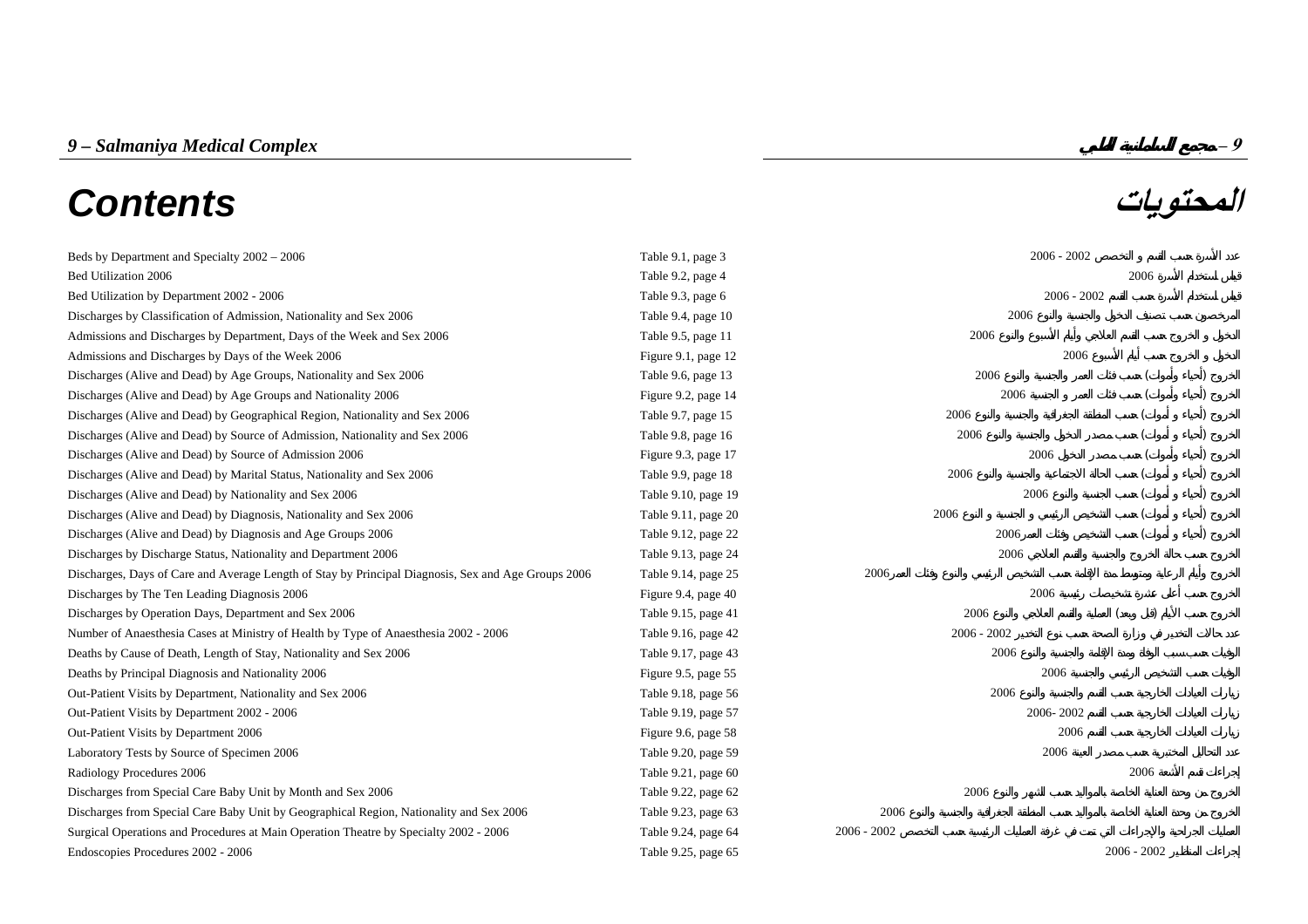# **الإصطلاحات** *Conventions*

| Table 9.1                                                                                                              |         |         | 9.1         |
|------------------------------------------------------------------------------------------------------------------------|---------|---------|-------------|
| Beds were distributed according to the departmental need.                                                              |         | $\cdot$ |             |
| Obstetrics include 20 beds in Labor and Delivery Ward.                                                                 |         | 20      |             |
| Totals excluding Special Care Baby Unit.                                                                               | $\cdot$ |         |             |
| Short Stay (Ward 62) re-opened since 2001 under Others.                                                                | .2001   |         | 62          |
| Ward 12 was used as decanter in 2001 because of renovation of SMC wards.                                               |         | 2001    | 12          |
| <b>Tables 9.2 and 9.3</b>                                                                                              |         |         | $9.3$ $9.2$ |
| Nephrology data was separated from Medical department since 2006.                                                      | .2006   |         |             |
| <b>Table 9.18</b>                                                                                                      |         |         | 9.18        |
| Accidents & Emergency clinic and Triage room data were merged under Accidents & Emergency department<br>since $2002$ . | .2002   |         |             |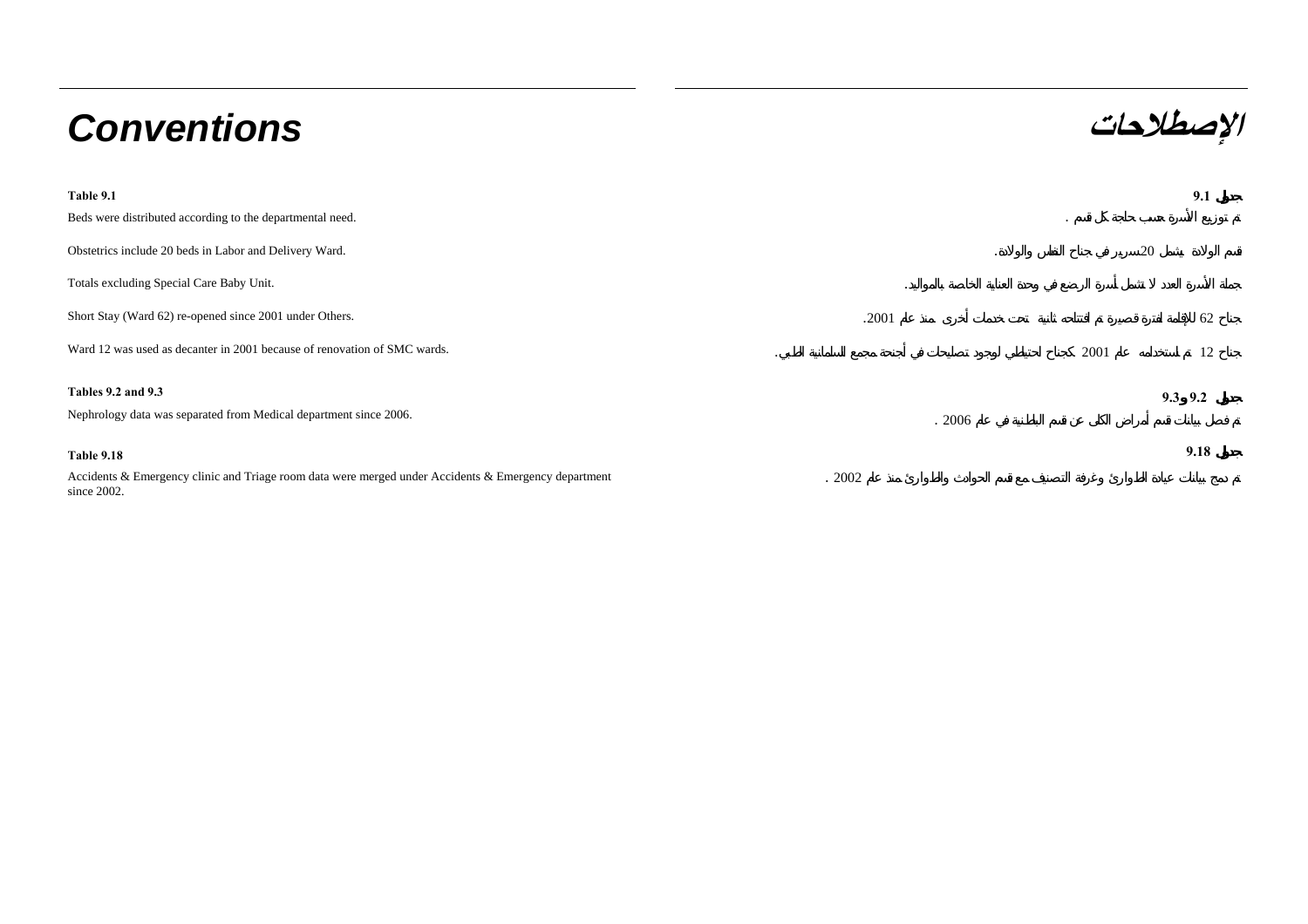**2006 - 2002**

**Beds by Department and Specialty 2002 - 2006**

<span id="page-2-0"></span>

|                                          |             |           | 2004      |           |           |               |
|------------------------------------------|-------------|-----------|-----------|-----------|-----------|---------------|
| <b>Department</b>                        | 2006        | 2005      |           | 2003      | 2002      |               |
| <b>Medical</b>                           | 216         | 202       | 269       | 258       | 256       |               |
| <b>Internal Medicine</b>                 | 135         | 121       | 216       | 205       | 205       |               |
| Chest/Respiratory                        | 17          | 17        | 17        | 17        | 17        |               |
| Cardiology                               | 48          | 48        | 20        | 20        | 20        |               |
| Cardiac Care Unit (CCU)                  | 16          | 16        | 16        | 16        | 14        |               |
| Neurosciences *                          | 44          | 44        | <b>NA</b> | <b>NA</b> | <b>NA</b> |               |
| Nephrology*                              | 19          | 19        | <b>NA</b> | <b>NA</b> | <b>NA</b> |               |
| Oncology *                               | 49          | 38        | <b>NA</b> | <b>NA</b> | <b>NA</b> |               |
| <b>Surgical</b>                          | 136         | 126       | 158       | 164       | 164       |               |
| General Surgery                          | 120         | 110       | 142       | 142       | 142       |               |
| Paediatrics Surgery                      | 16          | 16        | 16        | 22        | 22        |               |
| <b>Orthopedic Surgery &amp; Fracture</b> | 62          | 62        | 64        | 58        | 58        |               |
| <b>Plastic Surgery &amp; Burns</b>       | 17          | 22        | 21        | 21        | 21        |               |
| Plastic Surgery                          | <b>NA</b>   | 5         | 4         | 4         | 4         |               |
| <b>Burns</b>                             | 17          | 17        | 17        | 17        | 17        |               |
| <b>Paediatrics</b>                       | 90          | 92        | 92        | 92        | 95        |               |
| <b>General Paediatrics</b>               | 67          | 69        | 69        | 69        | 72        |               |
| <b>Infectious Diseases</b>               | 23          | 23        | 23        | 23        | 23        |               |
| Special Care Baby Unit                   | 25          | 45        | 45        | 45        | 45        |               |
| <b>Obstetrics &amp; Gynecology</b>       | 146         | 146       | 146       | 156       | 156       |               |
| Obstetrics <sup>*</sup>                  | 80          | 80        | 80        | 80        | $80^*$    |               |
| Gynecology*                              | 66          | 66        | 66        | 76        | 76 *      |               |
| E.N.T                                    | 36          | 36        | 35        | 35        | 35        |               |
| Ophthalmology                            | 26          | 27        | 35        | 35        | 35        |               |
| <b>Dental</b>                            | $\mathbf 2$ | 4         | 4         | 4         | 4         |               |
| <b>Intensive Care Unit (ICU)</b>         | 19          | 19        | 11        | 11        | 11        |               |
| Adult                                    | 11          | 11        | <b>NA</b> | <b>NA</b> | <b>NA</b> |               |
| Paediatrics <sup>3</sup>                 | 8           | 8         | <b>NA</b> | <b>NA</b> | <b>NA</b> |               |
| Decanter Ward (12) *                     | <b>NA</b>   | <b>NA</b> | <b>NA</b> | <b>NA</b> | <b>NA</b> | 12            |
| Infectious Diseases Ward (13) *          | <b>NA</b>   | <b>NA</b> | <b>NA</b> | <b>NA</b> | <b>NA</b> | 13<br>$\star$ |
| Other                                    | 29          | 45        | 40        | 40        | 40        |               |
| Day Case Unit                            | 17          | 17        | 18        | 18        | 18        |               |
| Private Ward                             | 12          | 28        | 22        | 22        | 22        |               |
| Short Stay (ward 62)*                    | <b>NA</b>   | <b>NA</b> | <b>NA</b> | <b>NA</b> | <b>NA</b> | 62            |
| Total *                                  | 891         | 882       | 875       | 874       | 875       | $\star$       |

*\* Refer to Conventions used in the report .* . *\**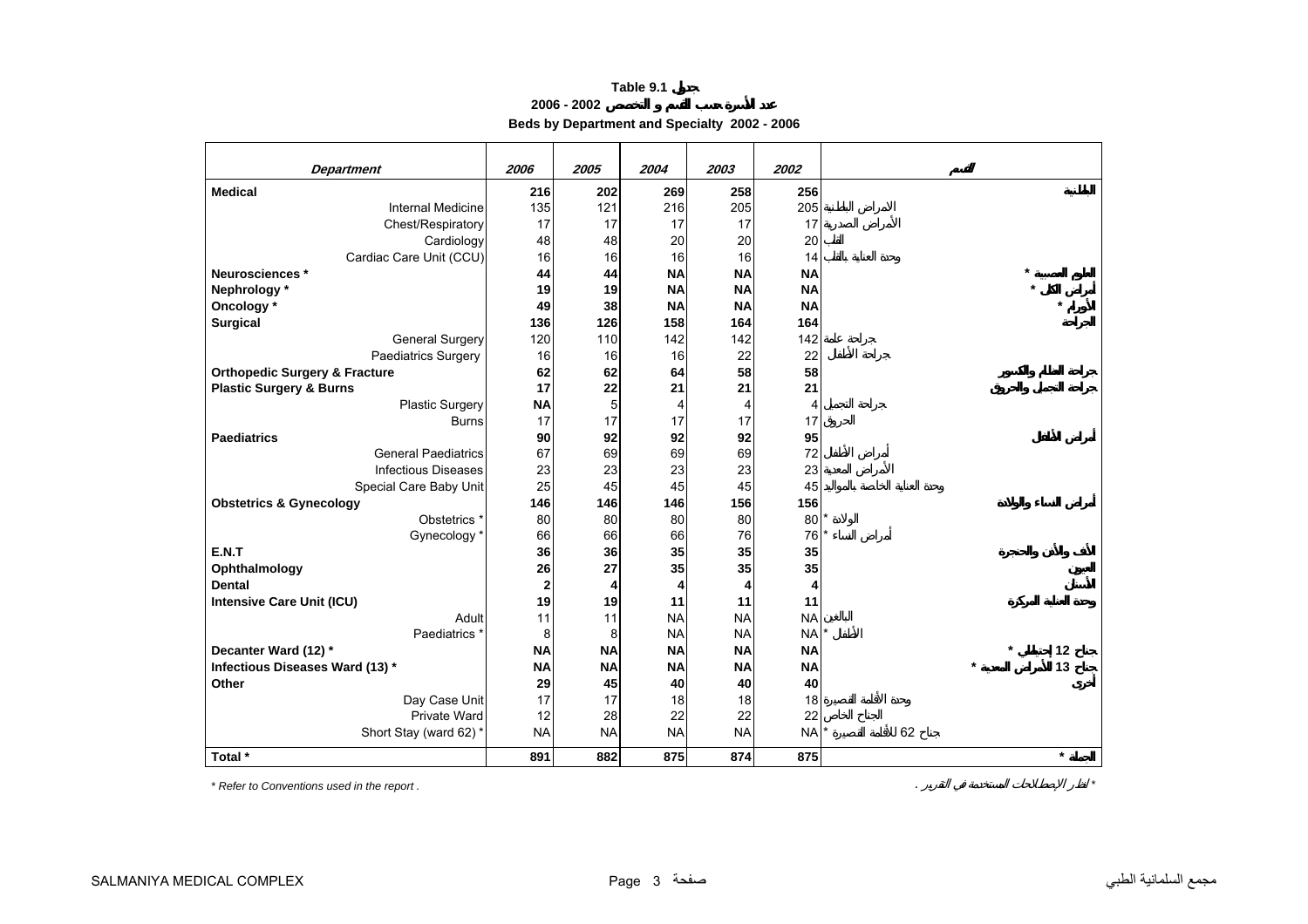| able |  |
|------|--|
|      |  |

**2006**

**Bed Utilization 2006**

<span id="page-3-0"></span>

| <b>SCBU</b> | <b>Total</b> | $\mathbf{1}$<br>Private<br>Ward <sup>1</sup> | <b>Intensive</b><br>Care<br>Unit | Nephro-<br>logy | Neuro-<br><b>Sciences</b> | <b>Oncology</b> | <b>Dental</b>  | Ophthal-<br>mology | <b>E.N.T.</b> | Paed-<br>iatrics | Obs. &<br>Gyne. | Plastic<br>Surg. &<br><b>Burn</b> | Orthop<br>Surg. &<br>Fracture | <b>Surgery</b> | <b>Medical</b> | <b>Description</b>                                       |
|-------------|--------------|----------------------------------------------|----------------------------------|-----------------|---------------------------|-----------------|----------------|--------------------|---------------|------------------|-----------------|-----------------------------------|-------------------------------|----------------|----------------|----------------------------------------------------------|
| 848         | 47,529       | 645                                          | 224                              | 1,102           | 2,243                     | 2,788           | 384            | 1,183              | 3,195         | 5,867            | 12,131          | 571                               | 2,525                         | 5,990          | 9,326          | Total admissions                                         |
| 835         | 47,592       | 1,579                                        | 99                               | 1,101           | 2,261                     | 2,830           | 404            | 1,185              | 3,191         | 5,886            | 12,160          | 589                               | 2,542                         | 6,027          | 9,317          | Total discharges                                         |
| 25          | 874          | 12                                           | 19                               | 19              | 44                        | 49              | $\overline{c}$ | 26                 | 36            | 90               | 146             | 17                                | 62                            | 136            | 216            | No. of beds                                              |
| 9,125       | 319,010      | 4,380                                        | 6,935                            | 6,935           | 16,060                    | 17,885          | 730            | 9,490              | 13,140        | 32,850           | 53,290          | 6,205                             | 22,630                        | 49,640         | 78,840         | Bed days available                                       |
| 9,836       | 245,954      | 7,051                                        | 1,331                            | 8,527           | 14,843                    | 18,814          | 2,192          | 5,489              | 9,914         | 25,946           | 40,451          | 4,703                             | 19,686                        | 40,482         | 53,576         |                                                          |
| 20          | 1,043        | 14                                           | 5                                | 12              | 150                       | 30              | 6              | 10                 | 96            | 183              | 233             | 16                                | 27                            | 64             | 211            | Patient-days overnight<br>$\geq$<br>Patient days < 1 day |
| 9,856       | 246,997      | 7,065                                        | 1,336                            | 8,539           | 14,993                    | 18,844          | 2,198          | 5,499              | 10,010        | 26,129           | 40,684          | 4,719                             | 19,713                        | 40,546         | 53,787         | <b>Total Patient days</b>                                |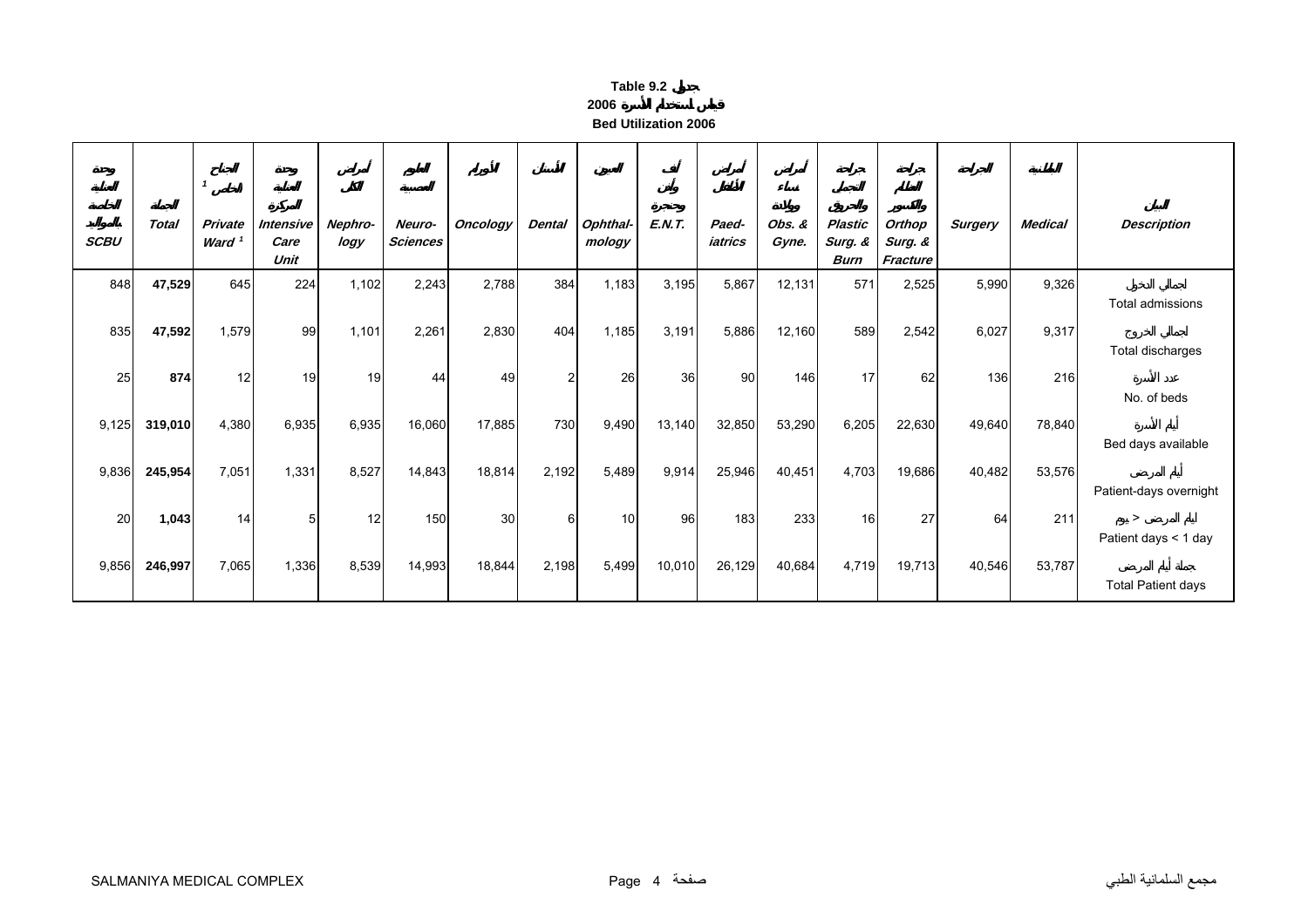## **2006 Bed Utilization 2006(Cont'd) Table 9.2 ( )**

| <b>SCBU</b> | <b>Total</b> | -1<br>Private<br>Ward <sup>1</sup> | Intensive<br>Care<br>Unit | Nephro-<br>logy | Neuro-<br><b>Sciences</b> | <b>Oncology</b>                                                                           | <b>Dental</b> | Ophthal-<br>mology | <b>E.N.T.</b> | Paed-<br>iatrics | Obs. &<br>Gyne. | Plastic<br>Surg. &<br><b>Burn</b> | Orthop<br>Surg. &<br>Fracture | <b>Surgery</b> | <b>Medical</b> | <b>Description</b>                               |
|-------------|--------------|------------------------------------|---------------------------|-----------------|---------------------------|-------------------------------------------------------------------------------------------|---------------|--------------------|---------------|------------------|-----------------|-----------------------------------|-------------------------------|----------------|----------------|--------------------------------------------------|
| 108.0       | 77.4         | 161.3                              | 19.3                      | 123.1           | 93.4                      | 105.4                                                                                     | 301.1         | 57.9               | 76.2          | 79.5             | 76.3            | 76.1                              | 87.1                          | 81.7           | 68.2           | Bed occupancy rate                               |
| 33.4        | 54.5         | 131.6                              | 5.2                       | 57.9            | 51.4                      | 57.8                                                                                      | 202.0         | 45.6               | 88.6          | 65.4             | 83.3            | 34.6                              | 41.0                          | 44.3           | 43.1           | Turnover rate                                    |
| $-0.9$      | 1.5          | $-1.7$                             | 56.6                      | $-1.5$          | 0.5                       | $-0.3$                                                                                    | $-3.6$        | 3.4                | 1.0           | 1.1              | 1.0             | 2.5                               | 1.1                           | 1.5            | 2.7            | $\overline{2}$<br>Turnover interval <sup>2</sup> |
| 2.3         | 130.2        | 1.8                                | 0.6                       | 3.0             | 6.1                       | 7.6                                                                                       | 1.1           | 3.2                | 8.8           | 16.1             | 33.2            | 1.6                               | 6.9                           | 16.4           | 25.6           | Average daily admission                          |
| 2.3         | 130.4        | 4.3                                | 0.3                       | 3.0             | 6.2                       | 7.8                                                                                       | 1.1           | 3.2                | 8.7           | 16.1             | 33.3            | 1.6                               | 7.0                           | 16.5           | 25.5           |                                                  |
| 11.8        | 5.2          | 4.5                                | 13.5                      | 7.8             | 6.6                       | 6.7                                                                                       | 5.4           | 4.6                | 3.1           | 4.4              | 3.3             | 8.0                               | 7.8                           | 6.7            | 5.8            | Average daily discharge                          |
|             |              |                                    |                           |                 |                           | Private ward 410, 413: data in this column already counted within the related departments |               |                    |               |                  |                 |                                   |                               |                |                | Average length of stay<br>$: 413$ 410            |

 *except number of beds & bed days available .* .

*2 Turnover Interval: Negative sign indicates that the concerned department is* : *<sup>2</sup>*

 *utilising more beds than allocated .* .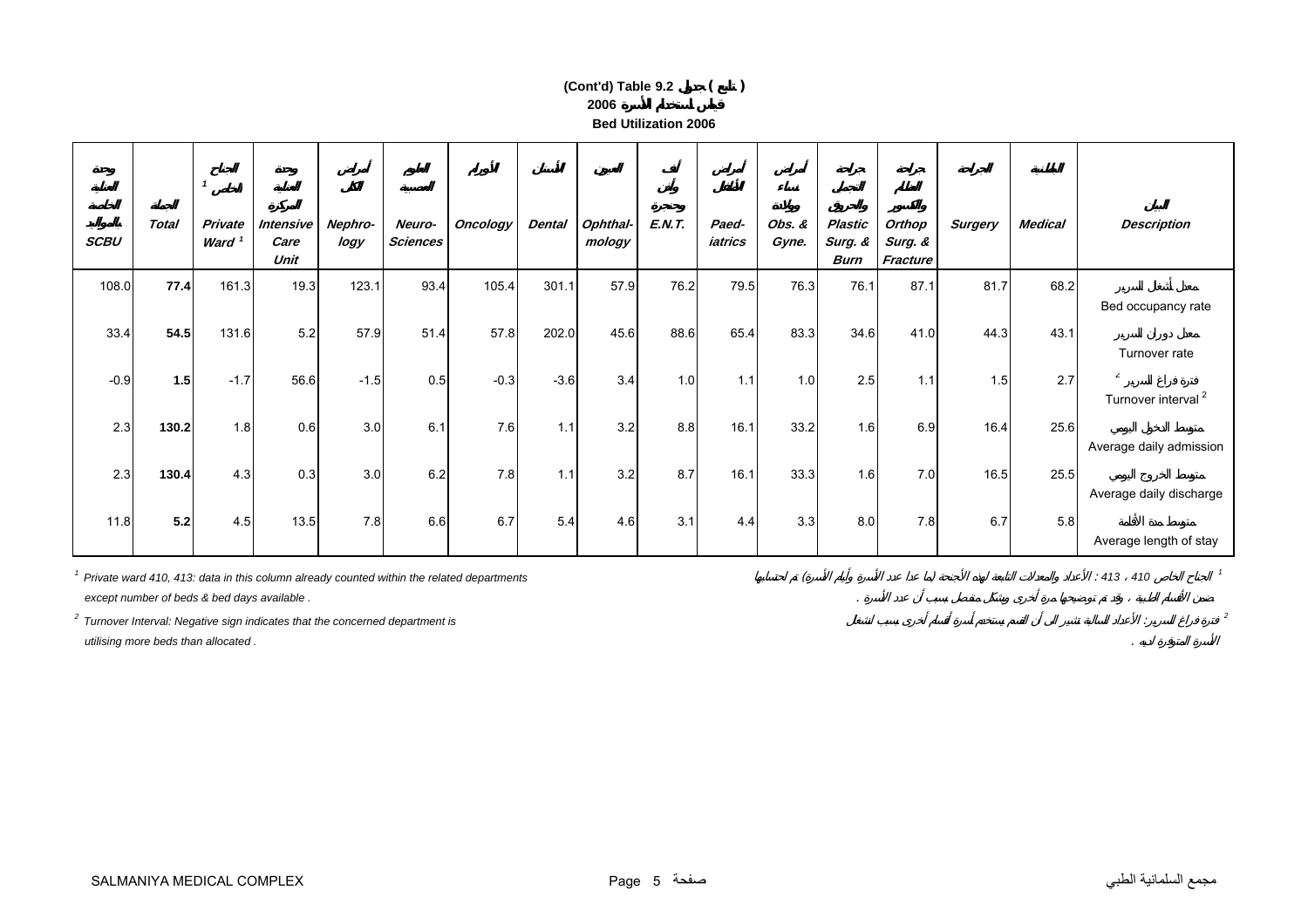**2006 - 2002**

**Bed Utilization by Department 2002 - 2006** 

<span id="page-5-0"></span>

| Department / Unit                        | 2006   | 2005   | 2004   | 2003   | 2002   |
|------------------------------------------|--------|--------|--------|--------|--------|
| <b>Medical</b>                           |        |        |        |        |        |
| <b>Total Admissions</b>                  | 9,326  | 9,886  | 12,575 | 11,383 | 10,097 |
| <b>Total Discharges</b>                  | 9,317  | 9,826  | 12,568 | 11,409 | 10,124 |
| No.of beds                               | 216    | 221    | 269    | 258    | 256    |
| <b>Total Patient days</b>                | 53,787 | 61,235 | 94,925 | 90,403 | 84,329 |
| Bed occupancy rate                       | 68.2   | 75.9   | 96.4   | 96.0   | 90.2   |
| Average length of stay                   | 5.8    | 6.2    | 7.6    | 7.9    | 8.3    |
| <b>Surgical</b>                          |        |        |        |        |        |
| <b>Total Admissions</b>                  | 5,990  | 5,967  | 6,777  | 6,615  | 7,109  |
| <b>Total Discharges</b>                  | 6,027  | 5,987  | 6,836  | 6,691  | 7,163  |
| No.of beds                               | 136    | 126    | 158    | 164    | 164    |
| <b>Total Patient days</b>                | 40,546 | 41,396 | 51,485 | 49,818 | 50,951 |
| Bed occupancy rate                       | 81.7   | 90.0   | 89.0   | 83.2   | 85.1   |
| Average length of stay                   | 6.7    | 6.9    | 7.5    | 7.4    | 7.1    |
| <b>Orthopedic Surgery &amp; Fracture</b> |        |        |        |        |        |
| Admissions                               | 2,525  | 2,538  | 2,284  | 2,082  | 1,997  |
| <b>Discharges</b>                        | 2,542  | 2,544  | 2,277  | 2,083  | 2,016  |
| No.of beds                               | 62     | 62     | 64     | 58     | 58     |
| <b>Total Patient days</b>                | 19,713 | 19,718 | 20,454 | 20,040 | 17,824 |
| Bed occupancy rate                       | 87.1   | 87.1   | 87.3   | 94.7   | 84.0   |
| Average length of stay                   | 7.8    | 7.8    | 9.0    | 9.6    | 8.8    |

*Note: this table provides information by department and it's units,* . :

*where Table 9.5 indicates admissions and discharges .* . *9.5*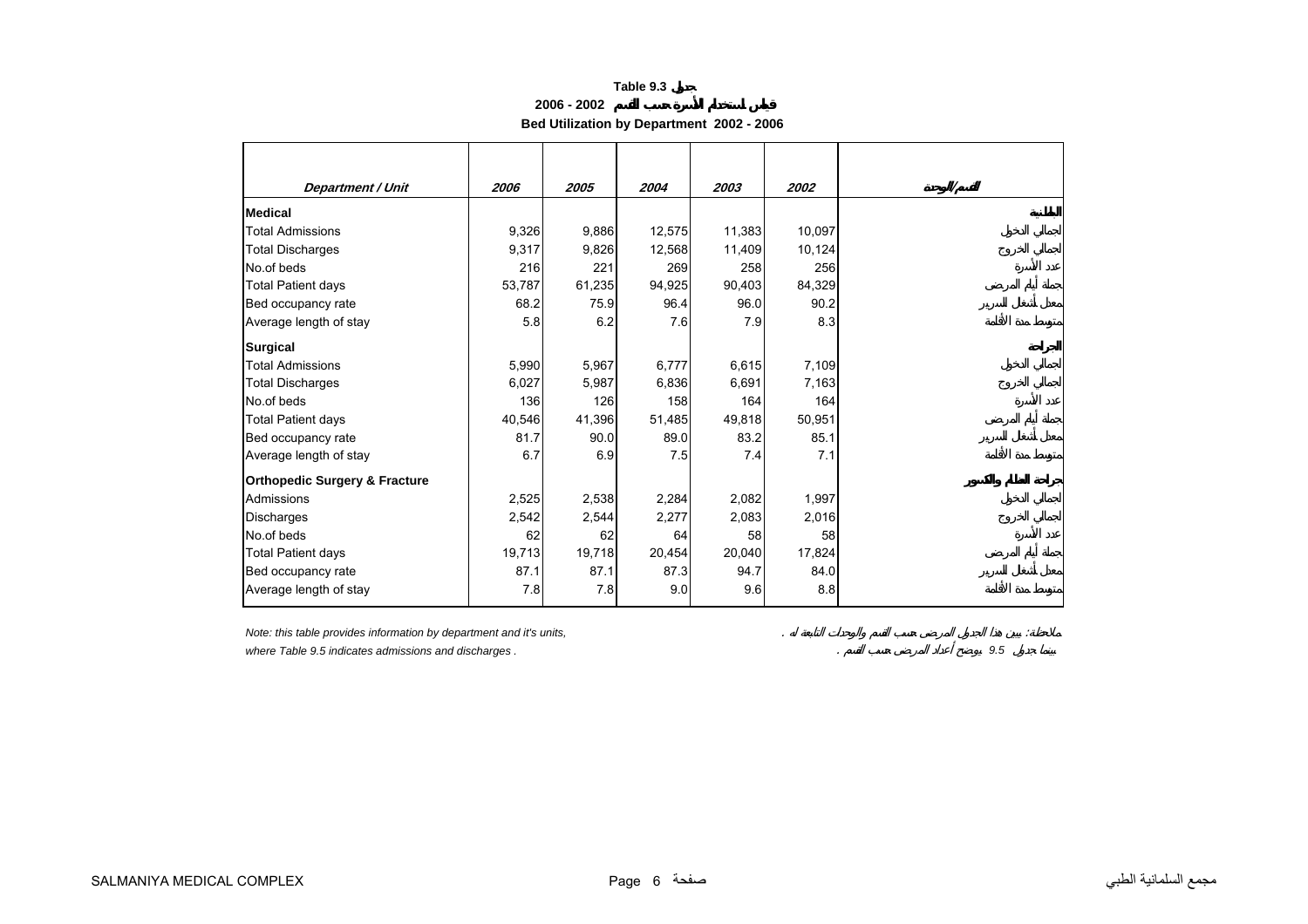**2006 - 2002**

**Bed Utilization by Department 2002 - 2006** 

| <b>Department / Unit</b>           | 2006   | 2005   | 2004   | 2003   | 2002   |  |
|------------------------------------|--------|--------|--------|--------|--------|--|
| <b>Plastic Surgery &amp; Burns</b> |        |        |        |        |        |  |
| <b>Total Admissions</b>            | 571    | 584    | 467    | 379    | 383    |  |
| <b>Total Discharges</b>            | 589    | 593    | 479    | 388    | 390    |  |
| No.of beds                         | 17     | 22     | 21     | 21     | 21     |  |
| <b>Total Patient days</b>          | 4,719  | 5,477  | 4,369  | 4,447  | 3,749  |  |
| Bed occupancy rate                 | 76.1   | 68.2   | 56.8   | 58.0   | 48.9   |  |
| Average length of stay             | 8.0    | 9.2    | 9.1    | 11.5   | 9.6    |  |
| <b>Obstetrics/Gynecology</b>       |        |        |        |        |        |  |
| <b>Total Admissions</b>            | 12,131 | 12,358 | 12,060 | 11,442 | 11,367 |  |
| <b>Total Discharges</b>            | 12,160 | 12,350 | 12,075 | 11,433 | 11,372 |  |
| No.of beds                         | 146    | 146    | 146    | 156    | 156    |  |
| <b>Total Patient days</b>          | 40,684 | 44,404 | 44,137 | 41,810 | 44,423 |  |
| Bed occupancy rate                 | 76.3   | 83.3   | 82.6   | 73.4   | 78.0   |  |
| Average length of stay             | 3.3    | 3.6    | 3.7    | 3.7    | 3.9    |  |
| <b>Paediatrics</b>                 |        |        |        |        |        |  |
| <b>Total Admissions</b>            | 5,867  | 4,580  | 4,447  | 4,452  | 4,564  |  |
| <b>Total Discharges</b>            | 5,886  | 4,601  | 4,463  | 4,441  | 4,589  |  |
| No.of beds                         | 90     | 92     | 92     | 92     | 95     |  |
| <b>Total Patient days</b>          | 26,129 | 20,910 | 24,290 | 25,773 | 24,304 |  |
| Bed occupancy rate                 | 79.5   | 62.3   | 72.1   | 76.8   | 70.1   |  |
| Average length of stay             | 4.4    | 4.5    | 5.4    | 5.8    | 5.3    |  |
| E.N.T                              |        |        |        |        |        |  |
| <b>Total Admissions</b>            | 3,195  | 3,299  | 3,310  | 3,206  | 3,413  |  |
| <b>Total Discharges</b>            | 3,191  | 3,294  | 3,313  | 3,190  | 3,406  |  |
| No.of beds                         | 36     | 36     | 35     | 35     | 35     |  |
| <b>Total Patient days</b>          | 10,010 | 10,334 | 10,932 | 11,034 | 11,052 |  |
| Bed occupancy rate                 | 76.2   | 78.6   | 85.3   | 86.4   | 86.5   |  |
| Average length of stay             | 3.1    | 3.1    | 3.3    | 3.5    | 3.2    |  |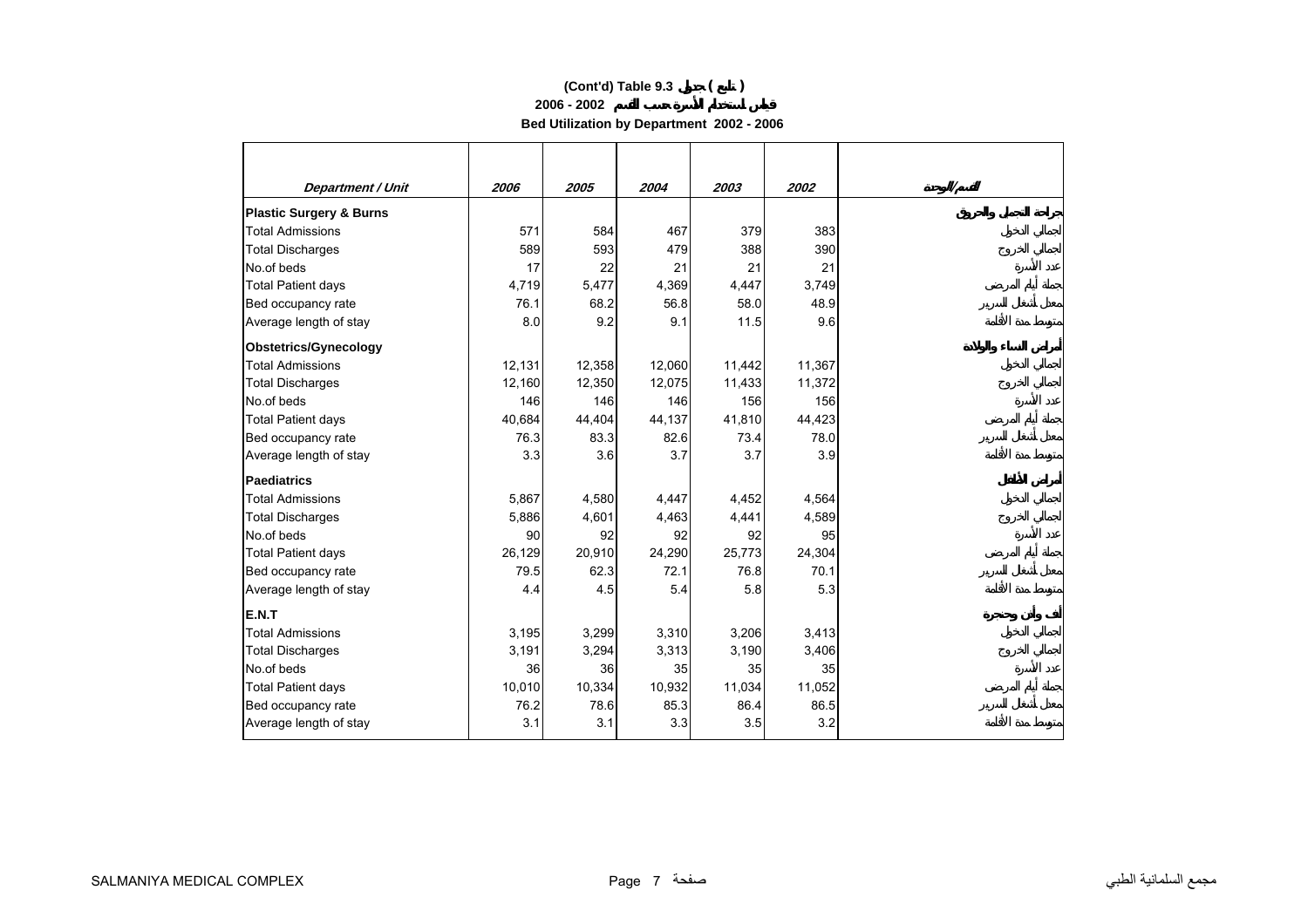**2006 - 2002**

**Bed Utilization by Department 2002 - 2006** 

| <b>Department / Unit</b>  | 2006   | 2005   | 2004      | 2003      | 2002      |
|---------------------------|--------|--------|-----------|-----------|-----------|
|                           |        |        |           |           |           |
| Ophthalmology             |        |        |           |           |           |
| <b>Total Admissions</b>   | 1,183  | 1,074  | 1,219     | 1,296     | 1,320     |
| <b>Total Discharges</b>   | 1,185  | 1,073  | 1,219     | 1,298     | 1,313     |
| No.of beds                | 26     | 27     | 35        | 35        | 35        |
| Total Patient days        | 5,499  | 5,888  | 6,458     | 8,028     | 8,764     |
| Bed occupancy rate        | 57.9   | 59.7   | 50.4      | 62.8      | 68.6      |
| Average length of stay    | 4.6    | 5.5    | 5.3       | 6.2       | 6.7       |
| <b>Dental</b>             |        |        |           |           |           |
| <b>Total Admissions</b>   | 384    | 342    | 302       | 325       | 259       |
| <b>Total Discharges</b>   | 404    | 350    | 309       | 324       | 253       |
| No.of beds                | 2      | 4      | 4         | 4         | 4         |
| <b>Total Patient days</b> | 2,198  | 1,866  | 1,628     | 1,611     | 1,403     |
| Bed occupancy rate        | 301.1  | 127.8  | 111.2     | 110.3     | 96.1      |
| Average length of stay    | 5.4    | 5.3    | 5.3       | 5.0       | 5.5       |
| Oncology                  |        |        |           |           |           |
| <b>Total Admissions</b>   | 2,788  | 2,471  | <b>NA</b> | <b>NA</b> | <b>NA</b> |
| <b>Total Discharges</b>   | 2,830  | 2,539  | <b>NA</b> | <b>NA</b> | <b>NA</b> |
| No.of beds                | 49     | 38     | <b>NA</b> | <b>NA</b> | <b>NA</b> |
| <b>Total Patient days</b> | 18,844 | 18,139 | <b>NA</b> | <b>NA</b> | <b>NA</b> |
| Bed occupancy rate        | 105.4  | 130.8  | <b>NA</b> | <b>NA</b> | <b>NA</b> |
| Average length of stay    | 6.7    | 7.1    | <b>NA</b> | <b>NA</b> | <b>NA</b> |
| <b>Neuro Sciences</b>     |        |        |           |           |           |
| <b>Total Admissions</b>   | 2,243  | 2,604  | <b>NA</b> | <b>NA</b> | <b>NA</b> |
| <b>Total Discharges</b>   | 2,261  | 2,688  | <b>NA</b> | <b>NA</b> | <b>NA</b> |
| No.of beds                | 44     | 44     | <b>NA</b> | <b>NA</b> | <b>NA</b> |
| <b>Total Patient days</b> | 14,993 | 18,434 | <b>NA</b> | <b>NA</b> | <b>NA</b> |
| Bed occupancy rate        | 93.4   | 115    | <b>NA</b> | <b>NA</b> | <b>NA</b> |
| Average length of stay    | 6.6    | 6.9    | <b>NA</b> | <b>NA</b> | <b>NA</b> |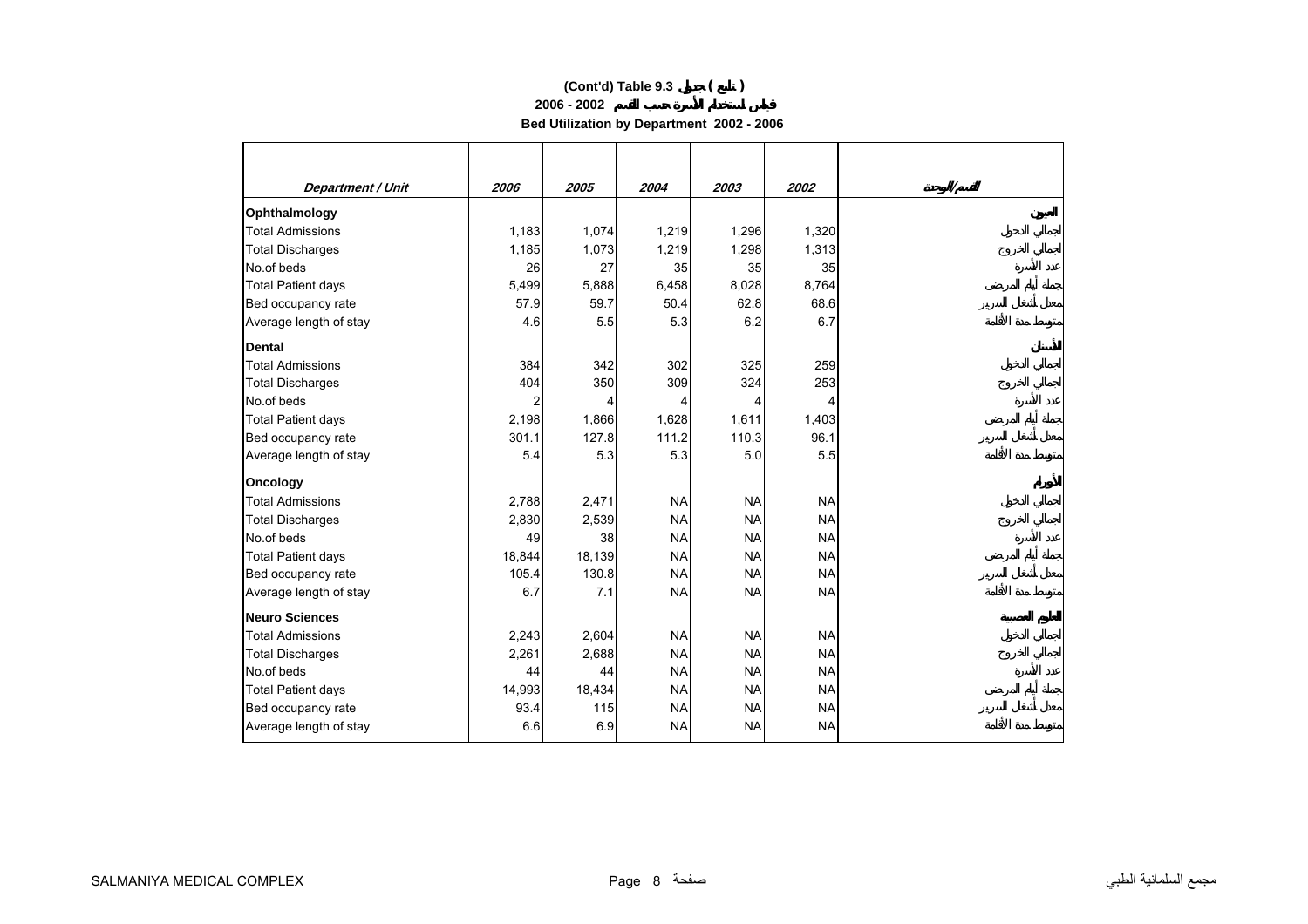**2006 - 2002**

**Bed Utilization by Department 2002 - 2006** 

| Department / Unit             | 2006    | 2005      | 2004      | 2003      | 2002      | Γ |
|-------------------------------|---------|-----------|-----------|-----------|-----------|---|
| Nephrology                    |         |           |           |           |           |   |
| <b>Total Admissions</b>       | 1,102   | <b>NA</b> | <b>NA</b> | <b>NA</b> | <b>NA</b> |   |
| <b>Total Discharges</b>       | 1,101   | <b>NA</b> | <b>NA</b> | <b>NA</b> | <b>NA</b> |   |
| No.of beds                    | 19      | <b>NA</b> | <b>NA</b> | <b>NA</b> | <b>NA</b> |   |
| <b>Total Patient days</b>     | 8,539   | <b>NA</b> | <b>NA</b> | <b>NA</b> | <b>NA</b> |   |
| Bed occupancy rate            | 123.1   | <b>NA</b> | <b>NA</b> | <b>NA</b> | <b>NA</b> |   |
| Average length of stay        | 7.8     | <b>NA</b> | <b>NA</b> | <b>NA</b> | <b>NA</b> |   |
| Intensive Care Unit           |         |           |           |           |           |   |
| <b>Total Admissions</b>       | 224     | 202       | 223       | 204       | 184       |   |
| <b>Total Discharges</b>       | 99      | 118       | 109       | 122       | 114       |   |
| No.of beds                    | 19      | 19        | 11        | 11        | 11        |   |
| <b>Total Patient days</b>     | 1,336   | 1,992     | 1,545     | 1,755     | 1,565     |   |
| Bed occupancy rate            | 19.3    | 28.7      | 38.4      | 43.7      | 39.0      |   |
| Average length of stay        | 13.5    | 16.9      | 14.2      | 14.4      | 13.7      |   |
| <b>Private Ward</b>           |         |           |           |           |           |   |
| <b>Total Admissions</b>       | 645     | 657       | 622       | 604       | 687       |   |
| <b>Total Discharges</b>       | 1,579   | 1,465     | 1,347     | 1,228     | 1,330     |   |
| No.of beds                    | 12      | 28        | 22        | 22        | 22        |   |
| <b>Total Patient days</b>     | 7,065   | 7,095     | 6,517     | 6,356     | 6,060     |   |
| Bed occupancy rate            | 161.3   | 69.4      | 80.9      | 79.2      | 75.5      |   |
| Average length of stay        | 4.5     | 4.8       | 4.8       | 5.2       | 4.6       |   |
| <b>Total Admissions</b>       | 47,529  | 45,885    | 43,664    | 41,384    | 40,693    |   |
| <b>Total Discharges</b>       | 47,592  | 45,963    | 43,648    | 41,379    | 40,740    |   |
| No.of beds                    | 874     | 865       | 857       | 856       | 857       |   |
| <b>Total Patient days</b>     | 246,997 | 249,793   | 260,223   | 254,719   | 248,364   |   |
| <b>Bed occupancy rate</b>     | 77.4    | 79.1      | 83.0      | 81.5      | 79.4      |   |
| Average length of stay        | 5.2     | 5.4       | 6.0       | 6.2       | 6.1       |   |
| <b>Special Care Baby Unit</b> |         |           |           |           |           |   |
| <b>Total Admissions</b>       | 848     | 948       | 979       | 1,001     | 905       |   |
| <b>Total Discharges</b>       | 835     | 937       | 972       | 982       | 896       |   |
| No.of beds                    | 25      | 45        | 45        | 45        | 45        |   |
| <b>Total Patient days</b>     | 9,856   | 10,527    | 12,137    | 11,096    | 11,258    |   |
| Bed occupancy rate            | 108.0   | 64.1      | 73.7      | 67.6      | 68.5      |   |
| Average length of stay        | 11.8    | 11.2      | 12.5      | 11.3      | 12.6      |   |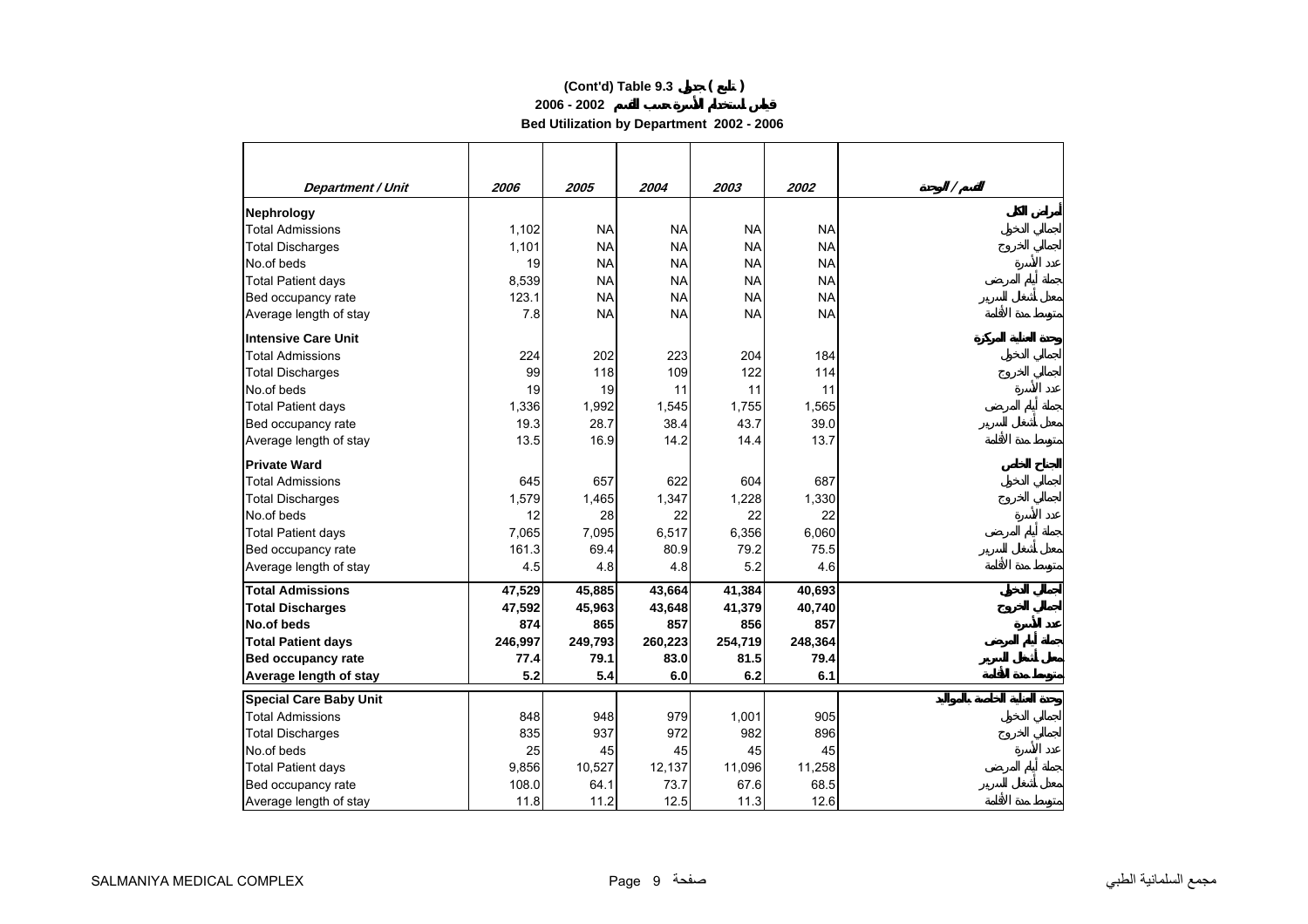#### **2006 Discharges by Classification of Admission, Nationality and Sex 2006**

<span id="page-9-0"></span>

|                                           | <b>Total</b> |        |        | Non-Bahraini |        |             | Bahraini |        |             |                |
|-------------------------------------------|--------------|--------|--------|--------------|--------|-------------|----------|--------|-------------|----------------|
|                                           |              |        |        |              |        |             |          |        |             |                |
| <b>Admission Classification</b>           | Total        | Female | Male   | Total        | Female | <b>Male</b> | Total    | Female | <b>Male</b> |                |
| No previous admission                     | 35,823       | 19,826 | 15,997 | 8,137        | 3,619  | 4,518       | 27,686   | 16,207 | 11,479      |                |
| Same condition less or equal to 3 months  | 4,079        | 1,903  | 2,176  | 295          | 158    | 137         | 3,784    | 1,745  | 2,039       | 3              |
| <b>Same condition more than 3 months</b>  | 1,059        | 549    | 510    | 67           | 39     | 28          | 992      | 510    | 482         | 3              |
| Other condition less or equal to 3 months | 5,627        | 3,476  | 2,151  | 670          | 447    | 223         | 4,957    | 3,029  | 1,928       |                |
| Other condition more than 3 months        | 1,839        | 1,085  | 754    | 135          | 79     | 56          | 1,704    | 1,006  | 698         | أكثر من 3 شھور |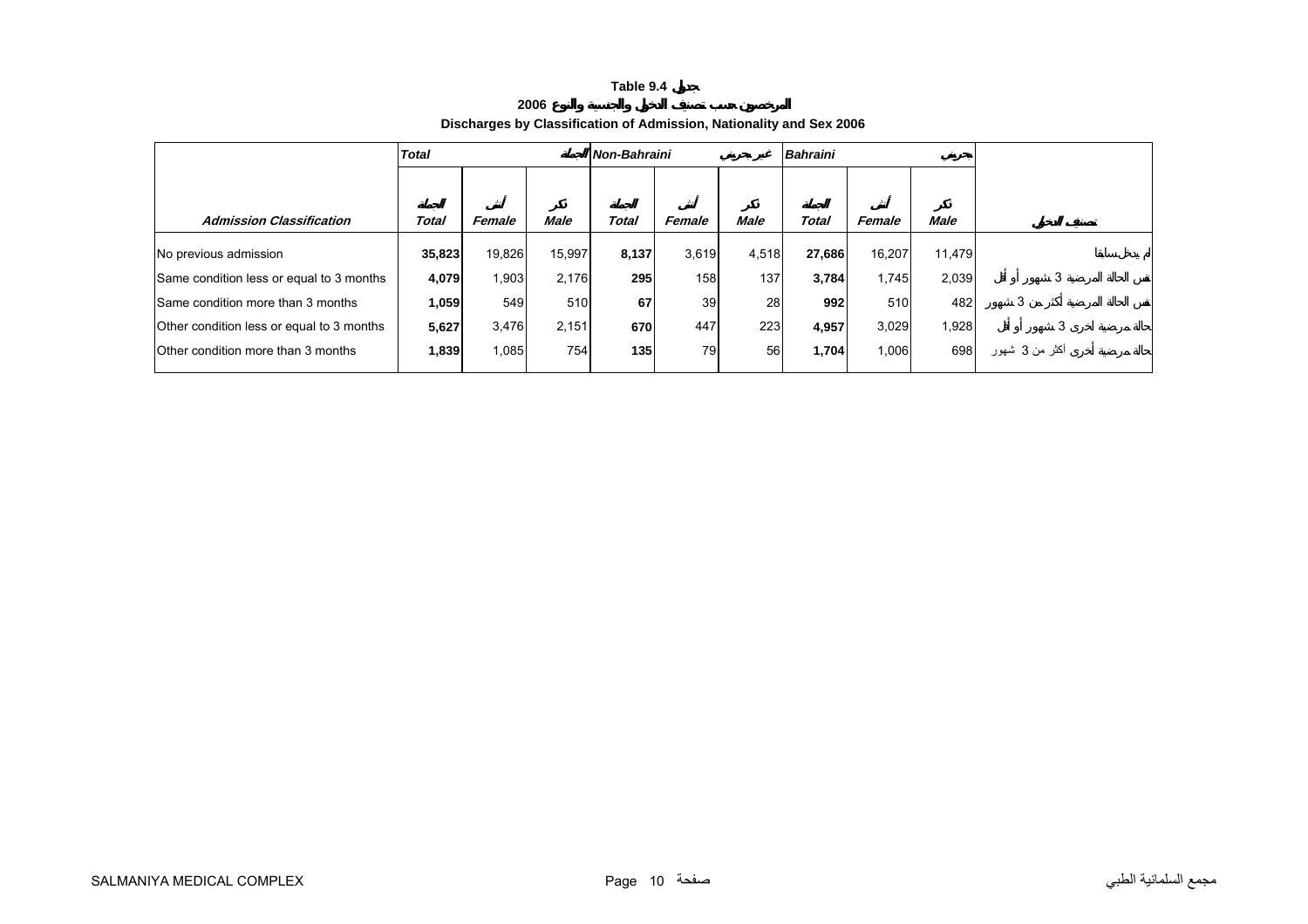**2006**

**Admissions and Discharges by Department, Days of the Week and Sex 2006** 

<span id="page-10-0"></span>

| Total       |             | Fri      |           | <b>Thurs</b> |           | Wed        |           | <b>Tues</b> |          | <b>Mon</b> |          | Sat<br>Sun |            |           |             |                        |            |                                     |
|-------------|-------------|----------|-----------|--------------|-----------|------------|-----------|-------------|----------|------------|----------|------------|------------|-----------|-------------|------------------------|------------|-------------------------------------|
|             |             |          |           |              |           |            |           |             |          |            |          |            |            |           |             |                        |            |                                     |
|             |             |          |           |              |           |            |           |             |          |            |          |            |            |           |             |                        |            |                                     |
| Disch.      | Adm.        | Disch.   | Adm.      | Disch.       | Adm.      | Disch.     | Adm.      | Disch.      | Adm.     | Disch.     | Adm.     | Disch.     | Adm.       | Disch.    | Adm.        | <b>Sex</b>             |            |                                     |
| 547'        | 5491        | 429      | 685       | 624          | 758       | 870        | 789       | 855         | 803      | 822        | 771      | 1001       | 868        | 870       |             | 817 Male               | نكر        |                                     |
| 3846        | 3835        | 273      | 488       | 465          | 522       | 667        | 556       | 573         | 600      | 577        | 564      | 725        | 582        | 566       | 523         | Female                 | أنثى       | Medical                             |
| 3887        | 3860        | 413      | 440       | 434          | 333       | 600        | 517       | 592         | 666      | 725        | 618      | 554        | 556        | 569       |             | 730 Male               | ذكر<br>نٹی |                                     |
| 2140<br>659 | 2130<br>655 | 261      | 237<br>97 | 213          | 171<br>41 | 285        | 284<br>61 | 318         | 328      | 397        | 386      | 313        | 339<br>147 | 353<br>72 |             | 385 Female<br>125 Male |            | Surgical                            |
| 526         | 528         | 48<br>43 | 88        | 104<br>64    | 28        | 123<br>101 | 54        | 85<br>81    | 86<br>69 | 120<br>87  | 98<br>78 | 107<br>80  | 102        | 70        |             | 109 Female             | نكر<br>نٹی | Ophthalmology                       |
| 1859        | 1858        | 197      | 179       | 213          | 144       | 298        | 239       | 337         | 290      | 338        | 368      | 241        | 374        | 235       |             | 264 Male               | :کر        |                                     |
| 1332        | 1337        | 127      | 118       | 148          | 96        | 207        | 202       | 268         | 242      | 209        | 256      | 172        | 238        | 201       |             | 185 Female             | نٹی        | <b>E.N.T.</b>                       |
| 240         | 224         | 11       | 15        | 26           | 22        | 42         | 27        | 37          | 35       | 45         | 38       | 32         | 43         | 47        | 44          | Male                   | :کر        |                                     |
| 164         | 160         | 6        | 11        | 16           | 11        | 32         | 29        | 27          | 16       | 32         | 19       | 19         | 35         | 32        | 39          | Female                 | أنثى       | Dental                              |
| 3365        | 3356        | 334      | 405       | 389          | 433       | 537        | 489       | 535         | 466      | 560        | 565      | 531        | 522        | 479       |             | 476 Male               | ذكر        |                                     |
| 2521        | 2511        | 243      | 323       | 330          | 295       | 366        | 355       | 410         | 364      | 398        | 415      | 390        | 384        | 384       |             | 375 Female             | نٹی        | Pediatrics                          |
| 1472        | 1461        | 121      | 204       | 191          | 186       | 271        | 212       | 215         | 197      | 237        | 214      | 249        | 220        | 188       |             | 228 Male               | نكر        |                                     |
| 789         | 782         | 66       | 108       | 97           | 97        | 154        | 98        | 92          | 112      | 136        | 121      | 135        | 123        | 109       |             | 123 Female             | نٹی        | Neurosciences                       |
| 1539        | 1518        | 132      | 201       | 217          | 192       | 279        | 221       | 215         | 215      | 219        | 236      | 221        | 233        | 256       | 220         | Male                   | نكر        |                                     |
| 1291        | 1270        | 128      | 154       | 151          | 181       | 216        | 186       | 180         | 180      | 202        | 165      | 211        | 208        | 203       |             | 196 Female             | نٹی        | Oncology                            |
| 1696        | 1682        | 107      | 121       | 155          | 156       | 263        | 237       | 341         | 333      | 231        | 240      | 255        | 247        | 344       |             | 348 Male               | نكر        |                                     |
| 846         | 843         | 37       | 47        | 102          | 73        | 169        | 123       | 128         | 125      | 118        | 159      | 161        | 153        | 131       |             | 163 Female             | أنثى       | Orthopedic Surgery & Fracture       |
| 291         | 286         | 21       | 37        | 27           | 27        | 50         | 44        | 27          | 32       | 59         | 65       | 54         | 37         | 53        |             | 44 Male                | ذكر        |                                     |
| 298         | 285         | 41       | 51        | 30           | 21        | 40         | 39        | 32          | 25       | 46         | 48       | 45         | 33         | 64        |             | 68 Female              | أنثى       | Plastic Surgery & Burns             |
|             |             |          |           |              |           |            |           |             |          |            |          |            |            |           |             | Male                   | نكر        |                                     |
| 12160       | 12131       | 1231     | 1477      | 1703         | 1348      | 1858       | 1576      | 1937        | 1999     | 1633       | 1806     | 1935       | 2032       | 1863      |             | 1893 Female            | أنثى       | Obstetrics & Gynecology             |
| 562         | 563         | 36       | 54        | 71           | 79        | 93         | 89        | 96          | 82       | 92         | 90       | 91         | 86         | 83        |             | 83 Male                | :کر        |                                     |
| 539         | 539         | 36       | 49        | 71           | 66        | 99         | 85        | 98          | 89       | 78         | 71       | 77         | 87         | 80        |             | 92 Female              | نٹی        | Nephrology                          |
| 62          | 140         | 9        | 20        | 7            | 20        | 8          | 32        | 9           | 20       | 11         | 15       | 10         | 12         | 8         | 21          | Male                   | :کر        |                                     |
| 37          | 84          |          | 15        | 3            | 6         | 11         | 11        | 5           | 14       |            | 17       | 3          | 13         | 5         |             | Female                 | أنثى       | ICU                                 |
| 21,103      | 21,094      | 1,858    | 2,458     | 2,458        | 2,391     | 3,434      | 2,957     | 3,344       | 3,225    | 3,459      | 3,318    | 3,346      | 3,345      | 3,204     | 3.400 Male  |                        | نكر        |                                     |
| 26,489      | 26,435      | 2,495    | 3,166     | 3,393        | 2,915     | 4,205      | 3,598     | 4,149       | 4,163    | 3,920      | 4,105    | 4,266      | 4,329      | 4,061     |             | 4,159 Female           | ننى        | Total                               |
| 47,592      | 47,529      | 4,353    | 5,624     | 5,851        | 5,306     | 7,639      | 6,555     | 7,493       | 7,388    | 7,379      | 7,423    | 7,612      | 7,674      | 7,265     |             | 7,559 Total            | لمجموع     |                                     |
| 484         | 491         | 55       | 66        | 80           | 72        | 70         | 72        | 65          | 70       | 85         | 76       | 77         | 69         | 52        |             | 66 Male                | ذكر        |                                     |
| 351         | 357         | 23       | 51        | 51           | 48        | 50         | 54        | 62          | 51       | 54         | 47       | 58         | 62         | 53        |             | 44 Female              | أنثى       | Special Care Baby Unit (SCBU)       |
| 21,587      | 21,585      | 1,913    | 2,524     | 2,538        | 2,463     | 3,504      | 3,029     | 3,409       | 3,295    | 3,544      | 3,394    | 3,423      | 3,414      | 3,256     | 3,466 Male  |                        | نكر        |                                     |
| 26,840      | 26,792      | 2,518    | 3,217     | 3,444        | 2,963     | 4,255      | 3,652     | 4,211       | 4,214    | 3,974      | 4,152    | 4,324      | 4,391      | 4,114     |             | 4,203 Female           | ننى        | الجملة الكلية<br><b>Grand Total</b> |
| 48,427      | 48,377      | 4,431    | 5,741     | 5,982        | 5,426     | 7,759      | 6,681     | 7,620       | 7,509    | 7,518      | 7,546    | 7,747      | 7,805      | 7,370     | 7,669 Total |                        | لمجموع     |                                     |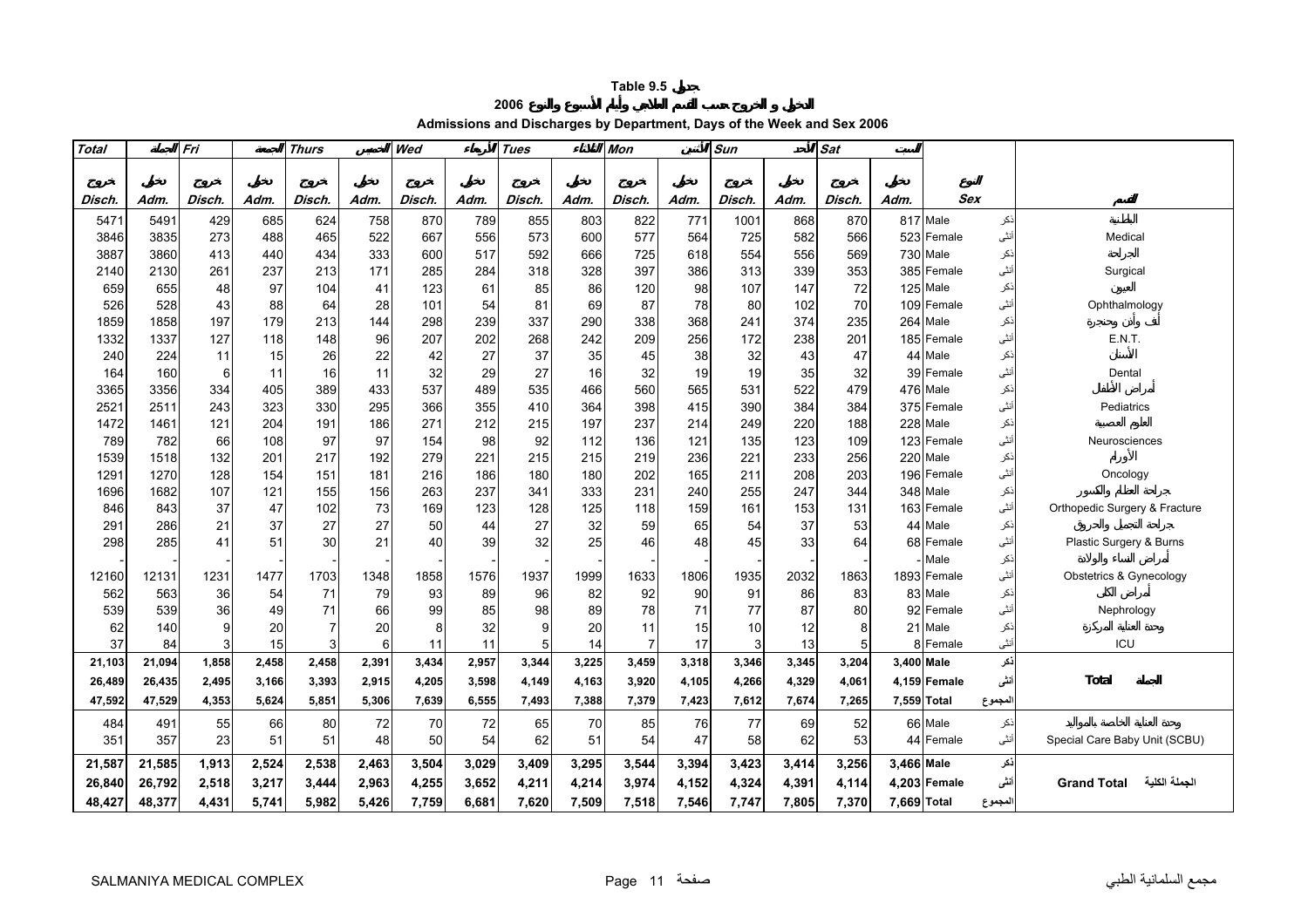**Figure 9.1**

**2006**

**Admissions and Discharges By Days of the Week 2006**

<span id="page-11-0"></span>

*Reference: Table 9.5*

*9.5* :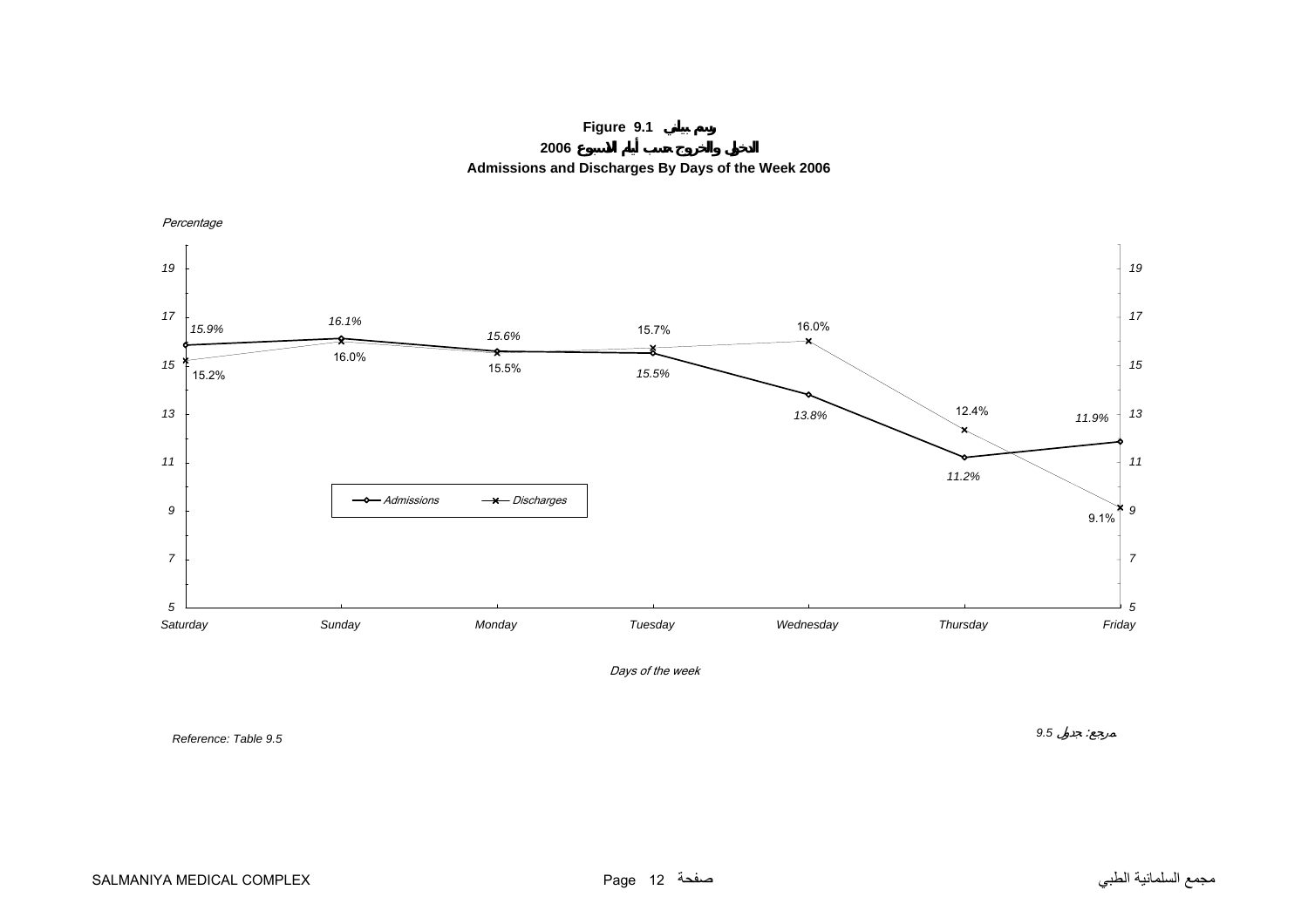# **<sup>2006</sup> ( ) Discharges (Alive and Dead) by Age Groups, Nationality and Sex 2006**

<span id="page-12-0"></span>

| <b>Total</b> |        |             | Non-Bahraini |        |             | <b>Bahraini</b> |        |              |             |                    |
|--------------|--------|-------------|--------------|--------|-------------|-----------------|--------|--------------|-------------|--------------------|
|              |        |             |              |        |             |                 |        |              |             |                    |
| <b>Total</b> | Female | <b>Male</b> | <b>Total</b> | Female | <b>Male</b> | <b>Total</b>    | Female | <b>Male</b>  |             | Age Group (Years)  |
| 2,926        | 1,184  | 1,742       | 443          | 205    | 238         | 2,483           | 979    | 1,504 Alive  |             |                    |
| 97           | 41     | 56          | 18           | 9      | 9           | 79              | 32     |              | 47 Dead     | <1 year            |
| 3,023        | 1,225  | 1,798       | 461          | 214    | 247         | 2,562           | 1,011  | 1,551 Total  |             |                    |
| 5,165        | 2,096  | 3,069       | 562          | 243    | 319         | 4,603           | 1,853  | 2,750 Alive  |             |                    |
| 22           | 13     | 9           | 8            | 5      | 3           | 14              | 8      |              | 6 Dead      | $1 - 9$            |
| 5,187        | 2,109  | 3,078       | 570          | 248    | 322         | 4,617           | 1,861  | 2,756 Total  |             |                    |
| 4,054        | 1,906  | 2,148       | 323          | 181    | 142         | 3,731           | 1,725  | 2,006 Alive  |             |                    |
| 10           |        | 8           | 1            |        | 1           | 9               | 2      |              | 7 Dead      | $10 - 19$          |
| 4,064        | 1,908  | 2,156       | 324          | 181    | 143         | 3,740           | 1,727  | 2,013 Total  |             |                    |
| 11,353       | 7,792  | 3,561       | 2,427        | 1,456  | 971         | 8,926           | 6,336  | 2,590 Alive  |             |                    |
| 32           | 13     | 19          | 8            | 4      | 4           | 24              | 9      |              | 15 Dead     | $20 - 29$          |
| 11,385       | 7,805  | 3,580       | 2,435        | 1,460  | 975         | 8,950           | 6,345  | 2,605 Total  |             |                    |
| 8,622        | 5,878  | 2,744       | 2,606        | 1,417  | 1,189       | 6,016           | 4,461  | 1,555 Alive  |             |                    |
| 48           | 23     | 25          | 23           | 10     | 13          | 25              | 13     |              | 12 Dead     | $30 - 39$          |
| 8,670        | 5,901  | 2,769       | 2,629        | 1,427  | 1,202       | 6,041           | 4,474  | 1,567 Total  |             |                    |
| 5,531        | 2,952  | 2,579       | 1,535        | 461    | 1,074       | 3,996           | 2,491  | 1,505 Alive  |             |                    |
| 97           | 44     | 53          | 26           | 6      | 20          | 71              | 38     |              | 33 Dead     | $40 - 49$          |
| 5,628        | 2,996  | 2,632       | 1,561        | 467    | 1,094       | 4,067           | 2,529  | 1,538 Total  |             |                    |
| 3,547        | 1,526  | 2,021       | 865          | 158    | 707         | 2,682           | 1,368  | 1,314 Alive  |             |                    |
| 117          | 55     | 62          | 22           | 5      | 17          | 95              | 50     |              | 45 Dead     | $50 - 59$          |
| 3,664        | 1,581  | 2,083       | 887          | 163    | 724         | 2,777           | 1,418  | 1,359 Total  |             |                    |
| 2,850        | 1,435  | 1,415       | 227          | 83     | 144         | 2,623           | 1,352  | 1,271 Alive  |             |                    |
| 178          | 83     | 95          | 12           | 4      | 8           | 166             | 79     |              | 87 Dead     | $60 - 69$          |
| 3,028        | 1,518  | 1,510       | 239          | 87     | 152         | 2,789           | 1,431  | 1,358 Total  |             |                    |
| 3,310        | 1,572  | 1,738       | 174          | 81     | 93          | 3,136           | 1,491  | 1,645 Alive  |             |                    |
| 468          | 224    | 244         | 24           | 14     | 10          | 444             | 210    |              | 234 Dead    | $70 +$             |
| 3,778        | 1,796  | 1,982       | 198          | 95     | 103         | 3,580           | 1,701  |              | 1,879 Total |                    |
| 47,358       | 26,341 | 21,017      | 9,162        | 4,285  | 4,877       | 38,196          | 22,056 | 16,140 Alive |             |                    |
| 1,069        | 498    | 571         | 142          | 57     | 85          | 927             | 441    |              | 486 Dead    | <b>Grand Total</b> |
| 48,427       | 26,839 | 21,588      | 9,304        | 4,342  | 4,962       | 39,123          | 22,497 | 16,626 Total |             |                    |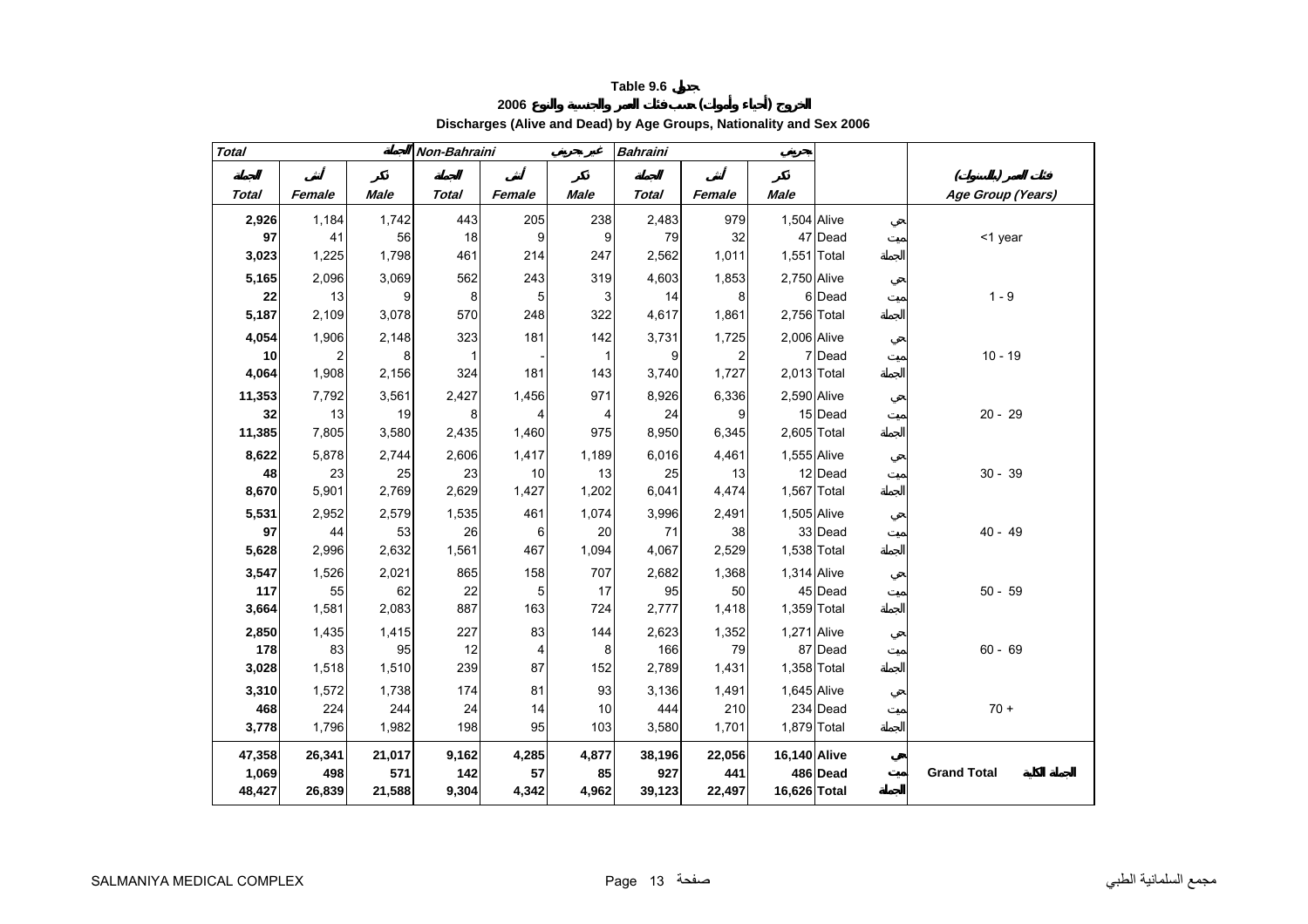

<span id="page-13-0"></span>Number of discharges



*Age groups & Nationality*

 *Reference: Table 9.6*

 *9.6* : $\sim 2$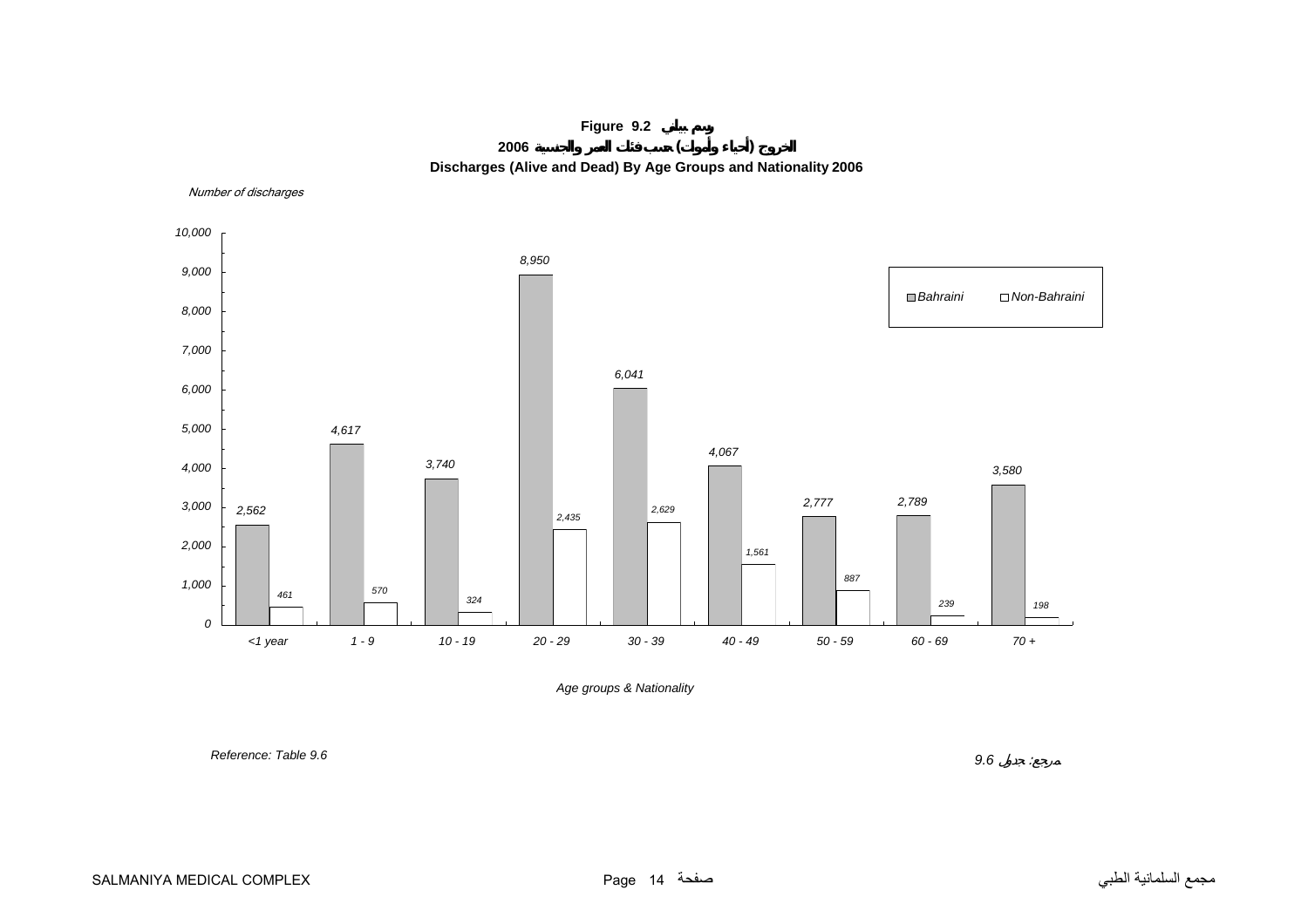#### **جدول 9.7 Table**

**<sup>2006</sup> ( )** 

# **Discharges (Alive and Dead) by Geographical Region, Nationality and Sex 2006**

<span id="page-14-0"></span>

| <b>Total</b> |                                 |      |        |        |        | <b>Dead</b>  |                |                |                 |        |      | Alive        |        |             |                 |        |              |                  |
|--------------|---------------------------------|------|--------|--------|--------|--------------|----------------|----------------|-----------------|--------|------|--------------|--------|-------------|-----------------|--------|--------------|------------------|
| <b>Dead</b>  |                                 |      | Alive  |        |        | Non-Bahraini |                |                | <b>Bahraini</b> |        |      | Non-Bahraini |        |             | <b>Bahraini</b> |        |              |                  |
|              |                                 |      |        |        |        |              |                |                |                 |        |      |              |        |             |                 |        |              |                  |
| Total        | Female                          | Male | Total  | Female | Male   | <b>Total</b> | Female         | Male           | Total           | Female | Male | Total        | Female | <b>Male</b> | Total           | Female | Male         | Region           |
| 27           | 14                              | 13   | 672    | 343    | 329    | $\mathbf{3}$ | $\overline{2}$ | -1             | 24              | 12     | 12   | 160          | 58     | 102         | 512             | 285    |              | $227$ Hidd       |
| 213          | 102                             | 111  | 6,598  | 3,767  | 2,831  | ${\bf 24}$   | 10             | 14             | 189             | 92     | 97   | 1,272        | 717    | 555         | 5,326           | 3,050  |              | 2,276 Muharraq   |
| 247          | 124                             | 123  | 9,546  | 5,002  | 4,544  | 74           | 33             | 41             | 173             | 91     | 82   | 4,361        | 2,015  | 2,346       | 5,185           | 2,987  |              | $2,198$ Manama   |
| 103          | 47                              | 56   | 5,450  | 2,962  | 2,488  | 4            | $\overline{2}$ | $\overline{2}$ | 99              | 45     | 54   | 301          | 137    | 164         | 5,149           | 2,825  |              | $2,324$ Jidhafs  |
| 73           | 36                              | 37   | 3,722  | 2,042  | 1,680  | $\mathbf 2$  | $\overline{2}$ |                | 71              | 34     | 37   | 362          | 176    | 186         | 3,360           | 1,866  |              | 1,494 Northern   |
| 79           | 31                              | 48   | 4,519  | 2,567  | 1,952  | 4            |                | Δ              | 75              | 31     | 44   | 445          | 84     | 361         | 4,074           | 2,483  |              | 1,591 Sitra      |
| 85           | 40                              | 45   | 4,725  | 2,693  | 2,032  | 9            | $\overline{2}$ |                | 76              | 38     | 38   | 552          | 206    | 346         | 4,173           | 2487   |              | 1686 Central     |
| 75           | 30                              | 45   | 2,853  | 1,734  | 1,119  | 1            |                |                | 74              | 30     | 44   | 278          | 188    | 90          | 2,575           | 1546   |              | 1029 Isa Town    |
| 64           | 30                              | 34   | 2,599  | 1,448  | 1,151  | 16           | 5              | 11             | 48              | 25     | 23   | 996          | 458    | 538         | 1,603           | 990    |              | 613 Riffa        |
| 45           | 23                              | 22   | 2,645  | 1,501  | 1,144  | 1            |                |                | 44              | 22     | 22   | 143          | 58     | 85          | 2,502           | 1443   |              | 1059 Western     |
|              |                                 |      | 61     | 21     | 40     |              |                |                |                 |        |      | 43           | 11     | 32          | 18              | 10     |              | 8 Southern       |
| 57           | 22                              | 35   | 3,888  | 2,218  | 1,670  | 4            |                |                | 53              | 22     | 31   | 222          | 168    | 54          | 3,666           | 2050   |              | 1616 Hamad Town  |
|              |                                 |      | 80     | 43     | 37     |              |                |                | -1              |        |      | 27           | 9      | 18          | 53              | 34     |              | 19 Undetermined  |
| 1,069        | 499                             | 570  | 47,358 | 26,341 | 21,017 | 142          | 57             | 85             | 927             | 442    | 485  | 9,162        | 4,285  | 4.877       | 38,196          | 22,056 | 16.140 Total |                  |
|              | <b>Percent Distribution (%)</b> |      |        |        |        |              |                |                |                 |        |      |              |        |             |                 |        |              | ( %)             |
|              |                                 |      |        |        |        |              |                |                |                 |        |      |              |        |             |                 |        |              |                  |
| 2.5          | 2.8                             | 2.3  | 1.4    | 1.3    | 1.6    | 2.1          | 3.5            | $1.2$          | 2.6             | 2.7    | 2.5  | 1.7          | 1.4    | 2.1         | 1.3             | 1.3    |              | $1.4$ Hidd       |
| 19.9         | 20.4                            | 19.5 | 13.9   | 14.3   | 13.5   | 16.9         | 17.5           | 16.5           | 20.4            | 20.8   | 20.0 | 13.9         | 16.7   | 11.4        | 13.9            | 13.8   |              | 14.1 Muharraq    |
| 23.1         | 24.8                            | 21.6 | 20.2   | 19.0   | 21.6   | 52.1         | 57.9           | 48.2           | 18.7            | 20.6   | 16.9 | 47.6         | 47.0   | 48.1        | 13.6            | 13.5   |              | 13.6 Manama      |
| 9.6          | 9.4                             | 9.8  | 11.5   | 11.2   | 11.8   | 2.8          | 3.5            | 2.4            | 10.7            | 10.2   | 11.1 | 3.3          | 3.2    | 3.4         | 13.5            | 12.8   |              | 14.4 Jidhafs     |
| 6.8          | 7.2                             | 6.5  | 7.9    | 7.8    | 8.0    | 1.4          | 3.5            |                | 7.7             | 7.7    | 7.6  | 4.0          | 4.1    | 3.8         | 8.8             | 8.5    |              | 9.3 Northern     |
| 7.4          | 6.2                             | 8.4  | 9.5    | 9.7    | 9.3    | 2.8          |                | 4.7            | 8.1             | 7.0    | 9.1  | 4.9          | 2.0    | 7.4         | 10.7            | 11.3   |              | 9.9 Sitra        |
| 8.0          | 8.0                             | 7.9  | 10.0   | 10.2   | 9.7    | 6.3          | 3.5            | 8.2            | 8.2             | 8.6    | 7.8  | 6.0          | 4.8    | 7.1         | 10.9            | 11.3   |              | 10.4 Central     |
| 7.0          | 6.0                             | 7.9  | 6.0    | 6.6    | 5.3    | 0.7          |                | 1.2            | 8.0             | 6.8    | 9.1  | 3.0          | 4.4    | 1.8         | 6.7             | 7.0    |              | 6.4 Isa Town     |
| 6.0          | 6.0                             | 6.0  | 5.5    | 5.5    | 5.5    | 11.3         | 8.8            | 12.9           | 5.2             | 5.7    | 4.7  | 10.9         | 10.7   | 11.0        | 4.2             | 4.5    |              | 3.8 Riffa        |
| 4.2          | 4.6                             | 3.9  | 5.6    | 5.7    | 5.4    | 0.7          | 1.8            |                | 4.7             | 5.0    | 4.5  | 1.6          | 1.4    | 1.7         | 6.6             | 6.5    |              | 6.6 Western      |
|              |                                 |      | 0.1    | 0.1    | 0.2    |              |                |                |                 |        |      | 0.5          | 0.3    | 0.7         | 0.05            | 0.05   |              | 0.05 Southern    |
| 5.3          | 4.4                             | 6.1  | 8.2    | 8.4    | 7.9    | 2.8          |                | 4.7            | 5.7             | 5.0    | 6.4  | 2.4          | 3.9    | 1.1         | 9.6             | 9.3    |              | 10.0 Hamad Town  |
| 0.1          |                                 | 0.2  | 0.2    | 0.2    | 0.2    |              |                |                | 0.1             |        | 0.2  | 0.3          | 0.2    | 0.4         | 0.1             | 0.2    |              | 0.1 Undetermined |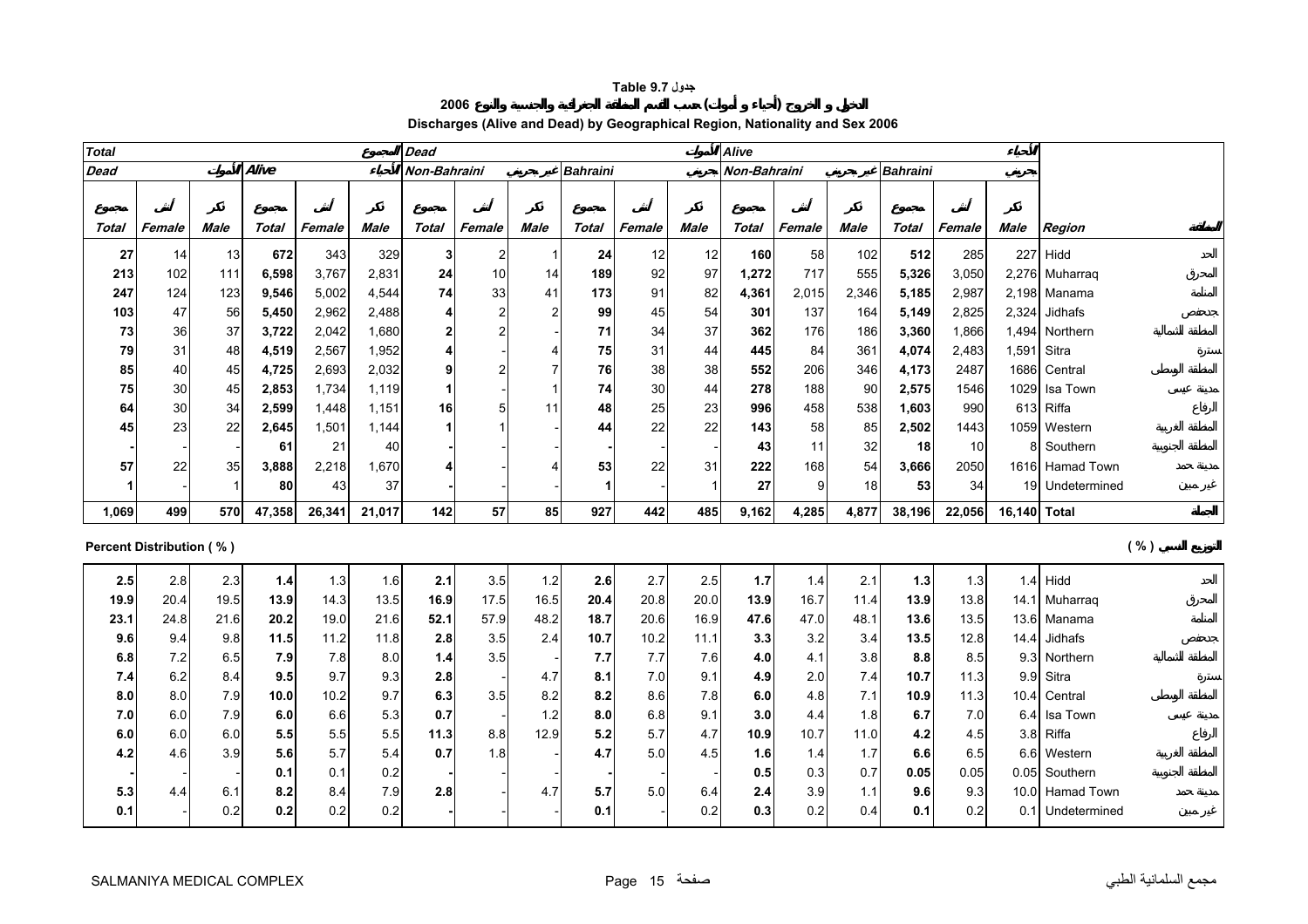## **جدول 9.8 Table**

#### **<sup>2006</sup> ( )**

# **Discharges (Alive and Dead) by Source of Admission, Nationality and Sex 2006**

<span id="page-15-0"></span>

| <b>Total</b> |        |      |              |        |        | <b>Dead</b>  |        |      |              |        |      | <b>Alive</b> |        |             |                 |        |        |                                 |
|--------------|--------|------|--------------|--------|--------|--------------|--------|------|--------------|--------|------|--------------|--------|-------------|-----------------|--------|--------|---------------------------------|
| <b>Dead</b>  |        |      | Alive        |        |        | Non-Bahraini |        |      | Bahraini     |        |      | Non-Bahraini |        |             | <b>Bahraini</b> |        |        |                                 |
|              |        |      |              |        |        |              |        |      |              |        |      |              |        |             |                 |        |        |                                 |
| Total        | Female | Male | <b>Total</b> | Female | Male   | <b>Total</b> | Female | Male | <b>Total</b> | Female | Male | <b>Total</b> | Female | <b>Male</b> | Total           | Female | Male   | <b>Source of Admission</b>      |
| 41           | 17     | 24   | 8,997        | 4,734  | 4,263  |              |        |      | 37           | 14     | 23   | 1,081        | 574    | 507         | 7,916           | 4,160  | 3,756  |                                 |
|              |        |      |              |        |        |              |        |      |              |        |      |              |        |             |                 |        |        | <b>Outpatient Clinics (SMC)</b> |
| 1,021        | 478    | 543  | 36,721       | 20,896 | 15,825 | 138          | 54     | 84   | 883          | 424    | 459  | 7,806        | 3,628  | 4,178       | 28,915          | 17,268 | 11,647 |                                 |
|              |        |      |              |        |        |              |        |      |              |        |      |              |        |             |                 |        |        | Accident & Emergency            |
| c            |        | 2    | 432          | 230    | 202    |              |        |      | 2            |        |      | 73           | 31     | 42          | 359             | 199    | 160    |                                 |
|              |        |      |              |        |        |              |        |      |              |        |      |              |        |             |                 |        |        | Limited Private Practice (SMC)  |
|              | 4      |      | 1,208        | 481    | 727    |              |        |      |              | 4      |      | 202          | 52     | 150         | 1,006           | 429    | 577    |                                 |
|              |        |      |              |        |        |              |        |      |              |        |      |              |        |             |                 |        |        | <b>Other Private Clinics</b>    |
| 1,069        | 499    | 570  | 47,358       | 26,341 | 21,017 | 142          | 57     | 85   | 927          | 442    | 485  | 9,162        | 4,285  | 4,877       | 38,196          | 22,056 | 16,140 | Total                           |

**Percent Distribution ( % ) ( % )**

| 3.8  | 3.4  | 4.2  | 19.0             | 18.0             | 20.3 | 2.8  | 5.3  | 1.2  | 4.0  | 3.2  | 4.7  | 11.8 | 13.4 | 10.4 | 20.7 | 18.9             | 23.3 |                                |
|------|------|------|------------------|------------------|------|------|------|------|------|------|------|------|------|------|------|------------------|------|--------------------------------|
|      |      |      |                  |                  |      |      |      |      |      |      |      |      |      |      |      |                  |      | Outpatient Clinics (SMC)       |
| 95.5 | 95.8 | 95.3 | 77.5             | 79.3             | 75.3 | 97.2 | 94.7 | 98.8 | 95.3 | 95.9 | 94.6 | 85.2 | 84.7 | 85.7 | 75.7 | 78.3             | 72.2 |                                |
|      |      |      |                  |                  |      |      |      |      |      |      |      |      |      |      |      |                  |      | Accident & Emergency           |
| 0.2  |      | 0.4  | 0.9 <sub>1</sub> | 0.9              | 1.0  |      |      |      | 0.2  |      | 0.4  | 0.8  | 0.7  | 0.9  | 0.9  | 0.9 <sub>l</sub> | 1.0  |                                |
|      |      |      |                  |                  |      |      |      |      |      |      |      |      |      |      |      |                  |      | Limited Private Practice (SMC) |
| 0.5  | 0.8  | 0.2  | 2.6 <sub>1</sub> | 1.8 <sub>1</sub> | 3.5  |      |      |      | 0.5  | 0.9  | 0.2  | 2.2  | 1.2  | 3.1  | 2.6  | 1.9 <sub>l</sub> | 3.6  |                                |
|      |      |      |                  |                  |      |      |      |      |      |      |      |      |      |      |      |                  |      | <b>Other Private Clinics</b>   |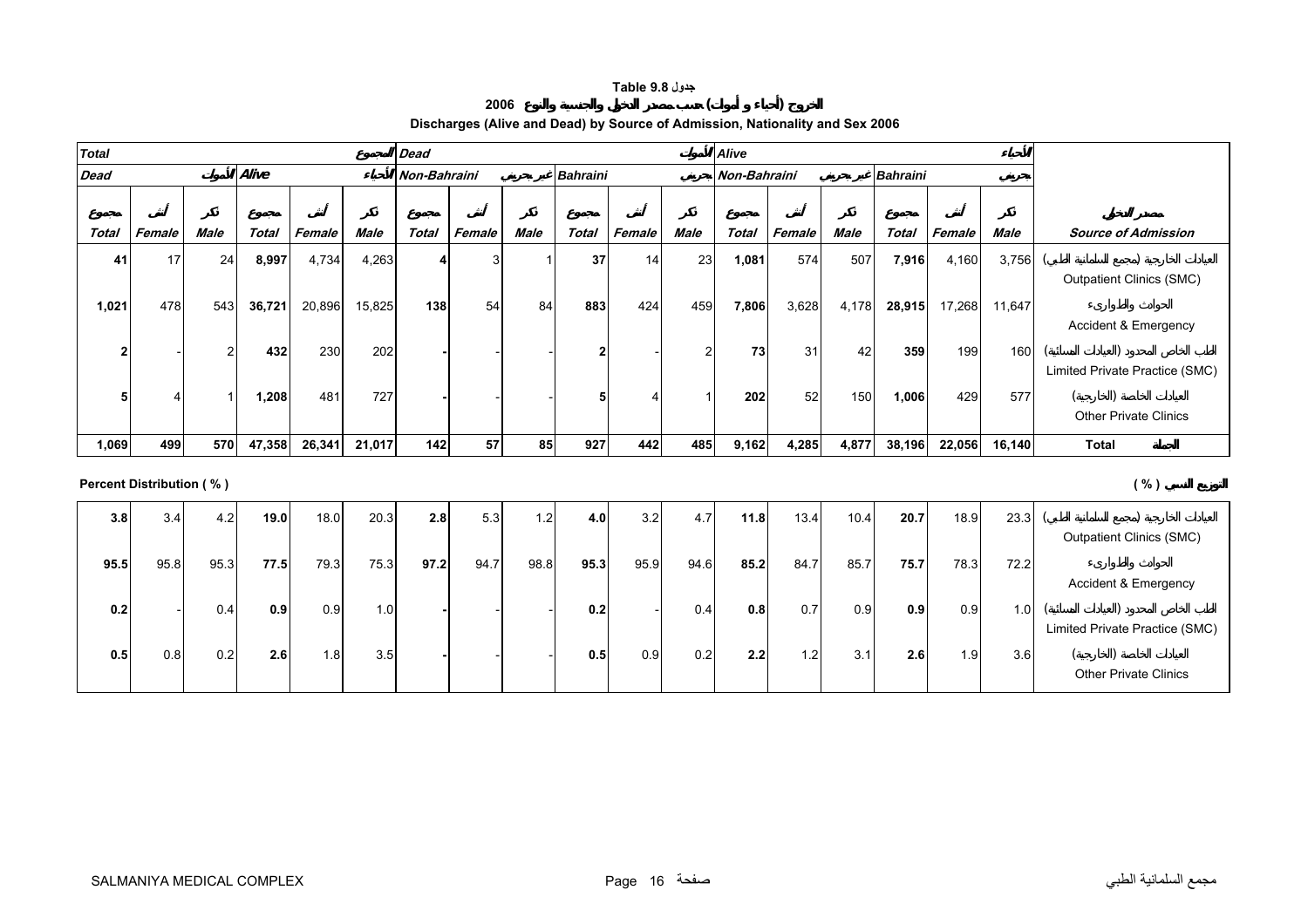<span id="page-16-0"></span>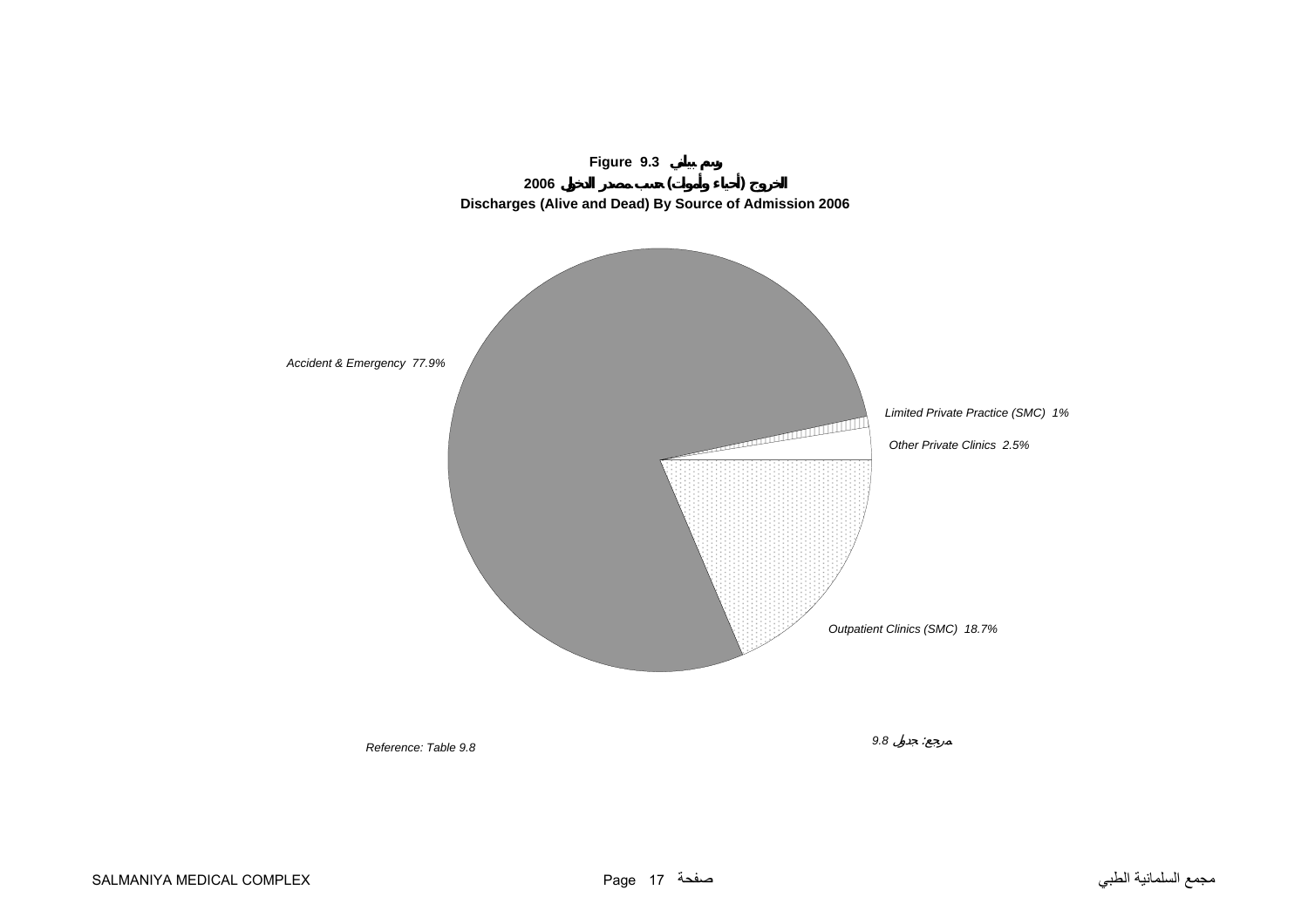## **جدول 9.9 Table**

# **Discharges (Alive and Dead) by Marital Status, Nationality and Sex 2006**

**<sup>2006</sup> ( )** 

<span id="page-17-0"></span>

| <b>Total</b> |        |      |        |        |        | <b>Dead</b>  |        |      |                 |        |      | <b>Alive</b>    |        |                 |                 |        |              |                       |
|--------------|--------|------|--------|--------|--------|--------------|--------|------|-----------------|--------|------|-----------------|--------|-----------------|-----------------|--------|--------------|-----------------------|
| <b>Dead</b>  |        |      | Alive  |        |        | Non-Bahraini |        |      | <b>Bahraini</b> |        |      | Non-Bahraini    |        |                 | <b>Bahraini</b> |        |              |                       |
|              |        |      |        |        |        |              |        |      |                 |        |      |                 |        |                 |                 |        |              |                       |
| Total        | Female | Male | Total  | Female | Male   | Total        | Female | Male | Total           | Female | Male | Total           | Female | Male            | Total           | Female | Male         | <b>Marital Status</b> |
| 317          | 125    | 192  | 20,821 | 7,259  | 13,562 | 96           | 33     | 63   | 221             | 92     | 129  | 5,260           | ,271   | 3,989           | 15,561          | 5,988  |              | 9,573 Single          |
| 566          | 222    | 344  | 24,729 | 17,539 | 7,190  | 38           | 19     | 19   | 528             | 203    | 325  | 3,816           | 2,943  | 873             | 20,913          | 14,596 |              | 6,317 Married         |
| 172          | 144    | 28   | 1,528  | .322   | 206    |              | 5      | າ    | 165             | 139    | 26   | 71              | 59     | 12 <sub>1</sub> | ,457            | .263   |              | 194 Widowed           |
| 11           | 8      | 3    | 273    | 220    | 53     |              |        |      | 11              |        |      | 12 <sup>1</sup> | 12     |                 | 261             | 208    |              | 53 Divorced           |
|              |        | 3    |        |        | 6      |              |        |      |                 |        |      | 3               |        |                 |                 |        |              | 3 Unknown             |
| 1,069        | 499    | 570  | 47,358 | 26,341 | 21,017 | 142          | 57     | 85   | 927             | 442    | 485  | 9,162           | 4,285  | 4,877           | 38,196          | 22,056 | 16,140 Total |                       |

**Percent Distribution ( % ) ( % )**

| 29.7 | 25.1 | 33.7 | 44.0 | 27.6 | 64.5             | 67.6 | 57.9 | 74.1    | 23.8             | 20.8 | 26.6 | 57.4 | 29.7 | 81.8 | 40.7 | 27.1             | 59.3 Single  |
|------|------|------|------|------|------------------|------|------|---------|------------------|------|------|------|------|------|------|------------------|--------------|
| 52.9 | 44.5 | 60.4 | 52.2 | 66.6 | 34.2             | 26.8 | 33.3 | 22.4    | 57.0             | 45.9 | 67.0 | 41.7 | 68.7 | 17.9 | 54.8 | 66.2             | 39.1 Married |
| 16.1 | 28.9 | 4.9  | 3.2  | 5.0  | 1.0 <sub>1</sub> | 4.9  | 8.8  | 2.4     | 17.8             | 31.4 | 5.4  | 0.8  | 1.4  | 0.2  | 3.8  | 5.7              | 1.2 Widowed  |
| 1.0  | 1.61 | 0.5  | 0.6  | 0.8  | 0.3              |      |      |         | 1.2 <sub>l</sub> | 1.8  | 0.6  | 0.1  | 0.3  |      | 0.7  | 0.9 <sub>l</sub> | 0.3 Divorced |
| 0.3  |      | 0.5  | 0.01 |      |                  | 0.7  |      | $\cdot$ | 0.2              |      | 0.4  | 0.03 |      | 0.1  | 0.01 |                  | 0.02 Unknown |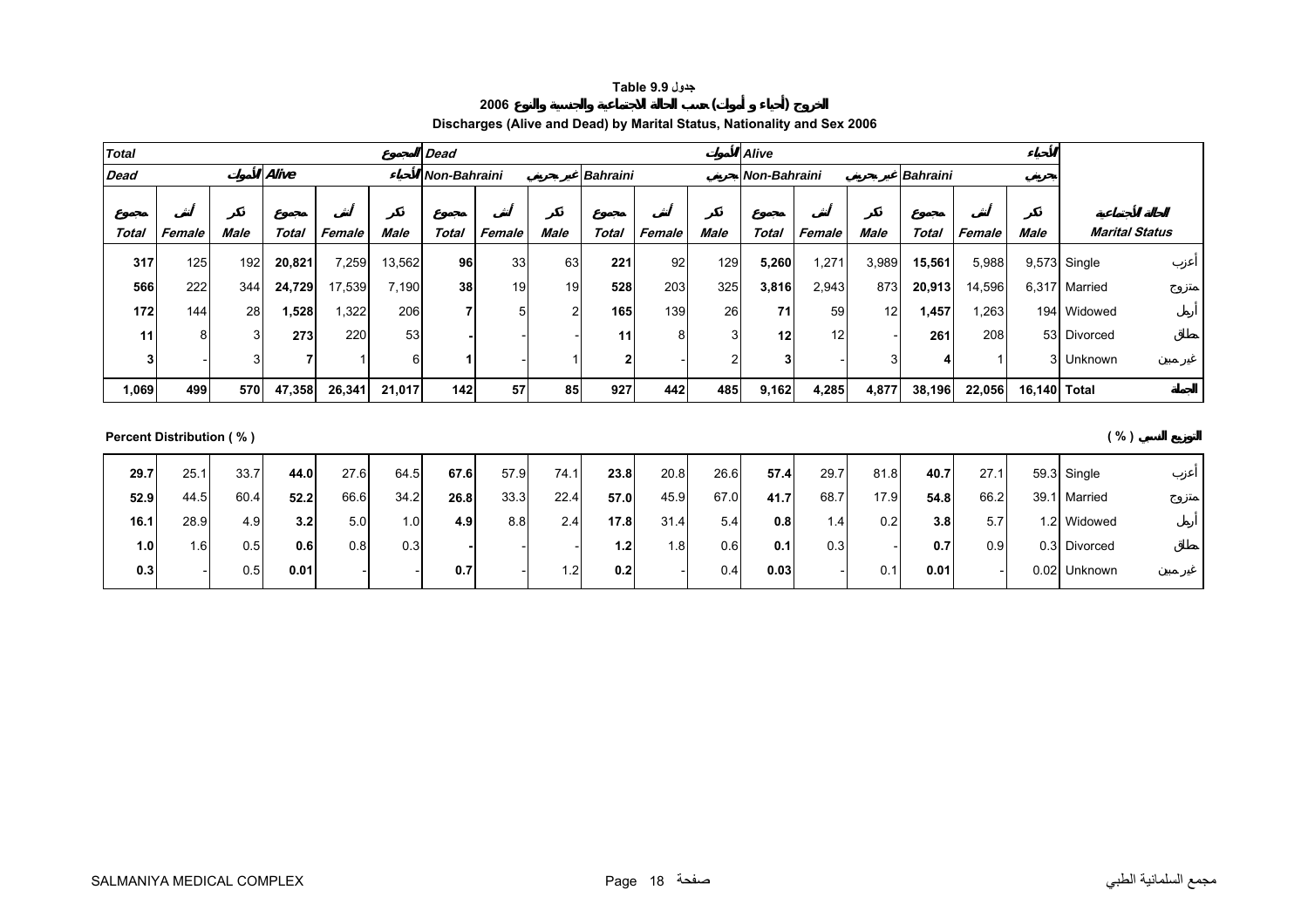#### **Table 9.10 <sup>2006</sup> ( )**

**Discharges (Alive and Dead) by Nationality and Sex 2006** 

<span id="page-18-0"></span>

|                                              | <b>Total</b> |        |             | <b>Dead</b>  |        |                | Alive        |        |             |      |  |
|----------------------------------------------|--------------|--------|-------------|--------------|--------|----------------|--------------|--------|-------------|------|--|
|                                              |              |        |             |              |        |                |              |        |             |      |  |
| <b>Nationality</b>                           | <b>Total</b> | Female | <b>Male</b> | <b>Total</b> | Female | <b>Male</b>    | <b>Total</b> | Female | <b>Male</b> |      |  |
| Bahraini                                     | 39,123       | 22498  | 16625       | 927          | 442    | 485            | 38,196       | 22,056 | 16,140      |      |  |
| Indian                                       | 3,461        | 1257   | 2204        | 47           | 13     | 34             | 3,414        | 1,244  | 2,170       |      |  |
| Pakistani                                    | 1,137        | 561    | 576         | 22           | 13     | 9              | 1,115        | 548    | 567         |      |  |
| Other Arab                                   | 1,417        | 967    | 450         | 19           | 9      | 10             | 1,398        | 958    | 440         |      |  |
| Bangladeshi                                  | 955          | 184    | 771         | 12           |        | 10             | 943          | 182    | 761         |      |  |
| Philipino                                    | 516          | 378    | 138         | 6            |        | $\overline{2}$ | 510          | 374    | 136         |      |  |
| Saudi Arabian                                | 479          | 218    | 261         | 8            |        | 5 <sup>5</sup> | 471          | 215    | 256         |      |  |
| Iranian                                      | 170          | 94     | 76          | 8            |        | 6              | 162          | 92     | 70          |      |  |
| Srilankan                                    | 250          | 183    | 67          | 3            |        | $\overline{2}$ | 247          | 182    | 65          |      |  |
| Other Countries of Gulf Co-operation Council | 283          | 112    | 171         |              |        | $\overline{c}$ | 279          | 110    | 169         |      |  |
| European                                     | 132          | 46     | 86          |              |        | $\overline{c}$ | 128          | 44     | 84          |      |  |
| <b>Other Asians</b>                          | 265          | 160    | 105         |              |        | 2              | 261          | 158    | 103         |      |  |
| African (non Arab)                           | 139          | 122    | 17          | 3            |        |                | 136          | 120    | 16          |      |  |
| American                                     | 51           | 21     | 30          |              |        |                | 50           | 20     | 30          |      |  |
| <b>Other Nationalities</b>                   | 49           | 39     | 10          |              |        |                | 48           | 38     | 10          |      |  |
| <b>Total</b>                                 | 48,427       | 26,840 | 21,587      | 1,069        | 499    | 570            | 47,358       | 26,341 | 21,017      |      |  |
| Percent Distribution (%)                     |              |        |             |              |        |                |              |        |             | ( %) |  |
| Bahraini                                     | 80.8         | 83.8   | 77.0        | 86.7         | 88.6   | 85.1           | 80.7         | 83.7   | 76.8        |      |  |
| Indian                                       | 7.1          | 4.7    | 10.2        | 4.4          | 2.6    | $6.0\,$        | 7.2          | 4.7    | 10.3        |      |  |
| Pakistani                                    | 2.3          | 2.1    | 2.7         | 2.1          | 2.6    | 1.6            | 2.4          | 2.1    | 2.7         |      |  |
| <b>Other Arab</b>                            | 2.9          | 3.6    | 2.1         | 1.8          | 1.8    | 1.8            | 3.0          | 3.6    | 2.1         |      |  |
| Bangladeshi                                  | 2.0          | 0.7    | 3.6         | 1.1          | 0.4    | 1.8            | 2.0          | 0.7    | 3.6         |      |  |
| Philipino                                    | 1.1          | 1.4    | 0.6         | 0.6          | 0.8    | 0.4            | 1.1          | 1.4    | 0.6         |      |  |
| Saudi Arabian                                | 1.0          | 0.8    | $1.2$       | 0.7          | 0.6    | 0.9            | 1.0          | 0.8    | $1.2$       |      |  |
| Iranian                                      | 0.4          | 0.4    | 0.4         | 0.7          | 0.4    | 1.1            | 0.3          | 0.3    | 0.3         |      |  |
| Srilankan                                    | 0.5          | 0.7    | 0.3         | 0.3          | 0.2    | 0.4            | 0.5          | 0.7    | 0.3         |      |  |
| Other Countries of Gulf Co-operation Council | 0.6          | 0.4    | 0.8         | 0.4          | 0.4    | 0.4            | 0.6          | 0.4    | 0.8         |      |  |
| European                                     | 0.3          | 0.2    | 0.4         | 0.4          | 0.4    | 0.4            | 0.3          | 0.2    | 0.4         |      |  |
| <b>Other Asians</b>                          | 0.5          | 0.6    | 0.5         | 0.4          | 0.4    | 0.4            | 0.6          | 0.6    | 0.5         |      |  |
| African (non Arab)                           | 0.3          | 0.5    | 0.1         | 0.3          | 0.4    | 0.2            | 0.3          | 0.5    | 0.1         |      |  |
| American                                     | 0.1          | 0.1    | 0.1         | 0.1          | 0.2    |                | 0.1          | 0.1    | 0.1         |      |  |
| <b>Other Nationalities</b>                   | 0.1          | 0.1    |             | 0.1          | 0.2    |                | 0.1          | 0.1    | 0.05        |      |  |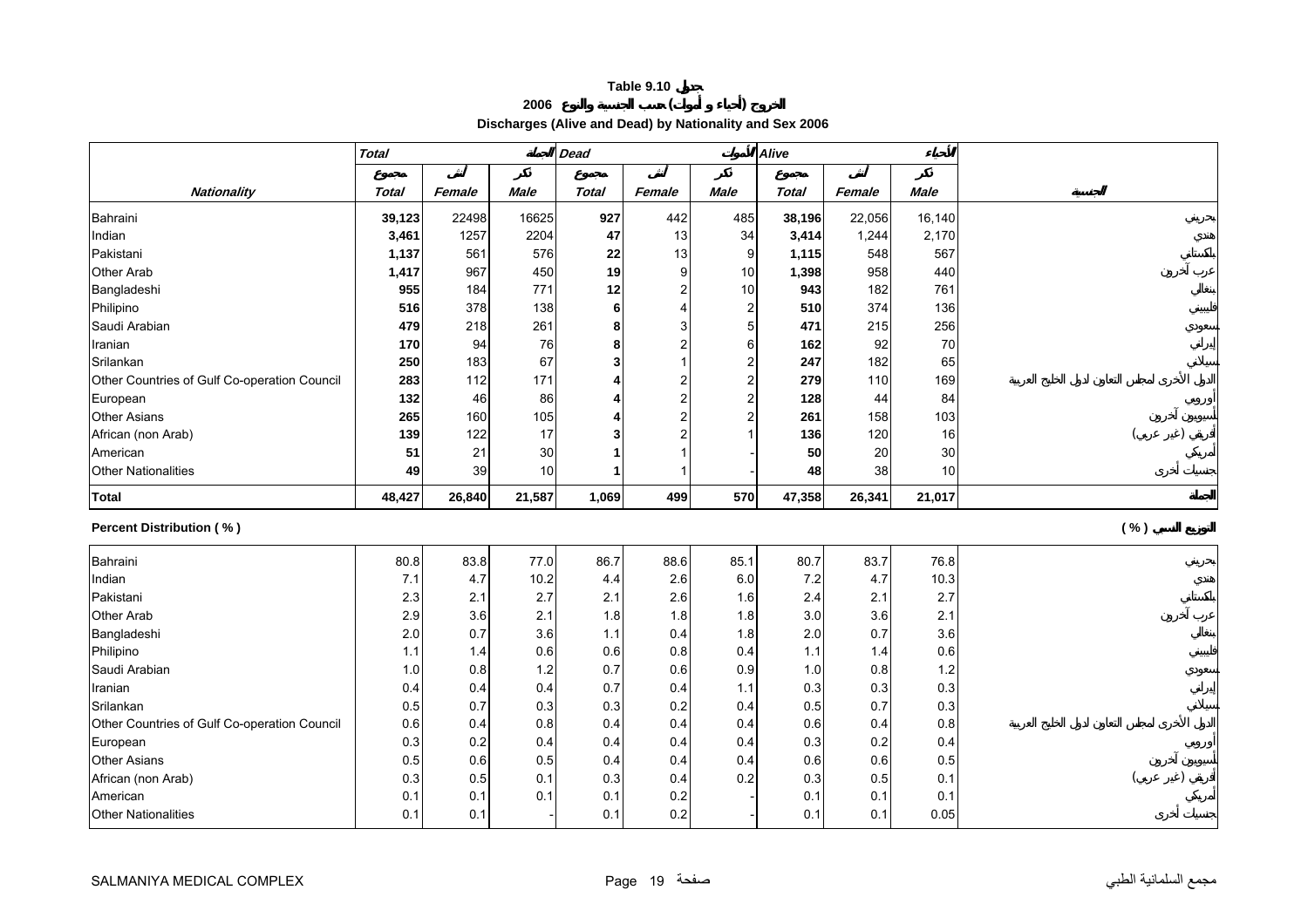## **<sup>2006</sup> ( )**

**Discharges (Alive and Dead) by Principal Diagnosis, Nationality and Sex 2006** 

<span id="page-19-0"></span>

|                       | <b>Total</b> |       |             |       | Non-Bahraini   |       |                |       | <b>Bahraini</b> |       |                |       |                                                                                                        |                  |
|-----------------------|--------------|-------|-------------|-------|----------------|-------|----------------|-------|-----------------|-------|----------------|-------|--------------------------------------------------------------------------------------------------------|------------------|
|                       | Female       |       | <b>Male</b> |       | Female         |       | <b>Male</b>    |       | Female          |       | <b>Male</b>    |       |                                                                                                        |                  |
| Grand<br><b>Total</b> | <b>Dead</b>  | Alive | <b>Dead</b> | Alive | <b>Dead</b>    | Alive | <b>Dead</b>    | Alive | <b>Dead</b>     | Alive | <b>Dead</b>    | Alive | <b>Principal Diagnosis</b>                                                                             | $ICD-10$<br>Code |
| 2,352                 | 148          | 907   | 160         | 1,137 | 16             | 191   | 21             | 303   | 132             | 716   | 139            | 834   |                                                                                                        | A00-B99          |
|                       |              |       |             |       |                |       |                |       |                 |       |                |       | Certain infectious & parasitic diseases                                                                |                  |
| 1,614                 | 67           | 844   | 70          | 633   | 6              | 129   | 4              | 69    | 61              | 715   | 66             | 564   | Neoplasms                                                                                              | C00-D49          |
| 4,054                 | 6            | 1,577 | 8           | 2,463 |                | 45    | 1              | 42    | 6               | 1,532 | $\overline{7}$ | 2,421 |                                                                                                        | D50-D89          |
|                       |              |       |             |       |                |       |                |       |                 |       |                |       | Diseases of the blood and blood-forming organs and<br>certain disorders involving the immune mechanism |                  |
| 1,416                 |              | 684   | 13          | 714   |                | 76    |                | 145   | 4               | 608   | 12             | 569   |                                                                                                        | E00-E90          |
|                       |              |       |             |       |                |       |                |       |                 |       |                |       | Endocrine, nutritional and metabolic diseases                                                          |                  |
| 108                   |              | 20    |             | 86    |                | 6     |                | 28    |                 | 14    |                | 58    |                                                                                                        | F00-F99          |
|                       |              |       |             |       |                |       |                |       |                 |       |                |       | Mental and behavioural disorders                                                                       |                  |
| 681                   |              | 289   | 11          | 377   |                | 37    | 5              | 88    |                 | 252   | 6              | 289   | Diseases of the nervous system                                                                         | G00-G99          |
| 1,053                 |              | 499   |             | 554   |                | 27    |                | 84    |                 | 472   |                | 470   |                                                                                                        | H00-H59          |
|                       |              |       |             |       |                |       |                |       |                 |       |                |       | Diseases of the eye and adnexa                                                                         |                  |
| 401                   |              | 177   |             | 224   |                | 28    |                | 27    |                 | 149   |                | 197   |                                                                                                        | H60-H95          |
|                       |              |       |             |       |                |       |                |       |                 |       |                |       | Diseases of the ear and mastoid process                                                                |                  |
| 4,015                 | 123          | 1,418 | 156         | 2,318 | 15             | 161   | 29             | 819   | 108             | 1,257 | 127            | 1,499 |                                                                                                        | 100-199          |
|                       |              |       |             |       |                |       |                |       |                 |       |                |       | Diseases of the circulatory system                                                                     |                  |
| 4,551                 | 64           | 1,914 | 41          | 2,532 | $\overline{7}$ | 196   | $\overline{2}$ | 351   | 57              | 1,718 | 39             | 2,181 |                                                                                                        | J00-J99          |
|                       |              |       |             |       |                |       |                |       |                 |       |                |       | Diseases of the respiratory system                                                                     |                  |
| 3,775                 | 21           | 1,507 | 24          | 2,223 |                | 225   | $\overline{2}$ | 617   | 21              | 1,282 | 22             | 1,606 | Diseases of the digestive system                                                                       | K00-K99          |
| 628                   |              | 248   |             | 379   |                | 29    |                | 106   |                 | 219   |                | 273   | Diseases of the skin and subcutaneous tissue                                                           | L00-L99          |
|                       |              |       |             |       |                |       |                |       |                 |       |                |       |                                                                                                        |                  |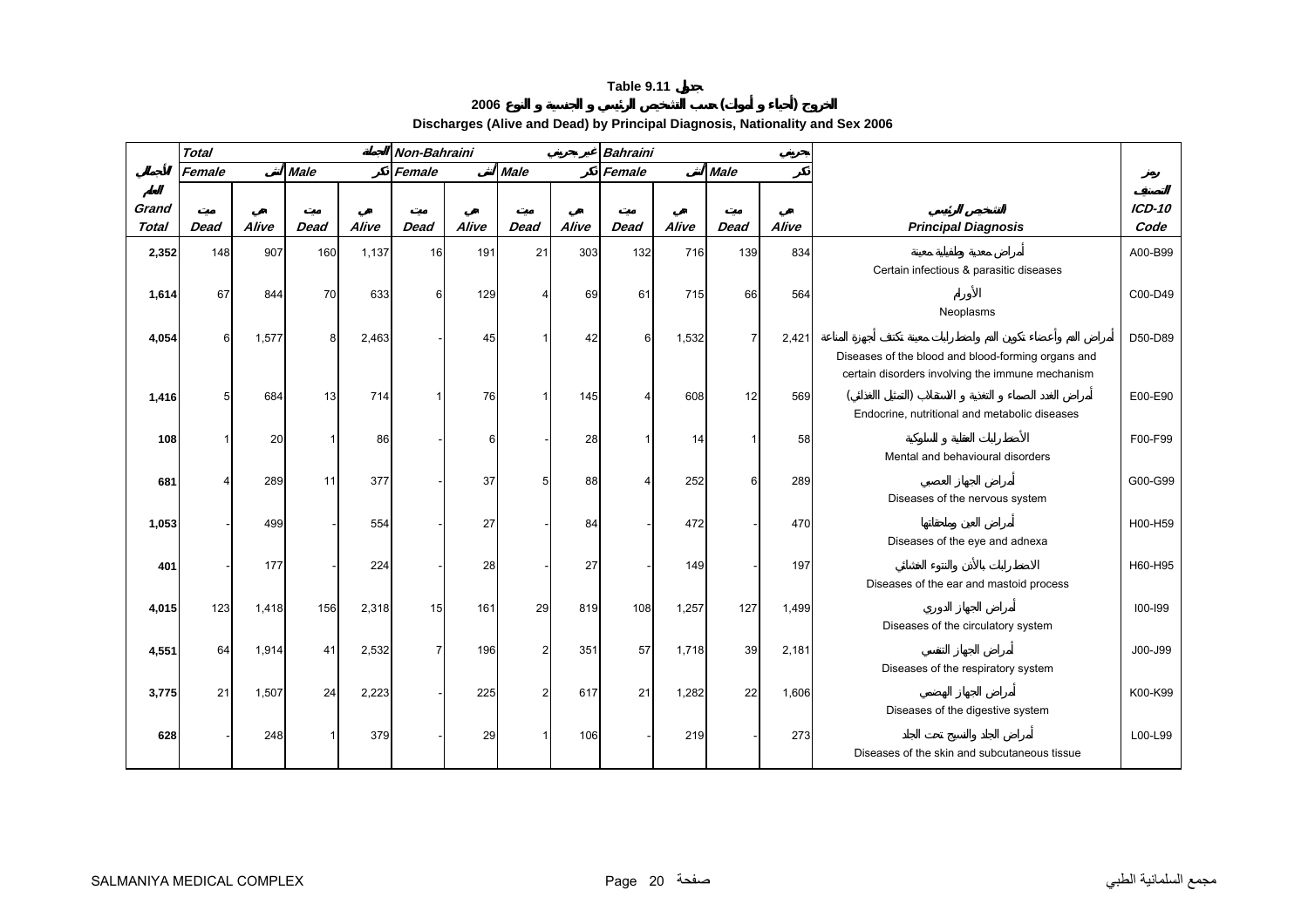# **(Cont'd) Table 9.11 جدول ) تابع(**

#### **<sup>2006</sup> ( )**

# **Discharges (Alive and Dead) by Principal Diagnosis, Nationality and Sex 2006**

|                       | <b>Total</b> |        |             |        | Non-Bahraini |       |             |       | <b>Bahraini</b> |        |             |        |                                                                                           |                       |
|-----------------------|--------------|--------|-------------|--------|--------------|-------|-------------|-------|-----------------|--------|-------------|--------|-------------------------------------------------------------------------------------------|-----------------------|
|                       | Female       |        | <b>Male</b> |        | Female       |       | <b>Male</b> |       | Female          |        | <b>Male</b> |        |                                                                                           |                       |
|                       |              |        |             |        |              |       |             |       |                 |        |             |        |                                                                                           |                       |
| Grand<br><b>Total</b> | <b>Dead</b>  | Alive  | <b>Dead</b> | Alive  | Dead         | Alive | <b>Dead</b> | Alive | <b>Dead</b>     | Alive  | Dead        | Alive  | <b>Principal Diagnosis</b>                                                                | <b>ICD-10</b><br>Code |
|                       |              |        |             |        |              |       |             |       |                 |        |             |        |                                                                                           |                       |
| 1,494                 |              | 625    |             | 868    |              | 44    |             | 199   |                 | 581    |             | 669    | Diseases of the musculoskeletal system<br>and connective tissue                           | M00-M99               |
| 2,649                 |              | 1,663  | 10          | 969    |              | 246   |             | 255   | $\overline{7}$  | 1,417  | 9           | 714    |                                                                                           | N00-N99               |
|                       |              |        |             |        |              |       |             |       |                 |        |             |        | Diseases of the genitourinary system                                                      |                       |
| 10,352                |              | 10,352 |             |        |              | 2,229 |             |       |                 | 8,123  |             |        |                                                                                           | O00-O99               |
|                       |              |        |             |        |              |       |             |       |                 |        |             |        | Pregnancy, childbirth and the puerperium                                                  |                       |
| 1,251                 | 26           | 503    | 34          | 688    | 6            | 94    |             | 119   | 20              | 409    | 27          | 569    |                                                                                           | P00-P99               |
|                       |              |        |             |        |              |       |             |       |                 |        |             |        | Certain conditions originating in the perinatal period                                    |                       |
| 490                   |              | 182    | 13          | 289    |              | 33    |             | 43    | 5 <sup>1</sup>  | 149    | 12          | 246    |                                                                                           | Q00-Q99               |
|                       |              |        |             |        |              |       |             |       |                 |        |             |        | Congenital malformations, deformations and<br>chromosomal abnormalities                   |                       |
| 2,716                 | 13           | 1,202  | 16          | 1,485  |              | 198   | Δ           | 413   | 12              | 1,004  | 12          | 1,072  |                                                                                           | R00-R99               |
|                       |              |        |             |        |              |       |             |       |                 |        |             |        | Symptoms, signs and abnormal clinical and laboratory<br>findings not elsewhere classified |                       |
| 3,760                 | 6            | 1,163  | 12          | 2,579  |              | 222   | 6           | 1,101 | $\overline{2}$  | 941    | 6           | 1,478  |                                                                                           | S00-T98               |
|                       |              |        |             |        |              |       |             |       |                 |        |             |        | Injury, poisoning and certain other consequences<br>of external causes                    |                       |
| 16                    |              | 5      |             | 10     |              |       |             | 5     |                 | 4      |             | 5      |                                                                                           | V00-Y98               |
|                       |              |        |             |        |              |       |             |       |                 |        |             |        | External causes of morbidity and mortality                                                |                       |
| 1,051                 |              | 562    |             | 489    |              | 68    |             | 63    |                 | 494    |             | 426    |                                                                                           | Z00-Z99               |
|                       |              |        |             |        |              |       |             |       |                 |        |             |        | Factors influencing health status and contact<br>with health services                     |                       |
| 48,427                | 498          | 26,341 | 571         | 21,017 | 57           | 4,285 | 85          | 4,877 | 441             | 22,056 | 486         | 16,140 | <b>Total</b>                                                                              |                       |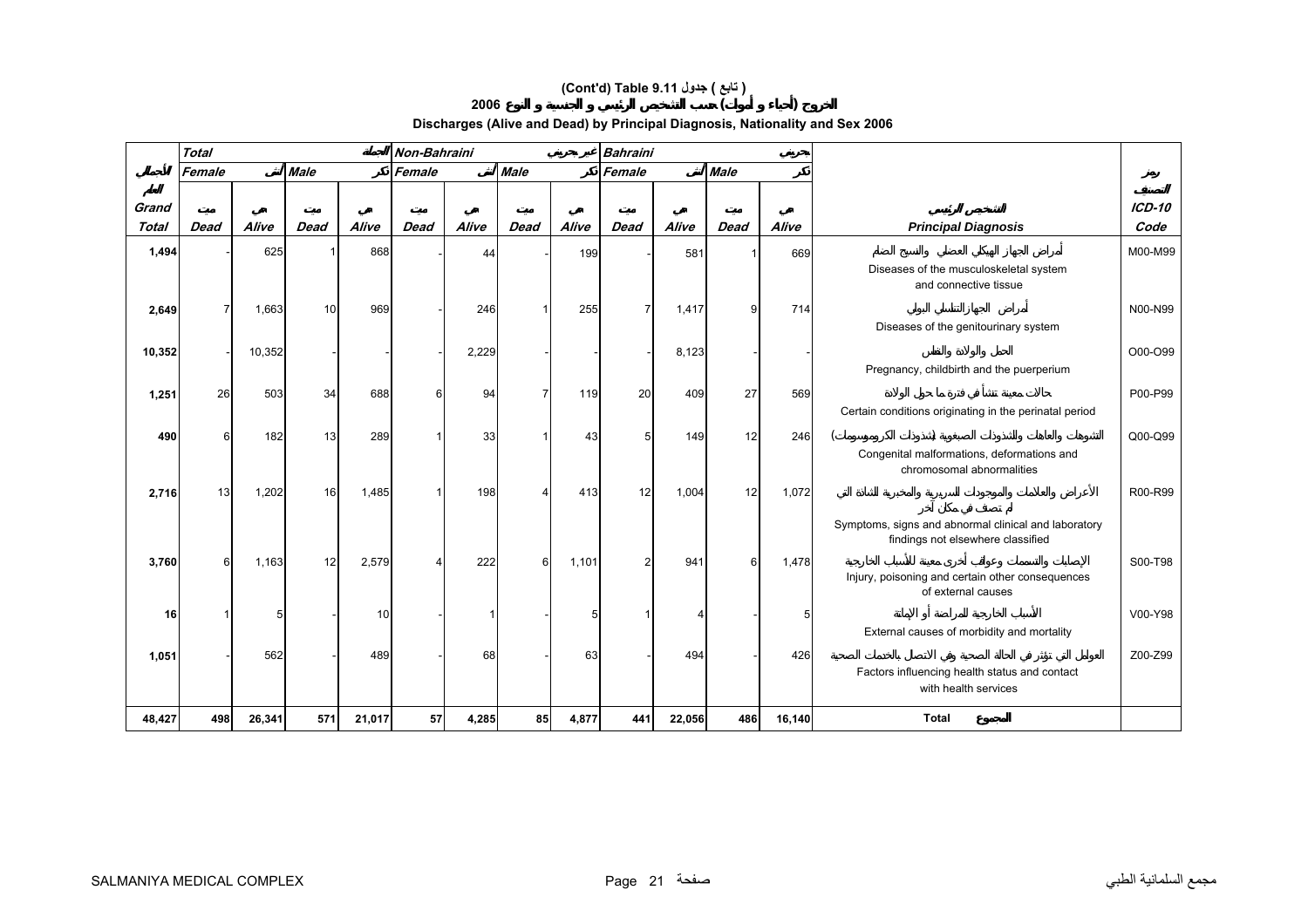**<sup>2006</sup> ( ) Discharges (Alive and Dead) by Principal Diagnosis and Age Groups 2006** 

<span id="page-21-0"></span>

|              |                |                |           |                |          |                |           |                |           |           |                                                            | $ICD-12$ |
|--------------|----------------|----------------|-----------|----------------|----------|----------------|-----------|----------------|-----------|-----------|------------------------------------------------------------|----------|
| <b>Total</b> | $70+$          | 60-69          | 50-59     | 40-49          | 30-39    | $20 - 29$      | $10 - 19$ | $1 - 9$        | $<$ 1 yrs |           | <b>Principal Diagnosis</b>                                 | Code     |
| 2,044        | 165            | 73             | 87        | 129            | 189      | 234            | 129       | 695            |           | 343 Alive |                                                            | A00-B99  |
| 308          | 184            | 59             | 19        | 19             | 14       |                |           |                |           | 5 Dead    | Certain infectious & parasitic diseases                    |          |
| 1,477        | 180            | 189            | 288       | 292            | 146      | 71             | 113       | 171            |           | 27 Alive  |                                                            | C00-D49  |
| 137          | 37             | 27             | 26        | 28             | 9        | 5              |           |                |           | 1 Dead    | Neoplasms                                                  |          |
| 4,040        | 23             | 30             | 38        | 306            | 706      | 1,439          | 976       | 490            |           | 32 Alive  |                                                            | D50-D89  |
| 14           | 3              |                |           | 2              |          |                |           |                |           | 1 Dead    | Diseases of the blood and blood-forming organs and certain |          |
|              |                |                |           |                |          |                |           |                |           |           | disorders involving the immune mechanism                   |          |
| 1,398        | 197            | 174            | 241       | 255            | 147      | 128            | 147       | 68             |           | 41 Alive  |                                                            | E00-E90  |
| 18           | 5              | Δ              | 3         |                |          | 2              |           |                |           | 2 Dead    | Endocrine, nutritional and metabolic diseases              |          |
|              |                |                |           |                |          |                |           |                |           |           |                                                            |          |
| 106          |                | 19             | 19        | 21             | 18       | 10             | 12        |                |           | Alive     |                                                            | F00-F99  |
|              |                |                |           |                |          |                |           |                |           | Dead      | Mental and behavioural disorders                           |          |
| 666          | 58             | 64             | 61        | 92             | 75       | 112            | 81        | 90             |           | 33 Alive  |                                                            | G00-G99  |
| 15           | $\overline{2}$ | $\overline{2}$ | 3         | 4              |          |                |           |                |           | 1 Dead    | Diseases of the nervous system                             |          |
| 1,053        | 254            | 272            | 176       | 105            | 73       | 74             | 52        | 42             |           | 5 Alive   |                                                            | H00-H59  |
|              |                |                |           |                |          |                |           |                |           | Dead      | Diseases of the eye and adnexa                             |          |
| 401          |                | 13             | 20        | 45             | 40       | 30             | 64        | 157            |           | 31 Alive  |                                                            | H60-H95  |
|              |                |                |           |                |          |                |           |                |           | Dead      | Diseases of the ear and mastoid process                    |          |
| 3,736        | 896            | 706            | 829       | 693            | 301      | 208            | 51        | 34             |           | 18 Alive  |                                                            | 100-199  |
| 279          | 130            | 58             | 40        | 28             | 9        | 5              |           |                |           | 2 Dead    | Diseases of the circulatory system                         |          |
|              |                |                |           |                |          |                |           |                |           |           |                                                            |          |
| 4,446<br>105 | 344            | 248            | 224<br>-7 | 327            | 400<br>6 | 583            | 543       | 1,352          |           | 425 Alive | Diseases of the respiratory system                         | J00-J99  |
|              | 59             | 16             |           | $\overline{2}$ |          | $\overline{2}$ |           | 6              |           | 7 Dead    |                                                            |          |
| 3,730        | 286            | 259            | 403       | 601            | 579      | 746            | 409       | 328            |           | 119 Alive |                                                            | K00-K99  |
| 45           | 20             | 7              | 8         | 5              |          | 2              |           | $\overline{2}$ |           | Dead      | Diseases of the digestive system                           |          |
| 627          | 39             | 42             | 57        | 81             | 80       | 132            | 86        | 96             |           | 14 Alive  |                                                            | L00-L99  |
|              |                |                |           |                |          |                |           |                |           | Dead      | Diseases of the skin and subcutaneous tissue               |          |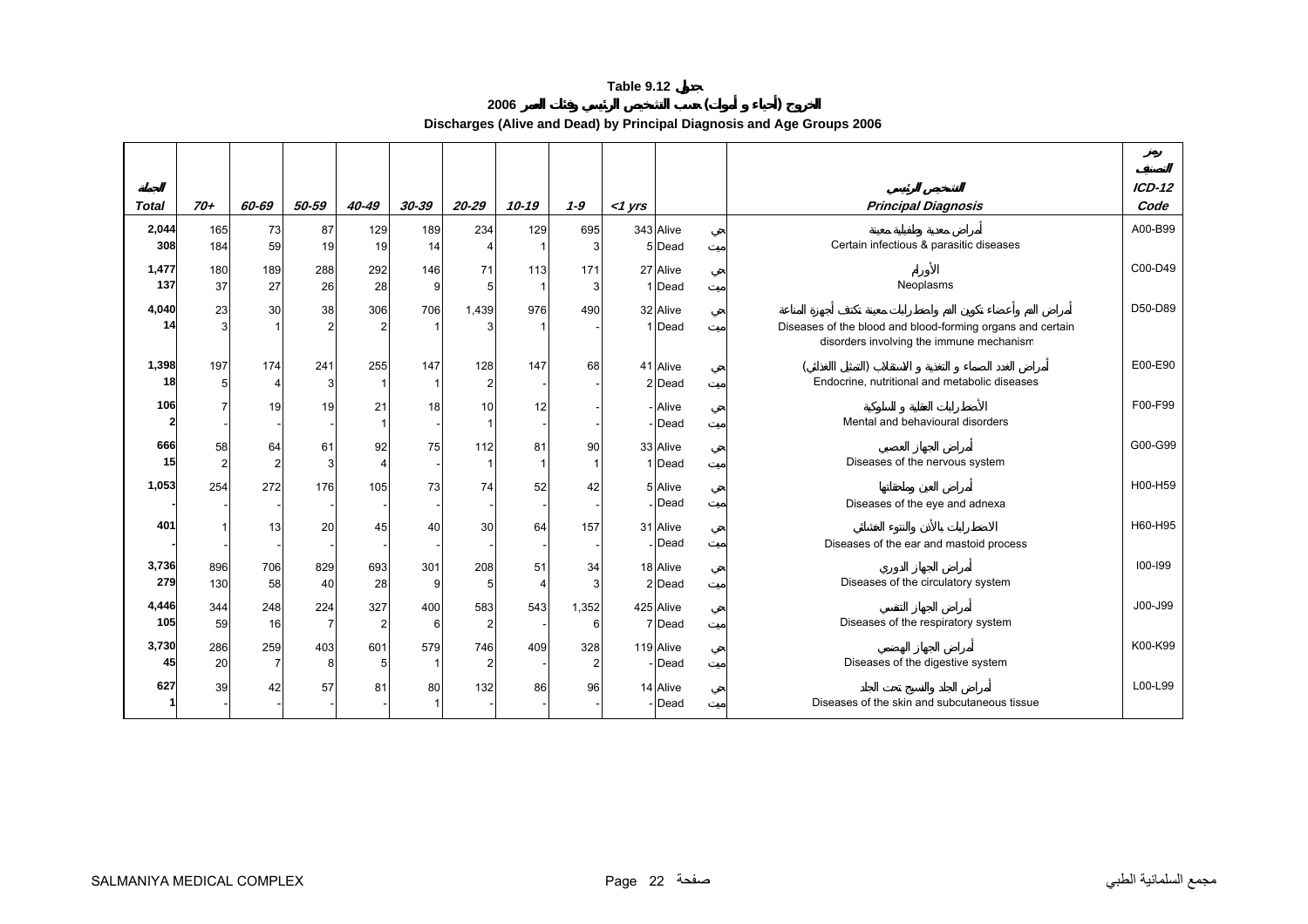# **(Cont'd) Table 9.12 جدول ) تابع(**

**<sup>2006</sup> ( )** 

**Discharges (Alive and Dead) by Principal Diagnosis and Age Groups 2006** 

|              |           |       |       |          |       |        |       |         |             |                   |                                                                                           | $ICD-12$ |
|--------------|-----------|-------|-------|----------|-------|--------|-------|---------|-------------|-------------------|-------------------------------------------------------------------------------------------|----------|
| <b>Total</b> | $70+$     | 60-69 | 50-59 | 40-49    | 30-39 | 20-29  | 10-19 | $1 - 9$ | $<$ 1 yrs   |                   | <b>Principal Diagnosis</b>                                                                | Code     |
| 1,493        | 107       | 165   | 204   | 247      | 236   | 323    | 131   | 75      |             | 5 Alive<br>Dead   | Diseases of the musculoskeletal system and connective tissue                              | M00-M99  |
|              |           |       |       |          |       |        |       |         |             |                   |                                                                                           |          |
| 2,632<br>17  | 251<br>10 | 199   | 320   | 633<br>3 | 495   | 402    | 145   | 130     |             | 57 Alive          | Diseases of the genitourinary system                                                      | N00-N99  |
|              |           |       |       |          |       |        |       |         |             | - Dead            |                                                                                           |          |
| 10,352       |           |       |       | 686      | 3,970 | 5,446  | 247   |         |             | - Alive<br>- Dead | Pregnancy, childbirth and the puerperium                                                  | O00-O99  |
| 1,191        |           |       |       |          |       |        |       |         | 1,184 Alive |                   |                                                                                           | P00-P99  |
| 60           |           |       |       |          |       |        |       |         |             | 60 Dead           | Certain conditions originating in the perinatal period                                    |          |
| 471          |           |       |       | 15       | 15    | 43     | 46    | 202     |             | 143 Alive         |                                                                                           | Q00-Q99  |
| 19           |           |       |       |          |       |        |       |         |             | 17 Dead           | Congenital malformations, deformations and chromosomal                                    |          |
|              |           |       |       |          |       |        |       |         |             |                   | abnormalities                                                                             |          |
| 2,687        | 279       | 209   | 290   | 409      | 341   | 386    | 272   | 302     |             | 199 Alive         |                                                                                           | R00-R99  |
| 29           | 14        |       |       |          |       |        |       |         |             | 1 Dead            | Symptoms, signs and abnormal clinical and laboratory findings<br>not elsewhere classified |          |
| 3,742        | 188       | 148   | 211   | 462      | 682   | 802    | 452   | 682     |             | 115 Alive         |                                                                                           | S00-T98  |
| 18           |           |       |       | 3        | 3     |        |       |         |             | Dead              | Injury, poisoning and certain other consequences of external causes                       |          |
| 15           |           |       |       |          |       |        |       |         |             | - Alive           |                                                                                           | V00-Y98  |
|              |           |       |       |          |       |        |       |         |             | <b>IDead</b>      | External causes of morbidity and mortality                                                |          |
| 1,051        | 28        | 35    | 75    | 131      | 126   | 179    | 96    | 246     |             | 135 Alive         |                                                                                           | Z00-Z99  |
|              |           |       |       |          |       |        |       |         |             | Dead              | Factors influencing health status and contact with health services                        |          |
| 47,358       | 3,310     | 2,850 | 3,547 | 5,532    | 8,621 | 11,353 | 4,054 | 5,165   | 2,926 Alive |                   |                                                                                           |          |
| 1,069        | 468       | 178   | 117   | 97       | 48    | 32     | 10    | 22      |             | 97 Dead           | <b>Total</b>                                                                              |          |
| 48,427       | 3,778     | 3,028 | 3,664 | 5,629    | 8,669 | 11,385 | 4,064 | 5,187   | 3,023 Total |                   |                                                                                           |          |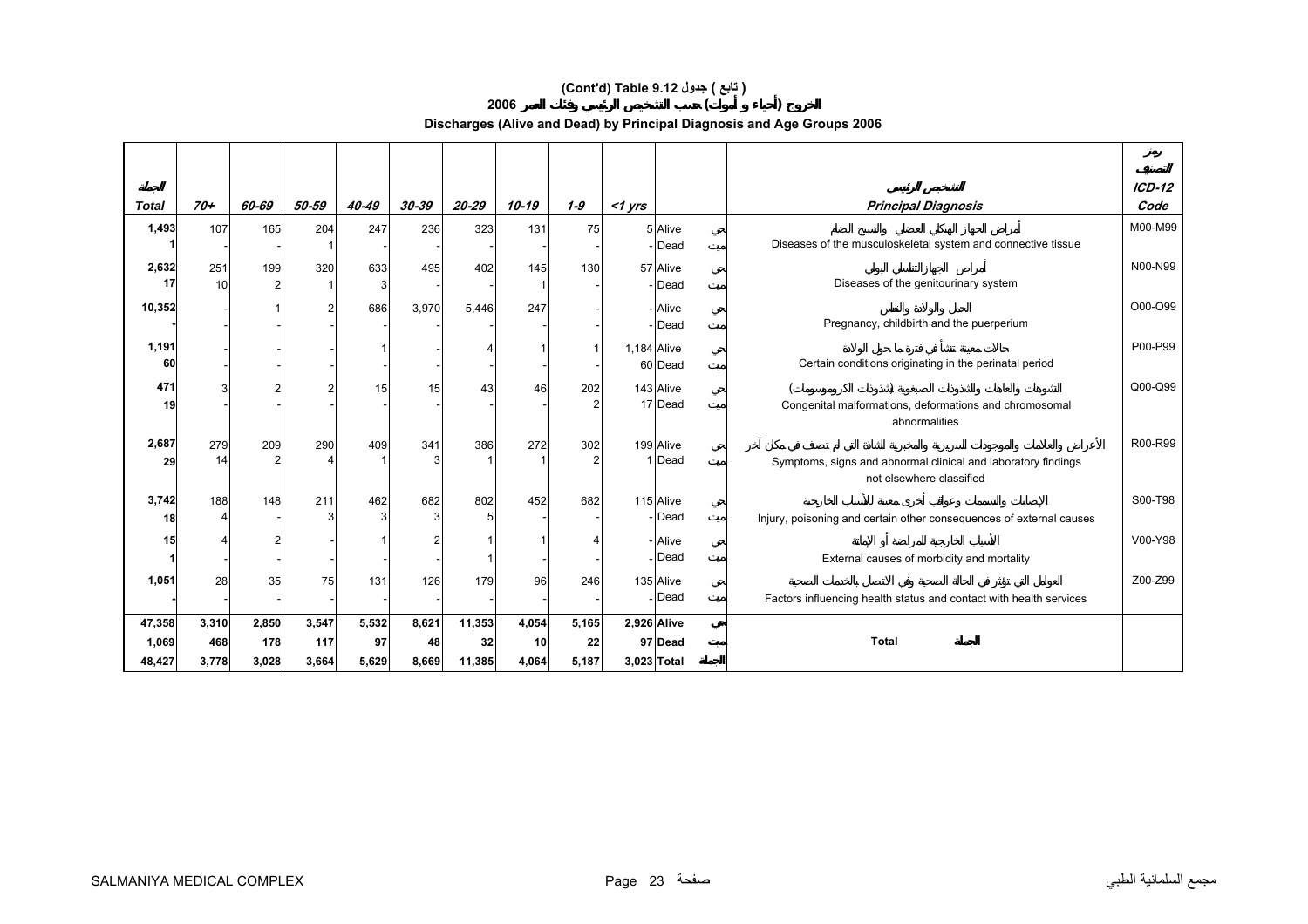#### **2006**

**Discharges by Discharge Status, Nationality and Department 2006** 

<span id="page-23-0"></span>

| Grand<br><b>Total</b> | <b>SCBU</b>    | <b>Total</b> | ICU                     | Nephro-<br>logy | Neuro-<br><b>Sciences</b> | Oncol-<br>ogy | <b>Dental</b> | Opthal-<br>mology | <b>E.N.T.</b> | Paed-<br>iatrics | Obs.<br>&<br>Gyne. | <b>Plastic</b><br>Surg.<br><b>Burns</b> | &<br>Fracture | Orthop   Surgical Medical |             | Nationality   | <b>Discharge Status</b> |
|-----------------------|----------------|--------------|-------------------------|-----------------|---------------------------|---------------|---------------|-------------------|---------------|------------------|--------------------|-----------------------------------------|---------------|---------------------------|-------------|---------------|-------------------------|
| 36,948                | 390            | 36,558       | 312                     | 4               | 925                       | 1,501         | 2,496         | 1,010             | 2,880         | 5,081            | 9,271              | 424                                     | 1,810         | 4,581                     | 6,263 Bah   |               |                         |
| 8,915                 | 106            | 8,809        | 87                      |                 | 107                       | 590           | 89            | 169               | 299           | 652              | 2,498              | 145                                     | 694           | 1,310                     |             | 2,168 Non-Bah | Routine discharge       |
| 45,863                | 496            | 45,367       | 399                     | 5               | 1,032                     | 2,091         | 2,585         | 1,179             | 3,179         | 5,733            | 11,769             | 569                                     | 2,504         | 5,891                     | 8,431 Total |               | home                    |
|                       |                |              |                         |                 |                           |               |               |                   |               |                  |                    |                                         |               |                           |             |               |                         |
| 800                   | 4              | 796          | $\overline{\mathbf{A}}$ | 2               | 8                         | 34            | 75            |                   | ā             | 97               | 319                |                                         | 14            | 72                        |             | 150 Bah       |                         |
| 172                   | $\overline{0}$ | 172          |                         |                 |                           | 8             | 2             |                   |               | 15               | 64                 |                                         |               | 14                        |             | 52 Non-Bah    | Left against            |
| 972                   | 4              | 968          | $\Delta$                | $\overline{2}$  | 10                        | 42            | 77            | 6                 | 11            | 112              | 383                | 12                                      | 21            | 86                        |             | 202 Total     | medical advise          |
| 139                   | 17             | 122          |                         | 13              |                           | 7             | 14            |                   |               |                  |                    |                                         |               |                           |             | 71 Bah        | 48                      |
| 27                    | 4              | 23           |                         | 3               |                           | 6             | 2             |                   |               |                  |                    |                                         |               |                           |             | 10 Non-Bah    | Died before             |
| 166                   | 21             | 145          |                         | 16              | 5                         | 13            | 16            |                   |               |                  |                    |                                         |               |                           |             | 81 Total      | 48 hours                |
| 788                   | 50             | 738          |                         | 59              | 50                        | 86            | 144           |                   |               | 25               |                    |                                         | 12            | 37                        |             | 321 Bah       | 48                      |
| 115                   | 10             | 105          |                         | 17              |                           | 27            |               |                   |               |                  |                    |                                         |               |                           |             | 30 Non-Bah    | Died after 48           |
| 903                   | 60             | 843          |                         | 76              | 54                        | 113           | 151           |                   |               | 34               |                    |                                         | 15            | 41                        |             | 351 Total     | hours                   |
|                       |                |              |                         |                 |                           |               |               |                   |               |                  |                    |                                         |               |                           |             |               |                         |
| 444                   | 207            | 237          |                         |                 |                           | 2             |               |                   |               |                  |                    |                                         |               |                           |             | 223 Bah       |                         |
| 74                    | 47             | 27           |                         |                 |                           |               |               |                   |               |                  |                    |                                         |               |                           |             | 26 Non-Bah    | Transferred to          |
| 518                   | 254            | 264          |                         |                 |                           |               |               |                   |               |                  |                    |                                         |               |                           |             | 249 Total     | other hospitals         |
|                       |                |              |                         |                 |                           |               |               |                   |               |                  |                    |                                         |               |                           |             | 2 Bah         |                         |
|                       |                |              |                         |                 |                           |               |               |                   |               |                  |                    |                                         |               |                           |             | 1 Non-Bah     | Undetermined            |
|                       |                | 5            |                         |                 |                           |               |               |                   |               |                  |                    |                                         |               |                           |             | 3 Total       |                         |
| 39,123                | 668            | 38,455       | 317                     | 78              | 988                       | 1,630         | 2,730         | 1,015             | 2,890         | 5,210            | 9,597              | 435                                     | 1,838         | 4,697                     | 7,030 Bah   |               |                         |
| 9,304                 | 167            | 9,137        | 87                      | 21              | 113                       | 631           | 100           | 170               | 301           | 676              | 2,563              | 154                                     | 704           | 1,330                     |             | 2,287 Non-Bah | <b>Grand Total</b>      |
| 48,427                | 835            | 47,592       | 404                     | 99              | 1,101                     | 2,261         | 2,830         | 1,185             | 3,191         | 5,886            | 12,160             | 589                                     | 2,542         | 6,027                     | 9,317 Total |               |                         |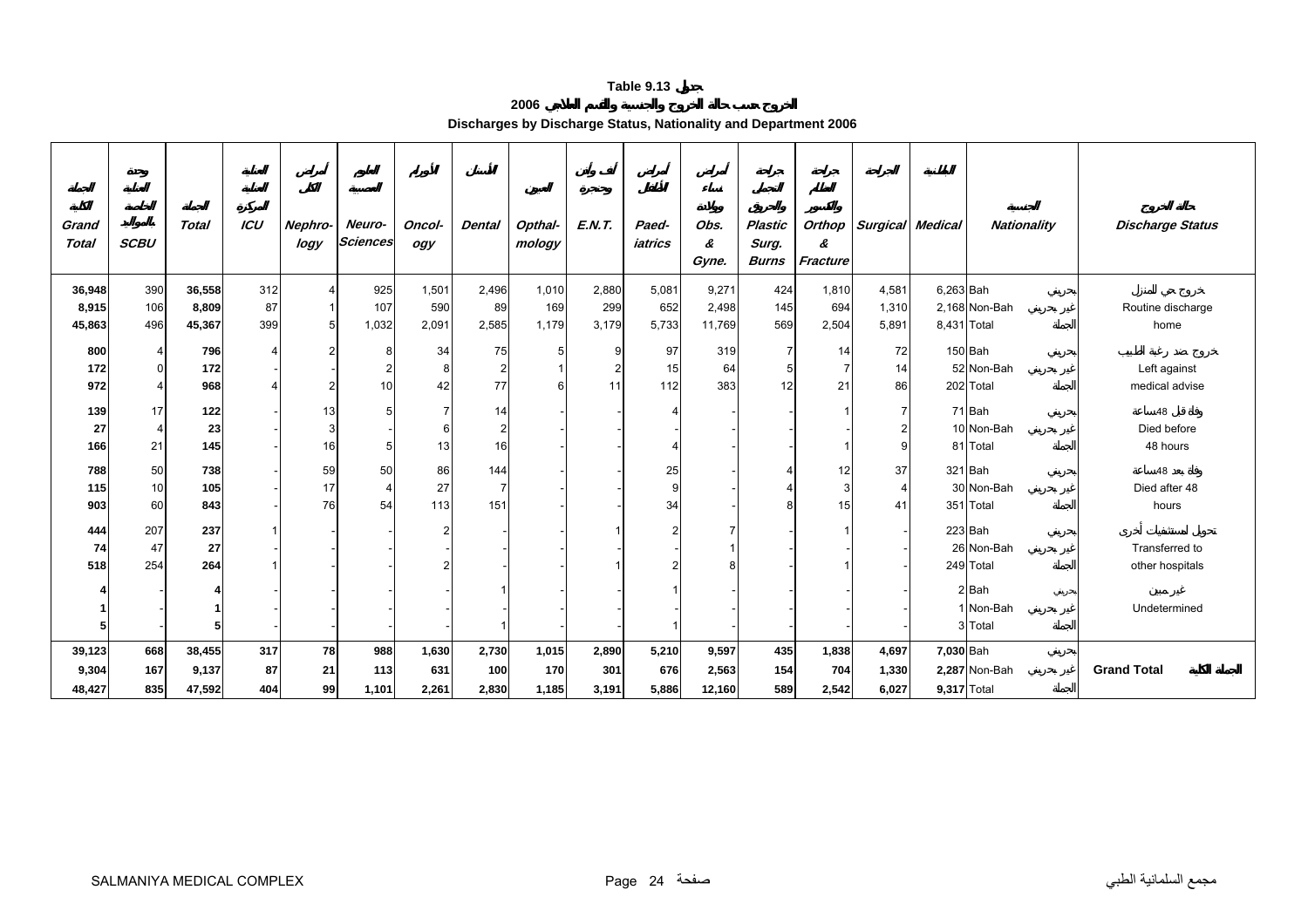**2006**

<span id="page-24-0"></span>

| <b>Male</b>                         |                                     |                                     |                                     |                                     |                                     | Female                |                  |                                                  |                       |                                     |                                     |                       |                                          |                                           |                           |
|-------------------------------------|-------------------------------------|-------------------------------------|-------------------------------------|-------------------------------------|-------------------------------------|-----------------------|------------------|--------------------------------------------------|-----------------------|-------------------------------------|-------------------------------------|-----------------------|------------------------------------------|-------------------------------------------|---------------------------|
| <b>Age Groups</b>                   |                                     |                                     |                                     |                                     |                                     | <b>Age Groups</b>     |                  |                                                  |                       |                                     |                                     |                       |                                          |                                           |                           |
| <b>Total</b>                        | $65+$                               | 45-64                               | $15 - 44$                           | $1 - 14$                            | $<$ 1 yrs                           | <b>Total</b>          | $65+$            | 45-64                                            | $15 - 44$             | $1 - 14$                            | $<$ 1 yrs                           | Grand<br><b>Total</b> | <b>DISCH</b><br><b>DOC</b><br><b>ALS</b> | <b>Principal Diagnosis</b>                | ICD <sub>10</sub><br>Code |
| 2,289                               | 8                                   | 43                                  | 1,794                               | 442                                 | $\overline{2}$                      | 1,422                 | $6 \overline{6}$ | 93                                               | 1,001                 | 321                                 |                                     | 3,711                 | <b>DISCH</b>                             |                                           | D <sub>57</sub>           |
| 9,934                               | 35                                  | 195                                 | 7,890                               | 1,812                               | $\overline{2}$                      | 6,769                 | 30               | 435                                              | 4,946                 | 1,356                               |                                     | 16,703                | <b>DOC</b>                               | Sickle-cell disorders                     |                           |
| 4.3                                 | 4.4                                 | 4.5                                 | 4.4                                 | 4.1                                 | 1.0                                 | 4.8                   | 5.0              | 4.7                                              | 4.9                   | 4.2                                 | 2.0                                 | 4.5                   | <b>ALS</b>                               |                                           |                           |
| <b>NA</b><br><b>NA</b><br><b>NA</b> | <b>NA</b><br><b>NA</b><br><b>NA</b> | <b>NA</b><br><b>NA</b><br><b>NA</b> | <b>NA</b><br><b>NA</b><br><b>NA</b> | <b>NA</b><br><b>NA</b><br><b>NA</b> | <b>NA</b><br><b>NA</b><br><b>NA</b> | 2,950<br>7,506<br>2.5 |                  | 10<br>25<br>2.5                                  | 2,940<br>7,481<br>2.5 | <b>NA</b><br><b>NA</b><br><b>NA</b> | <b>NA</b><br><b>NA</b><br><b>NA</b> | 2,950<br>7,506<br>2.5 | <b>DISCH</b><br><b>DOC</b><br><b>ALS</b> | Single spontaneous delivery               | O80                       |
| <b>NA</b>                           | <b>NA</b>                           | <b>NA</b>                           | <b>NA</b>                           | <b>NA</b>                           | <b>NA</b>                           | 1,402                 |                  | 21                                               | 1,381                 | <b>NA</b>                           | <b>NA</b>                           | 1,402                 | <b>DISCH</b>                             |                                           | O03                       |
| <b>NA</b>                           | <b>NA</b>                           | <b>NA</b>                           | <b>NA</b>                           | <b>NA</b>                           | <b>NA</b>                           | 2,517                 |                  | 37                                               | 2,480                 | <b>NA</b>                           | <b>NA</b>                           | 2,517                 | <b>DOC</b>                               | Spontaneous abortion                      |                           |
| <b>NA</b>                           | <b>NA</b>                           | <b>NA</b>                           | <b>NA</b>                           | <b>NA</b>                           | <b>NA</b>                           | 1.8                   |                  | 1.8                                              | 1.8                   | <b>NA</b>                           | <b>NA</b>                           | 1.8                   | <b>ALS</b>                               |                                           |                           |
| <b>NA</b><br><b>NA</b><br><b>NA</b> | <b>NA</b><br><b>NA</b><br><b>NA</b> | <b>NA</b><br><b>NA</b><br><b>NA</b> | <b>NA</b><br><b>NA</b><br><b>NA</b> | <b>NA</b><br><b>NA</b><br><b>NA</b> | <b>NA</b><br><b>NA</b><br><b>NA</b> | 1,293<br>3,048<br>2.4 |                  | 7<br>28<br>4.0                                   | 1,286<br>3,020<br>2.3 | <b>NA</b><br><b>NA</b><br><b>NA</b> | <b>NA</b><br><b>NA</b><br><b>NA</b> | 1,293<br>3,048<br>2.4 | <b>DISCH</b><br><b>DOC</b><br><b>ALS</b> | Perineal laceration during delivery       | O70                       |
| 653                                 | 32                                  | 29                                  | 77                                  | 368                                 | 147                                 | 603                   | 49               | 33                                               | 101                   | 302                                 | 118                                 | 1,256                 | <b>DISCH</b>                             |                                           | A09                       |
| 1,858                               | 154                                 | 124                                 | 220                                 | 949                                 | 411                                 | 1,800                 | 279              | 121                                              | 295                   | 788                                 | 317                                 | 3,658                 | <b>DOC</b>                               | Diarrhoea and gastroenteritis of presumed |                           |
| 2.8                                 | 5                                   |                                     |                                     |                                     | 3                                   | 3.0                   | 5.7              | 3.7                                              | 2.9                   | 2.6                                 | 2.7                                 | 2.9                   | <b>ALS</b>                               | infectious origin                         |                           |
| 607<br>1,743<br>2.9                 |                                     | 14<br>3.5                           | 88<br>297<br>3.4                    | 514<br>1,430<br>2.8                 | $\overline{2}$<br>2.0               | 496<br>1,507<br>3.0   |                  | $\overline{\mathbf{c}}$<br>$\overline{7}$<br>3.5 | 132<br>484<br>3.7     | 360<br>1,012<br>2.8                 | $\overline{2}$<br>2.0               | 1,103<br>3,250<br>2.9 | <b>DISCH</b><br><b>DOC</b><br><b>ALS</b> | Chronic diseases of tonsils and adenoids  | J35                       |

## **Discharges, Days of Care and Average Length of Stay by Principal Diagnosis, Sex and Age Groups 2006**

*Principle Diagnosis: the leading 100 diagnosis are listed and the total number of 100 discharges made up by the last entry in the table - "others".* .

*DISCH : Discharges* :

*DOC : Days of Care (by number of discharges)* :

*ALS : Average Length of Stay* :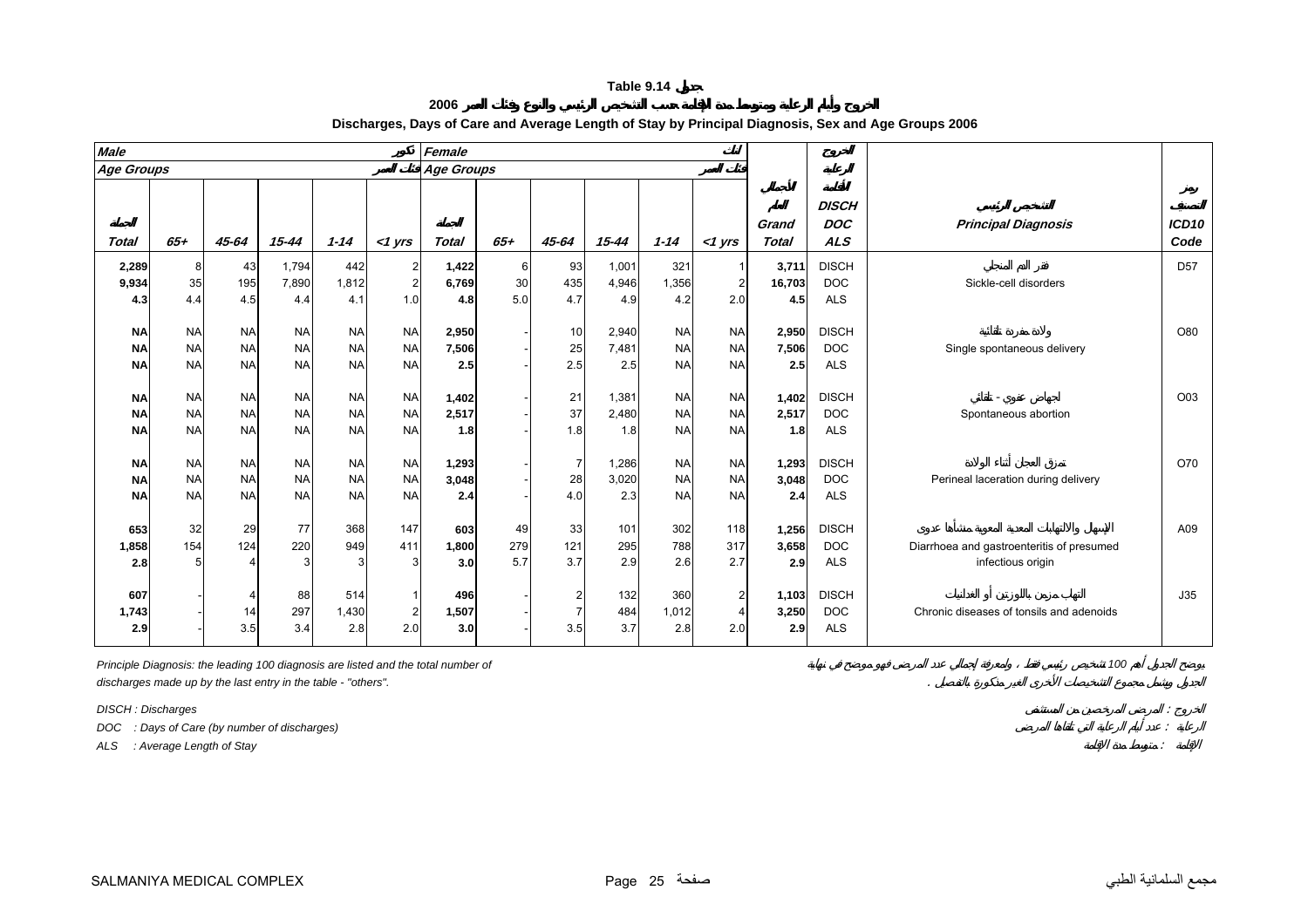|                   |     |           |          |          |            |                  |     |       | Discharges, Days of Care and Average Length of Stay by Principal Diagnosis, Sex and Age Groups 2006 |          |            |                  |                       |                      |
|-------------------|-----|-----------|----------|----------|------------|------------------|-----|-------|-----------------------------------------------------------------------------------------------------|----------|------------|------------------|-----------------------|----------------------|
| <b>Male</b>       |     |           |          |          |            | Female           |     |       |                                                                                                     |          |            |                  |                       |                      |
| <b>Age Groups</b> |     |           |          |          |            | Age Groups       |     |       |                                                                                                     |          |            |                  |                       |                      |
|                   |     |           |          |          |            |                  |     |       |                                                                                                     |          |            |                  |                       |                      |
|                   |     |           |          |          |            |                  |     |       |                                                                                                     |          |            |                  | <b>DISCH</b>          |                      |
|                   |     |           |          |          |            |                  |     |       |                                                                                                     |          |            | Grand            | DOC                   | <b>Principal Dia</b> |
| T <sub>of2</sub>  | 65. | $15 - 61$ | $15 - A$ | $1 - 11$ | $-1$ $ure$ | T <sub>of2</sub> | 65+ | 15-61 | $15 - A$                                                                                            | $1 - 11$ | $-1$ $ure$ | T <sub>of2</sub> | $\Delta I$ $\epsilon$ |                      |

# **2006**

| Age Groups    |               |              |           |           |           | Age Groups   |           |            |           |           |           |                       |                                          |                                         |                           |
|---------------|---------------|--------------|-----------|-----------|-----------|--------------|-----------|------------|-----------|-----------|-----------|-----------------------|------------------------------------------|-----------------------------------------|---------------------------|
| Total         | $65+$         | 45-64        | $15 - 44$ | $1 - 14$  | $<$ 1 yrs | <b>Total</b> | $65+$     | 45-64      | $15 - 44$ | $1 - 14$  | $<$ 1 yrs | Grand<br><b>Total</b> | <b>DISCH</b><br><b>DOC</b><br><b>ALS</b> | <b>Principal Diagnosis</b>              | ICD <sub>10</sub><br>Code |
| 463           | 76            | 197          | 183       |           |           | 319          | 93        | 143        | 80        | 3         |           | 782                   | <b>DISCH</b>                             |                                         | <b>R07</b>                |
| 1,286         | 294           | 498          | 463       | 31        |           | 914          | 332       | 391        | 185       | 6         |           | 2,200                 | <b>DOC</b>                               | Pain in throat and chest                |                           |
| 2.8           | 3.9           | 2.5          | 2.5       | 4.4       |           | 2.9          | 3.6       | 2.7        | 2.3       | 2.0       |           | 2.8                   | <b>ALS</b>                               |                                         |                           |
|               |               |              |           |           |           |              |           |            |           |           |           |                       |                                          |                                         |                           |
| 570           | 18            | 60           | 299       | 172       | 21        | 206          | -5        | 17         | 94        | 75        | 15        | 776                   | <b>DISCH</b>                             |                                         | S <sub>09</sub>           |
| 1,583         | 99            | 196          | 984       | 281       | 23        | 462          | 57        | 50         | 238       | 100       | 17        | 2,045                 | <b>DOC</b>                               | Other and unspecified injuries of head  |                           |
| 2.8           | 5.5           | 3.3          | 3.3       | 1.6       | 1.1       | 2.2          | 11.4      | 2.9        | 2.5       | 1.3       | 1.1       | 2.6                   | <b>ALS</b>                               |                                         |                           |
|               |               |              |           |           |           |              |           |            |           |           |           |                       |                                          |                                         |                           |
| 482           |               | 20           | 365       | 97        |           | 225          |           | 12         | 161       | 52        |           | 707                   | <b>DISCH</b>                             |                                         | K35                       |
| 2,158         |               | 85           | 1,513     | 560       |           | 1,018        |           | 61         | 618       | 339       |           | 3,176                 | <b>DOC</b>                               | Acute appendicitis                      |                           |
| 4.5           |               | 4.3          | 4.1       | 5.8       |           | 4.5          |           | 5.1        | 3.8       | 6.5       |           |                       | <b>ALS</b>                               |                                         |                           |
|               |               |              |           |           |           |              |           |            |           |           |           |                       |                                          |                                         |                           |
| <b>NA</b>     | <b>NA</b>     | <b>NA</b>    | <b>NA</b> | <b>NA</b> | <b>NA</b> | 704          |           | 5          | 699       |           |           | 704                   | <b>DISCH</b>                             |                                         | O34                       |
| <b>NA</b>     | <b>NA</b>     | <b>NA</b>    | <b>NA</b> | <b>NA</b> | <b>NA</b> | 3,974        |           | 16         | 3,958     |           |           | 3,974                 | <b>DOC</b>                               | Maternal care for known or suspected    |                           |
| <b>NA</b>     | <b>NA</b>     | <b>NA</b>    | <b>NA</b> | <b>NA</b> | <b>NA</b> | 5.6          |           | 3.2        | 5.7       |           |           | 5.6                   | <b>ALS</b>                               | abnormality of pelvic organs            |                           |
|               |               |              |           |           |           |              |           |            |           |           |           |                       |                                          |                                         |                           |
| 425           | 104           | 217<br>3,253 | 99<br>653 | 19        | 20        | 239<br>1,730 | 80<br>684 | 109<br>730 | 46<br>295 |           |           | 664                   | <b>DISCH</b><br><b>DOC</b>               | Non-insulin-dependent diabetes mellitus | E11                       |
| 5,374<br>12.6 | 1,429<br>13.7 | 15.0         | 6.6       | 4.8       | 20.0      | 7.2          | 8.6       | 6.7        | 6.4       | 21<br>5.3 |           | 7,104<br>10.7         | <b>ALS</b>                               |                                         |                           |
|               |               |              |           |           |           |              |           |            |           |           |           |                       |                                          |                                         |                           |
| 368           | 89            | 195          | 84        |           |           | 245          | 104       | 108        | 33        |           |           | 245                   | <b>DISCH</b>                             |                                         | 120                       |
| 1,484         | 603           | 616          | 265       |           |           | 979          | 446       | 381        | 152       |           |           | 979                   | <b>DOC</b>                               | Angina pectoris                         |                           |
| 4.0           | 6.8           | 3.2          | 3.2       |           |           | 4.0          | 4.3       | 3.5        | 4.6       |           |           | 4.0                   | <b>ALS</b>                               |                                         |                           |
|               |               |              |           |           |           |              |           |            |           |           |           |                       |                                          |                                         |                           |
| 316           | <b>NA</b>     | <b>NA</b>    | <b>NA</b> | <b>NA</b> | 316       | 265          | <b>NA</b> | <b>NA</b>  | <b>NA</b> | <b>NA</b> | 265       | 581                   | <b>DISCH</b>                             |                                         | P <sub>59</sub>           |
| 1,555         | <b>NA</b>     | <b>NA</b>    | <b>NA</b> | <b>NA</b> | 1,555     | 1,247        | <b>NA</b> | <b>NA</b>  | <b>NA</b> | <b>NA</b> | 1,247     | 2,802                 | <b>DOC</b>                               | Neonatal jaundice from other and        |                           |
| 4.9           | <b>NA</b>     | <b>NA</b>    | <b>NA</b> | <b>NA</b> | 4.9       | 4.7          | <b>NA</b> | <b>NA</b>  | <b>NA</b> | <b>NA</b> | 4.7       | 4.8                   | <b>ALS</b>                               | unspecified causes                      |                           |
|               |               |              |           |           |           |              |           |            |           |           |           |                       |                                          |                                         |                           |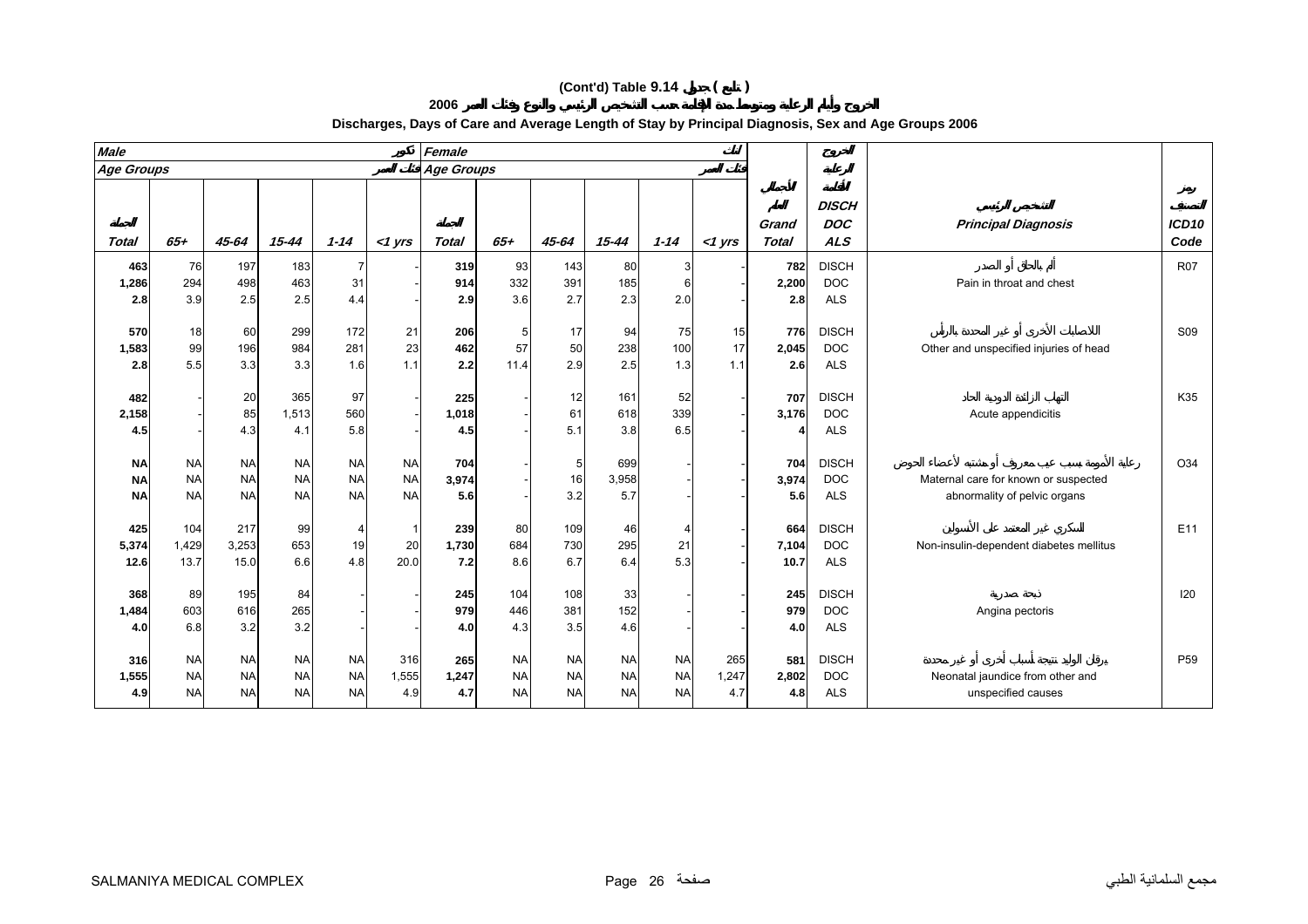## **2006 Discharges, Days of Care and Average Length of Stay by Principal Diagnosis, Sex and Age Groups 2006**

| <b>Male</b>                         |                                     |                                     |                                     |                                     |                                     | Female               |                            |                   |                     |                                     |                                     |                       |                                          |                                                                                                             |                           |
|-------------------------------------|-------------------------------------|-------------------------------------|-------------------------------------|-------------------------------------|-------------------------------------|----------------------|----------------------------|-------------------|---------------------|-------------------------------------|-------------------------------------|-----------------------|------------------------------------------|-------------------------------------------------------------------------------------------------------------|---------------------------|
| <b>Age Groups</b>                   |                                     |                                     |                                     |                                     |                                     | Age Groups           |                            |                   |                     |                                     |                                     |                       |                                          |                                                                                                             |                           |
| <b>Total</b>                        | $65+$                               | $45 - 64$                           | $15 - 44$                           | $1 - 14$                            | $<$ 1 yrs                           | <b>Total</b>         | $65+$                      | 45-64             | $15 - 44$           | $1 - 14$                            | $<$ 1 $Vrs$                         | Grand<br><b>Total</b> | <b>DISCH</b><br><b>DOC</b><br><b>ALS</b> | <b>Principal Diagnosis</b>                                                                                  | ICD <sub>10</sub><br>Code |
| 322<br>2,267<br>7.0                 | 48<br>450<br>9.4                    | 46<br>468<br>10.2                   | 93<br>630<br>6.8                    | 85<br>477<br>5.6                    | 50<br>242<br>4.8                    | 248<br>2,197<br>8.9  | 51<br>571<br>11.2          | 28<br>163<br>5.8  | 50<br>451<br>9.0    | 96<br>865<br>9.0                    | 23<br>147<br>6.4                    | 570<br>4,464<br>7.8   | <b>DISCH</b><br><b>DOC</b><br><b>ALS</b> | Pneumonia, organism unspecified                                                                             | J18                       |
| 292<br>1,266<br>4.3                 | 143<br>650<br>4.5                   | 120<br>507<br>4.2                   | 25<br>96<br>3.8                     | $\overline{c}$<br>5<br>2.5          | $\overline{a}$<br>8<br>4.0          | 277<br>1,163<br>4.2  | 177<br>789<br>4.5          | 86<br>328<br>3.8  | 10<br>36<br>3.6     | 3<br>6<br>2.0                       | 4.0                                 | 569<br>2,429<br>4.3   | <b>DISCH</b><br><b>DOC</b><br><b>ALS</b> | Other cataract                                                                                              | H <sub>26</sub>           |
| <b>NA</b><br><b>NA</b><br><b>NA</b> | <b>NA</b><br><b>NA</b><br><b>NA</b> | <b>NA</b><br><b>NA</b><br><b>NA</b> | <b>NA</b><br><b>NA</b><br><b>NA</b> | <b>NA</b><br><b>NA</b><br><b>NA</b> | <b>NA</b><br><b>NA</b><br><b>NA</b> | 566<br>2,379<br>4.2  |                            |                   | 566<br>2,379<br>4.2 |                                     |                                     | 566<br>2,379<br>4.2   | <b>DISCH</b><br><b>DOC</b><br><b>ALS</b> | Other maternal diseases classifiable elsewhere but<br>complicating pregnancy, childbirth and the puerperium | O99                       |
| <b>NA</b><br><b>NA</b><br><b>NA</b> | <b>NA</b><br><b>NA</b><br><b>NA</b> | <b>NA</b><br><b>NA</b><br><b>NA</b> | <b>NA</b><br><b>NA</b><br><b>NA</b> | <b>NA</b><br><b>NA</b><br><b>NA</b> | <b>NA</b><br><b>NA</b><br><b>NA</b> | 546<br>2,209<br>4.0  |                            | 3<br>16<br>5.3    | 543<br>2,193<br>4.0 | <b>NA</b><br><b>NA</b><br><b>NA</b> | <b>NA</b><br><b>NA</b><br><b>NA</b> | 546<br>2,209<br>4.0   | <b>DISCH</b><br><b>DOC</b><br><b>ALS</b> | Maternal care for other known or<br>suspected fetal problems                                                | O36                       |
| 280<br>882<br>3.2                   |                                     | 5<br>11<br>2.2                      | 152<br>458<br>3.0                   | 116<br>389<br>3.4                   | $\overline{7}$<br>24<br>3.4         | 196<br>564<br>2.9    | $\mathbf{1}$<br>13<br>13.0 | 10<br>31<br>3.1   | 111<br>317<br>2.9   | 71<br>195<br>2.7                    | 3<br>8<br>2.7                       | 476<br>1,446<br>3.0   | <b>DISCH</b><br><b>DOC</b><br><b>ALS</b> | Acute tonsillitis                                                                                           | J <sub>03</sub>           |
| 238<br>5,904<br>24.8                | 156<br>3,336<br>21.4                | 41<br>708<br>17.3                   | 15<br>230<br>15.3                   | 1,508<br>1,508.0                    | 25<br>122<br>4.9                    | 237<br>5,686<br>24.0 | 166<br>3,998<br>24.1       | 26<br>510<br>19.6 | 17<br>759<br>44.6   | 10<br>222<br>22.2                   | 18<br>197<br>10.9                   | 475<br>11,590<br>24.4 | <b>DISCH</b><br><b>DOC</b><br><b>ALS</b> | Other septicaemia                                                                                           | A41                       |
| 180<br>651<br>3.6                   | 11<br>68<br>6.2                     | 28<br>169<br>6.0                    | 90<br>276<br>3.1                    | 51<br>138<br>2.7                    |                                     | 272<br>966<br>3.6    | 15<br>91<br>6.1            | 27<br>176<br>6.5  | 191<br>585<br>3.1   | 37<br>88<br>2.4                     | 26<br>13.0                          | 452<br>1,617<br>3.6   | <b>DISCH</b><br><b>DOC</b><br><b>ALS</b> | Abdominal and pelvic pain                                                                                   | R <sub>10</sub>           |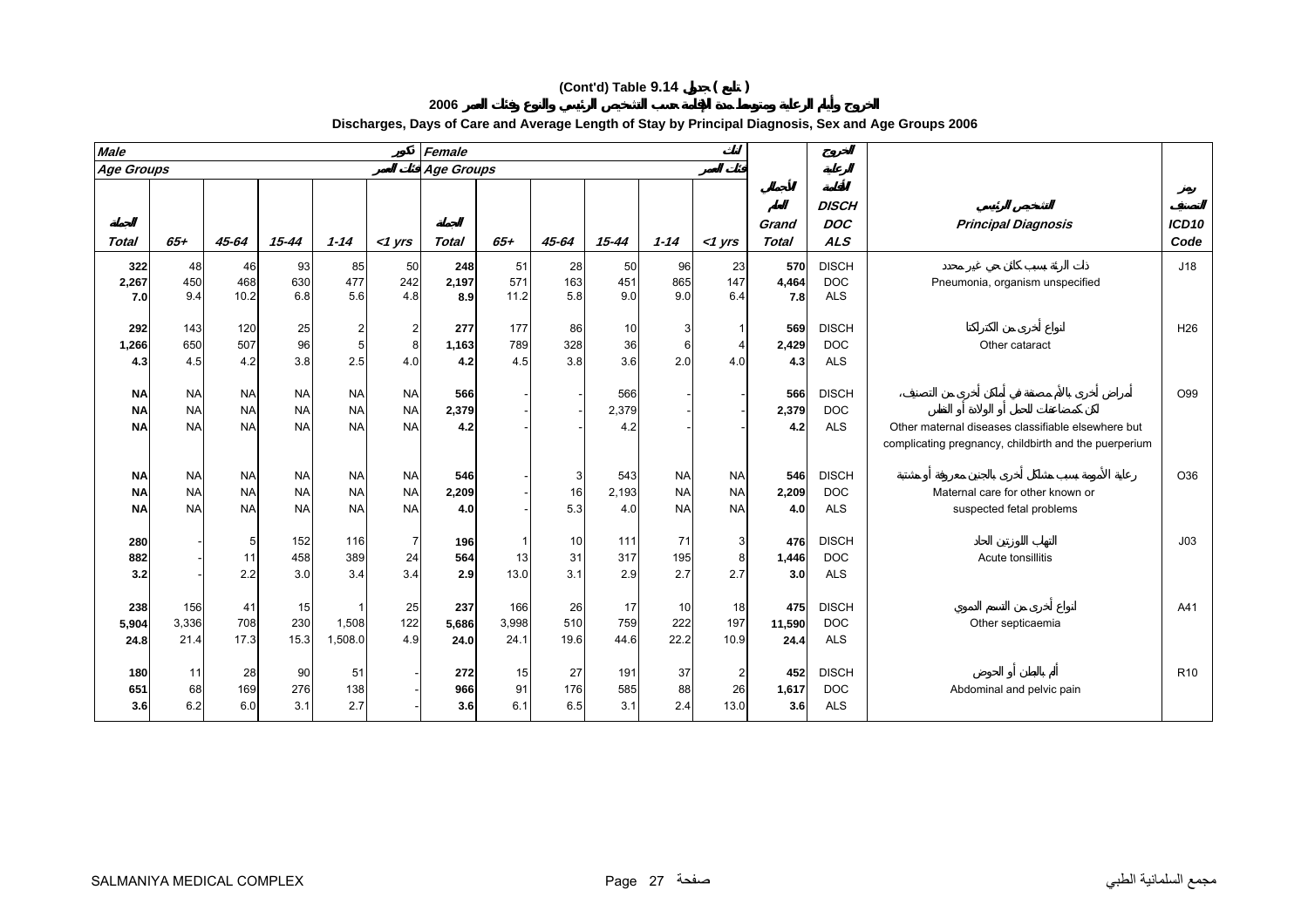| <b>Male</b>  |           |           |           |          |           | Female            |           |           |            |          |                |              |                            |                                   |                   |
|--------------|-----------|-----------|-----------|----------|-----------|-------------------|-----------|-----------|------------|----------|----------------|--------------|----------------------------|-----------------------------------|-------------------|
| Age Groups   |           |           |           |          |           | <b>Age Groups</b> |           |           |            |          |                |              |                            |                                   |                   |
|              |           |           |           |          |           |                   |           |           |            |          |                | Grand        | <b>DISCH</b><br><b>DOC</b> | <b>Principal Diagnosis</b>        | ICD <sub>10</sub> |
| <b>Total</b> | $65+$     | 45-64     | $15 - 44$ | $1 - 14$ | $<$ 1 yrs | <b>Total</b>      | $65+$     | 45-64     | $15 - 44$  | $1 - 14$ | $<$ 1 yrs      | <b>Total</b> | <b>ALS</b>                 |                                   | Code              |
| 227          | 17        | 34        | 37        | 111      | 28        | 224               | 32        | 69        | 59         | 60       |                | 451          | <b>DISCH</b>               |                                   | J46               |
| 883          | 86        | 139       | 175       | 399      | 84        | 1,110             | 191       | 327       | 352        | 223      | 17             | 1,993        | <b>DOC</b>                 | Status asthmaticus                |                   |
| 3.9          | 5.1       | 4.1       | 4.7       | 3.6      | 3.0       | 5.0               | 6.0       | 4.7       | 6.0        | 3.7      | 4.3            | 4.4          | <b>ALS</b>                 |                                   |                   |
| 406          | 55        | 102       | 155       | 50       | 44        |                   |           |           | 3          | 19       | $\overline{7}$ | 437          | <b>DISCH</b>               |                                   | K40               |
| 1,995        | 408       | 469       | 723       | 189      | 206       | 31<br>100         |           |           | 10         | 53       | 29             | 2,095        | <b>DOC</b>                 | Inguinal hernia                   |                   |
| 4.9          | 7.4       | 4.6       | 4.7       | 3.8      | 4.7       | 3.2               | 4.0       | 4.0       | 3.3        | 2.8      | 4.1            | 4.8          | <b>ALS</b>                 |                                   |                   |
|              |           |           |           |          |           |                   |           |           |            |          |                |              |                            |                                   |                   |
| 129          | 39        | 23        | 29        | 15       | 23        | 303               | 81        | 64        | 81         | 61       | 16             | 432          | <b>DISCH</b>               |                                   | N39               |
| 942          | 301       | 247       | 144       | 108      | 142       | 1,806             | 634       | 455       | 373        | 253      | 91             | 2,748        | <b>DOC</b>                 | Other disorders of urinary system |                   |
| 7.3          | 7.7       | 10.7      | 5.0       | 7.2      | 6.2       | 6.0               | 7.8       | 7.1       | 4.6        | 4.1      | 5.7            | 6.4          | <b>ALS</b>                 |                                   |                   |
|              |           |           |           |          |           |                   |           |           |            |          |                |              |                            |                                   |                   |
| 110<br>765   | 11<br>102 | 32<br>183 | 55<br>382 | 11<br>97 |           | 310               | 25<br>215 | 98<br>597 | 178<br>841 | 9<br>81  |                | 420<br>2,499 | <b>DISCH</b><br><b>DOC</b> | Cholelithiasis                    | K80               |
|              | 9.3       | 5.7       | 6.9       | 8.8      | 1.0       | 1,734<br>5.6      | 8.6       | 6.1       | 4.7        | 9.0      |                | 6.0          | <b>ALS</b>                 |                                   |                   |
| 7.0          |           |           |           |          |           |                   |           |           |            |          |                |              |                            |                                   |                   |
| 373          | 66        | 224       | 83        |          |           | 46                | 28        | 14        | 4          |          |                | 419          | <b>DISCH</b>               |                                   | 121               |
| 1,918        | 388       | 1,130     | 400       |          |           | 265               | 178       | 67        | 20         |          |                | 2,183        | <b>DOC</b>                 | Acute myocardial infarction       |                   |
| 5.1          | 5.9       | 5.0       | 4.8       |          |           | 5.8               | 6.4       | 4.8       | 5.0        |          |                | 5.2          | <b>ALS</b>                 |                                   |                   |
|              | 10        |           | 105       | 66       | 53        |                   | 11        | 19        |            | 37       | 36             |              | <b>DISCH</b>               |                                   | <b>R50</b>        |
| 248          | 48        | 14<br>81  | 570       | 352      | 175       | 161<br>821        | 103       | 129       | 58<br>318  | 156      | 115            | 409<br>2,047 | <b>DOC</b>                 | Fever of unknown origin           |                   |
| 1,226        |           |           |           |          |           |                   |           |           |            |          |                |              |                            |                                   |                   |

 ارتفاع ضغط الدم الأساسي DISCH **<sup>394</sup>** - <sup>1</sup> <sup>24</sup> <sup>76</sup> <sup>58</sup> **<sup>159</sup>** - <sup>2</sup> <sup>59</sup> <sup>112</sup> <sup>62</sup> **<sup>235</sup> 1,095** <sup>488</sup> <sup>350</sup> <sup>240</sup> <sup>17</sup> - **<sup>658</sup>** <sup>262</sup> <sup>306</sup> <sup>89</sup> <sup>1</sup> - **1,753** DOC Essential (primary) hypertension

4.8 5.8 5.4 5.3 3.3 **5.1** 9.4 6.8 5.5 4.2 3.2 **5.0** ALS

**2006**

7.9 3.1 4.1 8.5 - **4.1** 4.5 4.0 3.7 1.0 - **4.4** ALS

#### **Discharges, Days of Care and Average Length of Stay by Principal Diagnosis, Sex and Age Groups 2006**

**4.9**

**4.7**

**110**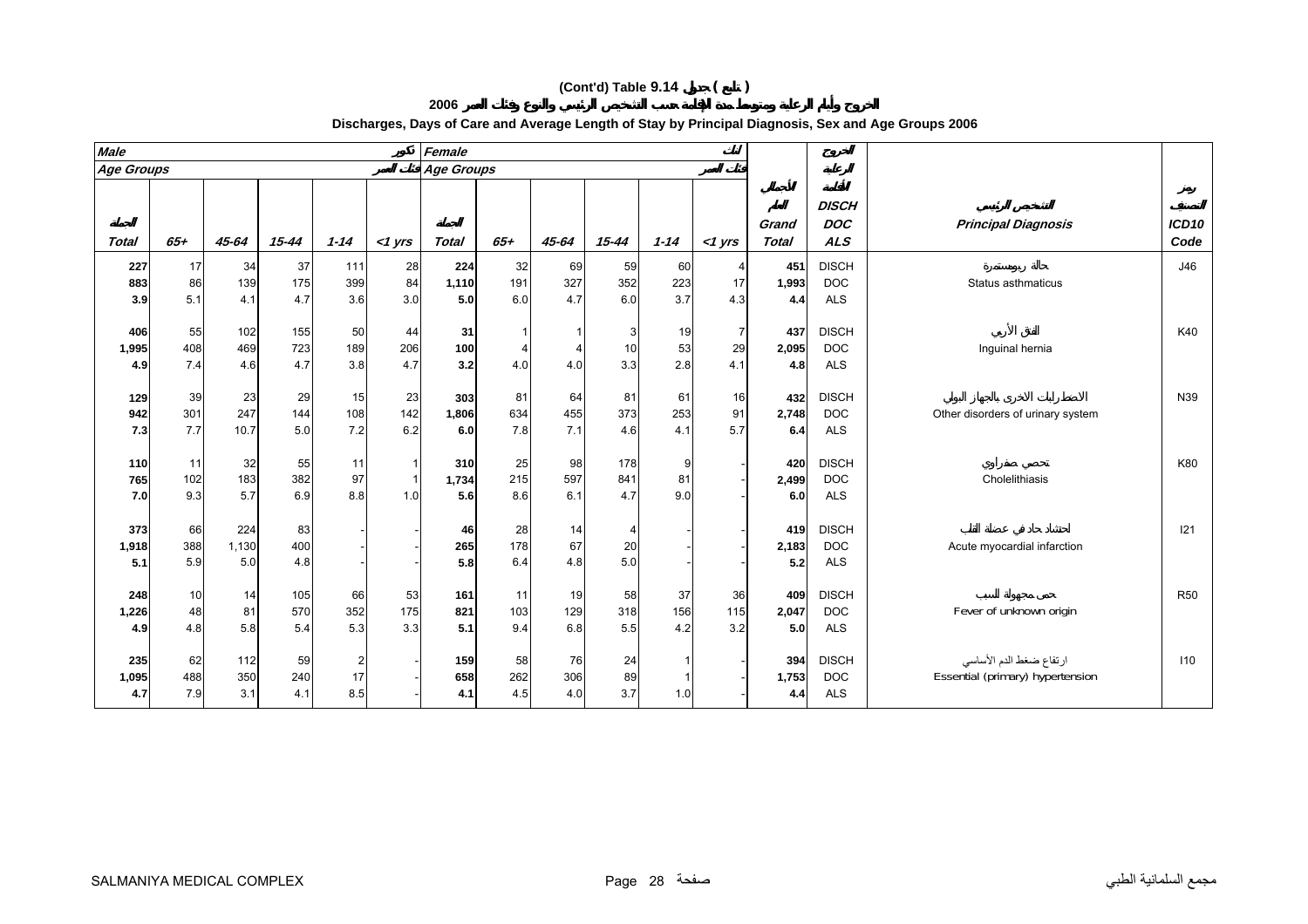**2006**

| <b>Age Groups</b><br><b>Age Groups</b><br><b>DISCH</b><br><b>DOC</b><br><b>Principal Diagnosis</b><br>Grand<br>$65 +$<br>$65 +$<br><b>ALS</b><br>45-64<br>$15 - 44$<br>$1 - 14$<br><b>Total</b><br>45-64<br>$15 - 44$<br>$1 - 14$<br><b>Total</b><br><b>Total</b><br>$<$ 1 yrs<br>$<$ 1 yrs<br><b>DISCH</b><br>60<br>392<br>138<br>166<br>24<br>33<br>226<br>13<br>12<br>96<br>6<br>9<br>67<br>31<br>200<br>62<br>279<br>40<br>121<br>673<br>45<br>56<br><b>DOC</b><br>394<br>47<br>3.3<br>6.2<br>7.5<br>2.4<br>1.7<br>2.8<br>1.7<br>1.7<br>1.4<br>1.0<br>4.0<br>1.3<br>1.4<br><b>ALS</b><br>Other special examinations and investigations<br>of persons without complaint or reported diagnosis<br>342<br>342<br><b>NA</b><br>342<br><b>DISCH</b><br><b>NA</b><br><b>NA</b><br><b>NA</b><br><b>NA</b><br><b>NA</b><br><b>NA</b><br><b>NA</b><br><b>NA</b><br><b>NA</b><br><b>NA</b><br><b>NA</b><br><b>NA</b><br>1,064<br><b>NA</b><br><b>NA</b><br>1,064<br><b>DOC</b><br>Infections of genitourinary tract in pregnancy<br><b>NA</b><br>1,064<br><b>NA</b><br>3.1<br><b>ALS</b><br><b>NA</b><br><b>NA</b><br><b>NA</b><br><b>NA</b><br>3.1<br><b>NA</b><br><b>NA</b><br>3.1<br><b>NA</b><br><b>DISCH</b><br><b>NA</b><br><b>NA</b><br><b>NA</b><br>320<br><b>NA</b><br>321<br><b>NA</b><br><b>NA</b><br>321<br><b>NA</b><br><b>NA</b><br><b>NA</b><br><b>NA</b><br><b>NA</b><br><b>NA</b><br><b>NA</b><br>1,344<br><b>NA</b><br><b>NA</b><br>1,345<br><b>DOC</b><br>1,345<br>$\mathbf{1}$<br>Haemorrhage in early pregnancy<br><b>NA</b><br><b>NA</b><br><b>NA</b><br><b>NA</b><br><b>NA</b><br><b>NA</b><br>4.2<br>1.0<br>4.2<br><b>NA</b><br><b>NA</b><br>4.2<br><b>ALS</b><br><b>NA</b><br><b>DISCH</b><br>73<br>167<br>30<br>37<br>320<br>248<br>72<br>3<br>174<br>392<br>372<br>32<br>159<br>1,563<br><b>DOC</b><br>48<br>741<br>10<br>Calculus of kidney and ureter<br>1,191<br>5.8<br>5.4<br>3.5<br>6.9<br>4.4<br>10.0<br>5.2<br>10.7<br>4.3<br><b>ALS</b><br>4.9<br>4.8<br><b>DISCH</b><br>122<br>80<br>40<br>$\overline{2}$<br>174<br>125<br>44<br>5<br>296<br>236<br>863<br>183<br>1,580<br><b>DOC</b><br>717<br>474<br>$\overline{7}$<br>636<br>44<br>Hypertensive heart disease<br>5.9<br>5.9<br>5.0<br>4.2<br>3.5<br>5.1<br>8.8<br>5.3<br><b>ALS</b><br>5.9<br><b>DISCH</b><br>13<br>23<br>90<br>17<br>65<br>30<br>42<br>295<br>6<br>164<br>9<br>131<br>222<br>35<br>145<br>295<br>25<br>502<br>107<br>185<br>142<br>1,658<br><b>DOC</b><br>1,051<br>Complications of procedures, not<br>607<br>9.7<br>5.6<br>5.8<br>8.5<br>4.5<br>3.6<br>1.9<br>6.4<br>20.6<br>3.4<br>5.6<br><b>ALS</b><br>elsewhere classified<br>4.6<br>16<br>57<br>29<br><b>DISCH</b><br>26<br>60<br>131<br>21<br>34<br>47<br>294<br>163<br>87<br>81<br>93<br>160<br>105<br>383<br>109<br>91<br>829<br><b>DOC</b><br>446<br>96<br>Gastritis and duodenitis<br>2.7<br>3.0<br>2.7<br>3.6<br>5.2<br>2.0<br>5.1<br>1.8<br>1.8<br><b>ALS</b><br>2.9<br>2.8<br>2.7 | <b>Male</b> |  |  | Female |  |  |  |  |                           |
|--------------------------------------------------------------------------------------------------------------------------------------------------------------------------------------------------------------------------------------------------------------------------------------------------------------------------------------------------------------------------------------------------------------------------------------------------------------------------------------------------------------------------------------------------------------------------------------------------------------------------------------------------------------------------------------------------------------------------------------------------------------------------------------------------------------------------------------------------------------------------------------------------------------------------------------------------------------------------------------------------------------------------------------------------------------------------------------------------------------------------------------------------------------------------------------------------------------------------------------------------------------------------------------------------------------------------------------------------------------------------------------------------------------------------------------------------------------------------------------------------------------------------------------------------------------------------------------------------------------------------------------------------------------------------------------------------------------------------------------------------------------------------------------------------------------------------------------------------------------------------------------------------------------------------------------------------------------------------------------------------------------------------------------------------------------------------------------------------------------------------------------------------------------------------------------------------------------------------------------------------------------------------------------------------------------------------------------------------------------------------------------------------------------------------------------------------------------------------------------------------------------------------------------------------------------------------------------------------------------------------------------------------------------------------------------------------------------------------------------------------------------------------------------------------------------------------------------------------------------------------------------------------------------------------------------------------|-------------|--|--|--------|--|--|--|--|---------------------------|
|                                                                                                                                                                                                                                                                                                                                                                                                                                                                                                                                                                                                                                                                                                                                                                                                                                                                                                                                                                                                                                                                                                                                                                                                                                                                                                                                                                                                                                                                                                                                                                                                                                                                                                                                                                                                                                                                                                                                                                                                                                                                                                                                                                                                                                                                                                                                                                                                                                                                                                                                                                                                                                                                                                                                                                                                                                                                                                                                                  |             |  |  |        |  |  |  |  |                           |
|                                                                                                                                                                                                                                                                                                                                                                                                                                                                                                                                                                                                                                                                                                                                                                                                                                                                                                                                                                                                                                                                                                                                                                                                                                                                                                                                                                                                                                                                                                                                                                                                                                                                                                                                                                                                                                                                                                                                                                                                                                                                                                                                                                                                                                                                                                                                                                                                                                                                                                                                                                                                                                                                                                                                                                                                                                                                                                                                                  |             |  |  |        |  |  |  |  | ICD <sub>10</sub><br>Code |
|                                                                                                                                                                                                                                                                                                                                                                                                                                                                                                                                                                                                                                                                                                                                                                                                                                                                                                                                                                                                                                                                                                                                                                                                                                                                                                                                                                                                                                                                                                                                                                                                                                                                                                                                                                                                                                                                                                                                                                                                                                                                                                                                                                                                                                                                                                                                                                                                                                                                                                                                                                                                                                                                                                                                                                                                                                                                                                                                                  |             |  |  |        |  |  |  |  | Z01                       |
|                                                                                                                                                                                                                                                                                                                                                                                                                                                                                                                                                                                                                                                                                                                                                                                                                                                                                                                                                                                                                                                                                                                                                                                                                                                                                                                                                                                                                                                                                                                                                                                                                                                                                                                                                                                                                                                                                                                                                                                                                                                                                                                                                                                                                                                                                                                                                                                                                                                                                                                                                                                                                                                                                                                                                                                                                                                                                                                                                  |             |  |  |        |  |  |  |  |                           |
|                                                                                                                                                                                                                                                                                                                                                                                                                                                                                                                                                                                                                                                                                                                                                                                                                                                                                                                                                                                                                                                                                                                                                                                                                                                                                                                                                                                                                                                                                                                                                                                                                                                                                                                                                                                                                                                                                                                                                                                                                                                                                                                                                                                                                                                                                                                                                                                                                                                                                                                                                                                                                                                                                                                                                                                                                                                                                                                                                  |             |  |  |        |  |  |  |  |                           |
|                                                                                                                                                                                                                                                                                                                                                                                                                                                                                                                                                                                                                                                                                                                                                                                                                                                                                                                                                                                                                                                                                                                                                                                                                                                                                                                                                                                                                                                                                                                                                                                                                                                                                                                                                                                                                                                                                                                                                                                                                                                                                                                                                                                                                                                                                                                                                                                                                                                                                                                                                                                                                                                                                                                                                                                                                                                                                                                                                  |             |  |  |        |  |  |  |  | O <sub>23</sub>           |
|                                                                                                                                                                                                                                                                                                                                                                                                                                                                                                                                                                                                                                                                                                                                                                                                                                                                                                                                                                                                                                                                                                                                                                                                                                                                                                                                                                                                                                                                                                                                                                                                                                                                                                                                                                                                                                                                                                                                                                                                                                                                                                                                                                                                                                                                                                                                                                                                                                                                                                                                                                                                                                                                                                                                                                                                                                                                                                                                                  |             |  |  |        |  |  |  |  |                           |
|                                                                                                                                                                                                                                                                                                                                                                                                                                                                                                                                                                                                                                                                                                                                                                                                                                                                                                                                                                                                                                                                                                                                                                                                                                                                                                                                                                                                                                                                                                                                                                                                                                                                                                                                                                                                                                                                                                                                                                                                                                                                                                                                                                                                                                                                                                                                                                                                                                                                                                                                                                                                                                                                                                                                                                                                                                                                                                                                                  |             |  |  |        |  |  |  |  |                           |
|                                                                                                                                                                                                                                                                                                                                                                                                                                                                                                                                                                                                                                                                                                                                                                                                                                                                                                                                                                                                                                                                                                                                                                                                                                                                                                                                                                                                                                                                                                                                                                                                                                                                                                                                                                                                                                                                                                                                                                                                                                                                                                                                                                                                                                                                                                                                                                                                                                                                                                                                                                                                                                                                                                                                                                                                                                                                                                                                                  |             |  |  |        |  |  |  |  | O20                       |
|                                                                                                                                                                                                                                                                                                                                                                                                                                                                                                                                                                                                                                                                                                                                                                                                                                                                                                                                                                                                                                                                                                                                                                                                                                                                                                                                                                                                                                                                                                                                                                                                                                                                                                                                                                                                                                                                                                                                                                                                                                                                                                                                                                                                                                                                                                                                                                                                                                                                                                                                                                                                                                                                                                                                                                                                                                                                                                                                                  |             |  |  |        |  |  |  |  |                           |
|                                                                                                                                                                                                                                                                                                                                                                                                                                                                                                                                                                                                                                                                                                                                                                                                                                                                                                                                                                                                                                                                                                                                                                                                                                                                                                                                                                                                                                                                                                                                                                                                                                                                                                                                                                                                                                                                                                                                                                                                                                                                                                                                                                                                                                                                                                                                                                                                                                                                                                                                                                                                                                                                                                                                                                                                                                                                                                                                                  |             |  |  |        |  |  |  |  |                           |
|                                                                                                                                                                                                                                                                                                                                                                                                                                                                                                                                                                                                                                                                                                                                                                                                                                                                                                                                                                                                                                                                                                                                                                                                                                                                                                                                                                                                                                                                                                                                                                                                                                                                                                                                                                                                                                                                                                                                                                                                                                                                                                                                                                                                                                                                                                                                                                                                                                                                                                                                                                                                                                                                                                                                                                                                                                                                                                                                                  |             |  |  |        |  |  |  |  | N <sub>20</sub>           |
|                                                                                                                                                                                                                                                                                                                                                                                                                                                                                                                                                                                                                                                                                                                                                                                                                                                                                                                                                                                                                                                                                                                                                                                                                                                                                                                                                                                                                                                                                                                                                                                                                                                                                                                                                                                                                                                                                                                                                                                                                                                                                                                                                                                                                                                                                                                                                                                                                                                                                                                                                                                                                                                                                                                                                                                                                                                                                                                                                  |             |  |  |        |  |  |  |  |                           |
|                                                                                                                                                                                                                                                                                                                                                                                                                                                                                                                                                                                                                                                                                                                                                                                                                                                                                                                                                                                                                                                                                                                                                                                                                                                                                                                                                                                                                                                                                                                                                                                                                                                                                                                                                                                                                                                                                                                                                                                                                                                                                                                                                                                                                                                                                                                                                                                                                                                                                                                                                                                                                                                                                                                                                                                                                                                                                                                                                  |             |  |  |        |  |  |  |  |                           |
|                                                                                                                                                                                                                                                                                                                                                                                                                                                                                                                                                                                                                                                                                                                                                                                                                                                                                                                                                                                                                                                                                                                                                                                                                                                                                                                                                                                                                                                                                                                                                                                                                                                                                                                                                                                                                                                                                                                                                                                                                                                                                                                                                                                                                                                                                                                                                                                                                                                                                                                                                                                                                                                                                                                                                                                                                                                                                                                                                  |             |  |  |        |  |  |  |  | 111                       |
|                                                                                                                                                                                                                                                                                                                                                                                                                                                                                                                                                                                                                                                                                                                                                                                                                                                                                                                                                                                                                                                                                                                                                                                                                                                                                                                                                                                                                                                                                                                                                                                                                                                                                                                                                                                                                                                                                                                                                                                                                                                                                                                                                                                                                                                                                                                                                                                                                                                                                                                                                                                                                                                                                                                                                                                                                                                                                                                                                  |             |  |  |        |  |  |  |  |                           |
|                                                                                                                                                                                                                                                                                                                                                                                                                                                                                                                                                                                                                                                                                                                                                                                                                                                                                                                                                                                                                                                                                                                                                                                                                                                                                                                                                                                                                                                                                                                                                                                                                                                                                                                                                                                                                                                                                                                                                                                                                                                                                                                                                                                                                                                                                                                                                                                                                                                                                                                                                                                                                                                                                                                                                                                                                                                                                                                                                  |             |  |  |        |  |  |  |  |                           |
|                                                                                                                                                                                                                                                                                                                                                                                                                                                                                                                                                                                                                                                                                                                                                                                                                                                                                                                                                                                                                                                                                                                                                                                                                                                                                                                                                                                                                                                                                                                                                                                                                                                                                                                                                                                                                                                                                                                                                                                                                                                                                                                                                                                                                                                                                                                                                                                                                                                                                                                                                                                                                                                                                                                                                                                                                                                                                                                                                  |             |  |  |        |  |  |  |  | T81                       |
|                                                                                                                                                                                                                                                                                                                                                                                                                                                                                                                                                                                                                                                                                                                                                                                                                                                                                                                                                                                                                                                                                                                                                                                                                                                                                                                                                                                                                                                                                                                                                                                                                                                                                                                                                                                                                                                                                                                                                                                                                                                                                                                                                                                                                                                                                                                                                                                                                                                                                                                                                                                                                                                                                                                                                                                                                                                                                                                                                  |             |  |  |        |  |  |  |  |                           |
|                                                                                                                                                                                                                                                                                                                                                                                                                                                                                                                                                                                                                                                                                                                                                                                                                                                                                                                                                                                                                                                                                                                                                                                                                                                                                                                                                                                                                                                                                                                                                                                                                                                                                                                                                                                                                                                                                                                                                                                                                                                                                                                                                                                                                                                                                                                                                                                                                                                                                                                                                                                                                                                                                                                                                                                                                                                                                                                                                  |             |  |  |        |  |  |  |  |                           |
|                                                                                                                                                                                                                                                                                                                                                                                                                                                                                                                                                                                                                                                                                                                                                                                                                                                                                                                                                                                                                                                                                                                                                                                                                                                                                                                                                                                                                                                                                                                                                                                                                                                                                                                                                                                                                                                                                                                                                                                                                                                                                                                                                                                                                                                                                                                                                                                                                                                                                                                                                                                                                                                                                                                                                                                                                                                                                                                                                  |             |  |  |        |  |  |  |  | K29                       |
|                                                                                                                                                                                                                                                                                                                                                                                                                                                                                                                                                                                                                                                                                                                                                                                                                                                                                                                                                                                                                                                                                                                                                                                                                                                                                                                                                                                                                                                                                                                                                                                                                                                                                                                                                                                                                                                                                                                                                                                                                                                                                                                                                                                                                                                                                                                                                                                                                                                                                                                                                                                                                                                                                                                                                                                                                                                                                                                                                  |             |  |  |        |  |  |  |  |                           |
|                                                                                                                                                                                                                                                                                                                                                                                                                                                                                                                                                                                                                                                                                                                                                                                                                                                                                                                                                                                                                                                                                                                                                                                                                                                                                                                                                                                                                                                                                                                                                                                                                                                                                                                                                                                                                                                                                                                                                                                                                                                                                                                                                                                                                                                                                                                                                                                                                                                                                                                                                                                                                                                                                                                                                                                                                                                                                                                                                  |             |  |  |        |  |  |  |  |                           |

# **Discharges, Days of Care and Average Length of Stay by Principal Diagnosis, Sex and Age Groups 2006**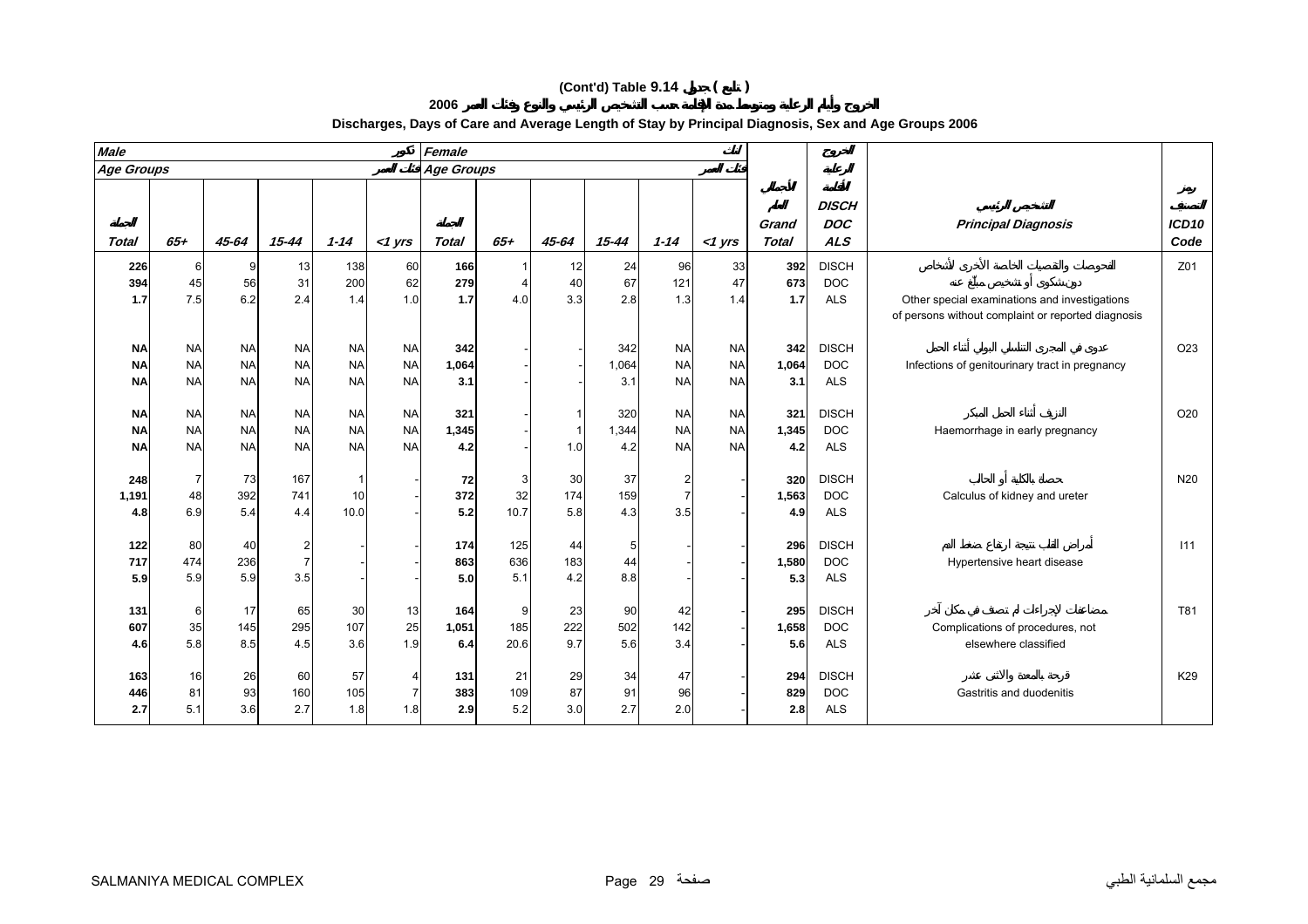| 2006<br>Discharges, Days of Care and Average Length of Stay by Principal Diagnosis, Sex and Age Groups 2006 |  |  |
|-------------------------------------------------------------------------------------------------------------|--|--|
| Female                                                                                                      |  |  |
|                                                                                                             |  |  |

| <b>Male</b>                         |                                     |                                     |                                     |                                     |                                     | Female               |                     |                   |                     |                                         |                                     |                      |                                          |                                                                         |                           |
|-------------------------------------|-------------------------------------|-------------------------------------|-------------------------------------|-------------------------------------|-------------------------------------|----------------------|---------------------|-------------------|---------------------|-----------------------------------------|-------------------------------------|----------------------|------------------------------------------|-------------------------------------------------------------------------|---------------------------|
| <b>Age Groups</b>                   |                                     |                                     |                                     |                                     |                                     | <b>Age Groups</b>    |                     |                   |                     |                                         |                                     |                      |                                          |                                                                         |                           |
| Total                               | $65+$                               | 45-64                               | $15 - 44$                           | $1 - 14$                            | $<$ 1 yrs                           | <b>Total</b>         | $65+$               | 45-64             | $15 - 44$           | $1 - 14$                                | $<$ 1 yrs                           | Grand<br>Total       | <b>DISCH</b><br><b>DOC</b><br><b>ALS</b> | <b>Principal Diagnosis</b>                                              | ICD <sub>10</sub><br>Code |
| 290<br>960<br>3.3                   |                                     | 3<br>3.0                            | 287<br>951<br>3.3                   |                                     |                                     | 6<br>6.0             |                     |                   | 6<br>6.0            |                                         |                                     | 291<br>966<br>3.3    | <b>DISCH</b><br><b>DOC</b><br><b>ALS</b> | Internal derangement of knee                                            | M23                       |
| 195<br>643<br>3.3                   | 3<br>9<br>3.0                       | 24<br>74<br>3.1                     | 159<br>538<br>3.4                   | 9<br>22<br>2.4                      |                                     | 92<br>303<br>3.3     |                     | 10<br>36<br>3.6   | 77<br>253<br>3.3    | 5<br>14<br>2.8                          |                                     | 287<br>946<br>3.3    | <b>DISCH</b><br><b>DOC</b><br><b>ALS</b> | Other disorders of nose and nasal sinuses                               | J34                       |
| <b>NA</b><br><b>NA</b><br><b>NA</b> | <b>NA</b><br><b>NA</b><br><b>NA</b> | <b>NA</b><br><b>NA</b><br><b>NA</b> | <b>NA</b><br><b>NA</b><br><b>NA</b> | <b>NA</b><br><b>NA</b><br><b>NA</b> | <b>NA</b><br><b>NA</b><br><b>NA</b> | 283<br>1,184<br>4.2  | 8<br>8.0            | 3<br>9<br>3.0     | 279<br>1,167<br>4.2 | <b>NA</b><br><b>NA</b><br><b>NA</b>     | <b>NA</b><br><b>NA</b><br><b>NA</b> | 283<br>1,184<br>4.2  | <b>DISCH</b><br><b>DOC</b><br><b>ALS</b> | Unspecified maternal hypertension                                       | O16                       |
| 146<br>482<br>3.3                   | $\overline{2}$<br>2.0               | 4<br>4.0                            | 28<br>101<br>3.6                    | 66<br>192<br>2.9                    | 50<br>183<br>3.7                    | 126<br>397<br>3.2    | 5<br>18<br>3.6      | 10<br>2.5         | 23<br>64<br>2.8     | 54<br>197<br>3.6                        | 40<br>108<br>2.7                    | 272<br>879<br>3.2    | <b>DISCH</b><br><b>DOC</b><br><b>ALS</b> | Acute upper respiratory infections of<br>multiple and unspecified sites | J06                       |
| 132<br>729<br>5.5                   | 15<br>79<br>5.3                     | 41<br>229<br>5.6                    | 72<br>412<br>5.7                    | 9<br>2.3                            |                                     | 139<br>1,011<br>7.3  | 28<br>312<br>11.1   | 63<br>488<br>7.7  | 46<br>204<br>4.4    | $\overline{2}$<br>$\overline{7}$<br>3.5 |                                     | 271<br>1,740<br>6.4  | <b>DISCH</b><br><b>DOC</b><br><b>ALS</b> | Dorsalgia                                                               | M <sub>54</sub>           |
| 166<br>1,252<br>7.5                 | 106<br>730<br>6.9                   | 56<br>506<br>9.0                    | 1.0                                 | 13<br>6.5                           | $\overline{2}$<br>2.0               | 96<br>873<br>9.1     | 80<br>761<br>9.5    | 12<br>90<br>7.5   | 1.0                 | 3<br>21<br>7.0                          |                                     | 262<br>2,125<br>8.1  | <b>DISCH</b><br><b>DOC</b><br><b>ALS</b> | Other chronic obstructive pulmonary disease                             | J44                       |
| 138<br>1,835<br>13.3                | 55<br>780<br>14.2                   | 25<br>450<br>18.0                   | 47<br>512<br>10.9                   | 10<br>90<br>9.0                     | -1<br>3<br>3.0                      | 115<br>1,494<br>13.0 | 80<br>1,120<br>14.0 | 21<br>229<br>10.9 | 10<br>126<br>12.6   | 2<br>7<br>3.5                           | 2<br>12<br>6.0                      | 253<br>3,329<br>13.2 | <b>DISCH</b><br><b>DOC</b><br><b>ALS</b> | Fracture of femur                                                       | S72                       |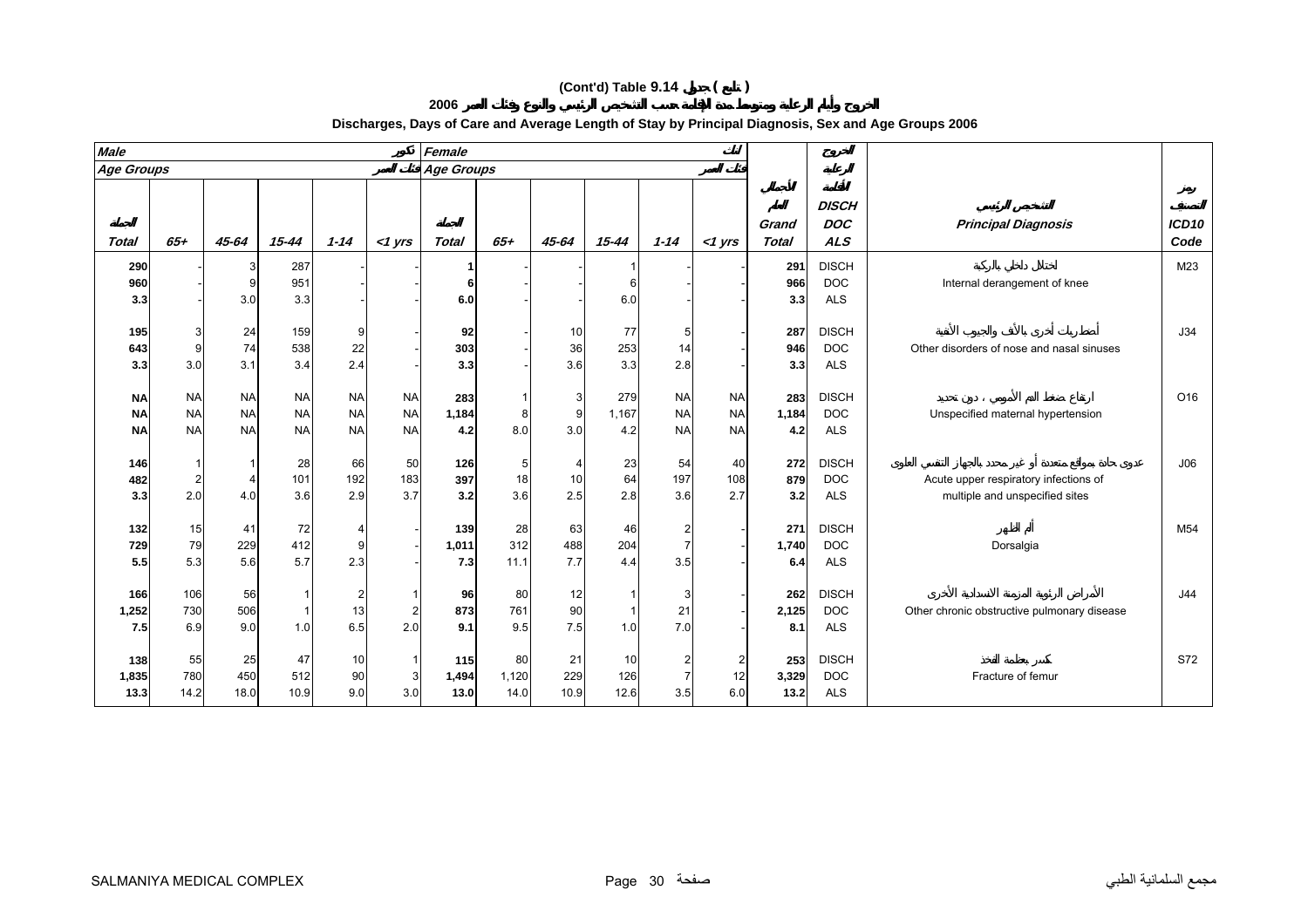**2006**

| <b>Male</b>       |           |           |           |           |             | Female            |       |       |           |          |           |                       |                                          |                                                    |               |
|-------------------|-----------|-----------|-----------|-----------|-------------|-------------------|-------|-------|-----------|----------|-----------|-----------------------|------------------------------------------|----------------------------------------------------|---------------|
| <b>Age Groups</b> |           |           |           |           |             | <b>Age Groups</b> |       |       |           |          |           |                       |                                          |                                                    |               |
| <b>Total</b>      | $65+$     | 45-64     | $15 - 44$ | $1 - 14$  | $<$ 1 $Vrs$ | <b>Total</b>      | $65+$ | 45-64 | $15 - 44$ | $1 - 14$ | $<$ 1 yrs | Grand<br><b>Total</b> | <b>DISCH</b><br><b>DOC</b><br><b>ALS</b> | <b>Principal Diagnosis</b>                         | ICD10<br>Code |
| 125               | 54        | 60        | 11        |           |             | 114               | 38    | 54    | 22        |          |           | 239                   | <b>DISCH</b>                             |                                                    | 112           |
| 1,239             | 528       | 603       | 108       |           |             | 1,156             | 251   | 709   | 196       |          |           | 2,395                 | <b>DOC</b>                               | Hypertensive renal disease                         |               |
| 9.9               | 9.8       | 10.1      | 9.8       |           |             | 10.1              | 6.6   | 13.1  | 8.9       |          |           | 10.0                  | <b>ALS</b>                               |                                                    |               |
| 136               | 71        | 50        | 14        |           |             | 99                | 59    | 35    |           |          |           | 235                   | <b>DISCH</b>                             |                                                    | 164           |
| 1,798             | 1,064     | 595       | 138       |           |             | 1,568             | 1,092 | 346   | 130       |          |           | 3,366                 | <b>DOC</b>                               | Stroke, not specified as haemorrhage or infarction |               |
| 13.2              | 15.0      | 11.9      | 9.9       | 1.0       |             | 15.8              | 18.5  | 9.9   | 26.0      |          |           | 14.3                  | <b>ALS</b>                               |                                                    |               |
|                   |           |           |           |           |             |                   |       |       |           |          |           |                       |                                          |                                                    |               |
| 108               | 39        | 32        | 36        |           |             | 121               | 60    | 42    | 19        |          |           | 229                   | <b>DISCH</b>                             |                                                    | 148           |
| 406               | 186       | 141       | 75        | 4         |             | 801               | 434   | 162   | 205       |          |           | 1,207                 | <b>DOC</b>                               | Atrial fibrillation and flutter                    |               |
| 3.8               | 4.8       | 4.4       | 2.1       | 4.0       |             | 6.6               | 7.2   | 3.9   | 10.8      |          |           | 5.3                   | <b>ALS</b>                               |                                                    |               |
| <b>NA</b>         | <b>NA</b> | <b>NA</b> | <b>NA</b> | <b>NA</b> | <b>NA</b>   | 227               |       | 113   | 104       | 10       | <b>NA</b> | 227                   | <b>DISCH</b>                             |                                                    | N92           |
| <b>NA</b>         | <b>NA</b> | <b>NA</b> | <b>NA</b> | <b>NA</b> | <b>NA</b>   | 903               |       | 521   | 351       | 31       | <b>NA</b> | 903                   | <b>DOC</b>                               | Excessive, frequent and irregular menstruation     |               |
| <b>NA</b>         | <b>NA</b> | <b>NA</b> | <b>NA</b> | <b>NA</b> | <b>NA</b>   | 4.0               |       | 4.6   | 3.4       | 3.1      | <b>NA</b> | 4.0                   | <b>ALS</b>                               |                                                    |               |
| 168               | 6         | 32        | 113       | 17        |             | 59                | 9     | 22    | 25        | 3        |           | 227                   | <b>DISCH</b>                             |                                                    | S82           |
| 1,430             | 59        | 264       | 1,054     | 53        |             | 544               | 151   | 171   | 218       | 4        |           | 1,974                 | <b>DOC</b>                               | Fracture of lower leg, including ankle             |               |
| 8.5               | 9.8       | 8.3       | 9.3       | 3.1       |             | 9.2               | 16.8  | 7.8   | 8.7       | 1.3      |           | 8.7                   | <b>ALS</b>                               |                                                    |               |
| 165               | 10        | 51        | 104       |           |             | 59                | 6     | 15    | 38        |          |           | 224                   | <b>DISCH</b>                             |                                                    | 184           |
| 1,002             | 115       | 358       | 529       |           |             | 342               | 40    | 91    | 211       |          |           | 1,344                 | <b>DOC</b>                               | Haemorrhoids                                       |               |
| 6.1               | 11.5      | 7.0       | 5.1       |           |             | 5.8               | 6.7   | 6.1   | 5.6       |          |           | 6.0                   | <b>ALS</b>                               |                                                    |               |
|                   |           |           |           |           |             |                   |       |       |           |          |           |                       |                                          |                                                    |               |
| 107               | 43        | 22        | 35        |           | 3           | 114               | 30    | 21    | 57        | 3        | 3         | 221                   | <b>DISCH</b>                             |                                                    | <b>J98</b>    |
| 986               | 360       | 188       | 331       | 22        | 85          | 1,431             | 367   | 388   | 453       | 21       | 202       | 2,417                 | <b>DOC</b>                               | Other respiratory disorders                        |               |
| 9.2               | 8.4       | 8.5       | 9.5       | 5.5       | 28.3        | 12.6              | 12.2  | 18.5  | 7.9       | 7.0      | 67.3      | 10.9                  | <b>ALS</b>                               |                                                    |               |

## **Discharges, Days of Care and Average Length of Stay by Principal Diagnosis, Sex and Age Groups 2006**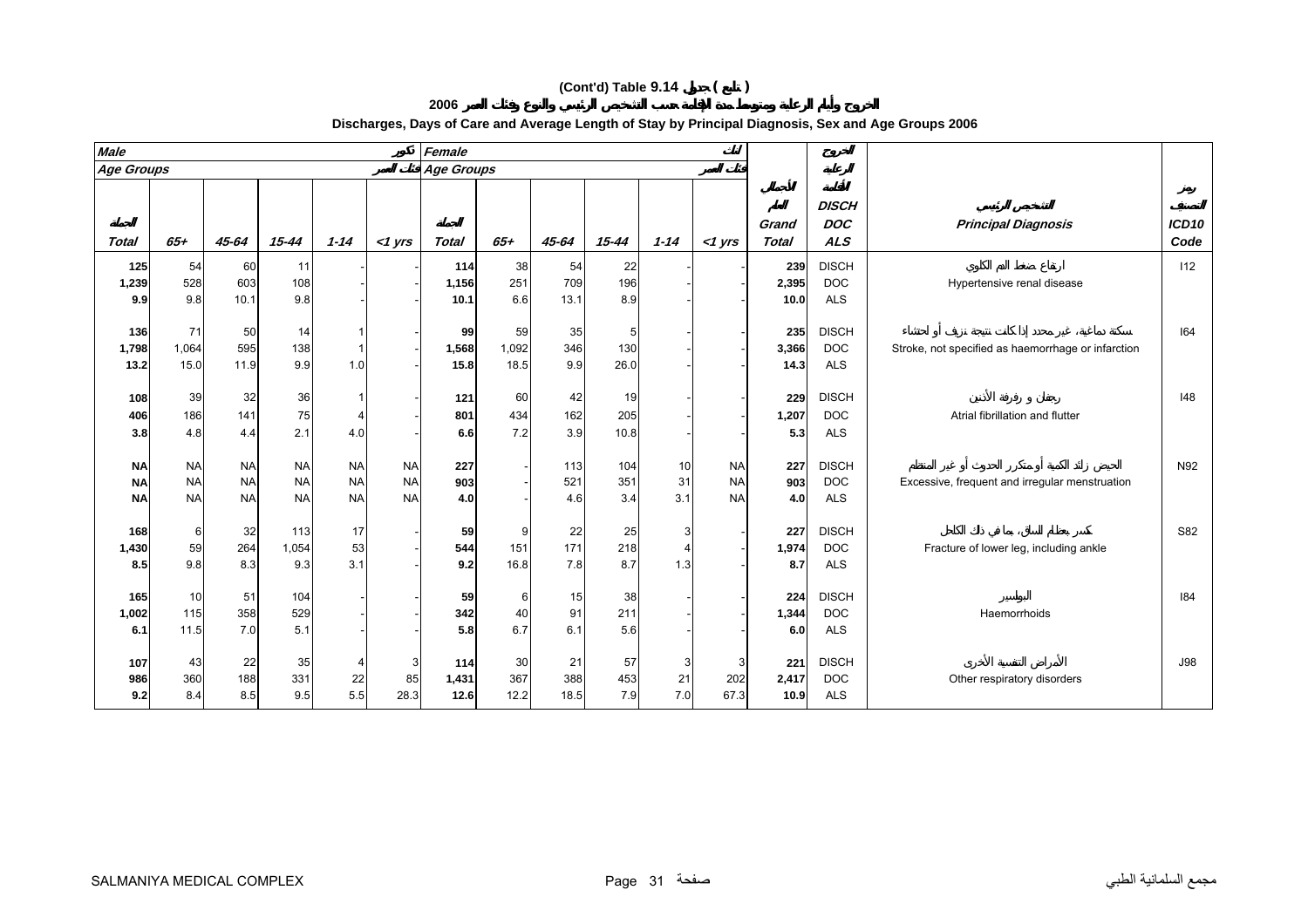**2006**

| <b>Male</b>  |           |                |           |           |           | Female            |       |                |           |          |                |                       |                                          |                                       |                           |
|--------------|-----------|----------------|-----------|-----------|-----------|-------------------|-------|----------------|-----------|----------|----------------|-----------------------|------------------------------------------|---------------------------------------|---------------------------|
| Age Groups   |           |                |           |           |           | <b>Age Groups</b> |       |                |           |          |                |                       |                                          |                                       |                           |
| <b>Total</b> | $65+$     | $45 - 64$      | $15 - 44$ | $1 - 14$  | $<$ 1 yrs | <b>Total</b>      | $65+$ | 45-64          | $15 - 44$ | $1 - 14$ | $<$ 1 yrs      | Grand<br><b>Total</b> | <b>DISCH</b><br><b>DOC</b><br><b>ALS</b> | <b>Principal Diagnosis</b>            | ICD <sub>10</sub><br>Code |
| 104          | 2         | 10             | 39        | 40        | 13        | 111               | 5     | 11             | 51        | 42       | 2              | 215                   | <b>DISCH</b>                             |                                       | E10                       |
| 568          | 18        | 69             | 210       | 195       | 76        | 636               | 50    | 98             | 240       | 233      | 15             | 1,204                 | <b>DOC</b>                               | Insulin-dependent diabetes mellitus   |                           |
| 5.5          | 9.0       | 6.9            | 5.4       | 4.9       | 5.8       | 5.7               | 10.0  | 8.9            | 4.7       | 5.5      | 7.5            | 5.6                   | <b>ALS</b>                               |                                       |                           |
|              |           |                |           |           |           |                   |       |                |           |          |                |                       |                                          |                                       |                           |
| 131          | 43        | 32             | 51        | 5         |           | 79                | 36    | 16             | 20        | 6        |                | 210                   | <b>DISCH</b>                             |                                       | K92                       |
| 777          | 331       | 186            | 251       | 9         |           | 488               | 265   | 76             | 123       | 22       | $\overline{c}$ | 1,265                 | <b>DOC</b>                               | Other diseases of digestive system    |                           |
| 5.9          | 7.7       | 5.8            | 4.9       | 1.8       |           | 6.2               | 7.4   | 4.8            | 6.2       | 3.7      | 2.0            | 6.0                   | <b>ALS</b>                               |                                       |                           |
| <b>NA</b>    | <b>NA</b> | <b>NA</b>      | <b>NA</b> | <b>NA</b> | <b>NA</b> | 207               |       | $\overline{4}$ | 203       |          |                | 207                   | <b>DISCH</b>                             |                                       | O02                       |
| <b>NA</b>    | <b>NA</b> | <b>NA</b>      | <b>NA</b> | <b>NA</b> | <b>NA</b> | 606               |       | 14             | 592       |          |                | 606                   | <b>DOC</b>                               | Other abnormal products of conception |                           |
| <b>NA</b>    | <b>NA</b> | <b>NA</b>      | <b>NA</b> | <b>NA</b> | <b>NA</b> | 2.9               |       | 3.5            | 2.9       |          |                | 2.9                   | <b>ALS</b>                               |                                       |                           |
|              |           |                |           |           |           |                   |       |                |           |          |                |                       |                                          |                                       |                           |
| 7            |           | 3              |           |           |           | 199               | 30    | 110            | 59        |          |                | 206                   | <b>DISCH</b>                             |                                       | C <sub>50</sub>           |
| 45           | 18        | 27             |           |           |           | 2,520             | 404   | 1,464          | 652       |          |                | 2,565                 | <b>DOC</b>                               | Malignant Neoplasms of Breast         |                           |
| 6.4          | 4.5       | 9.0            |           |           |           | 12.7              | 13.5  | 13.3           | 11.1      |          |                | 12.5                  | <b>ALS</b>                               |                                       |                           |
| 123          | 2         | $\overline{c}$ |           | 6         | 111       | 83                | 3     | $\overline{2}$ |           | 4        | 73             | 206                   | <b>DISCH</b>                             |                                       | J21                       |
| 528          | 4         | $\overline{7}$ |           | 16        | 494       | 444               | 10    | 19             | 12        | 21       | 382            | 972                   | <b>DOC</b>                               | Acute bronchiolitis                   |                           |
| 4.3          | 2.0       | 3.5            | 3.5       | 2.7       | 4.5       | 5.3               | 3.3   | 9.5            | 12.0      | 5.3      | 5.2            | 4.7                   | <b>ALS</b>                               |                                       |                           |
|              |           |                |           |           |           |                   |       |                |           |          |                |                       |                                          |                                       |                           |
| 172          |           | 13             | 129       | 23        | 6         | 34                | 3     |                | 8         | 18       |                | 206                   | <b>DISCH</b>                             |                                       | S02                       |
| 757          | 2         | 128            | 518       | 101       | 8         | 95                | 16    | 11             | 18        | 48       | 2              | 852                   | <b>DOC</b>                               | Fracture of skull and facial bones    |                           |
| 4.4          | 2.0       | 9.8            | 4.0       | 4.4       | 1.3       | 2.8               | 5.3   | 2.8            | 2.3       | 2.7      | 2.0            | 4.1                   | <b>ALS</b>                               |                                       |                           |
| 129          | 6         | $\overline{7}$ | 27        | 60        | 29        | 74                |       | $\overline{2}$ | 13        | 43       | 15             | 203                   | <b>DISCH</b>                             |                                       | <b>R56</b>                |
| 1,402        | 104       | 14             | 58        | 1,105     | 121       | 241               | 2     | 11             | 40        | 124      | 64             | 1,643                 | <b>DOC</b>                               | Convulsions, not elsewhere classified |                           |
| 10.9         | 17.3      | 2.0            | 2.1       | 18.4      | 4.2       | 3.3               | 2.0   | 5.5            | 3.1       | 2.9      | 4.3            | 8.1                   | <b>ALS</b>                               |                                       |                           |

# **Discharges, Days of Care and Average Length of Stay by Principal Diagnosis, Sex and Age Groups 2006**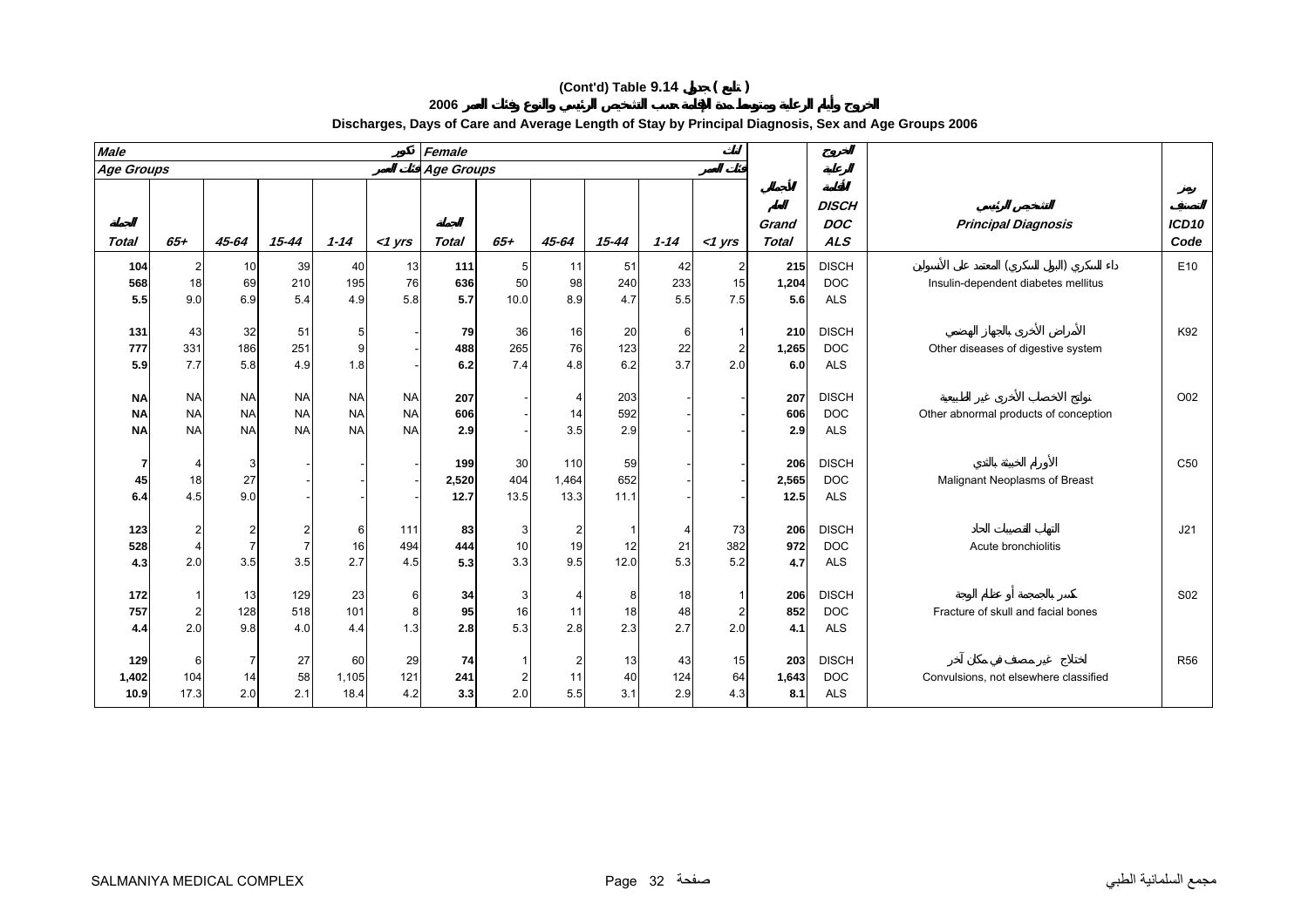| <b>Male</b>       |           |           |           |           |           | Female       |      |       |           |           |           |                       |                                          |                                                                 |                           |
|-------------------|-----------|-----------|-----------|-----------|-----------|--------------|------|-------|-----------|-----------|-----------|-----------------------|------------------------------------------|-----------------------------------------------------------------|---------------------------|
| <b>Age Groups</b> |           |           |           |           |           | Age Groups   |      |       |           |           |           |                       |                                          |                                                                 |                           |
| <b>Total</b>      | $65 +$    | 45-64     | 15-44     | $1 - 14$  | $<$ 1 yrs | <b>Total</b> | 65+  | 45-64 | $15 - 44$ | $1 - 14$  | <1 yrs    | Grand<br><b>Total</b> | <b>DISCH</b><br><b>DOC</b><br><b>ALS</b> | <b>Principal Diagnosis</b>                                      | ICD <sub>10</sub><br>Code |
| 118               |           | 26        | 87        |           |           | 77           | 3    | 13    | 60        |           |           | 195                   | <b>DISCH</b>                             |                                                                 | A16                       |
| 2,535             | 71        | 919       | 1,545     |           |           | 1,413        | 16   | 396   | 986       | 15        |           | 3,948                 | <b>DOC</b>                               | ratory tuberculosis, not confirmed bacteriologically or histolo |                           |
| 21.5              | 14.2      | 35.3      | 17.8      |           |           | 18.4         | 5.3  | 30.5  | 16.4      | 15.0      |           | 20.2                  | <b>ALS</b>                               |                                                                 |                           |
|                   | 11        | 24        |           | 19        |           |              | 9    | 27    | 26        | 20        | 3         |                       | <b>DISCH</b>                             |                                                                 | L <sub>02</sub>           |
| 109<br>656        | 83        | 243       | 51<br>228 | 91        | 11        | 85<br>567    | 103  | 232   | 154       | 61        | 17        | 194<br>1,223          | <b>DOC</b>                               | Cutaneous abscess, furuncle and carbuncle                       |                           |
| 6.0               | 7.5       | 10.1      | 4.5       | 4.8       | 2.8       | 6.7          | 11.4 | 8.6   | 5.9       | 3.1       | 5.7       | 6.3                   | <b>ALS</b>                               |                                                                 |                           |
|                   |           |           |           |           |           |              |      |       |           |           |           |                       |                                          |                                                                 |                           |
| ΝA                | <b>NA</b> | <b>NA</b> | <b>NA</b> | <b>NA</b> | <b>NA</b> | 182          | 2    | 88    | 90        |           |           | 182                   | <b>DISCH</b>                             |                                                                 | N93                       |
| <b>NA</b>         | <b>NA</b> | <b>NA</b> | <b>NA</b> | <b>NA</b> | <b>NA</b> | 668          | 6    | 388   | 270       |           |           | 668                   | <b>DOC</b>                               | Other abnormal uterine and vaginal bleeding                     |                           |
| <b>NA</b>         | <b>NA</b> | <b>NA</b> | <b>NA</b> | <b>NA</b> | <b>NA</b> | 3.7          | 3.0  | 4.4   | 3.0       | 2.0       |           | 3.7                   | <b>ALS</b>                               |                                                                 |                           |
| ΝA                | <b>NA</b> | <b>NA</b> | <b>NA</b> | <b>NA</b> | <b>NA</b> | 181          |      |       | 181       | <b>NA</b> | <b>NA</b> | 181                   | <b>DISCH</b>                             |                                                                 | O47                       |
| <b>NA</b>         | <b>NA</b> | <b>NA</b> | <b>NA</b> | <b>NA</b> | <b>NA</b> | 578          |      |       | 578       | <b>NA</b> | <b>NA</b> | 578                   | <b>DOC</b>                               | False labour                                                    |                           |
| <b>NA</b>         | <b>NA</b> | <b>NA</b> | <b>NA</b> | <b>NA</b> | <b>NA</b> | 3.2          |      |       | 3.2       | <b>NA</b> | <b>NA</b> | 3.2                   | <b>ALS</b>                               |                                                                 |                           |
|                   |           |           |           |           |           |              |      |       |           |           |           |                       |                                          |                                                                 |                           |
| 100               |           |           |           |           | 100       | 78           |      |       |           |           | 78        | 178                   | <b>DISCH</b>                             |                                                                 | <b>P07</b>                |

#### **Discharges, Days of Care and Average Length of Stay by Principal Diagnosis, Sex and Age Groups 2006**

**17.1**

**102**

**514**

**5.0**

**NA**

**NA**

**NA**

43 44 13 1 1 **72** 42 29 1 - - **174** DISCH I25

NA NA NA NA NA **173** 8 25 137 2 1 **173** DISCH N83

NA NA NA NA NA Y33 51 143 525 8 6 733 DOC Noninflammatory disorders of ovary, fallopian

17.1 **17.8** - - - - 17.8 17.4 ALS weight, not elsewhere classified

**1,706** ---- 1,706 **1,387** ---- 1,387 **3,093** DOC Disorders related to short gestation and low birth

290 167 45 6 6 **483** 285 196 2 - - **997** DOC Chronic ischaemic heart disease

NA NA NA NA NA **4.2** 6.4 5.7 3.8 4.0 6.0 **4.2** ALS tube and broad ligament

6.7 3.8 3.5 6.0 6.0 **6.7** 6.8 6.8 2.0 - - **5.7** ALS

**2006**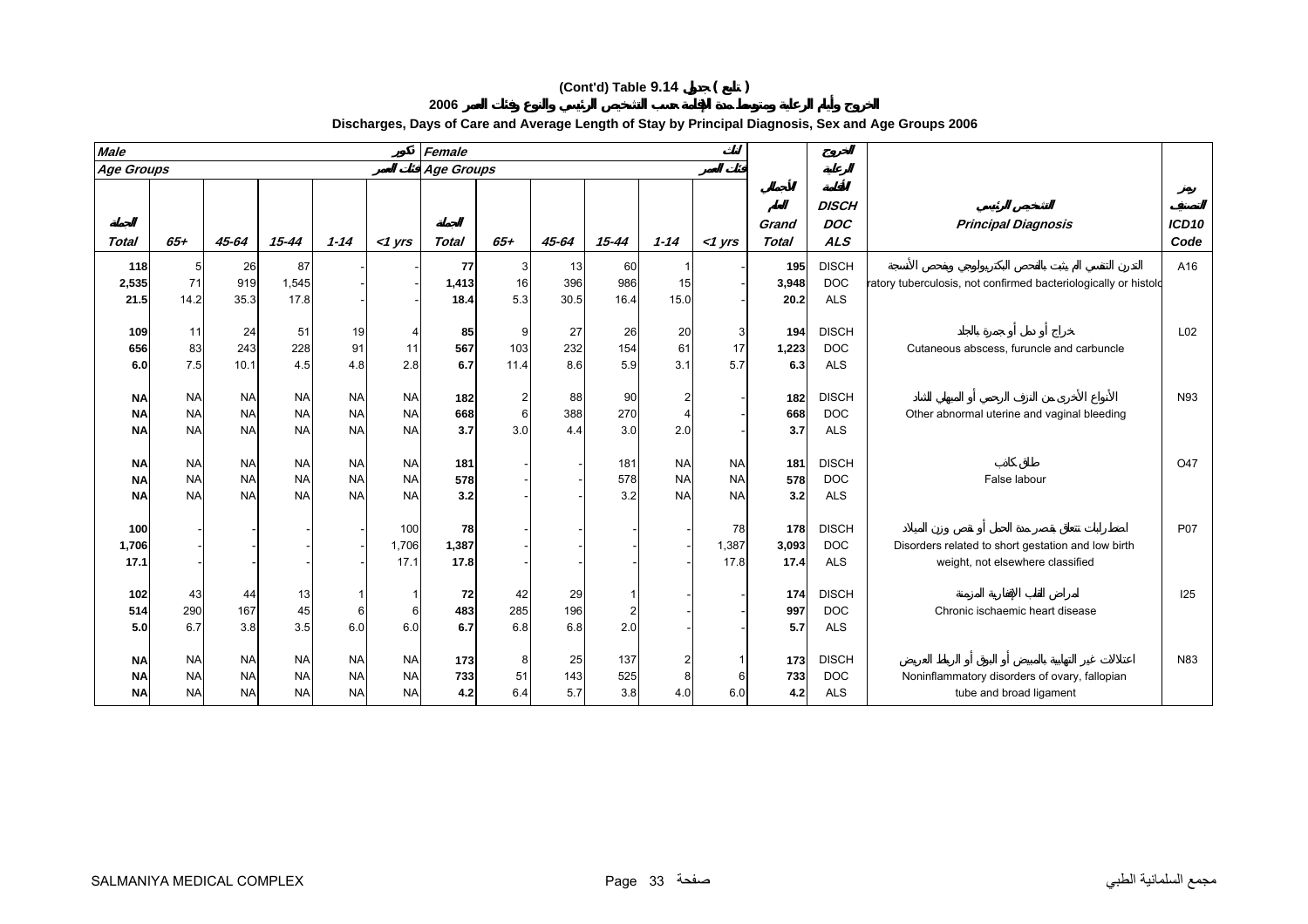**2006**

| <b>Male</b>       |           |           |           |           |                | Female            |        |           |           |           |                |                       |                                          |                                                |                 |
|-------------------|-----------|-----------|-----------|-----------|----------------|-------------------|--------|-----------|-----------|-----------|----------------|-----------------------|------------------------------------------|------------------------------------------------|-----------------|
| <b>Age Groups</b> |           |           |           |           |                | <b>Age Groups</b> |        |           |           |           |                |                       |                                          |                                                |                 |
| <b>Total</b>      | $65 +$    | 45-64     | $15 - 44$ | $1 - 14$  | $<$ 1 yrs      | <b>Total</b>      | $65 +$ | $45 - 64$ | $15 - 44$ | $1 - 14$  | $<$ 1 yrs      | Grand<br><b>Total</b> | <b>DISCH</b><br><b>DOC</b><br><b>ALS</b> | <b>Principal Diagnosis</b>                     | ICD10<br>Code   |
| 106               | 6         | 29        | 44        | 27        |                | 62                | 9      | 8         | 26        | 18        |                | 168                   | <b>DISCH</b>                             |                                                | L03             |
| 576               | 82        | 221       | 182       | 91        |                | 316               | 48     | 55        | 127       | 67        | 19             | 892                   | <b>DOC</b>                               | Cellulitis                                     |                 |
| 5.4               | 13.7      | 7.6       | 4.1       | 3.4       |                | 5.1               | 5.3    | 6.9       | 4.9       | 3.7       | 19.0           | 5.3                   | ALS                                      |                                                |                 |
|                   |           |           |           |           |                |                   |        |           |           |           |                |                       |                                          |                                                |                 |
| <b>NA</b>         | <b>NA</b> | <b>NA</b> | <b>NA</b> | <b>NA</b> | <b>NA</b>      | 167               |        |           | 167       | <b>NA</b> | <b>NA</b>      | 167                   | <b>DISCH</b>                             |                                                | O32             |
| <b>NA</b>         | <b>NA</b> | <b>NA</b> | <b>NA</b> | <b>NA</b> | <b>NA</b>      | 804               |        |           | 804       | <b>NA</b> | <b>NA</b>      | 804                   | <b>DOC</b>                               | Maternal care for known or suspected           |                 |
| <b>NA</b>         | <b>NA</b> | <b>NA</b> | <b>NA</b> | <b>NA</b> | <b>NA</b>      | 4.8               |        |           | 4.8       | <b>NA</b> | <b>NA</b>      | 4.8                   | <b>ALS</b>                               | malpresentation of fetus                       |                 |
|                   |           |           |           |           |                |                   |        |           |           |           |                |                       |                                          |                                                |                 |
| <b>NA</b>         | <b>NA</b> | <b>NA</b> | <b>NA</b> | <b>NA</b> | <b>NA</b>      | 162               |        | 5         | 157       |           |                | 162                   | <b>DISCH</b>                             |                                                | O24             |
| <b>NA</b>         | <b>NA</b> | <b>NA</b> | <b>NA</b> | <b>NA</b> | <b>NA</b>      | 818               |        | 24        | 794       |           |                | 818                   | <b>DOC</b>                               | Diabetes mellitus in pregnancy                 |                 |
| <b>NA</b>         | <b>NA</b> | <b>NA</b> | <b>NA</b> | <b>NA</b> | <b>NA</b>      | 5.0               |        | 4.8       | 5.1       |           |                | 5.0                   | <b>ALS</b>                               |                                                |                 |
|                   |           |           |           |           |                |                   |        |           |           |           |                |                       |                                          |                                                |                 |
| 102               | 3         | 10        | 62        | 20        | $\overline{7}$ | 56                | 5      | 5         | 26        | 16        | $\overline{4}$ | 158                   | <b>DISCH</b>                             |                                                | G40             |
| 451               | 8         | 26        | 192       | 197       | 28             | 161               | 23     | 24        | 72        | 28        | 14             | 612                   | <b>DOC</b>                               | Epilepsy                                       |                 |
| 4.4               | 2.7       | 2.6       | 3.1       | 9.9       | 4.0            | 2.9               | 4.6    | 4.8       | 2.8       | 1.8       | 3.5            | 3.9                   | <b>ALS</b>                               |                                                |                 |
| 99                | 4         | 24        | 70        |           |                | 59                | 3      | 14        | 42        |           |                | 158                   | <b>DISCH</b>                             |                                                | N <sub>23</sub> |
| 297               | 17        | 72        | 207       |           |                | 195               | 14     | 48        | 133       |           |                | 492                   | <b>DOC</b>                               | Unspecified renal colic                        |                 |
| 3.0               | 4.3       | 3.0       | 3.0       | 1.0       |                | 3.3               | 4.7    | 3.4       | 3.2       |           |                | 3.1                   | <b>ALS</b>                               |                                                |                 |
|                   |           |           |           |           |                |                   |        |           |           |           |                |                       |                                          |                                                |                 |
| 87                |           | 40        | 43        |           |                | 58                | 8      | 20        | 30        |           |                | 145                   | <b>DISCH</b>                             |                                                | M51             |
| 763               | 61        | 389       | 313       |           |                | 609               | 119    | 281       | 209       |           |                | 1,372                 | <b>DOC</b>                               | Other intervertebral disc disorders            |                 |
| 8.8               | 15.3      | 9.7       | 7.3       |           |                | 10.5              | 14.9   | 14.1      | 7.0       |           |                | 9.5                   | <b>ALS</b>                               |                                                |                 |
|                   |           |           |           |           |                |                   |        |           |           |           |                |                       |                                          |                                                |                 |
| 100               |           | 30        | 64        |           |                | 44                |        | 11        | 31        |           |                | 144                   | <b>DISCH</b>                             |                                                | K60             |
| 513               | 19        | 169       | 320       |           | 2              | 228               | 5      | 64        | 153       | 6         |                | 741                   | <b>DOC</b>                               | Fissure and fistula of anal and rectal regions |                 |
| 5.1               | 4.8       | 5.6       | 5.0       | 3.0       | 2.0            | 5.2               | 5.0    | 5.8       | 4.9       | 6.0       |                | 5.1                   | <b>ALS</b>                               |                                                |                 |

# **Discharges, Days of Care and Average Length of Stay by Principal Diagnosis, Sex and Age Groups 2006**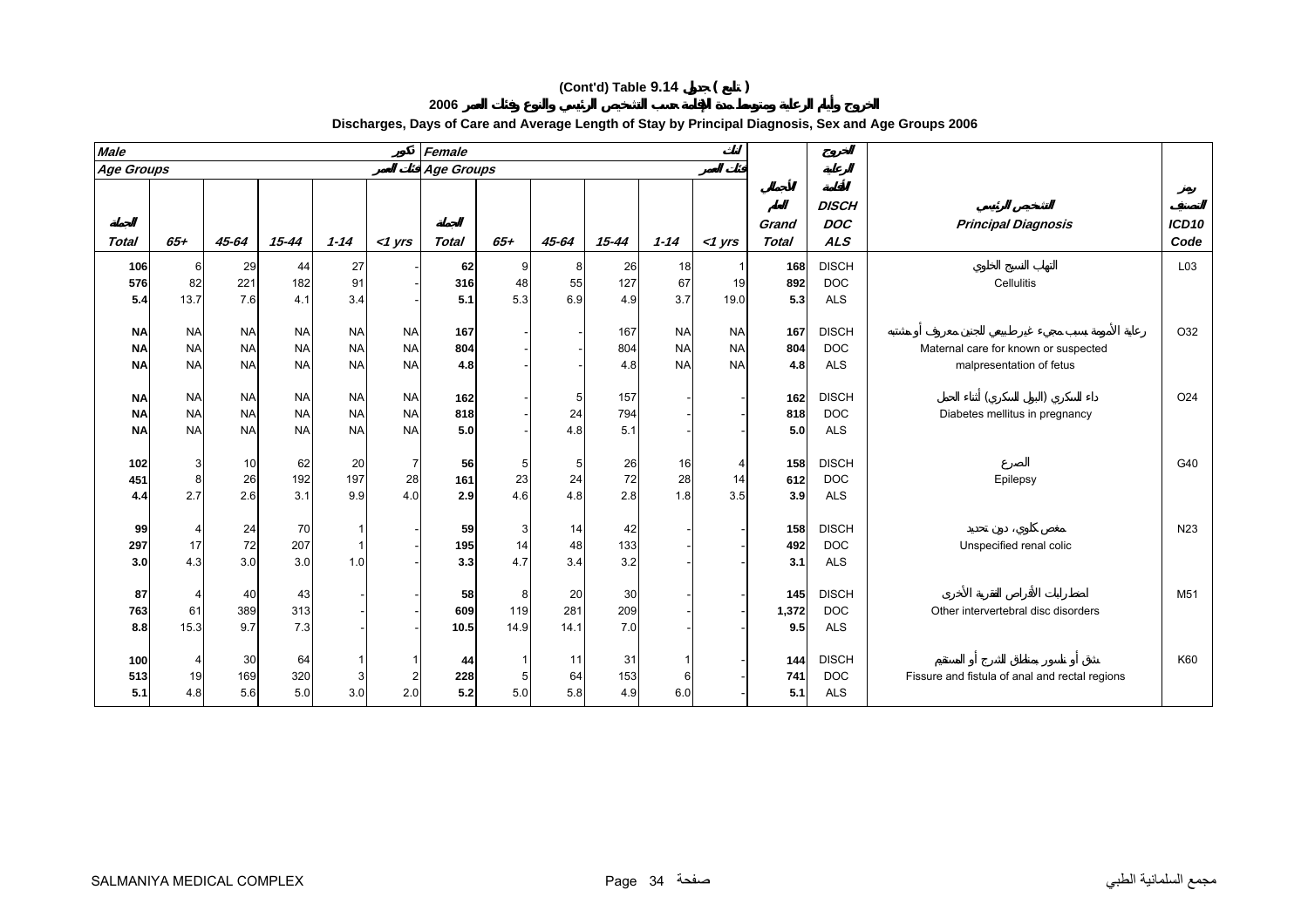**2006**

| <b>Male</b>       |           |                |            |          |                | Female     |          |                |           |          |           |                       |                                          |                                                 |                 |
|-------------------|-----------|----------------|------------|----------|----------------|------------|----------|----------------|-----------|----------|-----------|-----------------------|------------------------------------------|-------------------------------------------------|-----------------|
| <b>Age Groups</b> |           |                |            |          |                | Age Groups |          |                |           |          |           |                       |                                          |                                                 |                 |
| <b>Total</b>      | $65+$     | 45-64          | $15 - 44$  | $1 - 14$ | $<$ 1 yrs      | Total      | $65+$    | 45-64          | $15 - 44$ | $1 - 14$ | $<$ 1 yrs | Grand<br><b>Total</b> | <b>DISCH</b><br><b>DOC</b><br><b>ALS</b> | <b>Principal Diagnosis</b>                      | ICD10<br>Code   |
| 84                | 46        | 22             | 12         | 3        |                | 57         | 37       | 12             |           |          |           | 141                   | <b>DISCH</b>                             |                                                 | 150             |
| 540               | 299       | 154            | 51         | 29       | $\overline{7}$ | 340        | 241      | 62             | 36        |          |           | 880                   | <b>DOC</b>                               | Heart failure                                   |                 |
| 6.4               | 6.5       | 7.0            | 4.3        | 9.7      | 7.0            | 6.0        | 6.5      | 5.2            | 5.1       | 1.0      |           | 6.2                   | <b>ALS</b>                               |                                                 |                 |
| 77                | 18        | 45             | 14         |          |                | 62         | 26       | 33             | 3         |          |           | 139                   | <b>DISCH</b>                             |                                                 | 124             |
| 369               | 98        | 170            | 101        |          |                | 257        | 140      | 109            |           |          |           | 626                   | <b>DOC</b>                               | Other acute ischaemic heart diseases            |                 |
| 4.8               | 5.4       | 3.8            | 7.2        |          |                | 4.1        | 5.4      | 3.3            | 2.7       |          |           | 4.5                   | <b>ALS</b>                               |                                                 |                 |
|                   |           |                |            |          |                |            |          |                |           |          |           |                       |                                          |                                                 |                 |
| 101               | 3         | 12             | 72         | 13       | $\mathbf{1}$   | 34         |          | $\overline{4}$ | 19        | 11       |           | 135                   | <b>DISCH</b>                             |                                                 | Z47             |
| 512               | 10        | 104            | 341        | 54       | 3              | 134        |          | 13             | 74        | 47       |           | 646                   | <b>DOC</b>                               | Other orthopaedic follow-up care                |                 |
| 5.1               | 3.3       | 8.7            | 4.7        | 4.2      | 3.0            | 3.9        |          | 3.3            | 3.9       | 4.3      |           | 4.8                   | <b>ALS</b>                               |                                                 |                 |
| 81                |           | 6              | 19         | 42       | 14             | 51         |          | 8              | 11        | 22       | 10        | 132                   | <b>DISCH</b>                             |                                                 | H66             |
| 248               |           | 19             | 69         | 121      | 39             | 176        |          | 29             | 46        | 78       | 23        | 424                   | <b>DOC</b>                               | Suppurative and unspecified otitis media        |                 |
| 3.1               |           | 3.2            | 3.6        | 2.9      | 2.8            | 3.5        |          | 3.6            | 4.2       | 3.5      | 2.3       | 3.2                   | ALS                                      |                                                 |                 |
|                   |           |                |            |          |                |            |          |                |           |          |           |                       |                                          |                                                 |                 |
| 111               | 3         | 14             | 71         | 23       |                | 23         | 2        | 5              | 12        | 4        |           | 134                   | <b>DISCH</b>                             |                                                 | S <sub>52</sub> |
| 382               | 14<br>4.7 | 52<br>3.7      | 259<br>3.6 | 57       |                | 67<br>2.9  | 4<br>2.0 | 15<br>3.0      | 39<br>3.3 | 9<br>2.3 |           | 449<br>3.4            | <b>DOC</b><br><b>ALS</b>                 | Fracture of forearm                             |                 |
| 3.4               |           |                |            | 2.5      |                |            |          |                |           |          |           |                       |                                          |                                                 |                 |
| 33                |           |                | 23         | 9        |                | 97         |          | 3              | 78        | 15       |           | 130                   | <b>DISCH</b>                             |                                                 | T39             |
| 53                |           | $\overline{2}$ | 36         | 15       |                | 175        | 1        | $\overline{4}$ | 144       | 26       |           | 228                   | <b>DOC</b>                               | Poisoning by nonopioid analgesics, antipyretics |                 |
| 1.6               |           | 2.0            | 1.6        | 1.7      |                | 1.8        | 1.0      | 1.3            | 1.8       | 1.7      |           | 1.8                   | <b>ALS</b>                               | and antirheumatics                              |                 |
| 65                | 21        | 44             |            |          |                | 62         | 18       | 31             | 13        |          |           | 127                   | <b>DISCH</b>                             |                                                 | C18             |
| 839               | 260       | 579            |            |          |                | 677        | 166      | 367            | 144       |          |           | 1,516                 | <b>DOC</b>                               | Malignant neoplasm of colon                     |                 |
| 12.9              | 12.4      | 13.2           |            |          |                | 10.9       | 9.2      | 11.8           | 11.1      |          |           | 11.9                  | <b>ALS</b>                               |                                                 |                 |

# **Discharges, Days of Care and Average Length of Stay by Principal Diagnosis, Sex and Age Groups 2006**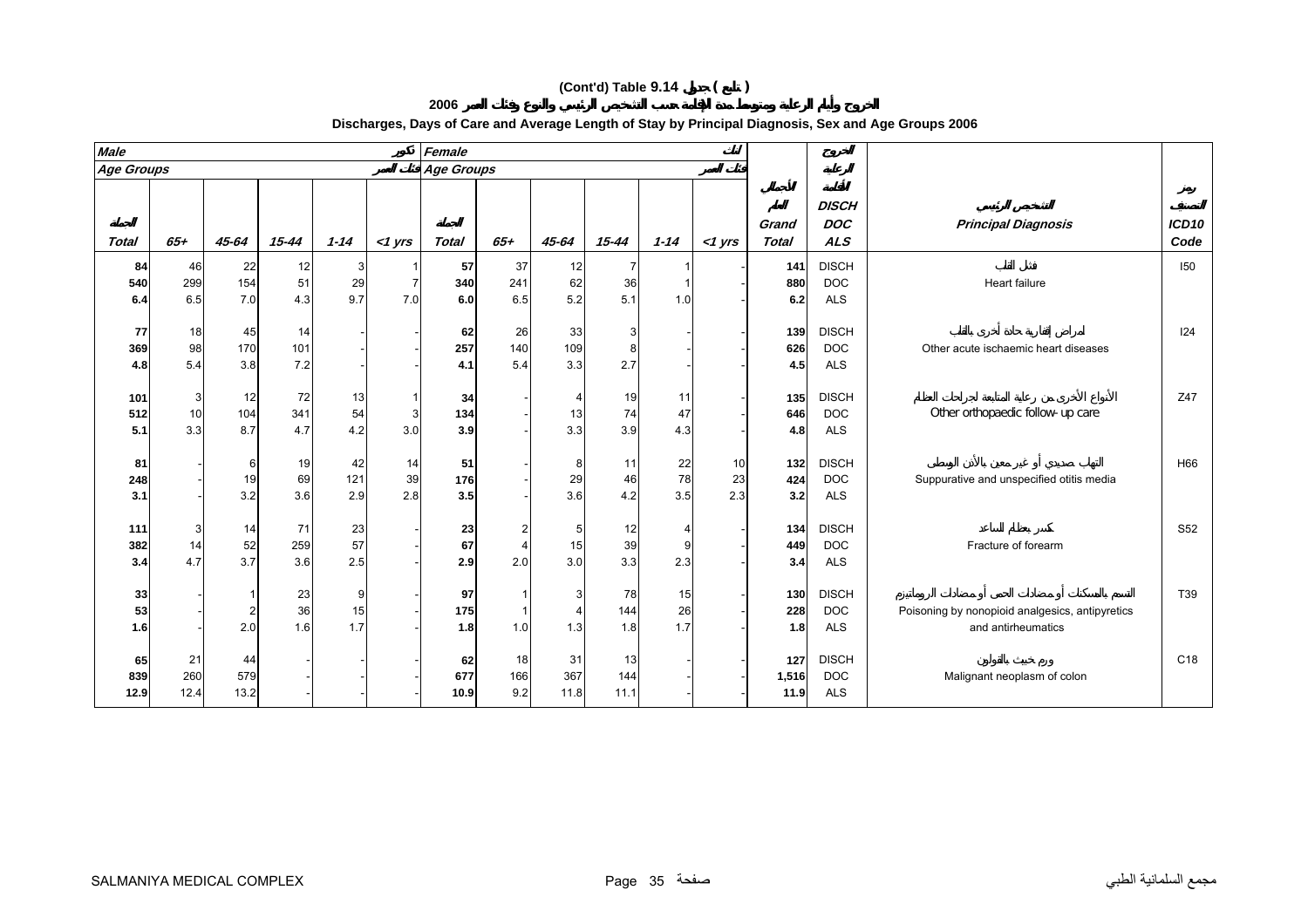| <b>Male</b>       |                   |                   |                 |                        |                        | Female                 |                        |                        |                        |                        |                        |                       |                                          |                                   |                 |
|-------------------|-------------------|-------------------|-----------------|------------------------|------------------------|------------------------|------------------------|------------------------|------------------------|------------------------|------------------------|-----------------------|------------------------------------------|-----------------------------------|-----------------|
| <b>Age Groups</b> |                   |                   |                 |                        |                        | Age Groups             |                        |                        |                        |                        |                        |                       |                                          |                                   |                 |
| <b>Total</b>      | $65 +$            | 45-64             | 15-44           | $1 - 14$               | $<$ 1 yrs              | <b>Total</b>           | 65+                    | 45-64                  | 15-44                  | $1 - 14$               | <1 yrs                 | Grand<br><b>Total</b> | <b>DISCH</b><br><b>DOC</b><br><b>ALS</b> | <b>Principal Diagnosis</b>        | ICD10<br>Code   |
| <b>NA</b>         | <b>NA</b>         | <b>NA</b>         | <b>NA</b>       | <b>NA</b>              | <b>NA</b>              | 126                    |                        | 46                     | 80                     | <b>NA</b>              | <b>NA</b>              | 126                   | <b>DISCH</b>                             |                                   | D <sub>25</sub> |
| <b>NA</b>         | <b>NA</b>         | <b>NA</b>         | <b>NA</b>       | <b>NA</b>              | <b>NA</b>              | 743                    |                        | 301                    | 442                    | <b>NA</b>              | <b>NA</b>              | 743                   | <b>DOC</b>                               | Leiomyoma of uterus               |                 |
| <b>NA</b>         | <b>NA</b>         | <b>NA</b>         | <b>NA</b>       | <b>NA</b>              | <b>NA</b>              | 5.9                    |                        | 6.5                    | 5.5                    | <b>NA</b>              | <b>NA</b>              | 5.9                   | <b>ALS</b>                               |                                   |                 |
| 40<br>507<br>12.7 | 19<br>270<br>14.2 | 17<br>217<br>12.8 | 20<br>5.0       |                        |                        | 86<br>1,138<br>13.2    | 26<br>375<br>14.4      | 56<br>738<br>13.2      | 25<br>6.3              |                        |                        | 126<br>1,645<br>13.1  | <b>DISCH</b><br><b>DOC</b><br><b>ALS</b> | Gonarthrosis [arthrosis of knee]  | M17             |
| 64                | 11                |                   | 43              | 3                      |                        | 58                     | 9                      | 5                      | 40                     |                        |                        | 122                   | <b>DISCH</b>                             |                                   | H <sub>16</sub> |
| 417               | 125               | 66                | 217             | 9                      |                        | 334                    | 85                     | 53                     | 180                    | 16                     |                        | 751                   | <b>DOC</b>                               | Keratitis                         |                 |
| 6.5               | 11.4              | 9.4               | 5.0             | 3.0                    |                        | 5.8                    | 9.4                    | 10.6                   | 4.5                    | 4.0                    |                        | 6.2                   | <b>ALS</b>                               |                                   |                 |
| 47<br>248<br>5.3  | 17<br>4.3         | 9<br>69<br>7.7    | 10<br>47<br>4.7 | 14<br>76<br>5.4        | 10<br>39<br>3.9        | 75<br>369<br>4.9       | 8<br>41<br>5.1         | 23<br>121<br>5.3       | 22<br>124<br>5.6       | 5<br>16<br>3.2         | 17<br>67<br>3.9        | 122<br>617<br>5.1     | <b>DISCH</b><br><b>DOC</b><br><b>ALS</b> | Gastro-oesophageal reflux disease | K21             |
| 122<br>861        | 92<br>665         | 28<br>193         | 3               | <b>NA</b><br><b>NA</b> | <b>NA</b><br><b>NA</b> | <b>NA</b><br><b>NA</b> | <b>NA</b><br><b>NA</b> | <b>NA</b><br><b>NA</b> | <b>NA</b><br><b>NA</b> | <b>NA</b><br><b>NA</b> | <b>NA</b><br><b>NA</b> | 122<br>861            | <b>DISCH</b><br><b>DOC</b>               | Hyperplasia of prostate           | N40             |

7.5 7.8 5.6 - - **4.3** 4.7 4.0 4.3 - - **6.0** ALS

**2006**

#### **Discharges, Days of Care and Average Length of Stay by Principal Diagnosis, Sex and Age Groups 2006**

**7.1**

**97**

**620**

**6.4**

**NA**

**NA**

**NA**

7.2 6.9 1.5 NA NA **NA**

NA NA NA NA NA **7.1** ALS

6 29 62 - - **23** 7 5 11 - - **120** DISCH K26

NA NA NA NA NA **120** - 1 118 1 NA **120** DISCH O33

NA NA NA NA NA 5.0 - 5.0 5.0 6.0 NA 5.0 ALS Maternal care for known or suspected disproportion

NA NA NA NA NA **599** - 5 588 6 NA **599** DOC مشتبه أو معروف والحوض

45 227 348 - - **100** 33 20 47 - - **720** DOC Duodenal ulcer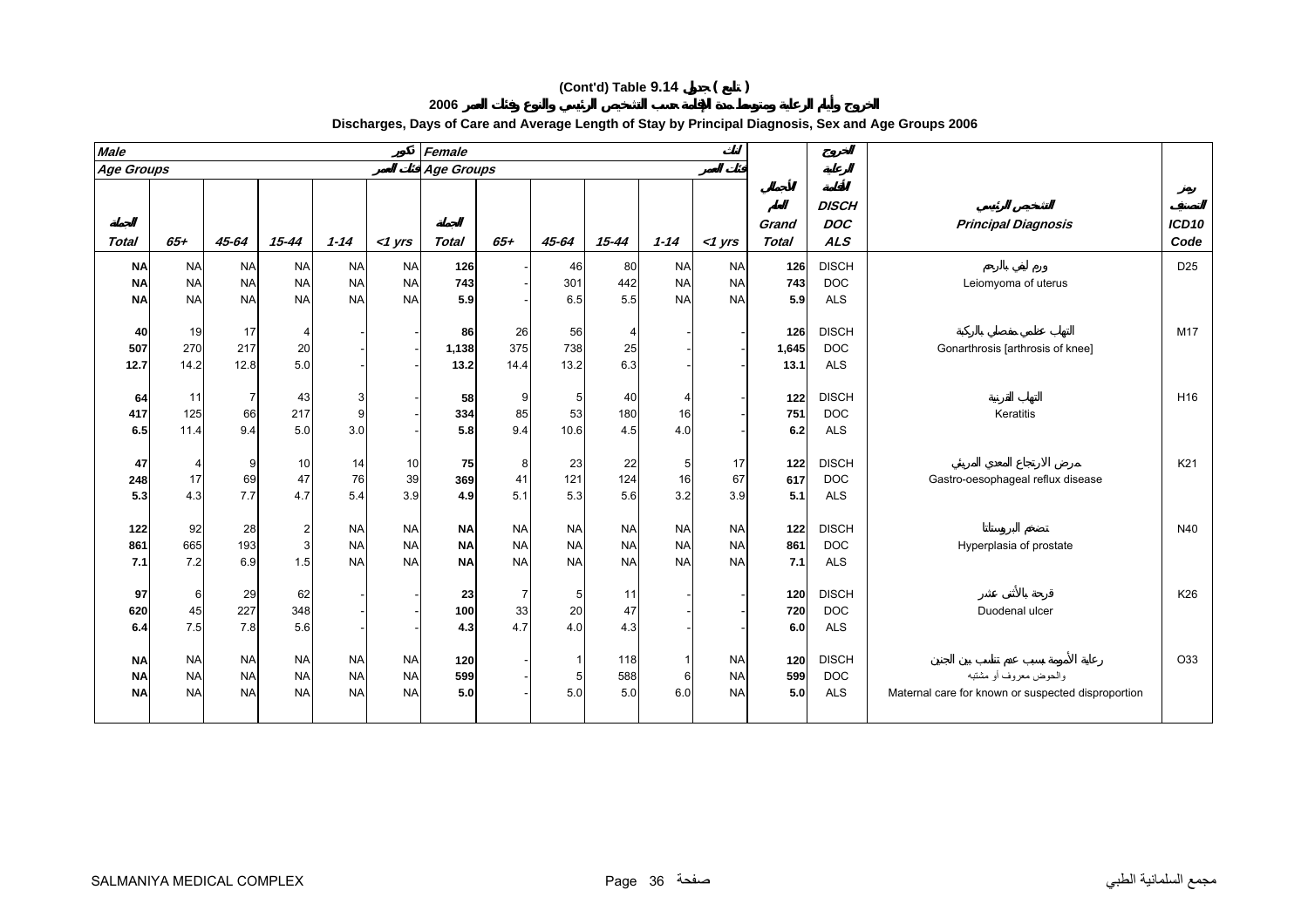| <b>Male</b> |           |           |           |           |           | Female       |                |                         |           |                |           |                       |                                          |                                                  |               |
|-------------|-----------|-----------|-----------|-----------|-----------|--------------|----------------|-------------------------|-----------|----------------|-----------|-----------------------|------------------------------------------|--------------------------------------------------|---------------|
| Age Groups  |           |           |           |           |           | Age Groups   |                |                         |           |                |           |                       |                                          |                                                  |               |
| Total       | $65 +$    | 45-64     | $15 - 44$ | $1 - 14$  | $<$ 1 yrs | <b>Total</b> | $65 +$         | 45-64                   | $15 - 44$ | $1 - 14$       | $<$ 1 yrs | Grand<br><b>Total</b> | <b>DISCH</b><br><b>DOC</b><br><b>ALS</b> | <b>Principal Diagnosis</b>                       | ICD10<br>Code |
| 71          |           | 5         | 18        | 45        |           | 48           |                | 8                       | 14        | 25             |           | 119                   | <b>DISCH</b>                             |                                                  | H65           |
| 232         | 16        | 26        | 52        | 134       |           | 150          | 5 <sub>5</sub> | 37                      | 45        | 63             |           | 382                   | <b>DOC</b>                               | Nonsuppurative otitis media                      |               |
| 3.3         | 16.0      | 5.2       | 2.9       | 3.0       | 2.0       | 3.1          | 5.0            | 4.6                     | 3.2       | 2.5            |           | 3.2                   | ALS                                      |                                                  |               |
| <b>NA</b>   | <b>NA</b> | <b>NA</b> | <b>NA</b> | <b>NA</b> | <b>NA</b> | 119          |                |                         | 118       | <b>NA</b>      | <b>NA</b> | 119                   | <b>DISCH</b>                             |                                                  | O00           |
| <b>NA</b>   | <b>NA</b> | <b>NA</b> | <b>NA</b> | <b>NA</b> | <b>NA</b> | 485          |                | $\overline{4}$          | 481       | <b>NA</b>      | <b>NA</b> | 485                   | <b>DOC</b>                               | Ectopic pregnancy                                |               |
| <b>NA</b>   | <b>NA</b> | <b>NA</b> | <b>NA</b> | <b>NA</b> | <b>NA</b> | 4.1          |                | 4.0                     | 4.1       | <b>NA</b>      | <b>NA</b> | 4.1                   | <b>ALS</b>                               |                                                  |               |
| 69          | 26        | 20        | 18        | 3         | 2         | 47           | 14             | 18                      | 7         | 3              | 5         | 116                   | <b>DISCH</b>                             |                                                  | 42            |
| 542         | 273       | 108       | 114       | 33        | 14        | 379          | 69             | 126                     | 72        | 10             | 102       | 921                   | <b>DOC</b>                               | Cardiomyopathy                                   |               |
| 7.9         | 10.5      | 5.4       | 6.3       | 11.0      | 7.0       | 8.1          | 4.9            | 7.0                     | 10.3      | 3.3            | 20.4      | 7.9                   | <b>ALS</b>                               |                                                  |               |
| <b>NA</b>   | <b>NA</b> | <b>NA</b> | <b>NA</b> | <b>NA</b> | <b>NA</b> | 112          |                |                         | 111       | <b>NA</b>      | <b>NA</b> | 112                   | <b>DISCH</b>                             |                                                  | O46           |
| <b>NA</b>   | <b>NA</b> | <b>NA</b> | <b>NA</b> | <b>NA</b> | <b>NA</b> | 487          |                | $\overline{4}$          | 483       | <b>NA</b>      | <b>NA</b> | 487                   | <b>DOC</b>                               | Antepartum haemorrhage, not elsewhere classified |               |
| <b>NA</b>   | <b>NA</b> | <b>NA</b> | <b>NA</b> | <b>NA</b> | <b>NA</b> | 4.3          |                | 4.0                     | 4.4       | <b>NA</b>      | <b>NA</b> | 4.3                   | <b>ALS</b>                               |                                                  |               |
| 18          |           |           | 8         |           | 2         | 92           |                | $\overline{2}$          | 83        | $\overline{2}$ | 5         | 110                   | <b>DISCH</b>                             |                                                  | Z04           |
| 50          |           |           | 23        | 15        | 11        | 227          |                | $\overline{\mathbf{c}}$ | 183       | 22             | 20        | 277                   | <b>DOC</b>                               | Examination and observation for other reasons    |               |
| 2.8         |           | 1.0       | 2.9       | 2.1       | 5.5       | 2.5          |                | 1.0                     | 2.2       | 11.0           | 4.0       | 2.5                   | <b>ALS</b>                               |                                                  |               |
| 40          |           |           |           | 35        |           | 69           | 2              | 3                       | 4         | 44             | 16        | 109                   | <b>DISCH</b>                             |                                                  | C91           |
| 302         | 4         | 63        |           | 235       |           | 569          | 18             | 95                      | 17        | 291            | 148       | 871                   | <b>DOC</b>                               | Lymphoid leukaemia                               |               |
| 7.6         | 4.0       | 15.8      |           | 6.7       |           | 8.2          | 9.0            | 31.7                    | 4.3       | 6.6            | 9.3       | 8.0                   | <b>ALS</b>                               |                                                  |               |
| 73          |           | 4         | 68        |           |           | 34           |                | -1                      | 29        | 4              |           | 107                   | <b>DISCH</b>                             |                                                  | L05           |

## **Discharges, Days of Care and Average Length of Stay by Principal Diagnosis, Sex and Age Groups 2006**

**468**

**6.4**

- 25 442 1 - **192** - 9 157 26 - **660** DOC Pilonidal cyst

- 6.3 6.5 1.0 - **5.6** - 9.0 5.4 6.5 - **6.2** ALS

**2006**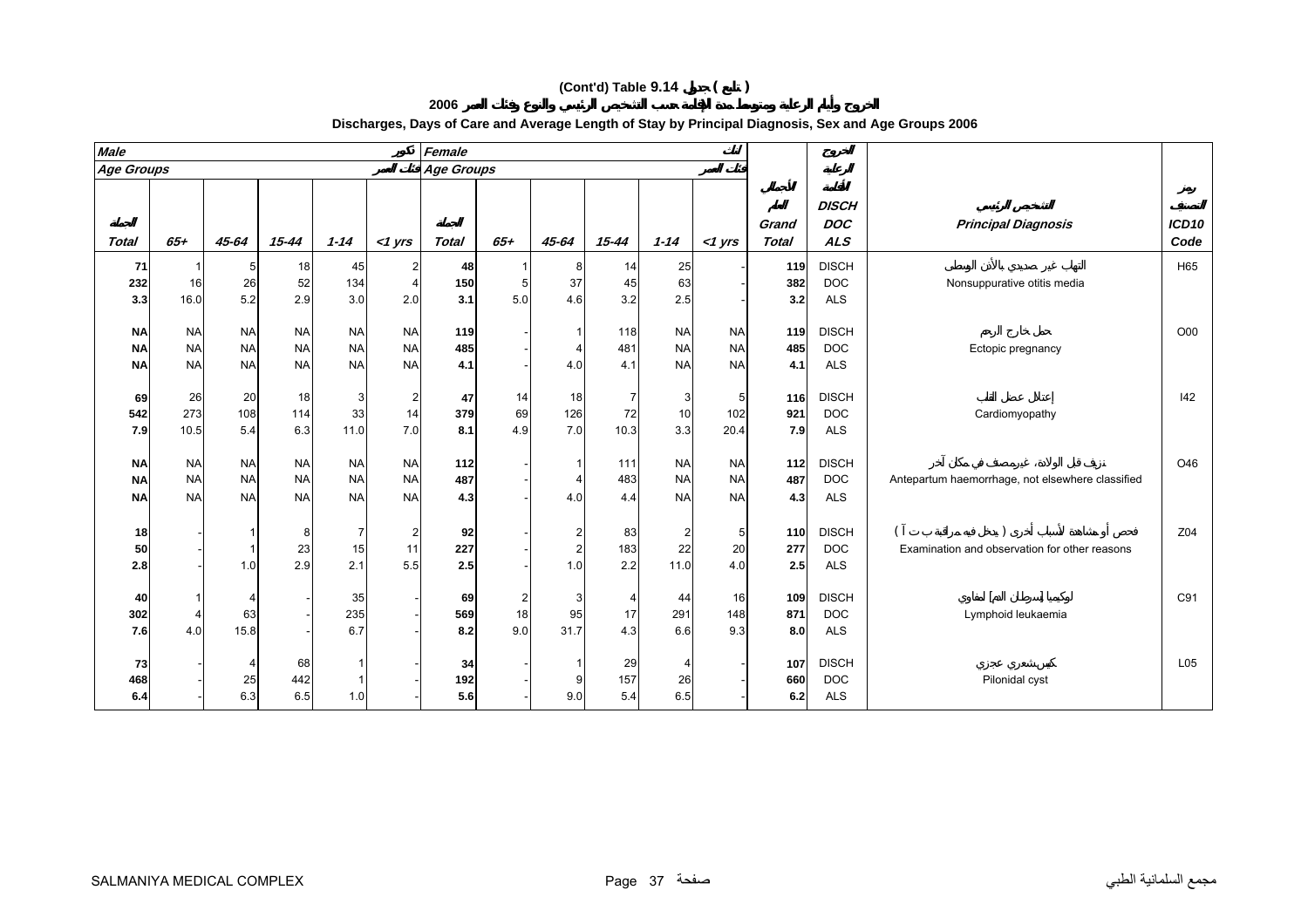**2006**

| <b>Male</b> |           |           |            |           |                | Female            |           |                |              |           |           |                       |                                          |                                                  |               |
|-------------|-----------|-----------|------------|-----------|----------------|-------------------|-----------|----------------|--------------|-----------|-----------|-----------------------|------------------------------------------|--------------------------------------------------|---------------|
| Age Groups  |           |           |            |           |                | <b>Age Groups</b> |           |                |              |           |           |                       |                                          |                                                  |               |
| Total       | $65 +$    | 45-64     | $15 - 44$  | $1 - 14$  | $<$ 1 yrs      | <b>Total</b>      | $65 +$    | 45-64          | $15 - 44$    | $1 - 14$  | $<$ 1 yrs | Grand<br><b>Total</b> | <b>DISCH</b><br><b>DOC</b><br><b>ALS</b> | <b>Principal Diagnosis</b>                       | ICD10<br>Code |
| 49          | 17        | 15        | 10         |           |                | 56                | 24        | 13             | 14           |           |           | 105                   | <b>DISCH</b>                             |                                                  | E16           |
| 158         | 64        | 51        | 21         | 22        |                | 290               | 182       | 48             | 48           | 12        |           | 448                   | <b>DOC</b>                               | Other disorders of pancreatic internal secretion |               |
| 3.2         | 3.8       | 3.4       | 2.1        | 3.1       |                | 5.2               | 7.6       | 3.7            | 3.4          | 2.4       |           | 4.3                   | <b>ALS</b>                               |                                                  |               |
| 73          | 48        | 24        |            |           |                | 29                | 13        | 10             | 6            |           |           | 102                   | <b>DISCH</b>                             |                                                  | C34           |
| 1,274       | 890       | 375       |            |           |                | 299               | 168       | 90             | 41           |           |           | 1,573                 | <b>DOC</b>                               | Malignant neoplasm of bronchus and lung          |               |
| 17.5        | 18.5      | 15.6      | 9.0        |           |                | 10.3              | 12.9      | 9.0            | 6.8          |           |           | 15.4                  | <b>ALS</b>                               |                                                  |               |
|             |           |           |            |           |                |                   |           |                |              |           |           |                       |                                          |                                                  |               |
| 68          |           | 8         | 39         | 20        |                | 28                | 6         | $\overline{2}$ | 4            | 16        |           | 96                    | <b>DISCH</b>                             |                                                  | S42           |
| 354<br>5.2  | 9<br>9.0  | 43<br>5.4 | 256<br>6.6 | 46<br>2.3 |                | 117<br>4.2        | 43<br>7.2 | 12<br>6.0      | 26<br>6.5    | 36<br>2.3 |           | 471<br>4.9            | <b>DOC</b><br><b>ALS</b>                 | Fracture of shoulder and upper arm               |               |
|             |           |           |            |           |                |                   |           |                |              |           |           |                       |                                          |                                                  |               |
| 41          | 8         | 5         | 11         | 13        |                | 54                | 8         | 13             | 20           | 10        | 3         | 95                    | <b>DISCH</b>                             |                                                  | D64           |
| 222         | 66        | 47        | 69         | 35        | 5 <sub>5</sub> | 207               | 57        | 34             | 81           | 29        | 6         | 429                   | <b>DOC</b>                               | Other anaemias                                   |               |
| 5.4         | 8.3       | 9.4       | 6.3        | 2.7       | 1.3            | 3.8               | 7.1       | 2.6            | 4.1          | 2.9       | 2.0       | 4.5                   | <b>ALS</b>                               |                                                  |               |
| 66          | 2         | 12        | 48         |           |                | 29                | 9         | 4              | 16           |           |           | 95                    | <b>DISCH</b>                             |                                                  | S32           |
| 767         | 13        | 213       | 513        | 28        |                | 325               | 109       | 53             | 163          |           |           | 1,092                 | <b>DOC</b>                               | Fracture of lumbar spine and pelvis              |               |
| 11.6        | 6.5       | 17.8      | 10.7       | 7.0       |                | 11.2              | 12.1      | 13.3           | 10.2         |           |           | 11.5                  | <b>ALS</b>                               |                                                  |               |
| <b>NA</b>   | <b>NA</b> | <b>NA</b> | <b>NA</b>  | <b>NA</b> | <b>NA</b>      | 92                | 23        | 66             | $\mathbf{3}$ | <b>NA</b> | <b>NA</b> | 92                    | <b>DISCH</b>                             |                                                  | N95           |
| <b>NA</b>   | <b>NA</b> | <b>NA</b> | <b>NA</b>  | <b>NA</b> | <b>NA</b>      | 367               | 147       | 204            | 16           | <b>NA</b> | <b>NA</b> | 367                   | <b>DOC</b>                               | Menopausal and other perimenopausal disorders    |               |
| <b>NA</b>   | <b>NA</b> | <b>NA</b> | <b>NA</b>  | <b>NA</b> | <b>NA</b>      | 4.0               | 6.4       | 3.1            | 5.3          | <b>NA</b> | <b>NA</b> | 4.0                   | <b>ALS</b>                               |                                                  |               |
|             |           | 16        | 7          |           |                |                   | 2         | 22             | 35           |           |           | 91                    | <b>DISCH</b>                             |                                                  | K42           |
| 30<br>168   | 30        | 83        | 52         |           |                | 61<br>306         | 12        | 130            | 162          |           |           | 474                   | <b>DOC</b>                               | Umbilical hernia                                 |               |
| 5.6         | 6.0       | 5.2       | 7.4        | 1.5       |                | 5.0               | 6.0       | 5.9            | 4.6          | 1.0       |           | 5.2                   | <b>ALS</b>                               |                                                  |               |

# **Discharges, Days of Care and Average Length of Stay by Principal Diagnosis, Sex and Age Groups 2006**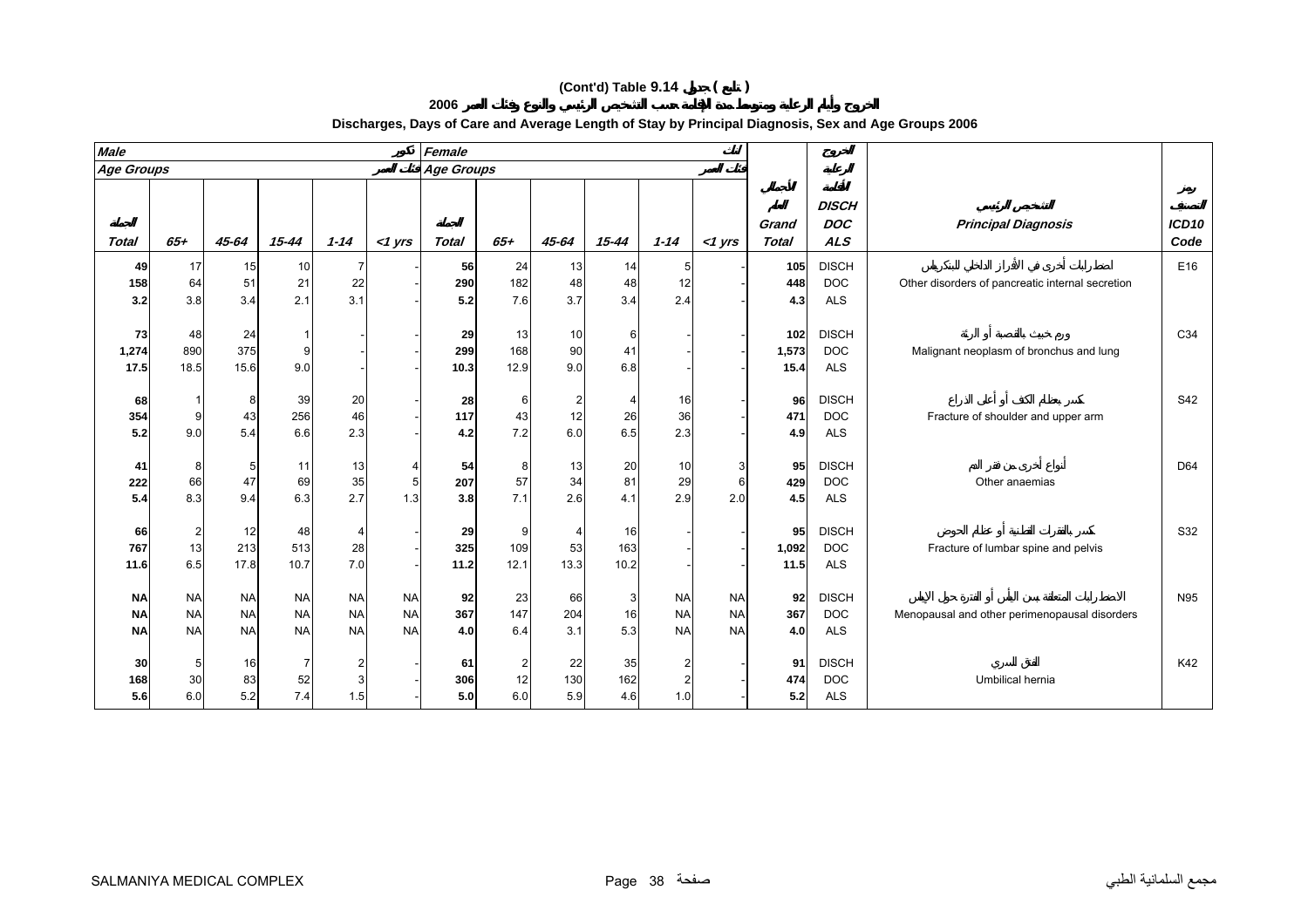**2006**

| <b>Male</b>                         |                                     |                                     |                                     |                                     |                                     | Female                   |                        |                        |                         |                                     |                                     |                          |                                          |                                           |                 |
|-------------------------------------|-------------------------------------|-------------------------------------|-------------------------------------|-------------------------------------|-------------------------------------|--------------------------|------------------------|------------------------|-------------------------|-------------------------------------|-------------------------------------|--------------------------|------------------------------------------|-------------------------------------------|-----------------|
| Age Groups                          |                                     |                                     |                                     |                                     |                                     | <b>Age Groups</b>        |                        |                        |                         |                                     |                                     |                          |                                          |                                           |                 |
| Total                               | $65+$                               | 45-64                               | 15-44                               | $1 - 14$                            | $<$ 1 yrs                           | <b>Total</b>             | $65+$                  | 45-64                  | $15 - 44$               | $1 - 14$                            | $<$ 1 yrs                           | Grand<br><b>Total</b>    | <b>DISCH</b><br><b>DOC</b><br><b>ALS</b> | <b>Principal Diagnosis</b>                | ICD10<br>Code   |
| <b>NA</b><br><b>NA</b><br><b>NA</b> | <b>NA</b><br><b>NA</b><br><b>NA</b> | <b>NA</b><br><b>NA</b><br><b>NA</b> | <b>NA</b><br><b>NA</b><br><b>NA</b> | <b>NA</b><br><b>NA</b><br><b>NA</b> | <b>NA</b><br><b>NA</b><br><b>NA</b> | 91<br>397<br>4.4         |                        |                        | 91<br>397<br>4.4        | <b>NA</b><br><b>NA</b><br><b>NA</b> | <b>NA</b><br><b>NA</b><br><b>NA</b> | 91<br>397<br>4.4         | <b>DISCH</b><br><b>DOC</b><br><b>ALS</b> | Excessive vomiting in pregnancy           | O <sub>21</sub> |
| 48<br>139<br>2.9                    | 3<br>17<br>5.7                      | 9<br>34<br>3.8                      | 18<br>40<br>2.2                     | 18<br>48<br>2.7                     |                                     | 43<br>129<br>3.0         | 2.5                    | 3<br>15<br>5.0         | 19<br>63<br>3.3         | 19<br>46<br>2.4                     |                                     | 91<br>268<br>2.9         | <b>DISCH</b><br><b>DOC</b><br><b>ALS</b> | Headache                                  | <b>R51</b>      |
| 91<br>221<br>2.4                    | 3<br>3.0                            | 12<br>34<br>2.8                     | 78<br>184<br>2.4                    |                                     |                                     |                          |                        |                        |                         |                                     |                                     | 91<br>221<br>2.4         | <b>DISCH</b><br><b>DOC</b><br><b>ALS</b> | Effects of heat and light                 | T67             |
| 15,224<br>85,445<br>5.6             | 1,936<br>17,824<br>9.2              | 2,771<br>19,378<br>7.0              | 6,438<br>29,929<br>4.6              | 2,919<br>12,365<br>4.2              | 1.160<br>5,949<br>5.1               | 21,081<br>96,524<br>4.6  | 1,944<br>17,715<br>9.1 | 2,428<br>15,592<br>6.4 | 13,729<br>50,547<br>3.7 | 2,156<br>7,806<br>3.6               | 824<br>4,864<br>5.9                 | 36,305<br>181,969<br>5.0 | <b>DISCH</b><br><b>DOC</b><br><b>ALS</b> | 100<br><b>Total Leading 100 Diagnoses</b> |                 |
| 6,364<br>47,465<br>7.5              | 856<br>9,334<br>10.9                | 1,297<br>10,962<br>8.5              | 2,329<br>14,430<br>6.2              | 1,244<br>6,359<br>5.1               | 638<br>6,380<br>10.0                | 5,758<br>41,891<br>7.3   | 721<br>8,671<br>12.0   | 1,081<br>8,494<br>7.9  | 2,810<br>16,561<br>5.9  | 745<br>4,293<br>5.8                 | 401<br>3,872<br>9.7                 | 12,122<br>89,356<br>7.4  | <b>DISCH</b><br><b>DOC</b><br><b>ALS</b> | <b>Total of Others</b>                    |                 |
| 21,588<br>132,910<br>6.2            | 2,792<br>27,158<br>9.7              | 4,068<br>30,340<br>7.5              | 8,767<br>44,359<br>5.1              | 4,163<br>18,724<br>4.5              | 1,798<br>12,329<br>6.9              | 26,839<br>138,415<br>5.2 | 2,665<br>26,386<br>9.9 | 3,509<br>24,086<br>6.9 | 16,539<br>67,108<br>4.1 | 2,901<br>12,099<br>4.2              | 1,225<br>8,736<br>7.1               | 48,427<br>271,325<br>5.6 | <b>DISCH</b><br><b>DOC</b><br><b>ALS</b> | الجملة<br><b>Total</b>                    |                 |

# **Discharges, Days of Care and Average Length of Stay by Principal Diagnosis, Sex and Age Groups 2006**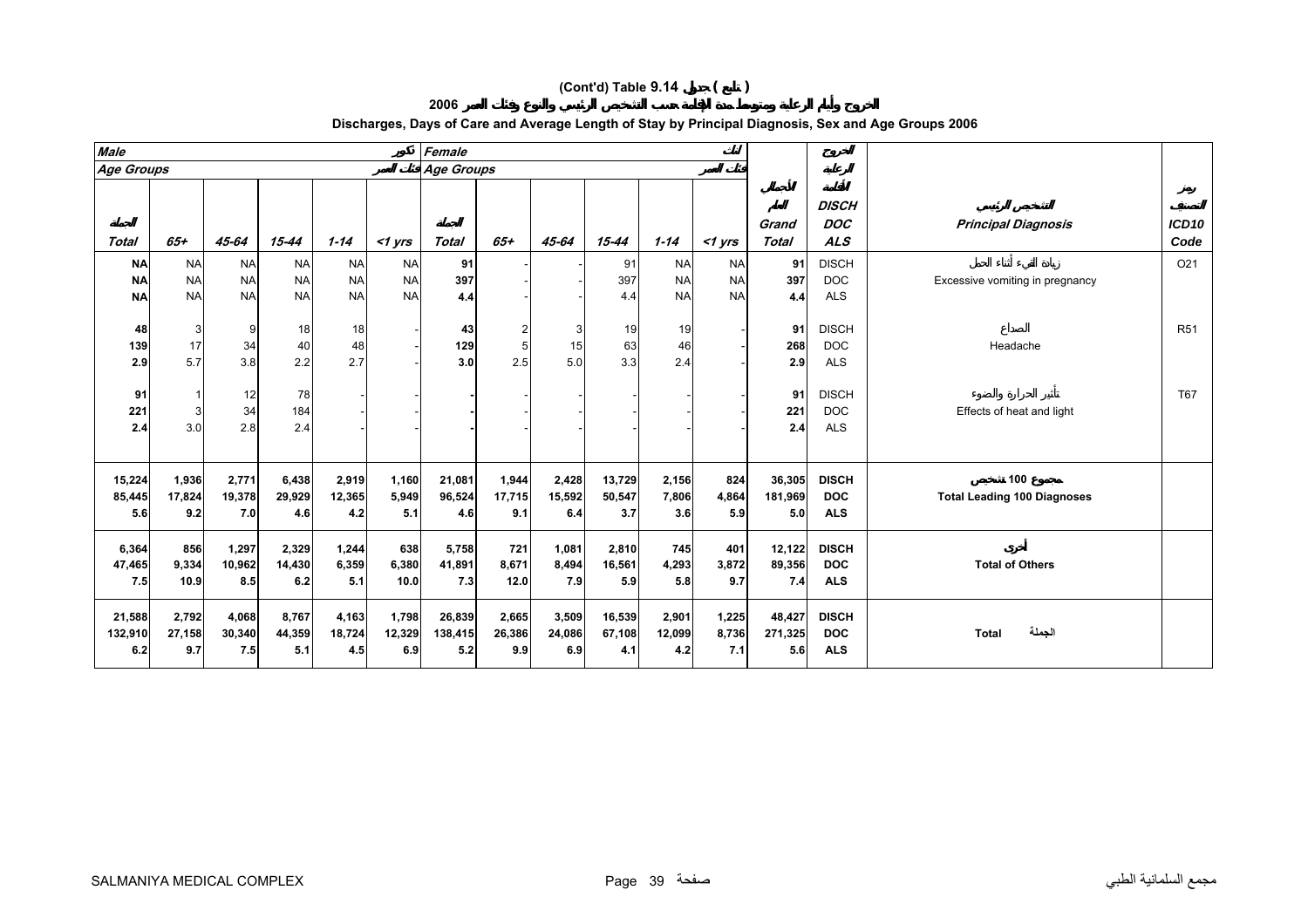**Figure 9.4**

**2006**



<span id="page-39-0"></span>

*Number of discharges*

*Reference: Table 9.14*

*9.14* :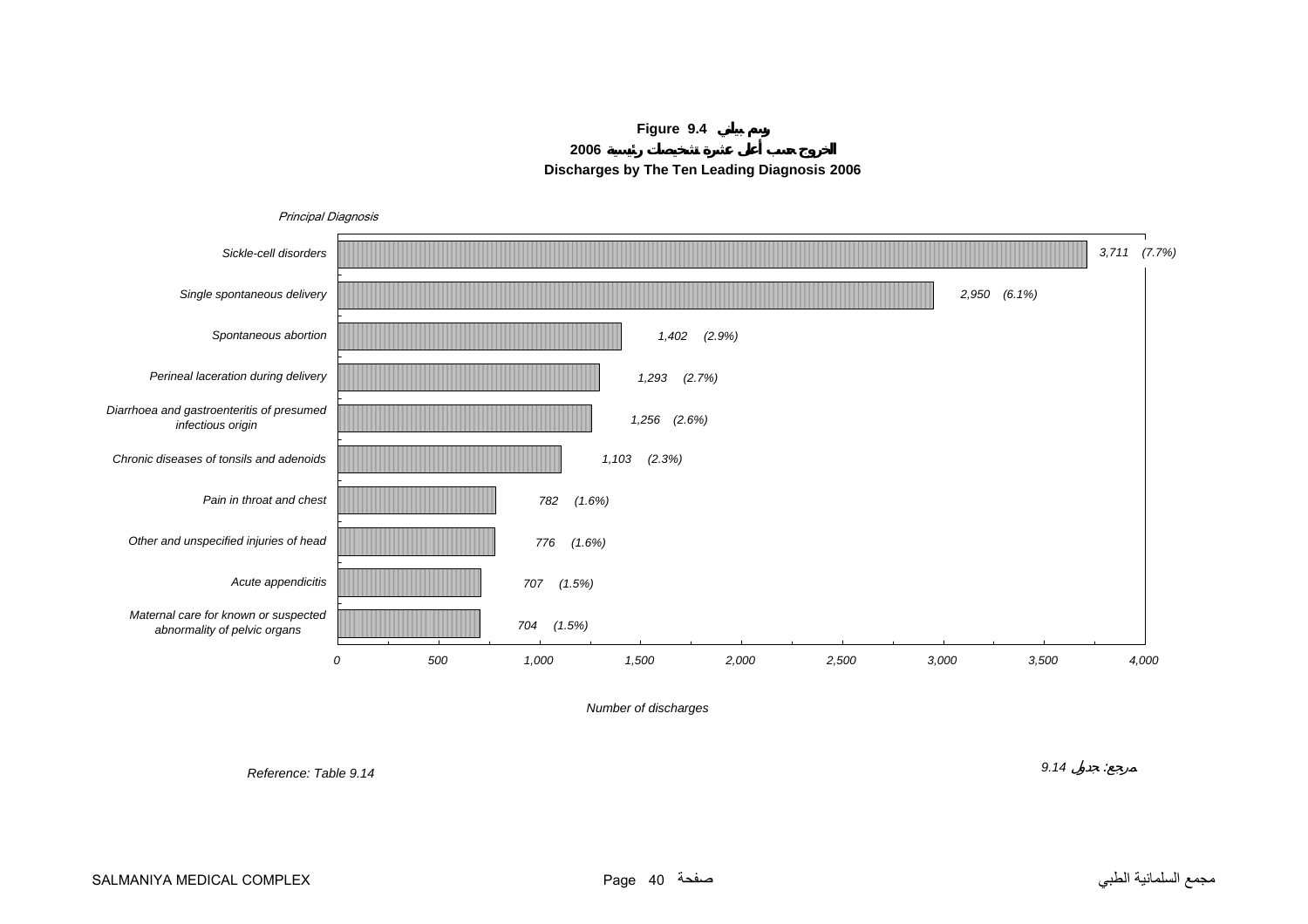# **<sup>2006</sup> ( ) Discharges by Operation Days, Department and Sex 2006**

<span id="page-40-0"></span>

| <b>Post Operation Days</b> |                         |      |      | <b>Pre Operation Days</b> |                         |      |      |        |              |                               |
|----------------------------|-------------------------|------|------|---------------------------|-------------------------|------|------|--------|--------------|-------------------------------|
|                            |                         |      |      |                           |                         |      |      |        |              |                               |
| Avg.L.S.                   | <b>Median</b>           | Max. | Min. | Avg.L.S.                  | <b>Median</b>           | Max. | Min. | Disch. | <b>Sex</b>   | <b>Department</b>             |
| 3.73                       | $\overline{\mathbf{c}}$ | 69   |      | 3.01                      | $\mathbf{1}$            | 154  |      |        | 672 Male     |                               |
| 3.66                       | $\overline{\mathbf{c}}$ | 67   |      | 2.79                      | 1                       | 60   |      |        | 516 Female   | Medical                       |
| 4.69                       | 3                       | 154  |      | 2.52                      | 1                       | 88   |      |        | 3011 Male    |                               |
| 4.88                       | 3                       | 142  |      | 2.44                      | 1                       | 47   |      |        | 1676 Female  | Surgical                      |
| 2.88                       | $\overline{\mathbf{c}}$ | 35   |      | 2.01                      | $\overline{\mathbf{c}}$ | 16   |      |        | 454 Male     |                               |
| 2.37                       | $\overline{\mathbf{c}}$ | 34   |      | 2.05                      | 1                       | 17   |      |        | 376 Female   | Ophthalmology                 |
| 1.99                       | $\overline{\mathbf{c}}$ | 66   |      | 1.16                      | 1                       | 27   |      |        | 1281 Male    |                               |
| 2.08                       | $\overline{\mathbf{c}}$ | 36   |      | 1.04                      | 1                       | 12   |      |        | 960 Female   | Ear, Nose and Throat          |
| 3.61                       | 3                       | 27   |      | 2.37                      | 1                       | 32   |      |        | 179 Male     |                               |
| 3.53                       | $\overline{\mathbf{c}}$ | 21   |      | 2.37                      | 1                       | 18   |      |        | 128 Female   | Dental                        |
| 2.60                       | $\mathbf{1}$            | 30   |      | 3.07                      | 1                       | 52   |      |        | 420 Male     |                               |
| 3.63                       |                         | 86   |      | 3.91                      | 1                       | 83   |      |        | 277 Female   | Pediatrics                    |
| 10.09                      | 3                       | 363  |      | 7.67                      | 1                       | 731  |      |        | 224 Male     |                               |
| 9.90                       | 3.5                     | 271  |      | 4.91                      | $\overline{\mathbf{c}}$ | 94   |      |        | 110 Female   | Neurosciences                 |
| 8.00                       | 3                       | 106  |      | 3.19                      |                         | 60   |      |        | 129 Male     |                               |
| 5.04                       | 3                       | 82   |      | 3.29                      |                         | 41   |      |        | 211 Female   | Oncology                      |
| 5.12                       | 3                       | 73   |      | 2.16                      | 1                       | 113  |      |        | 1412 Male    |                               |
| 7.96                       | 6                       | 106  |      | 2.60                      | 1                       | 64   |      |        | 649 Female   | Orthopedic Surgery & Fracture |
| 7.31                       | 4                       | 73   |      | 4.66                      | 1                       | 96   |      |        | 159 Male     |                               |
| 5.59                       | 4                       | 242  |      | 2.79                      |                         | 55   |      |        | 201 Female   | Plastic Surgery & Burns       |
|                            |                         |      |      |                           |                         |      |      |        | Male         |                               |
| 1.86                       |                         | 114  |      | 1.51                      | 1                       | 59   |      |        | 10327 Female | Obstetrics & Gynecology       |
| 3.99                       | $\overline{\mathbf{c}}$ | 36   |      | 3.38                      | 1                       | 42   |      |        | 118 Male     |                               |
| 4.76                       | 3                       | 43   |      | 3.91                      |                         | 49   |      |        | 161 Female   | Nephrology                    |
| 14.47                      | 1.5                     | 76   |      | 16.83                     | 9                       | 86   |      |        | 36 Male      |                               |
| 15.80                      | 8                       | 61   |      | 15.95                     | 5                       | 71   |      |        | 20 Female    | Special Care Baby Unit        |

Avg.L.S.: Average Length of Stay. *Avg.L.S.* : Average Length of Stay.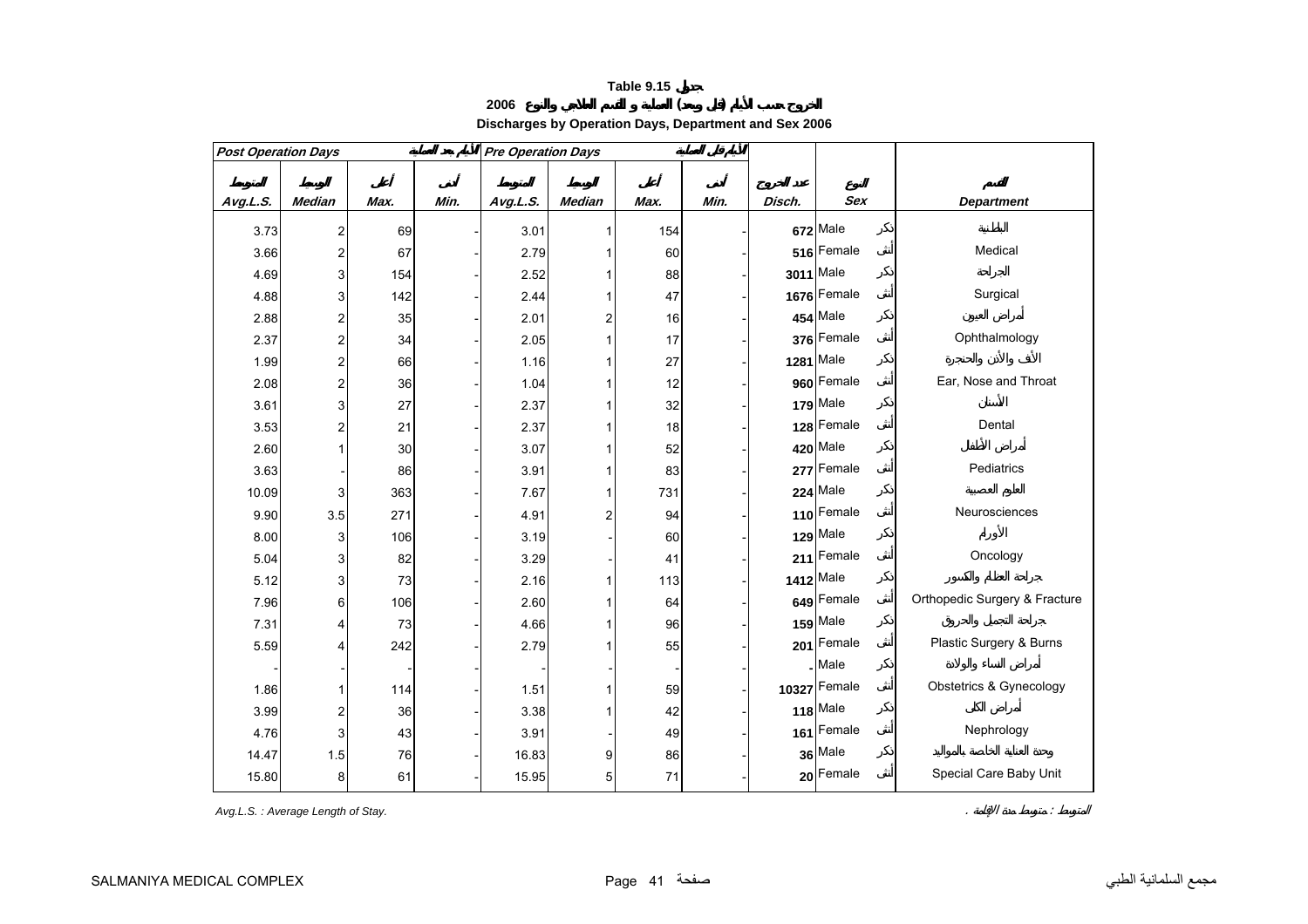**2006 - 2002**

<span id="page-41-0"></span>

| <b>Type of Anaesthesia</b>  | 2006   | 2005   | 2004   | 2003   | 2002   |
|-----------------------------|--------|--------|--------|--------|--------|
| General anaesthesia         | 15,308 | 15,262 | 15,033 | 14,685 | 15,333 |
| Local anaesthesia           | 3,432  | 3,189  | 4,349  | 3,785  | 3,603  |
| Spinal, epidural & regional | 3,226  | 4,273  | 1,999  | 1,994  | 4,023  |
| Sedation                    | 2,624  | 1,503  | 3,526  | 1,177  | 1,455  |
| <b>Total</b>                | 24,590 | 24,227 | 24,907 | 21,641 | 24,414 |

# **Number of Anaesthesia Cases at Ministry of Health by Type of Anaesthesia 2002 - 2006**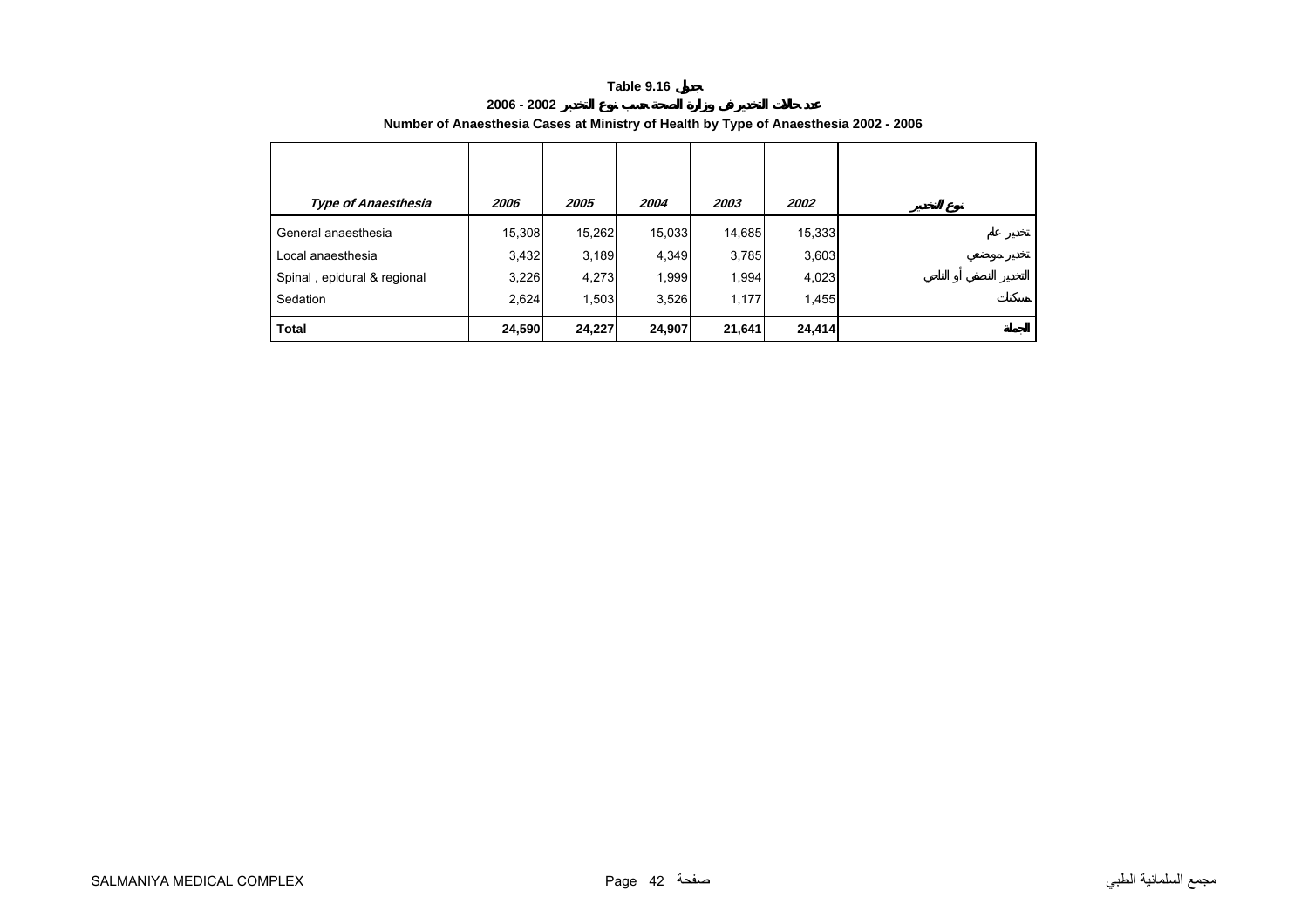**2006**

<span id="page-42-0"></span>

|                         |              |            |              |               | 48             |              | 48               |                          |            |                                                     |                   |
|-------------------------|--------------|------------|--------------|---------------|----------------|--------------|------------------|--------------------------|------------|-----------------------------------------------------|-------------------|
|                         | <b>Total</b> |            |              | 48 hrs & over |                |              | Less than 48 hrs |                          |            |                                                     |                   |
|                         |              |            |              |               |                |              |                  |                          |            |                                                     | ICD <sub>10</sub> |
| <b>Total</b>            | Non-Bah      | <b>Bah</b> | <b>Total</b> | Non-Bah       | <b>Bah</b>     | <b>Total</b> | Non-Bah          | <b>Bah</b>               | <b>Sex</b> | <b>Cause of Death</b>                               | Code              |
| 2                       |              | 2          | 2            |               | 2              |              |                  |                          | - Male     |                                                     | A00-A09           |
|                         |              |            |              |               |                |              |                  |                          | - Female   | Intestinal Infectious diseases                      |                   |
|                         |              |            | 3            |               |                |              |                  |                          | - Total    |                                                     |                   |
|                         |              |            |              |               |                |              |                  |                          |            |                                                     |                   |
| 2                       |              |            |              |               |                |              |                  |                          | 1 Male     |                                                     | A15-A19           |
|                         |              |            |              |               |                |              |                  |                          | - Female   | Tuberculosis                                        |                   |
| $\overline{\mathbf{2}}$ |              |            |              |               |                |              |                  |                          | 1 Total    |                                                     |                   |
|                         |              |            |              |               |                |              |                  |                          |            |                                                     |                   |
| 153                     | 18           | 135        | 127          | 14            | 113            | 26           | 4                |                          | 22 Male    |                                                     | A30-A49           |
| 145                     | 15           | 130        | 123          | 12            | 111            | 22           | $\mathbf{3}$     |                          | 19 Female  | Other Baterial diseases                             |                   |
| 298                     | 33           | 265        | 250          | 26            | 224            | 48           |                  |                          | 41 Total   |                                                     |                   |
|                         |              |            |              |               |                |              |                  |                          | - Male     |                                                     | A50-A64           |
|                         |              |            |              |               |                |              |                  |                          | - Female   | Infections with a Predominantly Sexual Mode         |                   |
|                         |              |            |              |               |                |              |                  | $ \,$                    | Total      | of Transmission                                     |                   |
|                         |              |            |              |               |                |              |                  |                          |            |                                                     |                   |
| 2                       | 2            |            | 2            |               |                |              |                  |                          | - Male     |                                                     | B20-B24           |
|                         |              |            |              |               |                |              |                  |                          | - Female   | Human Immunodeficiency Virus (HIV) Disease          |                   |
|                         |              |            | 3            |               |                |              |                  | $\overline{\phantom{a}}$ | Total      |                                                     |                   |
|                         |              |            |              |               |                |              |                  |                          |            |                                                     |                   |
|                         |              |            |              |               |                |              |                  |                          | - Male     |                                                     | B35-B49           |
|                         |              |            |              |               |                |              |                  |                          | - Female   | Mycoses                                             |                   |
|                         |              |            |              |               |                |              |                  |                          | - Total    |                                                     |                   |
|                         |              |            |              |               | 2              |              |                  |                          | 1 Male     |                                                     | C00-C14           |
|                         |              |            |              |               |                |              |                  |                          | - Female   | Malignant Neoplasms of Lip, Oral Cavity and Pharynx |                   |
| 3                       |              | 3          | 2            |               | $\overline{2}$ |              |                  |                          | 1 Total    |                                                     |                   |
|                         |              |            |              |               |                |              |                  |                          |            |                                                     |                   |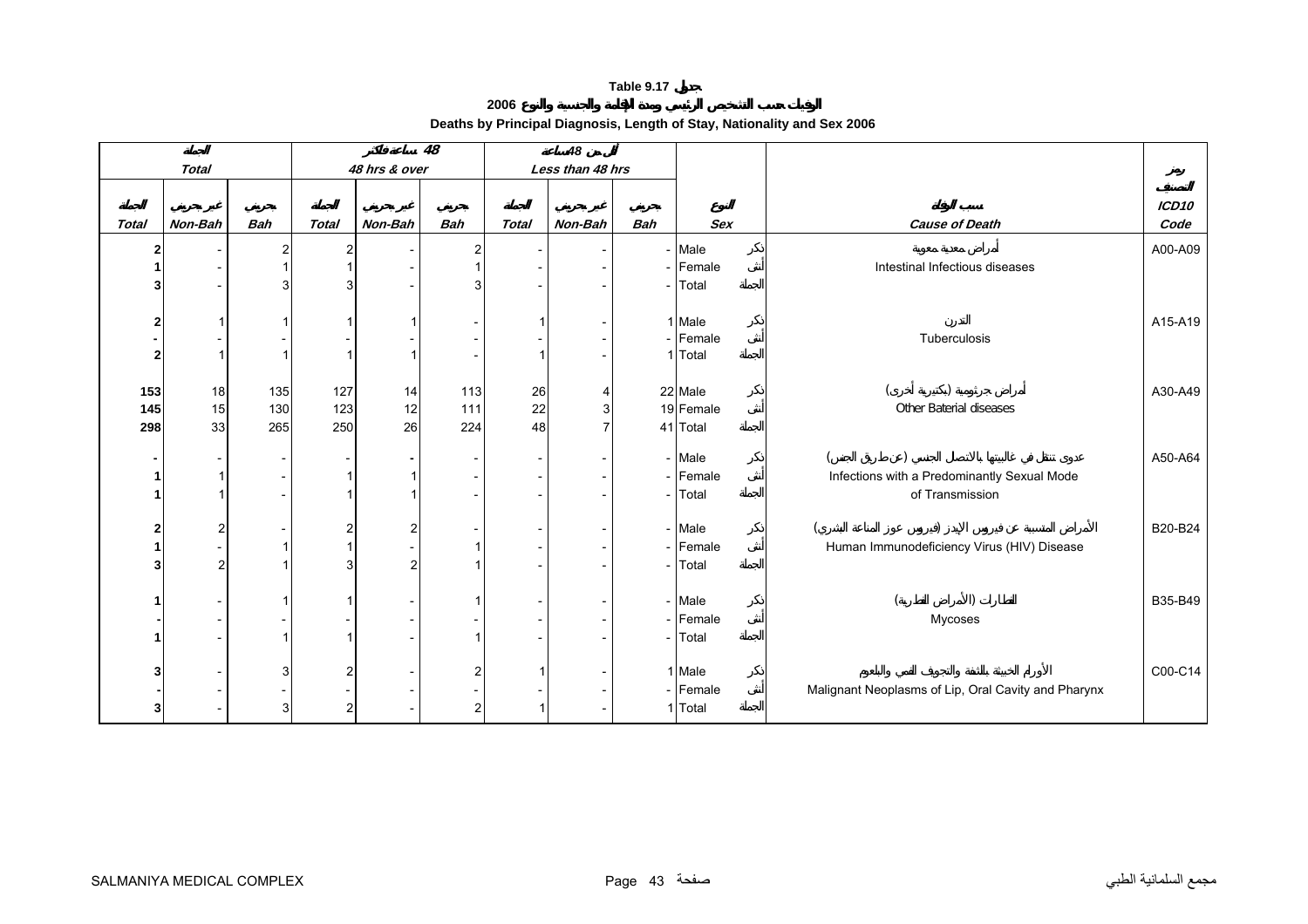**2006**

|                         |                |                          |                |               | 48                       |                | 48               |                          |            |                                                     |                   |
|-------------------------|----------------|--------------------------|----------------|---------------|--------------------------|----------------|------------------|--------------------------|------------|-----------------------------------------------------|-------------------|
|                         | <b>Total</b>   |                          |                | 48 hrs & over |                          |                | Less than 48 hrs |                          |            |                                                     |                   |
|                         |                |                          |                |               |                          |                |                  |                          |            |                                                     | ICD <sub>10</sub> |
| <b>Total</b>            | Non-Bah        | <b>Bah</b>               | <b>Total</b>   | Non-Bah       | <b>Bah</b>               | <b>Total</b>   | Non-Bah          | <b>Bah</b>               | <b>Sex</b> | <b>Cause of Death</b>                               | Code              |
| 18                      |                | 17                       | 17             |               | 17                       |                |                  |                          | - Male     |                                                     | C15-C26           |
| 17                      |                | 16                       | 15             |               | 14                       | $\overline{2}$ |                  |                          | 2 Female   | Malignant Neoplasms of Digestive Organs             |                   |
| 35                      |                | 33                       | 32             |               | 31                       | 3              |                  |                          | 2 Total    |                                                     |                   |
|                         |                |                          |                |               |                          |                |                  |                          |            |                                                     |                   |
| 21                      |                | 21                       | 20             |               | 20                       |                |                  |                          | 1 Male     |                                                     | C30-C39           |
| $\overline{7}$          |                | 7                        | 6              |               | 6                        |                |                  |                          | 1 Female   | Malignant Neoplasms of Respiratory                  |                   |
| 28                      |                | 28                       | 26             |               | 26                       | $\overline{2}$ |                  |                          | 2 Total    | and Intrathoracic Organs                            |                   |
|                         |                |                          |                |               |                          |                |                  |                          |            |                                                     |                   |
| $\overline{\mathbf{2}}$ |                | 2                        | 2              |               | 2                        |                |                  |                          | - Male     |                                                     | C45-C49           |
|                         |                |                          |                |               |                          |                |                  |                          | Female     | Malignant Neoplasms of Mesothelial and Soft Tissues |                   |
| $\overline{\mathbf{2}}$ |                | $\overline{2}$           | $\overline{2}$ |               | $\overline{2}$           |                |                  |                          | Total      |                                                     |                   |
|                         |                |                          |                |               |                          |                |                  |                          |            |                                                     |                   |
| $\blacksquare$          |                | $\overline{\phantom{a}}$ |                |               | $\overline{\phantom{a}}$ |                |                  |                          | - Male     |                                                     | C50               |
| 19                      | $\overline{c}$ | 17                       | 18             |               | 17<br>17                 |                |                  | -                        | Female     | Malignant Neoplasms of Breast                       |                   |
| 19                      | $\overline{2}$ | 17                       | 18             |               |                          |                |                  |                          | Total      |                                                     |                   |
| $\blacksquare$          |                | $\overline{\phantom{a}}$ |                |               |                          |                |                  |                          | - Male     |                                                     | C51-C58           |
| $10$                    |                | 10                       | 8              |               | 8                        | $\mathbf{2}$   |                  |                          | 2 Female   | Malignant Neoplasms of Female Genital Organs        |                   |
| 10                      |                | 10                       | 8              |               | 8                        | $\overline{2}$ |                  |                          | 2 Total    |                                                     |                   |
|                         |                |                          |                |               |                          |                |                  |                          |            |                                                     |                   |
| 3                       |                | 3                        | 3              |               | 3                        |                |                  |                          | - Male     |                                                     | C60-C63           |
|                         |                |                          |                |               |                          |                |                  | $\overline{\phantom{0}}$ | Female     | Malignant neoplasms of male                         |                   |
| 3                       |                | 3                        | 3              |               | 3                        |                |                  | $\overline{\phantom{0}}$ | Total      | genital organs                                      |                   |
|                         |                |                          |                |               |                          |                |                  |                          |            |                                                     |                   |
| 8                       |                | 7                        | 8              |               |                          |                |                  |                          | - Male     |                                                     | C64-C68           |
|                         |                |                          |                |               |                          |                |                  | $\overline{\phantom{0}}$ | Female     | Malignant neoplasms of urinary tract                |                   |
| 9                       |                | 8                        | 9              |               | 8                        |                |                  |                          | Total      |                                                     |                   |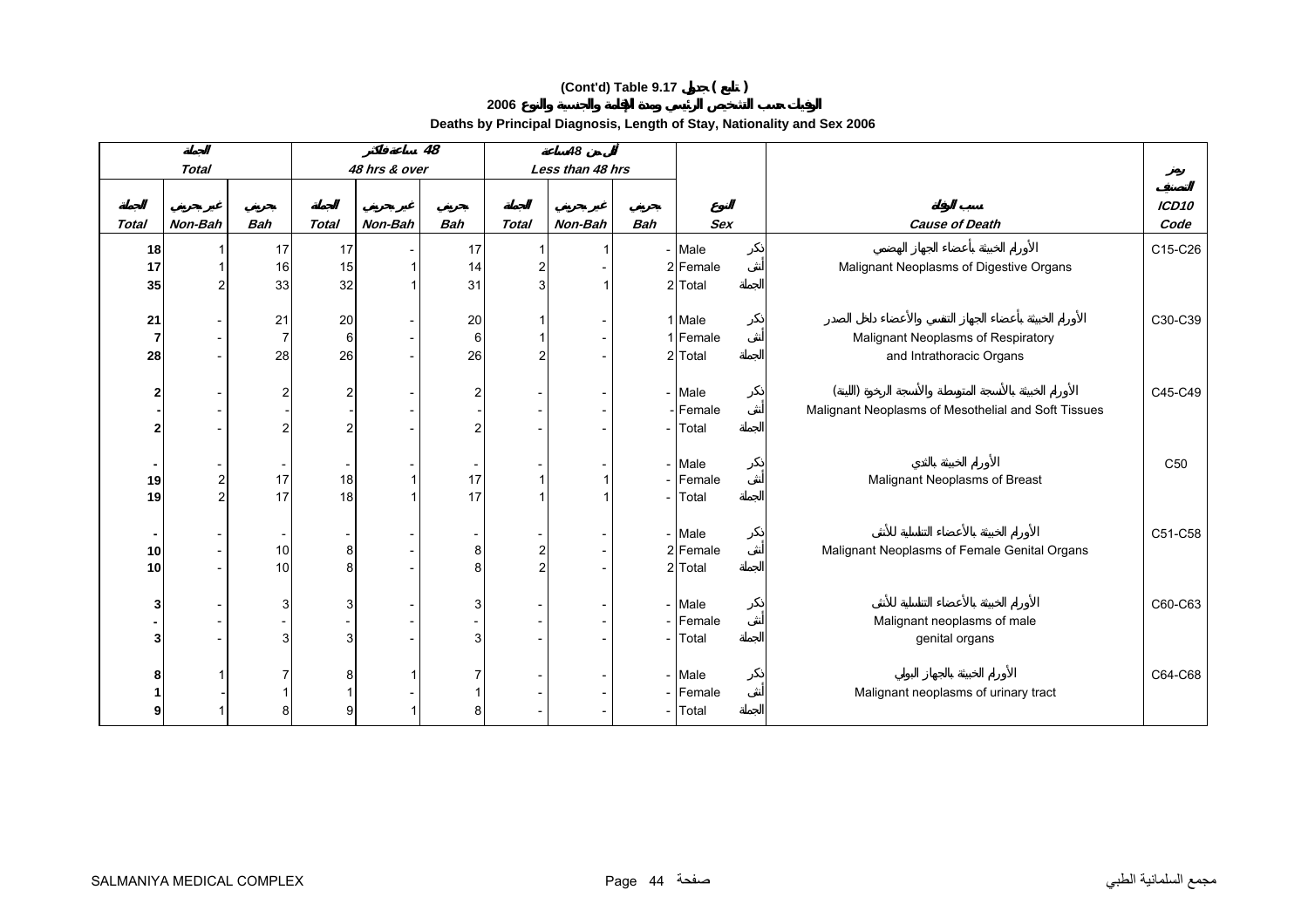**2006**

|                         |              |                |              |               | 48             |                                | 48               |            |            |                                                   |                   |
|-------------------------|--------------|----------------|--------------|---------------|----------------|--------------------------------|------------------|------------|------------|---------------------------------------------------|-------------------|
|                         | <b>Total</b> |                |              | 48 hrs & over |                |                                | Less than 48 hrs |            |            |                                                   |                   |
|                         |              |                |              |               |                |                                |                  |            |            |                                                   |                   |
|                         |              |                |              |               |                |                                |                  |            |            |                                                   | ICD <sub>10</sub> |
| <b>Total</b>            | Non-Bah      | <b>Bah</b>     | <b>Total</b> | Non-Bah       | <b>Bah</b>     | <b>Total</b>                   | Non-Bah          | <b>Bah</b> | <b>Sex</b> | <b>Cause of Death</b>                             | Code              |
| 5                       |              |                | 5            |               | 4              |                                |                  |            | - Male     | $($ )                                             | C69-C72           |
|                         |              |                |              |               |                |                                |                  |            | - Female   |                                                   |                   |
| 9                       |              | 5              | 9            |               | 5              |                                |                  |            | - Total    | Malignant Neoplasms of Eye, Brain and Other Parts |                   |
|                         |              |                |              |               |                |                                |                  |            |            | of Central Nervous System                         |                   |
|                         |              |                |              |               |                |                                |                  |            |            |                                                   |                   |
| $\overline{a}$          |              | 2              |              |               | 2              |                                |                  |            | - Male     |                                                   | C76-C80           |
| 4                       |              |                |              |               | 4              |                                |                  |            | - Female   | Malignant Neoplasms of III-Defined, Secondary     |                   |
| 6                       |              | 6              | 6            |               | 6              |                                |                  |            | - Total    | and Unspecified Sites                             |                   |
|                         |              |                |              |               |                |                                |                  |            |            |                                                   |                   |
| 5                       |              | Δ              | 5            |               | Δ              |                                |                  |            | - Male     |                                                   | C81-C96           |
| 4                       |              |                |              |               |                |                                |                  |            | - Female   | Malignant Neoplasms of Lymphoid,                  |                   |
| 9                       |              | 8              | 9            |               | 8              |                                |                  |            | - Total    | Haematopoietic and Related Tissue                 |                   |
|                         |              |                |              |               |                |                                |                  |            |            |                                                   |                   |
|                         |              |                |              |               |                |                                |                  |            | - Male     |                                                   | C97               |
|                         |              |                |              |               |                |                                |                  |            | - Female   | Malignant neoplasms of independent (primary)      |                   |
| -1                      |              |                |              |               |                |                                |                  |            | - Total    | multiple sites                                    |                   |
|                         |              |                |              |               |                |                                |                  |            |            |                                                   |                   |
| $\overline{2}$          |              | $\overline{c}$ |              |               | $\overline{2}$ |                                |                  |            | - Male     |                                                   | D37-D48           |
| 1                       |              |                |              |               |                |                                |                  |            | - Female   | Neoplasms of Uncertain or Unknown Behaviour       |                   |
| 3                       |              | 3              |              |               | 3              |                                |                  |            | - Total    |                                                   |                   |
|                         |              |                |              |               |                |                                |                  |            |            |                                                   |                   |
| -1                      |              |                |              |               |                |                                |                  |            | - Male     |                                                   | D55-D59           |
| $\overline{\mathbf{2}}$ |              | 2              |              |               |                |                                |                  |            | 1 Female   | Haemolytic Anaemias                               |                   |
| 3                       |              | 3              |              |               | $\overline{2}$ |                                |                  |            | 1 Total    |                                                   |                   |
|                         |              |                |              |               |                |                                |                  |            | - Male     |                                                   | D60-D64           |
| $\mathbf 2$             |              | 2              |              |               |                |                                |                  |            | 2 Female   | Aplastic and Other Anaemias                       |                   |
| 3                       |              | 3              |              |               |                | $\mathbf{2}$<br>$\overline{2}$ |                  |            | 2 Total    |                                                   |                   |
|                         |              |                |              |               |                |                                |                  |            |            |                                                   |                   |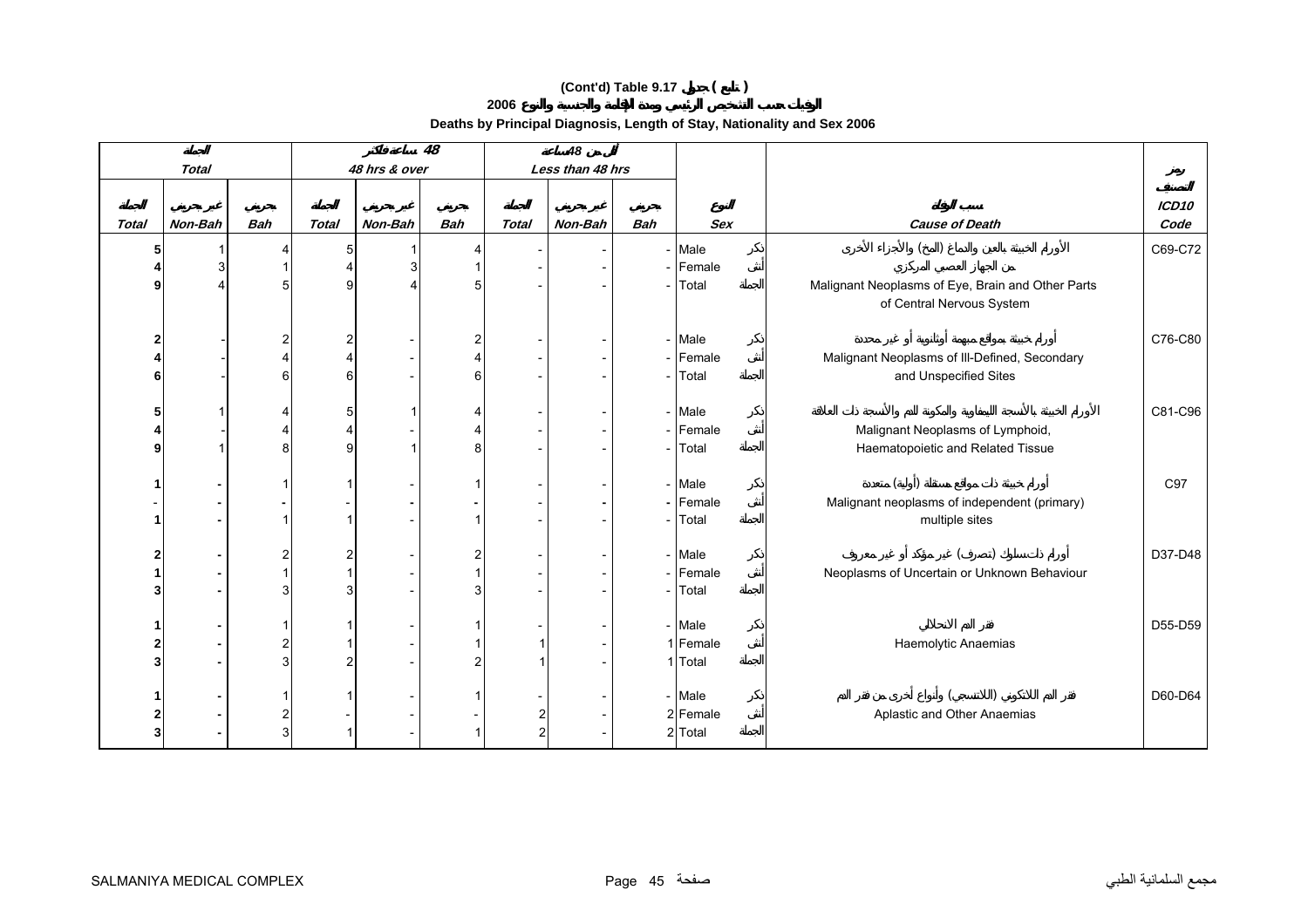**2006**

|              |              |                |              |               | 48             |              | 48               |            |                    |                                                                   |               |
|--------------|--------------|----------------|--------------|---------------|----------------|--------------|------------------|------------|--------------------|-------------------------------------------------------------------|---------------|
|              | <b>Total</b> |                |              | 48 hrs & over |                |              | Less than 48 hrs |            |                    |                                                                   |               |
|              |              |                |              |               |                |              |                  |            |                    |                                                                   |               |
| <b>Total</b> | Non-Bah      | <b>Bah</b>     | <b>Total</b> | Non-Bah       | <b>Bah</b>     | <b>Total</b> | Non-Bah          | <b>Bah</b> | <b>Sex</b>         | <b>Cause of Death</b>                                             | ICD10<br>Code |
|              |              |                |              |               |                |              |                  |            |                    |                                                                   |               |
| 6            |              | 5              | 2            |               | 4              | 2            |                  |            | 1 Male<br>- Female |                                                                   | D65-D69       |
|              |              |                | 6            |               | 6              | 2            |                  |            | 1 Total            | Coagulation Defects, Purpura and Other<br>Haemorrhagic Conditions |               |
|              |              |                |              |               |                |              |                  |            |                    |                                                                   |               |
|              |              |                | 3            |               | 3              |              |                  |            | 1 Male             |                                                                   | E10-E14       |
|              |              |                | 2            |               | $\overline{2}$ |              |                  |            | - Female           | <b>Diabetes Mellitus</b>                                          |               |
| 6            |              | 6              | 5            |               | 5              |              |                  |            | 1 Total            |                                                                   |               |
|              |              |                |              |               |                |              |                  |            | - Male             |                                                                   | E15-E16       |
|              |              |                |              |               |                |              |                  |            | - Female           | Other Disorders of Glucose Regulation and                         |               |
|              |              |                |              |               |                |              |                  |            | - Total            | Pancreatic Internal Secretion                                     |               |
|              |              |                |              |               |                |              |                  |            |                    |                                                                   |               |
|              |              |                |              |               |                |              |                  |            | - Male             |                                                                   | E20-E35       |
|              |              |                |              |               |                |              |                  |            | - Female           | Disorders of Other endocrine glands                               |               |
|              |              |                |              |               |                |              |                  |            | - Total            |                                                                   |               |
|              |              |                |              |               |                |              |                  |            |                    |                                                                   |               |
| 7            |              | 6              | 5            |               | 5              | 2            |                  |            | 1 Male             |                                                                   | E70-E90       |
| 3            |              | $\overline{2}$ | 3            |               | $\overline{2}$ |              |                  |            | - Female           | Metabolic Disorders                                               |               |
| 10           |              | 8              |              |               |                | 2            |                  |            | 1 Total            |                                                                   |               |
|              |              |                |              |               |                |              |                  |            |                    |                                                                   |               |
|              |              |                |              |               |                |              |                  |            | - Male             |                                                                   | F10-F19       |
|              |              |                |              |               |                |              |                  |            | - Female           | Mental and Behavioural Disorders due to                           |               |
|              |              |                |              |               |                |              |                  |            | - Total            | Psychoactive Substance Use                                        |               |
|              |              |                |              |               |                |              |                  |            |                    |                                                                   |               |
|              |              |                |              |               |                |              |                  |            | - Male             |                                                                   | F30-F39       |
|              |              |                |              |               |                |              |                  |            | - Female           | Mood (affective) Disorders                                        |               |
|              |              |                |              |               |                |              |                  |            | - Total            |                                                                   |               |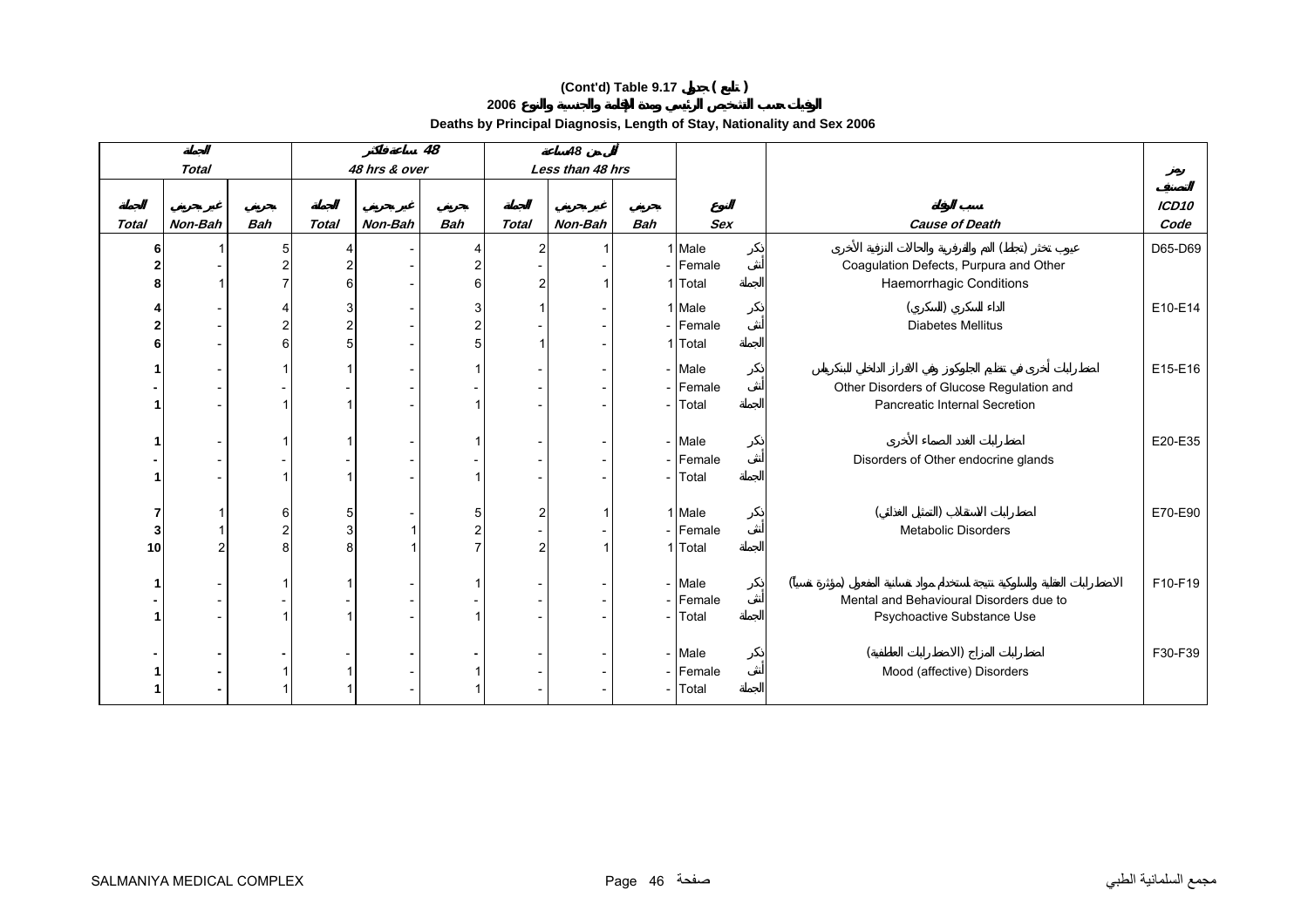**2006**

|                         |                   |                |              |               | $\overline{48}$ |         | 48               |            |                     |                                                      |                   |
|-------------------------|-------------------|----------------|--------------|---------------|-----------------|---------|------------------|------------|---------------------|------------------------------------------------------|-------------------|
|                         | <b>Total</b>      |                |              | 48 hrs & over |                 |         | Less than 48 hrs |            |                     |                                                      |                   |
|                         |                   |                |              |               |                 |         |                  |            |                     |                                                      |                   |
|                         |                   |                |              |               |                 |         |                  |            |                     |                                                      | ICD <sub>10</sub> |
| <b>Total</b>            | Non-Bah           | <b>Bah</b>     | <b>Total</b> | Non-Bah       | Bah             | Total   | Non-Bah          | <b>Bah</b> | <b>Sex</b>          | <b>Cause of Death</b>                                | Code              |
| 3                       |                   | $\overline{2}$ | 3            |               | $\overline{2}$  |         |                  |            | - Male              |                                                      | G00-G09           |
|                         |                   |                |              |               |                 |         |                  |            | - Female            | Inflammatory diseases of the Central Nervious System |                   |
|                         |                   | 3              |              |               | 3               |         |                  |            | Total               |                                                      |                   |
|                         |                   |                |              |               |                 |         |                  |            |                     |                                                      |                   |
|                         |                   |                |              |               |                 |         |                  |            | - Male              |                                                      | G30-G32           |
|                         |                   |                |              |               |                 |         |                  |            | - Female            | Other Degenerative Diseases of the Nervous System    |                   |
|                         |                   |                |              |               |                 |         |                  |            | - <b>Total</b>      |                                                      |                   |
|                         |                   |                |              |               |                 |         |                  |            |                     |                                                      |                   |
|                         |                   |                |              |               |                 |         |                  |            | - Male              |                                                      | G40-G47           |
|                         |                   |                |              |               |                 |         |                  |            | - Female            | Episodic and Proxysmal Disorders                     |                   |
|                         |                   |                |              |               |                 |         |                  |            | - Total             |                                                      |                   |
|                         |                   |                |              |               |                 |         |                  |            |                     |                                                      |                   |
|                         |                   |                |              |               |                 |         |                  |            | 1 Male              |                                                      | G80-G83           |
|                         |                   |                |              |               |                 |         |                  |            | - Female            | Cerebral Palsy and Other Paralytic Syndromes         |                   |
| $\overline{\mathbf{2}}$ |                   | $\overline{c}$ |              |               |                 |         |                  |            | 1 Total             |                                                      |                   |
|                         |                   |                |              |               |                 |         |                  |            |                     |                                                      |                   |
| 6                       | 3                 | 3              | 5            | 2             | 3               |         | 1                |            | - Male              |                                                      | G90-G99           |
|                         |                   |                |              |               |                 |         |                  |            | - Female            | Other Disorders of the Nervous System                |                   |
| 7                       | 3                 |                | 6            | 2             | Δ               |         | 1                |            | - Total             |                                                      |                   |
|                         |                   |                |              |               |                 |         |                  |            |                     |                                                      |                   |
| 21                      | $\overline{a}$    | 19             | 17           | 2             | 15              |         |                  |            | 4 Male              |                                                      | $110 - 115$       |
| 15                      | $\overline{a}$    | 13             | 12           |               | 10<br>25        | 3       |                  |            | 3 Female<br>7 Total | <b>Hypertensive Diseases</b>                         |                   |
| 36                      |                   | 32             | 29           |               |                 |         |                  |            |                     |                                                      |                   |
|                         |                   |                |              |               |                 |         |                  |            | 9 Male              |                                                      | $120 - 125$       |
| 44<br>26                | 11<br>$\mathsf 3$ | 33<br>23       | 31<br>20     |               | 24<br>18        | 13<br>6 | 4<br>1           |            | 5 Female            | <b>Ischaemic Heart Diseases</b>                      |                   |
| 70                      | 14                | 56             | 51           |               | 42              | 19      | 5                |            | 14 Total            |                                                      |                   |
|                         |                   |                |              |               |                 |         |                  |            |                     |                                                      |                   |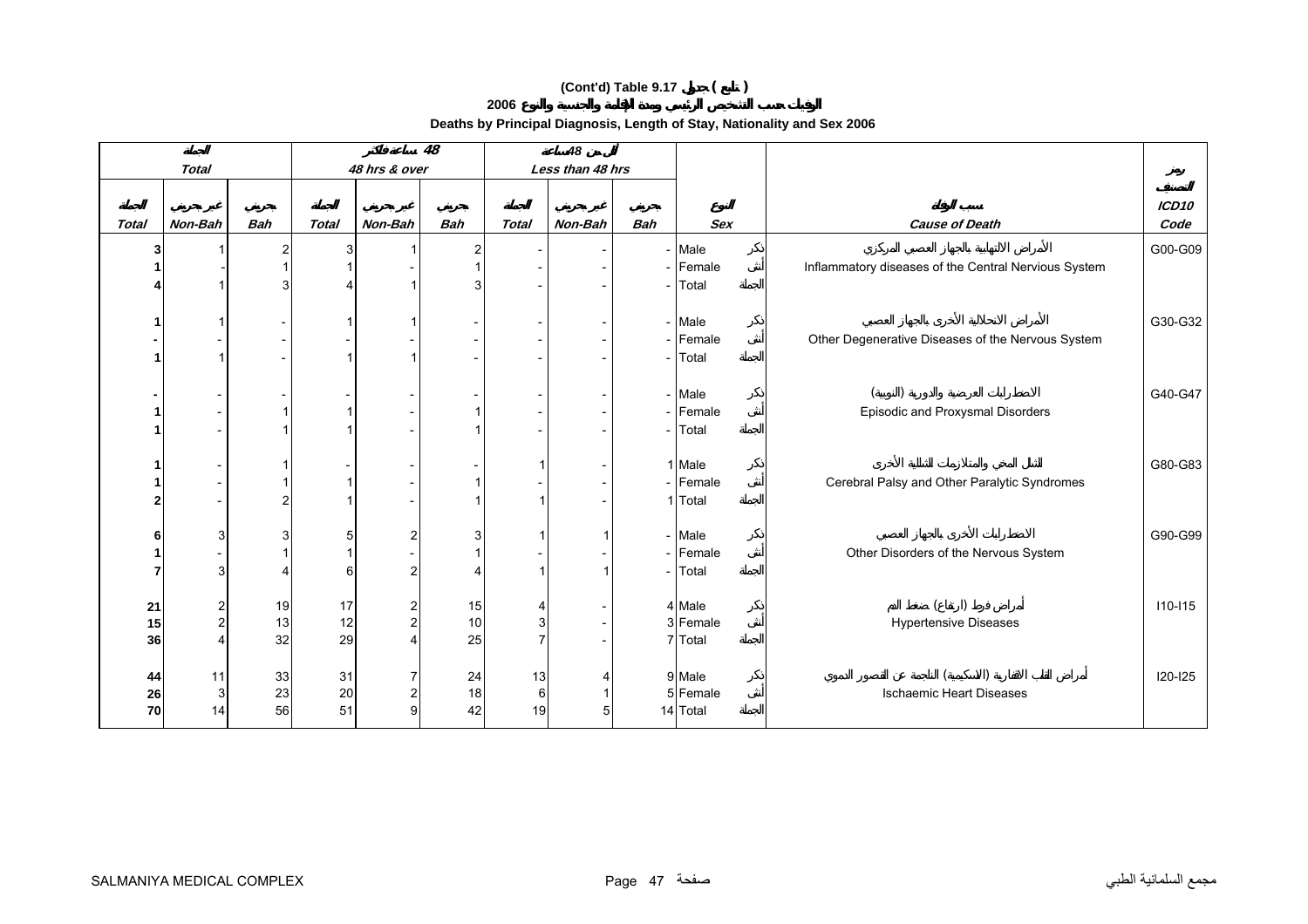**2006**

|       |                |            |              |               | $\overline{48}$ |              | 48               |            |            |                                                           |                   |
|-------|----------------|------------|--------------|---------------|-----------------|--------------|------------------|------------|------------|-----------------------------------------------------------|-------------------|
|       | <b>Total</b>   |            |              | 48 hrs & over |                 |              | Less than 48 hrs |            |            |                                                           |                   |
|       |                |            |              |               |                 |              |                  |            |            |                                                           |                   |
|       |                |            |              |               |                 |              |                  |            |            |                                                           | ICD <sub>10</sub> |
| Total | Non-Bah        | <b>Bah</b> | <b>Total</b> | Non-Bah       | <b>Bah</b>      | <b>Total</b> | Non-Bah          | <b>Bah</b> | <b>Sex</b> | <b>Cause of Death</b>                                     | Code              |
| 6     |                | 5          | 5            |               |                 |              |                  |            | 1 Male     |                                                           | 126-128           |
| 6     |                | 6          | 5            |               | 5               |              |                  |            | 1 Female   | Pulmonary Heart Disease and Diseases of                   |                   |
| 12    |                | 11         | 10           |               | 9               |              |                  |            | 2 Total    | <b>Pulmonary Circulation</b>                              |                   |
|       |                |            |              |               |                 |              |                  |            |            |                                                           |                   |
| 39    | 3              | 36         | 35           |               | 32              |              |                  |            | 4 Male     |                                                           | 130-152           |
| 24    | $\overline{3}$ | 21         | 21           |               | 18              | 3            |                  |            | 3 Female   | Other Forms of Heart Disease                              |                   |
| 63    | 6              | 57         | 56           |               | 50              |              |                  |            | 7 Total    |                                                           |                   |
|       |                |            |              |               |                 |              |                  |            |            |                                                           |                   |
| 41    | 12             | 29         | 37           | 11            | 26              |              |                  |            | 3 Male     |                                                           | 160-169           |
| 48    | 5 <sub>5</sub> | 43         | 42           |               | 39              | 6            | 2                |            | 4 Female   | Cerebrovascular Diseases                                  |                   |
| 89    | 17             | 72         | 79           | 14            | 65              | 10           | p                |            | 7 Total    |                                                           |                   |
|       |                |            |              |               |                 |              |                  |            |            |                                                           |                   |
|       |                |            |              |               |                 |              |                  |            | 1 Male     |                                                           | 170-179           |
|       |                |            |              |               |                 |              |                  |            | - Female   | Diseases of Arteries, Arterioles and Capillaries          |                   |
|       |                | 2          |              |               |                 |              |                  |            | 1 Total    |                                                           |                   |
|       |                |            |              |               |                 |              |                  |            |            |                                                           |                   |
| 3     |                | 3          |              |               | 3               |              |                  |            | - Male     |                                                           | 180-189           |
|       |                |            |              |               |                 |              |                  |            | - Female   | Diseases of Veins, Lymphatic Vessels and                  |                   |
| 3     |                | 3          | 3            |               | 3               |              |                  |            | - Total    | Lymph Nodes, Not elsewhere classified                     |                   |
|       |                |            |              |               |                 |              |                  |            |            |                                                           |                   |
|       |                |            |              |               |                 |              |                  |            | - Male     |                                                           | 195-199           |
|       | $\mathbf{2}$   |            |              |               |                 |              |                  |            | - Female   | Other and Unspecified Disorders of the Circulatory System |                   |
|       | $\overline{2}$ | 2          |              |               | $\overline{c}$  |              |                  |            | - Total    |                                                           |                   |
|       |                |            |              |               |                 |              |                  |            |            |                                                           |                   |
|       |                |            |              |               |                 |              |                  |            | - Male     |                                                           | J00-J06           |
|       |                |            |              |               |                 |              |                  |            | - Female   | Acute Upper Respiratory Infections                        |                   |
|       |                |            |              |               |                 |              |                  |            | - Total    |                                                           |                   |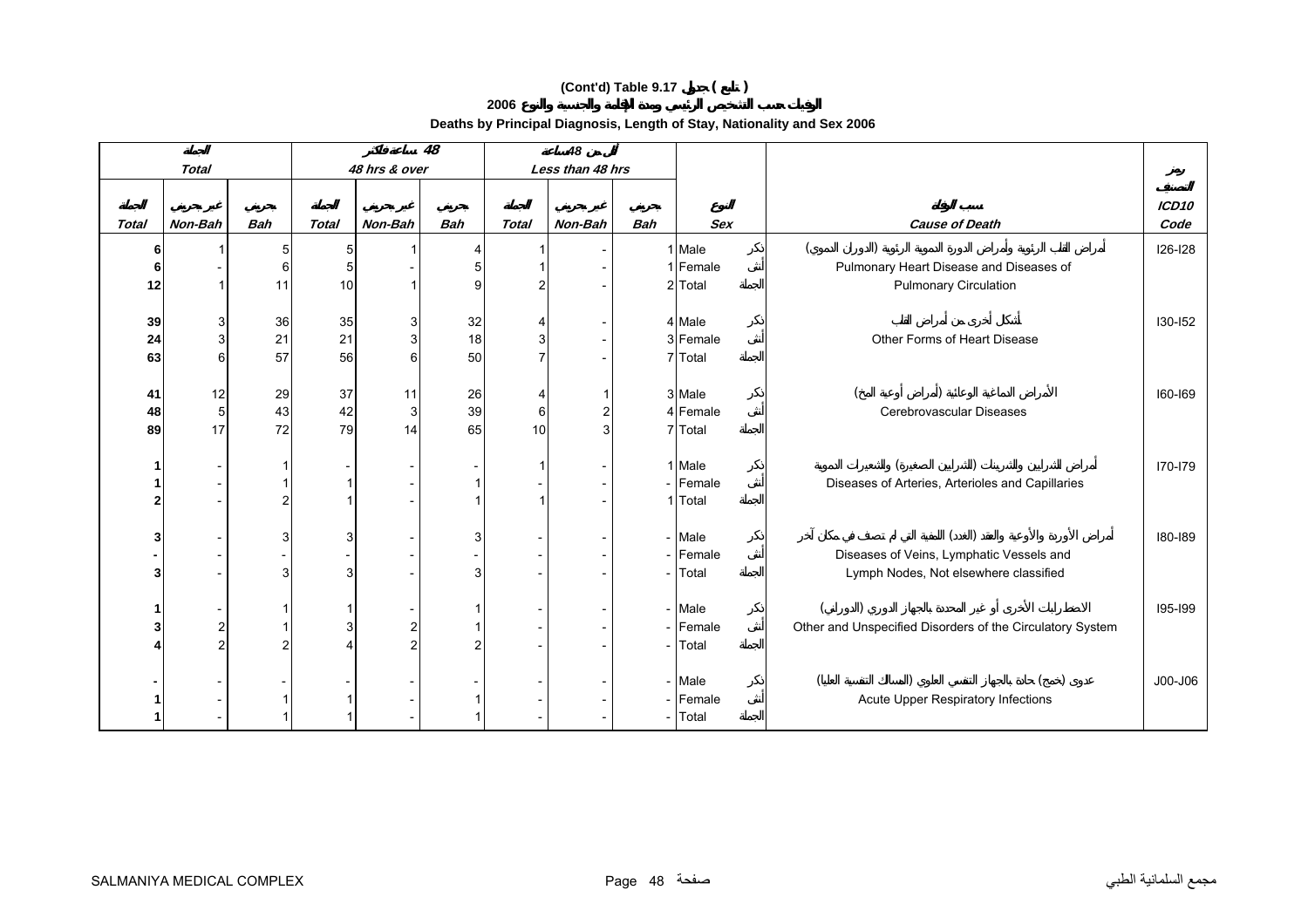**2006**

|                |                |                |                  |               | 48             |                | 48               |            |                     |                                                  |         |
|----------------|----------------|----------------|------------------|---------------|----------------|----------------|------------------|------------|---------------------|--------------------------------------------------|---------|
|                | <b>Total</b>   |                |                  | 48 hrs & over |                |                | Less than 48 hrs |            |                     |                                                  |         |
|                |                |                |                  |               |                |                |                  |            |                     |                                                  |         |
|                |                |                |                  |               |                |                |                  |            |                     |                                                  | ICD10   |
| <b>Total</b>   | Non-Bah        | <b>Bah</b>     | <b>Total</b>     | Non-Bah       | <b>Bah</b>     | <b>Total</b>   | Non-Bah          | <b>Bah</b> | <b>Sex</b>          | <b>Cause of Death</b>                            | Code    |
| $\mathbf 2$    |                | 2              | 2                |               | $\overline{2}$ |                |                  |            | - Male              |                                                  | J10-J18 |
| 8              |                | 8              | $\boldsymbol{8}$ |               | 8              |                |                  |            | - Female            | Influenza and Pneumonia                          |         |
| 10             |                | 10             | 10               |               | 10             |                |                  |            | - Total             |                                                  |         |
|                |                |                |                  |               |                |                |                  |            |                     |                                                  |         |
| 9              |                | 9              | 7                |               | 7              | 2              |                  |            | 2 Male              |                                                  | J40-J47 |
| 7              |                | 7              | 5                |               | 5              | $\overline{2}$ |                  |            | 2 Female            | Chronic Lower Respiratory Diseases               |         |
| 16             |                | 16             | 12               |               | 12             |                |                  |            | 4 Total             |                                                  |         |
|                |                |                |                  |               |                |                |                  |            |                     |                                                  |         |
| 7              |                | 6              | 6                |               | 5              |                |                  |            | 1 Male              |                                                  | J60-J70 |
| 12             |                | 12             | 10               |               | 10             | 2              |                  |            | 2 Female            | Lung Diseases due to External Agents             |         |
| 19             |                | 18             | 16               |               | 15             | 3              |                  |            | 3 Total             |                                                  |         |
|                |                |                |                  |               |                |                |                  |            |                     |                                                  |         |
| 7              |                | 6              | $\overline{7}$   |               | 6              |                |                  |            | - Male              |                                                  | J80-J84 |
| 12             | 5              | $\overline{7}$ | 11               |               | $\overline{7}$ |                |                  |            | - Female            | Other Respiratory Diseases Principally affecting |         |
| 19             | 6              | 13             | 18               |               | 13             |                |                  |            | - Total             | the Interstitium                                 |         |
|                |                |                |                  |               |                |                |                  |            |                     |                                                  |         |
| $\mathbf{2}$   |                | $\overline{c}$ | 2                |               | $\overline{2}$ |                |                  |            | - Male              |                                                  | J90-J94 |
| 1<br>3         |                | 3              | 3                |               | 3              |                |                  |            | - Female<br>- Total | Other Diseases of Pleura                         |         |
|                |                |                |                  |               |                |                |                  |            |                     |                                                  |         |
| 14             |                | 14             | 12               |               | 12             | 2              |                  |            | 2 Male              |                                                  | J95-J99 |
| 23             | $\overline{a}$ | 21             | 21               |               | 19             | $\overline{2}$ |                  |            | 2 Female            | Other Diseases of the Respiratory System         |         |
| 37             | $\overline{c}$ | 35             | 33               |               | 31             | 4              |                  |            | 4 Total             |                                                  |         |
|                |                |                |                  |               |                |                |                  |            |                     |                                                  |         |
| 3              |                | 3              | 2                |               | $\overline{2}$ |                |                  |            | 1 Male              |                                                  | K55-K63 |
|                |                |                | 2                |               | $\overline{2}$ | 2              |                  |            | 2 Female            | Other Diseases of Intestines                     |         |
| $\overline{7}$ |                |                |                  |               |                | 3              |                  |            | 3 Total             |                                                  |         |
|                |                |                |                  |               |                |                |                  |            |                     |                                                  |         |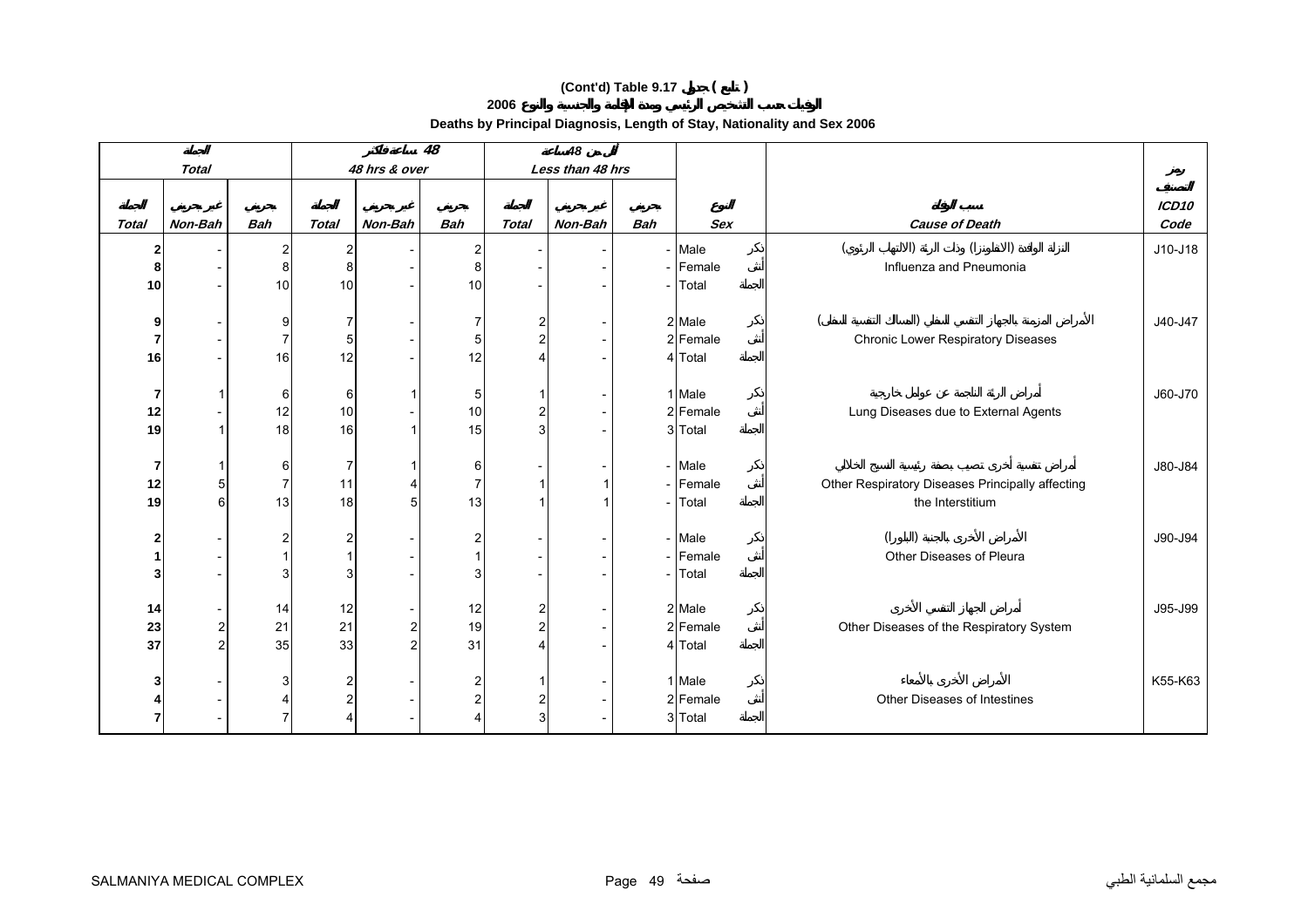**2006**

|                |              |            |                  |               | $\overline{48}$ |              | 48               |            |            |                                                      |                   |
|----------------|--------------|------------|------------------|---------------|-----------------|--------------|------------------|------------|------------|------------------------------------------------------|-------------------|
|                | <b>Total</b> |            |                  | 48 hrs & over |                 |              | Less than 48 hrs |            |            |                                                      |                   |
|                |              |            |                  |               |                 |              |                  |            |            |                                                      | ICD <sub>10</sub> |
| <b>Total</b>   | Non-Bah      | <b>Bah</b> | <b>Total</b>     | Non-Bah       | <b>Bah</b>      | <b>Total</b> | Non-Bah          | <b>Bah</b> | <b>Sex</b> | <b>Cause of Death</b>                                | Code              |
|                |              |            |                  |               |                 |              |                  |            | - Male     |                                                      | K65-K67           |
| $\overline{2}$ |              | 2          |                  |               |                 |              |                  |            | 1 Female   | Diseases of Peritoneum                               |                   |
| $\overline{2}$ |              | 2          |                  |               |                 |              |                  |            | 1 Total    |                                                      |                   |
|                |              |            |                  |               |                 |              |                  |            |            |                                                      |                   |
| 8              |              | 7          | 6                |               | 5               | 2            |                  |            | 2 Male     |                                                      | K70-K77           |
| 5              |              | 5          | $\mathbf 5$      |               | 5               |              |                  |            | - Female   | Diseases of Liver                                    |                   |
| 13             |              | 12         | 11               |               | 10              | 2            |                  |            | 2 Total    |                                                      |                   |
| -1             |              | 1          |                  |               |                 |              |                  |            | 1 Male     |                                                      | K80-K87           |
|                |              |            |                  |               |                 |              |                  |            | - Female   |                                                      |                   |
| 1              |              |            |                  |               |                 |              |                  |            | 1 Total    | Disorders of Gallbladder, Biliary Tract and Pancreas |                   |
|                |              |            |                  |               |                 |              |                  |            |            |                                                      |                   |
| 12             |              | 11         | 10               |               | 9               | 2            |                  |            | 2 Male     |                                                      | K90-K93           |
| 10             |              | 10         | $6 \overline{6}$ |               | 6               | 4            |                  |            | 4 Female   | Other Diseases of the Digestive System               |                   |
| 22             |              | 21         | 16               |               | 15              | 6            |                  |            | 6 Total    |                                                      |                   |
|                |              |            |                  |               |                 |              |                  |            |            |                                                      |                   |
| 1              |              |            |                  |               |                 |              |                  |            | - Male     |                                                      | L50-L54           |
|                |              |            |                  |               |                 |              |                  |            | - Female   | Urticaria and Erythema                               |                   |
| 1              |              |            |                  |               |                 |              |                  |            | - Total    |                                                      |                   |
| -1             |              |            |                  |               |                 |              |                  |            | - Male     |                                                      | M80-M94           |
|                |              |            |                  |               |                 |              |                  |            | - Female   | Osteopathies and Chondropathies                      |                   |
| $\mathbf{1}$   |              | 1          |                  |               |                 |              |                  |            | - Total    |                                                      |                   |
|                |              |            |                  |               |                 |              |                  |            |            |                                                      |                   |
| 10             |              | 9          | 9                |               | 8               |              |                  |            | 1 Male     |                                                      | N17-N19           |
| 6              |              | 6          | 5                |               | 5               |              |                  |            | 1 Female   | Renal Failure                                        |                   |
| 16             |              | 15         | 14               |               | 13              | 2            |                  |            | 2 Total    |                                                      |                   |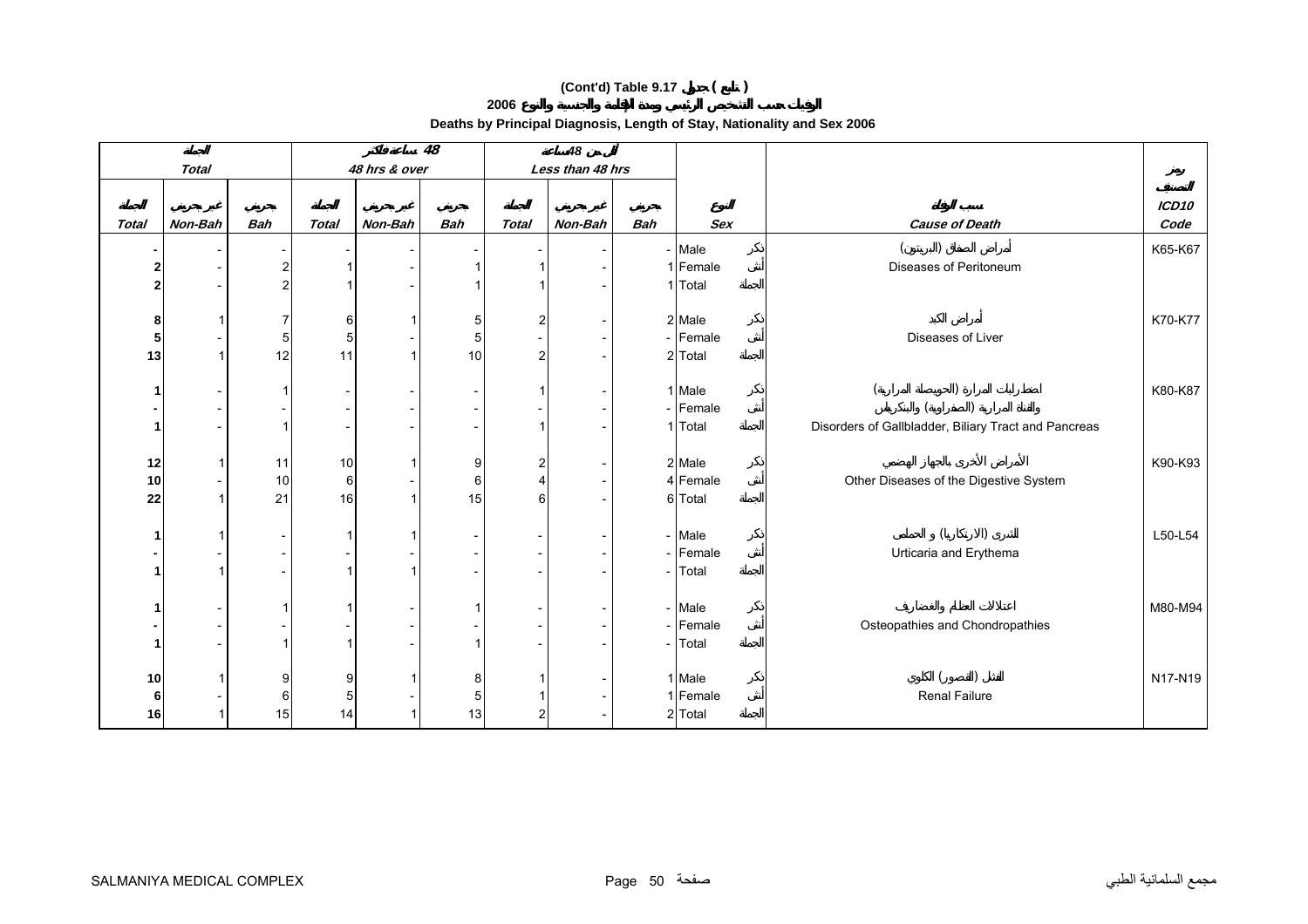**2006**

|                |                |                |                |               | 48                       |                     | 48               |                          |                    |                                                           |                   |
|----------------|----------------|----------------|----------------|---------------|--------------------------|---------------------|------------------|--------------------------|--------------------|-----------------------------------------------------------|-------------------|
|                | <b>Total</b>   |                |                | 48 hrs & over |                          |                     | Less than 48 hrs |                          |                    |                                                           |                   |
|                |                |                |                |               |                          |                     |                  |                          |                    |                                                           |                   |
|                |                |                |                |               |                          |                     |                  |                          |                    |                                                           | ICD <sub>10</sub> |
| <b>Total</b>   | Non-Bah        | <b>Bah</b>     | <b>Total</b>   | Non-Bah       | <b>Bah</b>               | <b>Total</b>        | Non-Bah          | <b>Bah</b>               | <b>Sex</b>         | <b>Cause of Death</b>                                     | Code              |
|                |                |                |                |               |                          |                     |                  | $\overline{\phantom{0}}$ | Male               |                                                           | N30-N39           |
|                |                |                |                |               |                          |                     |                  | $\overline{\phantom{a}}$ | Female             | Other Diseases of the Urinary System                      |                   |
|                |                |                |                |               |                          |                     |                  |                          | Total              |                                                           |                   |
|                |                |                |                |               |                          |                     |                  |                          |                    |                                                           |                   |
| 8<br>9         |                | 7              | 6<br>6         |               | 5                        | 2<br>$\overline{3}$ |                  |                          | 2 Male<br>3 Female |                                                           | P05-P08           |
| 17             | 2              | 8<br>15        | 12             |               | 5<br>10                  | 5                   |                  |                          | 5 Total            | Disorders related to Length of Gestation and Fetal Growth |                   |
|                |                |                |                |               |                          |                     |                  |                          |                    |                                                           |                   |
|                |                |                |                |               |                          |                     |                  |                          | 1 Male             |                                                           | P10-P15           |
|                |                |                |                |               |                          |                     |                  |                          | - Female           | <b>Birth Trauma</b>                                       |                   |
| $\overline{2}$ |                |                |                |               |                          |                     |                  |                          | 1 Total            |                                                           |                   |
|                |                |                |                |               |                          |                     |                  |                          |                    |                                                           |                   |
| 8              | 2              | 6              |                |               | 6                        |                     |                  |                          | - Male             |                                                           | P20-P29           |
| 8              |                | 8              | $\overline{7}$ |               | $\overline{7}$           |                     |                  |                          | 1 Female           | Respiratory and Cardiovascular Disorders                  |                   |
| 16             | $\overline{2}$ | 14             | 14             |               | 13                       | 2                   |                  |                          | 1 Total            | Specific to the Perinatal Period                          |                   |
|                |                |                |                |               |                          |                     |                  |                          |                    |                                                           |                   |
| 13             | 4              | 9              | 13             |               | 9                        |                     |                  |                          | - Male             |                                                           | P35-P39           |
| 5              | 2              | 3              | 4              |               | 3                        |                     |                  | $\overline{\phantom{0}}$ | Female             | Infectious Specific to the Perinatal Period               |                   |
| 18             | 6              | 12             | 17             |               | 12                       |                     |                  |                          | Total              |                                                           |                   |
|                |                |                |                |               |                          |                     |                  |                          |                    |                                                           |                   |
| $\mathbf{2}$   |                | $\overline{c}$ | 2              |               | $\overline{2}$           |                     |                  |                          | - Male             |                                                           | P50-P61           |
| $\overline{2}$ |                |                |                |               |                          | 2                   |                  |                          | 1 Female           | Haemorrhagic and Haematological Disorders                 |                   |
|                |                | 3              | $\overline{2}$ |               | $\overline{2}$           | $\overline{2}$      |                  |                          | 1 Total            | of Fetus and Newborn                                      |                   |
|                |                |                |                |               |                          |                     |                  |                          | - Male             |                                                           | P70-P74           |
|                |                |                |                |               | $\overline{\phantom{a}}$ |                     |                  | $\overline{\phantom{a}}$ | Female             | والتمثيل الغذائبي الخاصة بالجنين والوليد                  |                   |
|                |                |                |                |               | 1                        |                     |                  | $\overline{\phantom{0}}$ | Total              | Transitory Endocrine and Metabolic Disorders              |                   |
|                |                |                |                |               |                          |                     |                  |                          |                    | Specific to Fetus and Newborn                             |                   |
|                |                |                |                |               |                          |                     |                  |                          |                    |                                                           |                   |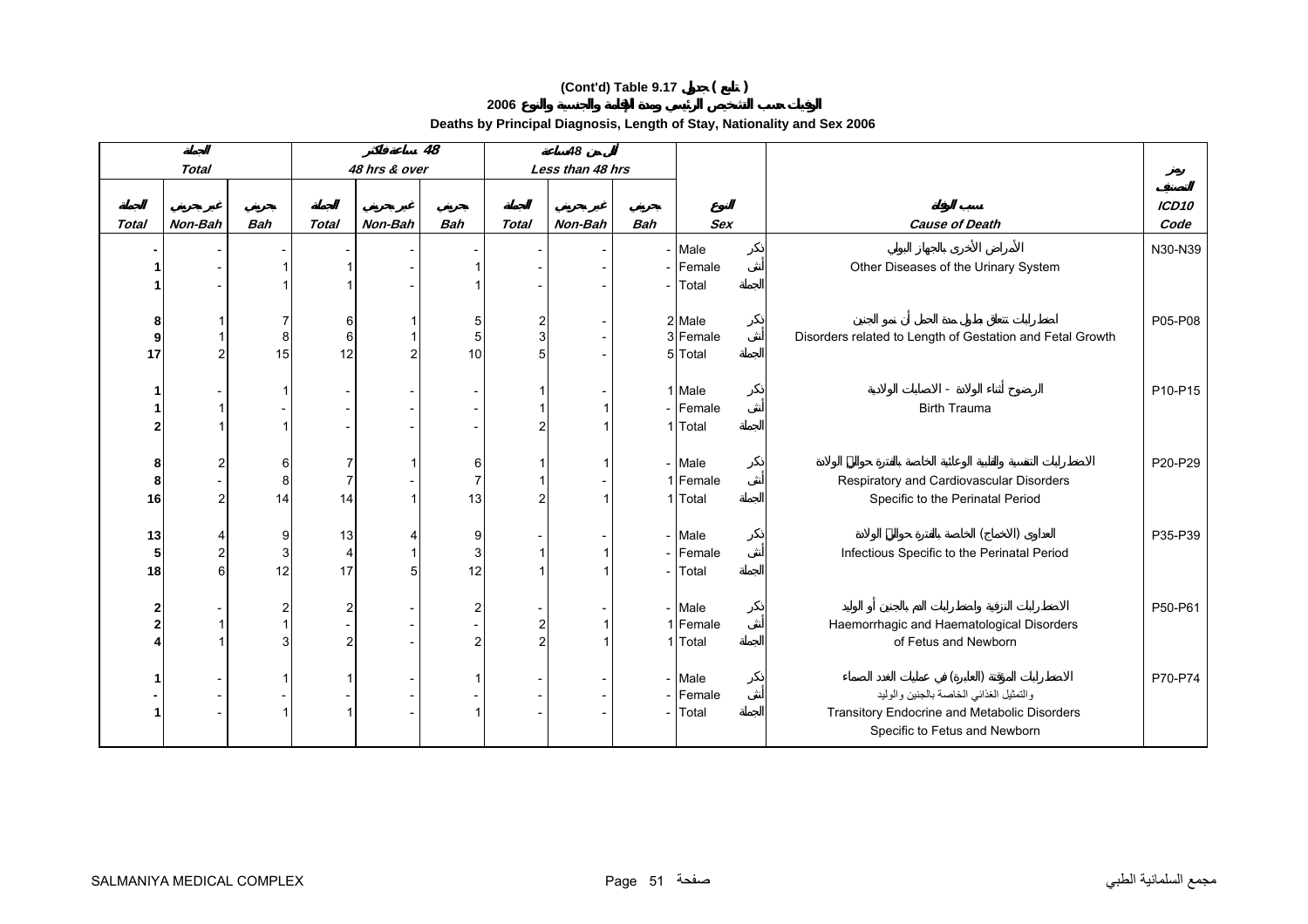**2006**

|                |              |                       |              |               | 48         |              | 48               |            |                     |                                                                                        |         |
|----------------|--------------|-----------------------|--------------|---------------|------------|--------------|------------------|------------|---------------------|----------------------------------------------------------------------------------------|---------|
|                | <b>Total</b> |                       |              | 48 hrs & over |            |              | Less than 48 hrs |            |                     |                                                                                        |         |
|                |              |                       |              |               |            |              |                  |            |                     |                                                                                        |         |
|                |              |                       |              |               |            |              |                  |            |                     |                                                                                        | ICD10   |
| <b>Total</b>   | Non-Bah      | <b>Bah</b>            | <b>Total</b> | Non-Bah       | <b>Bah</b> | <b>Total</b> | Non-Bah          | <b>Bah</b> | <b>Sex</b>          | <b>Cause of Death</b>                                                                  | Code    |
|                |              |                       |              |               |            |              |                  |            | - Male              |                                                                                        | P75-P78 |
|                |              |                       |              |               |            |              |                  |            | - Female            | Digestive System Disorders of Fetus and Newborn                                        |         |
|                |              |                       |              |               |            |              |                  |            | - Total             |                                                                                        |         |
|                |              |                       |              |               |            |              |                  |            |                     |                                                                                        |         |
| 1              |              | 1                     |              |               |            |              |                  |            | 1 Male              | $)$ ( )                                                                                | P80-P83 |
|                |              |                       |              |               |            |              |                  |            | - Female            |                                                                                        |         |
| 1              |              |                       |              |               |            |              |                  |            | 1 Total             | Conditions involving the Integument and Temperature<br>Regulation of Fetus and Newborn |         |
|                |              |                       |              |               |            |              |                  |            | - Male              |                                                                                        | Q00-Q07 |
| 1              |              |                       |              |               |            |              |                  |            | 1 Female            | Congenital Malformations of the Nervous System                                         |         |
| 1              |              |                       |              |               |            |              |                  |            | 1 Total             |                                                                                        |         |
|                |              |                       |              |               |            |              |                  |            |                     |                                                                                        |         |
| 3              |              | 3                     |              |               | 3          |              |                  |            | - Male              |                                                                                        | Q20-Q28 |
| 1              |              |                       |              |               |            |              |                  |            | - Female            | Congenital Malformations of the Circulatory System                                     |         |
|                |              | 3                     |              |               | 3          |              |                  |            | - Total             |                                                                                        |         |
|                |              |                       |              |               |            |              |                  |            |                     |                                                                                        |         |
| $\overline{2}$ |              | $\overline{2}$        |              |               |            |              |                  |            | 2 Male              | التشو هات الخلقية بالجهاز التنفسي                                                      | Q30-Q34 |
| 1              |              |                       |              |               |            |              |                  |            | - Female            | Congenital Malformations of the Respiratory System                                     |         |
| 3              |              | 3                     |              |               |            |              |                  |            | 2 Total             |                                                                                        |         |
|                |              |                       |              |               |            |              |                  |            |                     |                                                                                        | Q60-Q64 |
| 3              |              | 3                     |              |               |            |              |                  |            | 2 Male              | التشوهات الخلقية بالجهاز البولى                                                        |         |
| 3              |              | 3                     |              |               |            |              |                  |            | - Female<br>2 Total | Congenital Malformations of the Urinary System                                         |         |
|                |              |                       |              |               |            |              |                  |            |                     |                                                                                        |         |
| 5              |              | $\boldsymbol{\Delta}$ |              |               |            |              |                  |            | 2 Male              | التشو هات الخلقية الأخرى                                                               | Q80-Q89 |
| $\overline{2}$ |              | $\overline{2}$        |              |               |            |              |                  |            | 1 Female            | <b>Other Congenital Malformations</b>                                                  |         |
| $\overline{7}$ |              | 6                     |              |               | 3          |              |                  |            | 3 Total             |                                                                                        |         |
|                |              |                       |              |               |            |              |                  |            |                     |                                                                                        |         |
|                |              |                       |              |               |            |              |                  |            |                     |                                                                                        |         |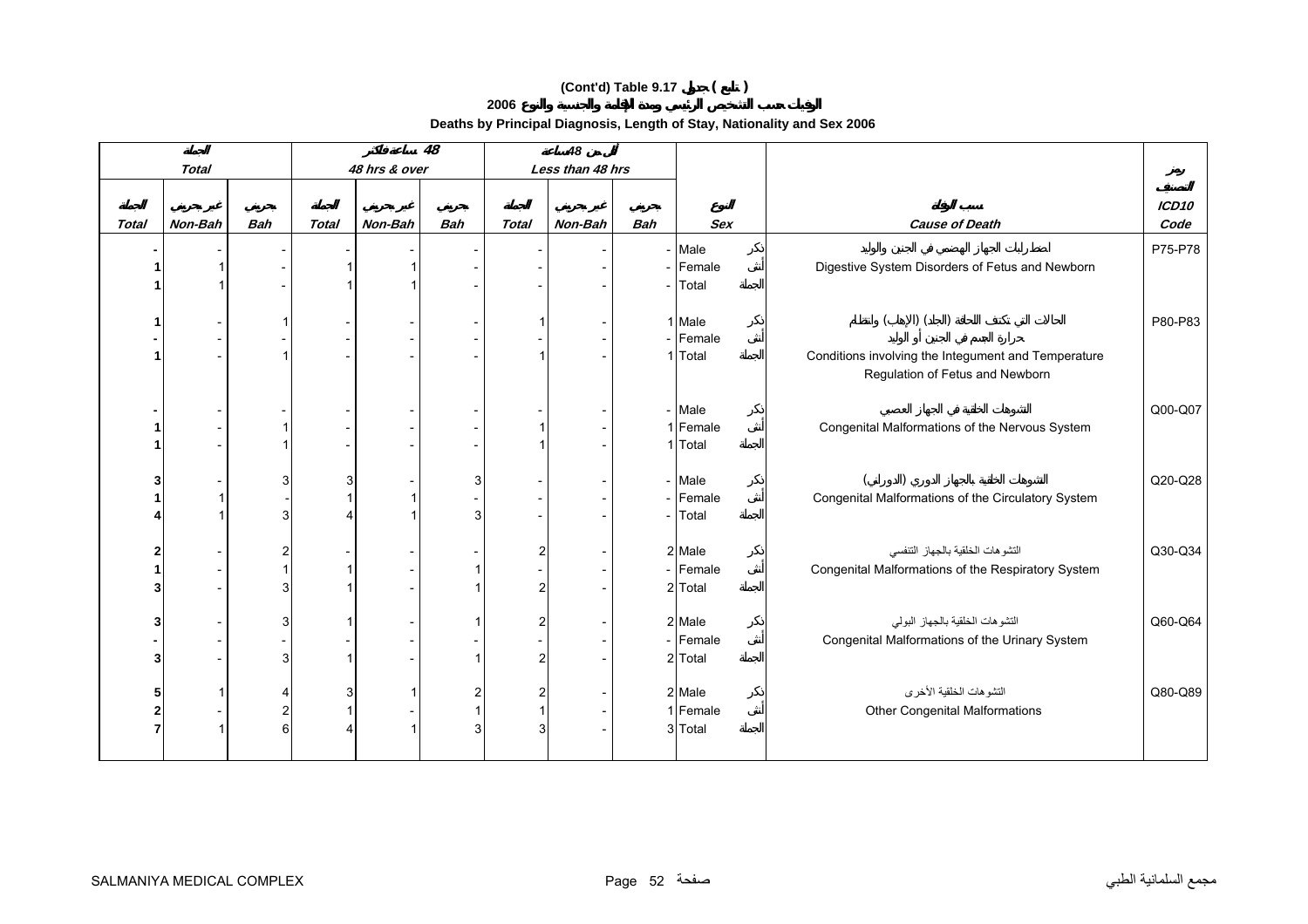**2006**

|                |                |                |              |               | $\overline{48}$ |              | 48               |            |            |                                                                          |                                  |
|----------------|----------------|----------------|--------------|---------------|-----------------|--------------|------------------|------------|------------|--------------------------------------------------------------------------|----------------------------------|
|                | <b>Total</b>   |                |              | 48 hrs & over |                 |              | Less than 48 hrs |            |            |                                                                          |                                  |
|                |                |                |              |               |                 |              |                  |            |            |                                                                          |                                  |
|                |                |                |              |               |                 |              |                  |            |            |                                                                          | ICD10                            |
| <b>Total</b>   | Non-Bah        | <b>Bah</b>     | <b>Total</b> | Non-Bah       | <b>Bah</b>      | <b>Total</b> | Non-Bah          | <b>Bah</b> | <b>Sex</b> | <b>Cause of Death</b>                                                    | Code                             |
|                |                |                |              |               |                 |              |                  |            | - Male     | $)$ (                                                                    | Q90-Q99                          |
|                |                |                |              |               |                 |              |                  |            | - Female   | Chromosomal Abnormalities, not elsewhere classified                      |                                  |
|                |                |                |              |               |                 |              |                  |            | - Total    |                                                                          |                                  |
|                |                |                |              |               |                 |              |                  |            |            |                                                                          |                                  |
| 3              |                | $\overline{2}$ | 3            |               | $\overline{2}$  |              |                  |            | - Male     |                                                                          | R00-R09                          |
| $\overline{2}$ |                | $\overline{c}$ | 2            |               | $\overline{2}$  |              |                  |            | - Female   |                                                                          |                                  |
| 5              |                | $\overline{4}$ | 5            |               |                 |              |                  |            | - Total    | Symptoms, and Signs involving the Circulatory<br>and Respiratory Systems |                                  |
|                |                |                |              |               |                 |              |                  |            |            |                                                                          |                                  |
|                |                |                |              |               |                 |              |                  |            | - Male     |                                                                          | R <sub>10</sub> -R <sub>19</sub> |
|                |                |                |              |               |                 |              |                  |            | - Female   | Symptoms, and Signs involving the Digestive                              |                                  |
| 1              |                |                |              |               |                 |              |                  |            | - Total    | System and Abdomen                                                       |                                  |
|                |                |                |              |               |                 |              |                  |            |            |                                                                          |                                  |
| 11             | 3              | 8              | 10           |               |                 |              |                  |            | 1 Male     |                                                                          | R50-R69                          |
| 8              |                | 8              | 8            |               | 8               |              |                  |            | - Female   | General Symptoms and Signs                                               |                                  |
| 19             | 3 <sup>1</sup> | 16             | 18           |               | 15              |              |                  |            | 1 Total    |                                                                          |                                  |
|                |                |                |              |               |                 |              |                  |            |            |                                                                          |                                  |
|                |                |                |              |               |                 |              |                  |            | - Male     |                                                                          | R95-R99                          |
|                |                | $\overline{c}$ |              |               |                 |              |                  |            | 1 Female   | III-Defined and Unknown Causes of Mortality                              |                                  |
|                |                | 3              | 3            |               |                 |              |                  |            | 1 Total    |                                                                          |                                  |
| 6              | 3              | 3              | 5            |               | 3               |              |                  |            | - Male     |                                                                          | S00-S09                          |
|                |                |                |              |               |                 |              |                  |            | - Female   | Injuries to the Head                                                     |                                  |
|                |                | 3              | 6            |               | 3               |              |                  |            | - Total    |                                                                          |                                  |
|                |                |                |              |               |                 |              |                  |            |            |                                                                          |                                  |
|                |                |                |              |               |                 |              |                  |            | - Male     |                                                                          | S30-S39                          |
|                |                |                |              |               |                 |              |                  |            | - Female   | Injuries to the Abdomen, Lower Back,                                     |                                  |
|                |                |                |              |               |                 |              |                  |            | - Total    | Lumbar Spine and Pelvis                                                  |                                  |
|                |                |                |              |               |                 |              |                  |            |            |                                                                          |                                  |
|                |                |                |              |               |                 |              |                  |            |            |                                                                          |                                  |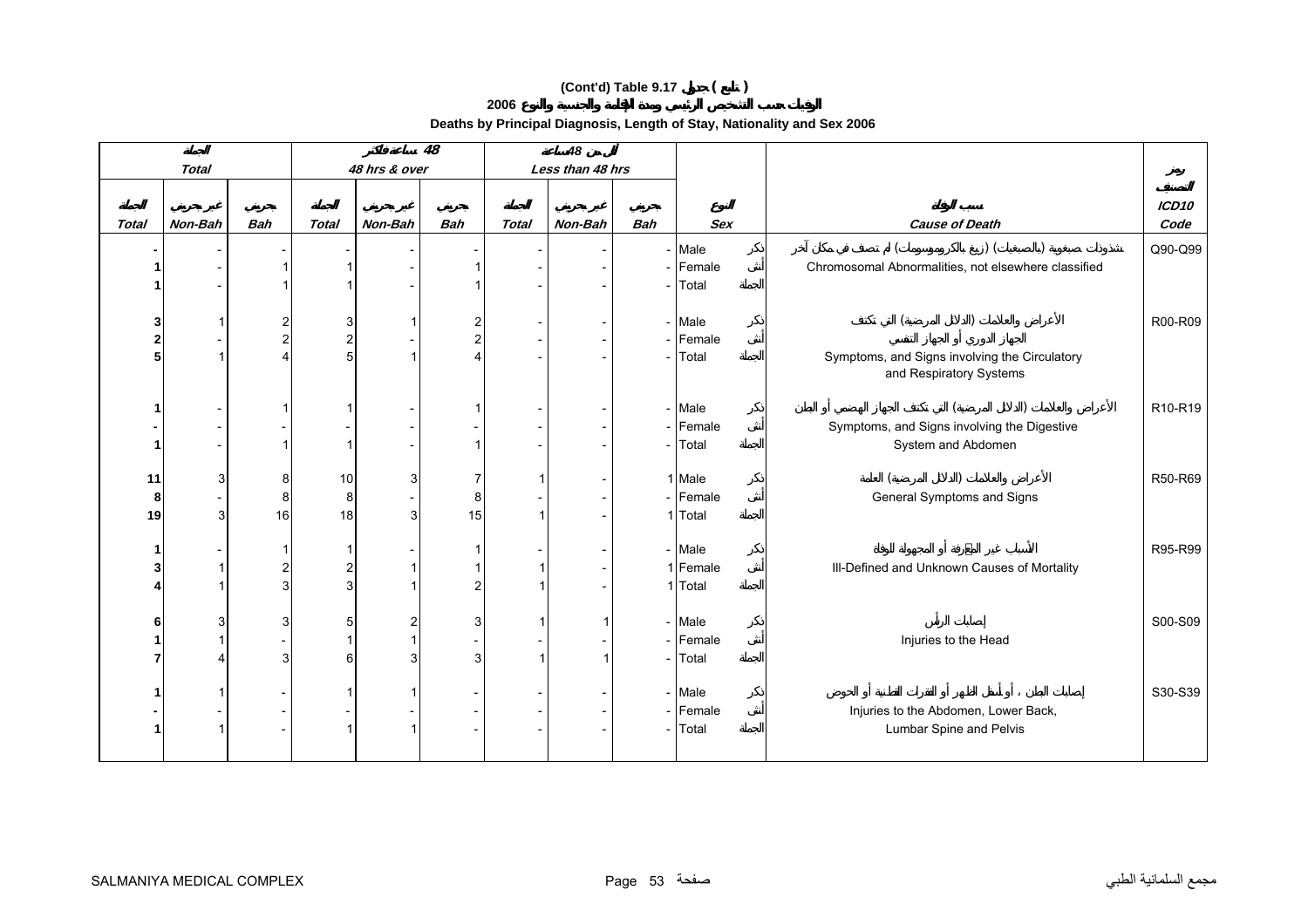**2006**

|                         |                |                |                  |               | $\overline{48}$         |          | 48               |                          |                      |             |                                          |                   |
|-------------------------|----------------|----------------|------------------|---------------|-------------------------|----------|------------------|--------------------------|----------------------|-------------|------------------------------------------|-------------------|
|                         | <b>Total</b>   |                |                  | 48 hrs & over |                         |          | Less than 48 hrs |                          |                      |             |                                          |                   |
|                         |                |                |                  |               |                         |          |                  |                          |                      |             |                                          |                   |
|                         |                |                |                  |               |                         |          |                  |                          |                      |             |                                          | ICD <sub>10</sub> |
| Total                   | Non-Bah        | <b>Bah</b>     | <b>Total</b>     | Non-Bah       | <b>Bah</b>              | Total    | Non-Bah          | <b>Bah</b>               | <b>Sex</b>           |             | <b>Cause of Death</b>                    | Code              |
|                         |                |                |                  |               |                         |          |                  |                          | - Male               |             |                                          | S70-S79           |
| $\overline{\mathbf{c}}$ |                | $\overline{2}$ | $\boldsymbol{2}$ |               | $\overline{\mathbf{c}}$ |          |                  |                          | - Female             |             | Injuries to the Hip and Thigh            |                   |
| $\overline{\mathbf{2}}$ |                | $\overline{2}$ | $\overline{2}$   |               | $\overline{2}$          |          |                  |                          | - Total              |             |                                          |                   |
|                         |                |                |                  |               |                         |          |                  |                          |                      |             |                                          |                   |
|                         |                |                |                  |               |                         |          |                  |                          | - Male               |             |                                          | T00-T07           |
| 1                       |                |                |                  |               |                         |          |                  |                          | - Female             |             | Injuries involving Multiple Body Regions |                   |
| 1                       |                |                |                  |               |                         |          |                  |                          | - Total              |             |                                          |                   |
|                         |                |                |                  |               |                         |          |                  |                          | - Male               |             |                                          | T29-T32           |
| $\boldsymbol{2}$        | 2              |                | 2                | 2             |                         |          |                  |                          | - Female             |             | Burns and Corrosions of Multiple and     |                   |
| 3                       | $\overline{2}$ | -1             | 3                |               |                         |          |                  |                          | - Total              |             | <b>Unspecified Body Regions</b>          |                   |
|                         |                |                |                  |               |                         |          |                  |                          |                      |             |                                          |                   |
| $\overline{\mathbf{2}}$ |                | $\overline{2}$ | 2                |               | $\overline{2}$          |          |                  |                          | - Male               |             |                                          | T36-T50           |
| ٠                       |                |                |                  |               |                         |          |                  |                          | - Female             |             | Poisoning by Drugs, Medicaments and      |                   |
| $\mathbf{2}$            |                | $\overline{2}$ | 2                |               | $\overline{2}$          |          |                  | $\overline{\phantom{a}}$ | Total                |             | <b>Biological Substances</b>             |                   |
|                         |                |                |                  |               |                         |          |                  |                          |                      |             |                                          |                   |
| $\boldsymbol{2}$        | $\mathbf{2}$   |                | 2                |               |                         |          |                  |                          | - Male               |             |                                          | T51-T65           |
| ٠                       |                |                |                  |               |                         |          |                  |                          | - Female             |             | Toxic Effects of Substances Chiefly      |                   |
| $\overline{2}$          | $\overline{a}$ |                | $\overline{c}$   |               |                         |          |                  |                          | - Total              |             | Nonmedicinal as to Source                |                   |
|                         |                |                |                  |               |                         |          |                  |                          |                      |             |                                          |                   |
|                         |                |                |                  |               |                         |          |                  |                          | - Male<br>- Female   |             | Assault                                  | X85-Y09           |
| -1<br>1                 |                |                |                  |               |                         |          |                  |                          | - Total              |             |                                          |                   |
|                         |                |                |                  |               |                         |          |                  |                          |                      |             |                                          |                   |
|                         |                |                |                  |               |                         |          |                  |                          |                      |             |                                          |                   |
| 571<br>498              | 85             | 486            | 482              | 70            | 412<br>376              | 89<br>77 | 15               |                          | 74 Male<br>65 Female | ذكر<br>أننى | <b>Total</b>                             |                   |
| 1,069                   | 57<br>142      | 441<br>927     | 421<br>903       | 45<br>115     | 788                     | 166      | 12<br>27         |                          | 139 Total            | الجملة      |                                          |                   |
|                         |                |                |                  |               |                         |          |                  |                          |                      |             |                                          |                   |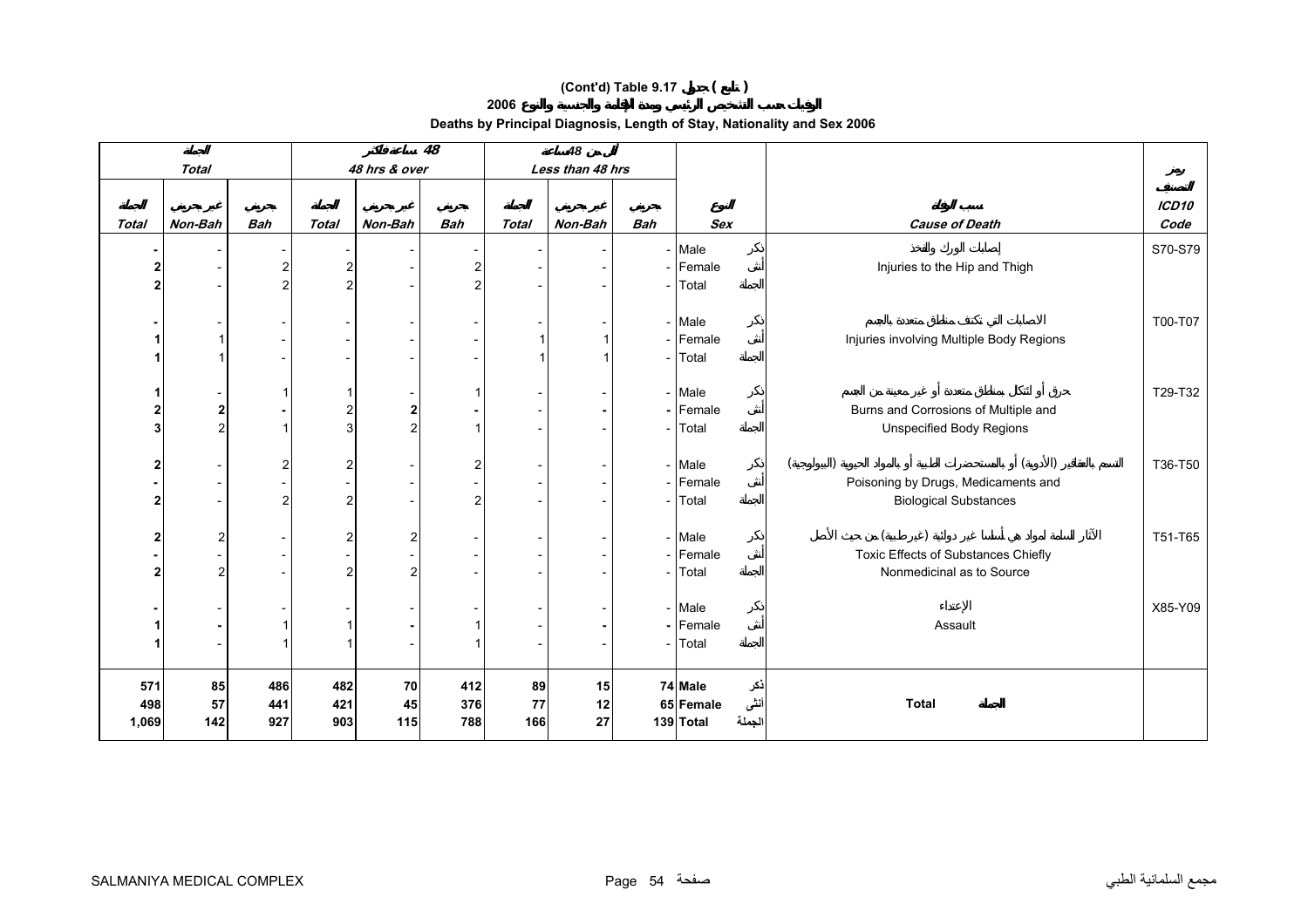<span id="page-54-0"></span>





*Reference: Table 9.17*

*9.17* :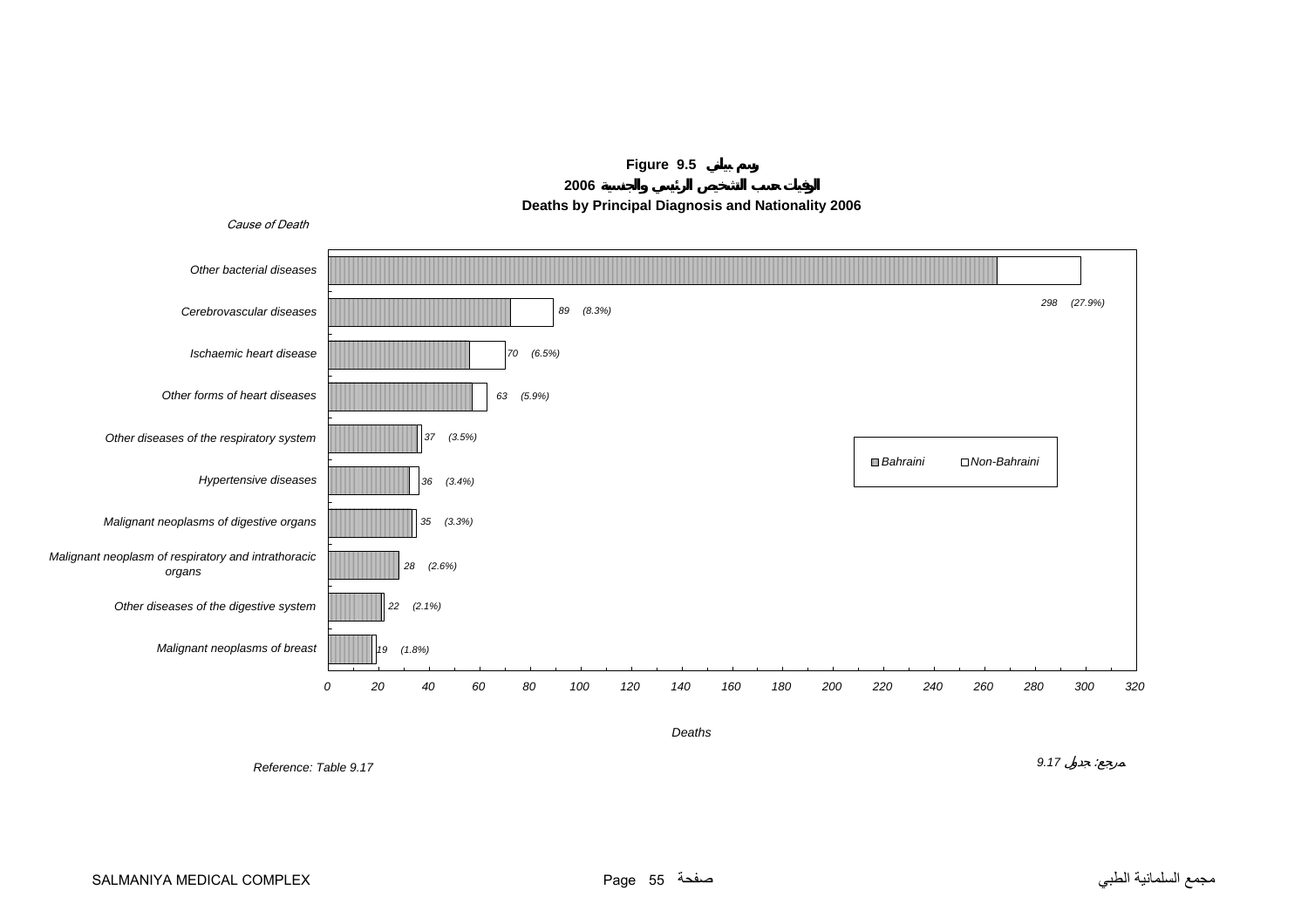**2006**

# **Out-Patient Visits by Department, Nationality and Sex 2006**

<span id="page-55-0"></span>

|                                 | <b>Total</b> |         |         | Non-Bahraini |        |        | <b>Bahraini</b> |         |         |  |
|---------------------------------|--------------|---------|---------|--------------|--------|--------|-----------------|---------|---------|--|
|                                 |              |         |         |              |        |        |                 |         |         |  |
| <b>Nationality</b>              | Total        | Female  | Male    | Total        | Female | Male   | Total           | Female  | Male    |  |
| <b>Accident &amp; Emergency</b> | 303,315      | 135,899 | 167,416 | 64,739       | 21,712 | 43,027 | 238,576         | 114,187 | 124,389 |  |
|                                 |              |         |         |              |        |        |                 |         |         |  |
| <b>Out-Patient Clinics</b>      | 181,047      | 103,229 | 77,818  | 53,047       | 16,692 | 36,355 | 128,000         | 86,537  | 41,463  |  |
| Medical                         | 35,901       | 27,679  | 8,222   | 5,880        | 4,157  | 1,723  | 30,021          | 23,522  | 6,499   |  |
| Surgical                        | 18,643       | 13,638  | 5,005   | 2,635        | 1,574  | 1,061  | 16,008          | 12,064  | 3,944   |  |
| Orthopedic & Fracture           | 24,021       | 13,375  | 10,646  | 4,452        | 2,075  | 2,377  | 19,569          | 11,300  | 8,269   |  |
| Plastic Surgery & Burns         | 2,187        | 1,699   | 488     | 538          | 420    | 118    | 1,649           | 1,279   | 370     |  |
| Ophthalmology                   | 20,570       | 2,271   | 18,299  | 14,772       | 1,429  | 13,343 | 5,798           | 842     | 4,956   |  |
| E.N.T.                          | 23,272       | 2,994   | 20,278  | 17,022       | 1,685  | 15,337 | 6,250           | 1,309   | 4,941   |  |
| Paediatric                      | 18,938       | 14,927  | 4,011   | 2,455        | 1,798  | 657    | 16,483          | 13,129  | 3,354   |  |
| Nephrology                      | 1,589        | 1,307   | 282     | 165          | 136    | 29     | 1,424           | 1,171   | 253     |  |
| Oncology                        | 5,284        | 5,043   | 241     | 544          | 502    | 42     | 4,740           | 4,541   | 199     |  |
| <b>Clinical Neurosciences</b>   | 6,233        | 5,057   | 1,176   | 828          | 618    | 210    | 5,405           | 4,439   | 966     |  |
| Obstetrics & Gynecology         | 18,383       | 13,067  | 5,316   | 3,161        | 2,125  | 1,036  | 15,222          | 10,942  | 4,280   |  |
| Dental                          | 6,026        | 2,172   | 3,854   | 595          | 173    | 422    | 5,431           | 1,999   | 3,432   |  |
| <b>Total</b>                    | 484,362      | 239,128 | 245,234 | 117,786      | 38,404 | 79,382 | 366,576         | 200,724 | 165,852 |  |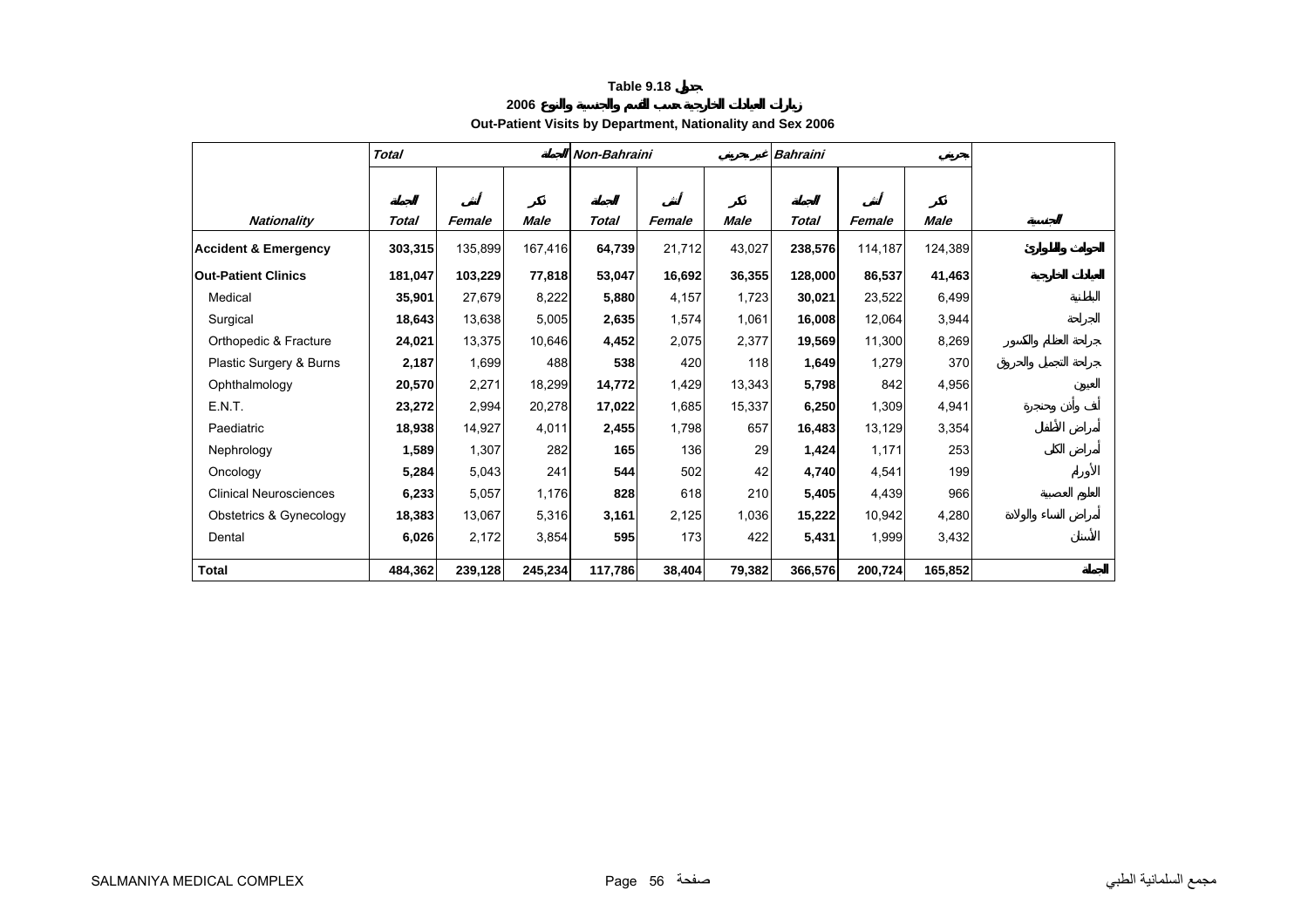**2006 - 2002**

**Out-Patient Visits by Department 2002 - 2006** 

<span id="page-56-0"></span>

| <b>Department / Clinic</b>      | 2006    | 2005      | 2004      | 2003      | 2002      | Ι       |
|---------------------------------|---------|-----------|-----------|-----------|-----------|---------|
| <b>Accident &amp; Emergency</b> | 303,315 | 280,629   | 283,818   | 288,597   | 268,578   |         |
| <b>Out-Patient Clinics</b>      | 181,047 | 199,915   | 188,774   | 203,059   | 183,590   |         |
| Medical                         | 35,901  | 34,698    | 42,162    | 50,808    | 42,110    |         |
| Surgical                        | 18,643  | 21,170    | 23,572    | 28,462    | 29,308    |         |
| Orthopedic & Fracture           | 24,021  | 28,529    | 27,483    | 27,258    | 23,549    |         |
| Plastic Surgery & Burns         | 2,187   | 2,554     | 1,873     | 2,071     | 2,216     |         |
| Ophthalmology                   | 20,570  | 21,054    | 19,693    | 20,660    | 17,069    |         |
| E.N.T.                          | 23,272  | 28,043    | 27,583    | 27,369    | 21,598    |         |
| Paediatric                      | 18,938  | 20,670    | 18,114    | 18,511    | 17,267    |         |
| Nephrology *                    | 1,589   | <b>NA</b> | <b>NA</b> | <b>NA</b> | <b>NA</b> | $\star$ |
| Oncology *                      | 5,284   | 5,324     | <b>NA</b> | <b>NA</b> | <b>NA</b> |         |
| Clinical Neurosciences *        | 6,233   | 5,322     | <b>NA</b> | <b>NA</b> | <b>NA</b> | $\star$ |
| Obstetrics & Gynecology         | 18,383  | 26,436    | 22,845    | 22,644    | 25,230    |         |
| Gynecology                      | 10,113  | 11,287    | 10,862    | 11,924    | 11,850    |         |
| Antenatal                       | 8,270   | 15,149    | 11,983    | 10,720    | 13,380    |         |
| Postnatal                       |         |           |           |           |           |         |
| Dental                          | 6,026   | 6,115     | 5,449     | 5,276     | 5,243     |         |
| <b>Total</b>                    | 484,362 | 480,544   | 472,592   | 491,656   | 452,168   |         |
| <b>Other Services</b>           |         |           |           |           |           |         |
| Physiotherapy (SMC)             | 95,017  | 91,113    | 83,352    | 91,143    | 84,956    |         |
| Occupational Therapy            | 5,155   | 7,833     | 8,341     | 7,811     | 7,928     |         |
| Day Case Unit                   | 7,595   | 7,654     | 7,460     | 7,089     | 7,422     |         |

*\* Separated from Medical Department since 2005.* . *2005 \**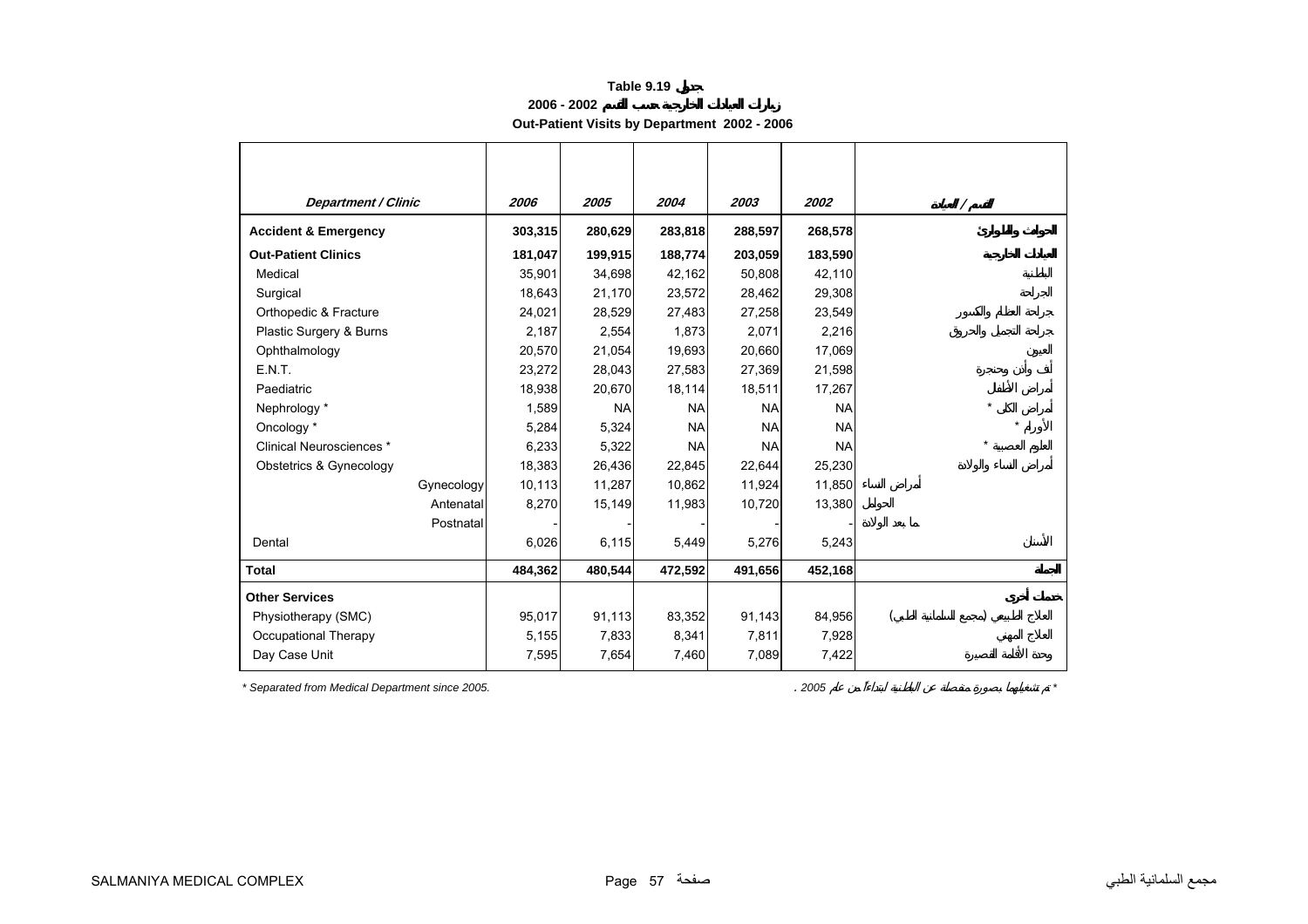<span id="page-57-0"></span>

**Figure 9.6 2006Out-Patient Visits by Department 2006**

*Visits*

*Reference: Table 9.18*

 *9.18* : $\sim$   $\mu$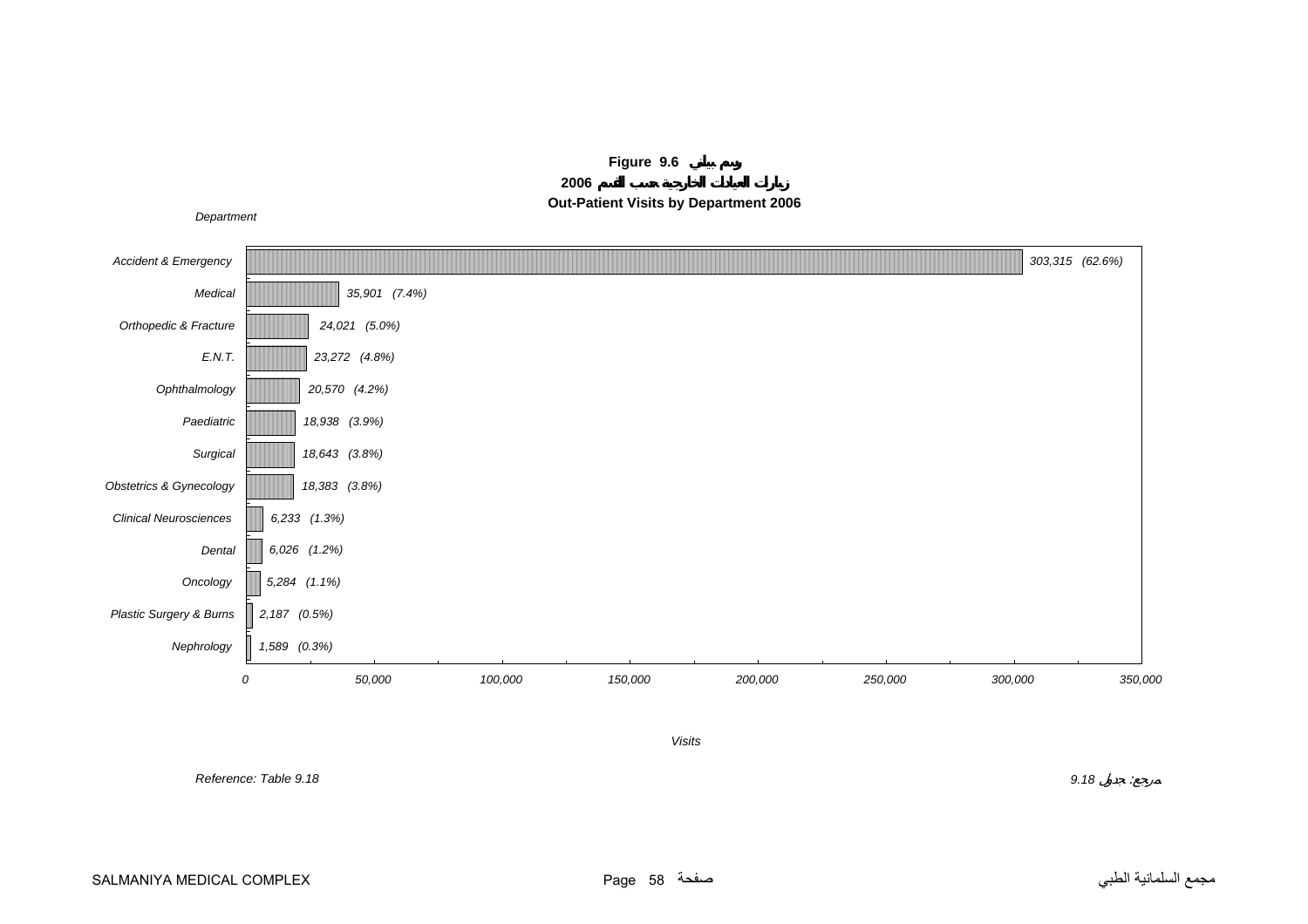| 2006 |  |
|------|--|
|------|--|

**Laboratory Tests by Source of Specimen 2006** 

<span id="page-58-0"></span>

| <b>Source of Specimen</b>                                     | <b>Total</b> | <b>Bacterio- Parasito-</b><br>logy | logy    | Sero-<br>logy | Immuno-<br>logy | Cyto-<br>logy | Histo-<br>logy | <b>FNAC</b> | <b>Blood</b><br><b>Bank</b> | Haema-<br>tology            | <b>Bioche-</b><br>mistry |  |
|---------------------------------------------------------------|--------------|------------------------------------|---------|---------------|-----------------|---------------|----------------|-------------|-----------------------------|-----------------------------|--------------------------|--|
| Salmaniya Medical Complex                                     | 5,258,109    | 453,320                            | 135,653 | 44,739        | 11,301          | 3,031         | 9,192          | 1,112       | 408,872                     | 1,741,801                   | 2,449,088                |  |
| Limited Private Practice                                      | 8,742        | 980                                | 151     | 336           | 140             | 50            |                |             | 82                          | 3,116                       | 3,881                    |  |
| Maternity Hospitals                                           | 61,991       | 16,160                             | 138     | 1,138         | 43              |               | 46             |             | 1,301                       | 7,652                       | 35,504                   |  |
| Psychiatric Hospital                                          | 34,384       | 1,522                              | 543     | 855           | 8               |               |                |             | 165                         | 8,416                       | 22,870                   |  |
| Health Centers *                                              | 1,284,226    | 201,562                            | 874     | 28,723        | 762             | 6,207         | 47             | 30          | 6,905                       | 44,751                      | 994,365                  |  |
| Medical Commission                                            | 2,712        |                                    |         |               |                 |               |                |             |                             | 361                         | 2,344                    |  |
| <b>Public Health</b>                                          | 1,639        | 192                                | 19      | 32            |                 |               |                |             |                             | 458                         | 937                      |  |
| College of Health Sciences                                    | 106          | 12                                 |         |               |                 |               |                |             |                             | 66                          | 28                       |  |
| <b>Military Hospital</b>                                      | 1,564        | 18 <sup>1</sup>                    |         | 65            | 88              |               |                |             | 19                          | 18                          | 1,348                    |  |
| Directorate of Health & Social Affairs (Ministry of Interior) | 7,914        | 2,286                              | 63      | 235           |                 | 43            |                |             |                             | 3,671                       | 1,607                    |  |
| Private Hospitals                                             | 7,592        | 44                                 |         | 42            |                 |               | 35             | 21          | 4,067                       | 1,248                       | 2,129                    |  |
| <b>Private Clinics</b>                                        | 2,909        | 212                                | 23      | 71            | 38              | 22            | 29             | 22          | 29                          | 1,219                       | 1,244                    |  |
| <b>Private Companies</b>                                      | 4,454        | 24                                 | 40      | 187           |                 |               |                |             | 107                         | 1,708                       | 2,386                    |  |
| Others                                                        | 179          | 28                                 |         |               |                 |               |                |             |                             |                             | 150                      |  |
| Total                                                         | 6,676,521    | 676,360                            | 137,511 | 76,425        | 12,385          | 9,364         | 9,362          | 1,195       |                             | 421,553 1,814,485 3,517,881 |                          |  |

*\* Excluding Al Razi Health Center which is specifically provided for labour Force / Workers .* . *\**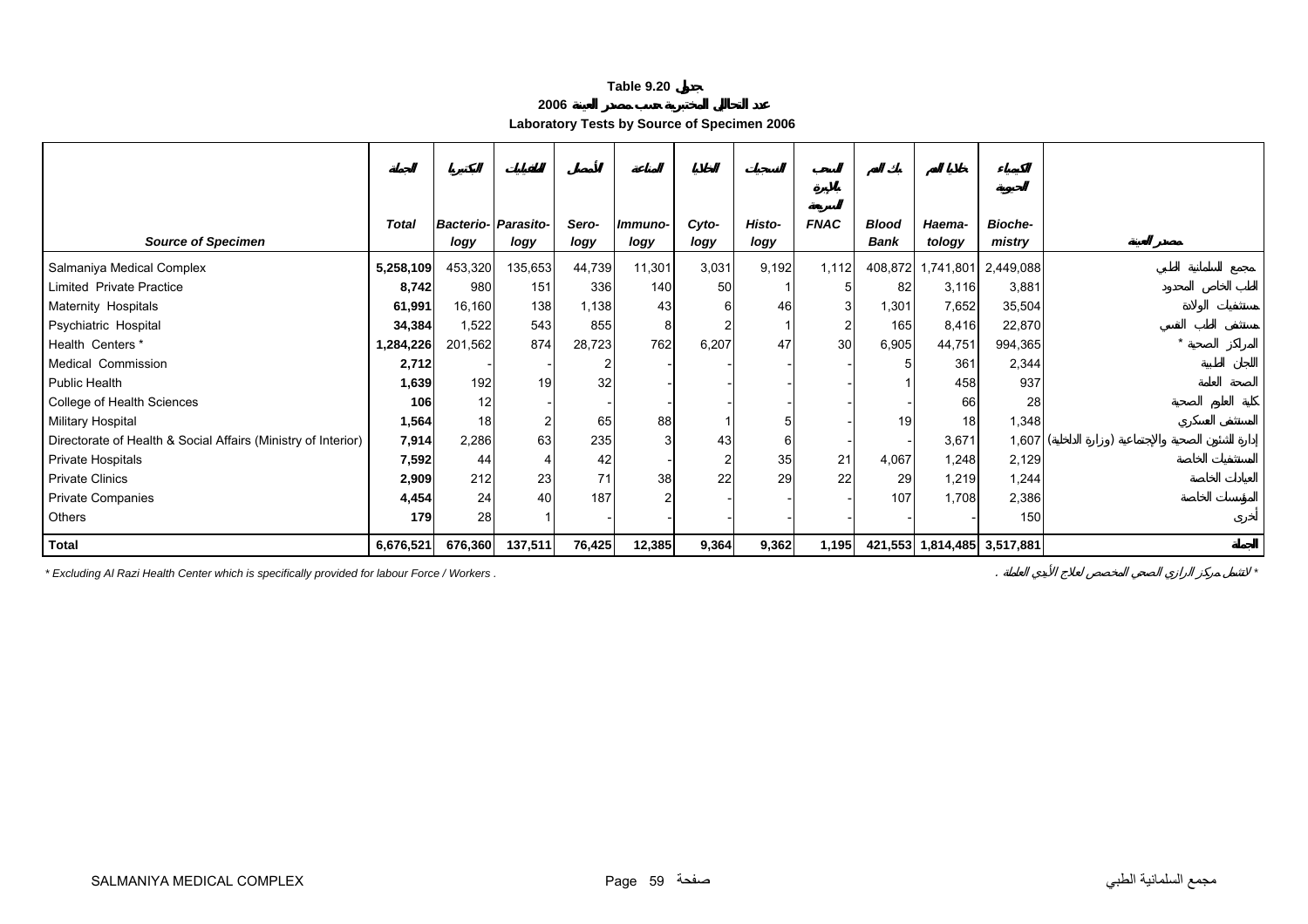| Table 9.21 |  |  |
|------------|--|--|
|            |  |  |

#### **2006**

**Radiology Procedures 2006** 

<span id="page-59-0"></span>

| <b>Radiology Procedure</b>      | <b>Total</b> | $\star$<br>$LPP*$ | <b>SMC</b>     | <b>Accident &amp;</b><br><b>Emergency</b> |  |  |
|---------------------------------|--------------|-------------------|----------------|-------------------------------------------|--|--|
| Skull                           | 8,459        | 289               | 3,203          | 4,967                                     |  |  |
| Ultrasound                      | 20,523       | 688               | 18,259         | 1,576                                     |  |  |
| Spines (All Views)              | 13,689       | 271               | 4,957          | 8,461                                     |  |  |
| <b>Extremities &amp; Joints</b> | 66,457       | 693               | 23,192         | 42,572                                    |  |  |
| Chest (All Views)               | 43,424       | 211               | 13,707         | 29,506                                    |  |  |
| Abdomen                         | 14,969       | 31                | 3,074          | 11,864                                    |  |  |
| Mammography                     | 3,285        | 159               | 3,124          | $\overline{2}$                            |  |  |
| Hysterosalpingogram             | 618          | 115               | 502            | 1                                         |  |  |
| I.V.U. (All G.U.)               | 2,513        | 139               | 2,348          | 26                                        |  |  |
| Barium Swallow & Barium Meal    | 1,977        | 166               | 1,798          | 13                                        |  |  |
| Small Bowel Meal                | 55           | 7                 | 48             |                                           |  |  |
| Ultrasound portable             | 208          |                   | 206            | $\overline{\mathbf{c}}$                   |  |  |
| <b>Barium Enema</b>             | 608          | 93                | 513            | $\overline{a}$                            |  |  |
| Fluoroscopy                     | 108          |                   | 107            | 1                                         |  |  |
| Sinogram (Fistulogram)          | 41           | 3                 | 38             |                                           |  |  |
| Sialogram                       | 50           | 8                 | 42             |                                           |  |  |
| Dacrocystogram                  | 41           | 3                 | 38             |                                           |  |  |
| <b>Ultrasound Guided Biopsy</b> | 99           | 6                 | 93             |                                           |  |  |
| Bronchogram                     | 2            |                   | $\overline{2}$ |                                           |  |  |
| Myelogram                       | 3            |                   | 3              |                                           |  |  |
| Angiogram                       | 288          |                   | 287            |                                           |  |  |
| Venogram                        | 139          |                   | 139            |                                           |  |  |
| <b>Skeletal Survey</b>          | 47           |                   | 46             |                                           |  |  |
| C.T. Scan                       | 11,135       | 195               | 8,549          | 2,391                                     |  |  |
|                                 |              |                   |                |                                           |  |  |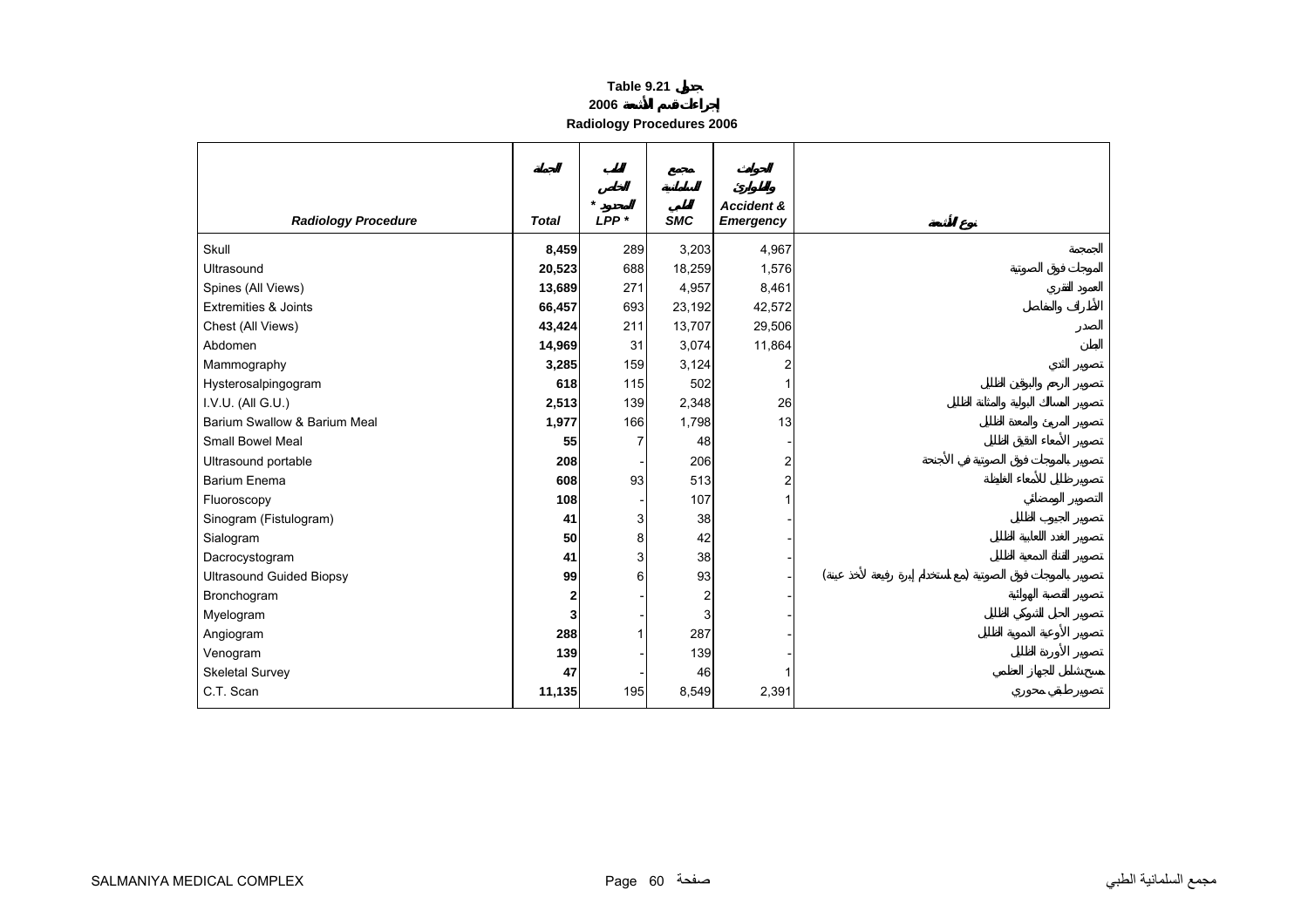## **2006 (Coun't) Table 9.21 ( )**

**Radiology Procedures 2006** 

|                                               |              | $\star$ |            | <b>Accident &amp;</b> |  |
|-----------------------------------------------|--------------|---------|------------|-----------------------|--|
| <b>Radiology Procedure</b>                    | <b>Total</b> | $LPP*$  | <b>SMC</b> | <b>Emergency</b>      |  |
| E.S.W.L.                                      | 396          |         | 391        | 5                     |  |
| E.R.C.P.                                      | 108          |         | 108        |                       |  |
| Cavernogram                                   |              |         |            |                       |  |
| Mobiles (Ward Radiography)                    | 12,864       |         | 7,985      | 4,879                 |  |
| Nuclear Medicine / RNI                        | 2,211        | 231     | 1,976      | 4                     |  |
| Magnetic Resonace Imaging (MRI)               | 5,055        | 236     | 4,806      | 13                    |  |
| Bone Mineral Densitometry (BMD)               | 2,541        | 537     | 2,001      | 3                     |  |
| <b>OPG</b>                                    | 2,509        | 960     | 1,381      | 168                   |  |
| Trans-scan TS2000                             |              |         |            |                       |  |
| <b>Operation Theater</b>                      | 2,577        | 5       | 2,437      | 135                   |  |
| Copy & CD-Rom                                 | 265          | 10      | 252        | 3                     |  |
| Percutaneous Transhepatic Cholangiogram (PTC) | 11           |         | 11         |                       |  |
| Ultrasound (National Campaign)                | 333          |         | 332        |                       |  |
| Ultrasound Biopsy (National Campaign)         | 40           |         | 40         |                       |  |
| Mammography (National Campaign)               | 1,728        |         | 1,728      |                       |  |
| Unclassified                                  | 18           |         | 18         |                       |  |
| <b>Total</b>                                  | 219,399      | 5,058   | 107,744    | 106,597               |  |
| Interrupted                                   | 308          | 25      | 282        |                       |  |
| <b>Grand Total</b>                            | 219,707      | 5,083   | 108,026    | 106,598               |  |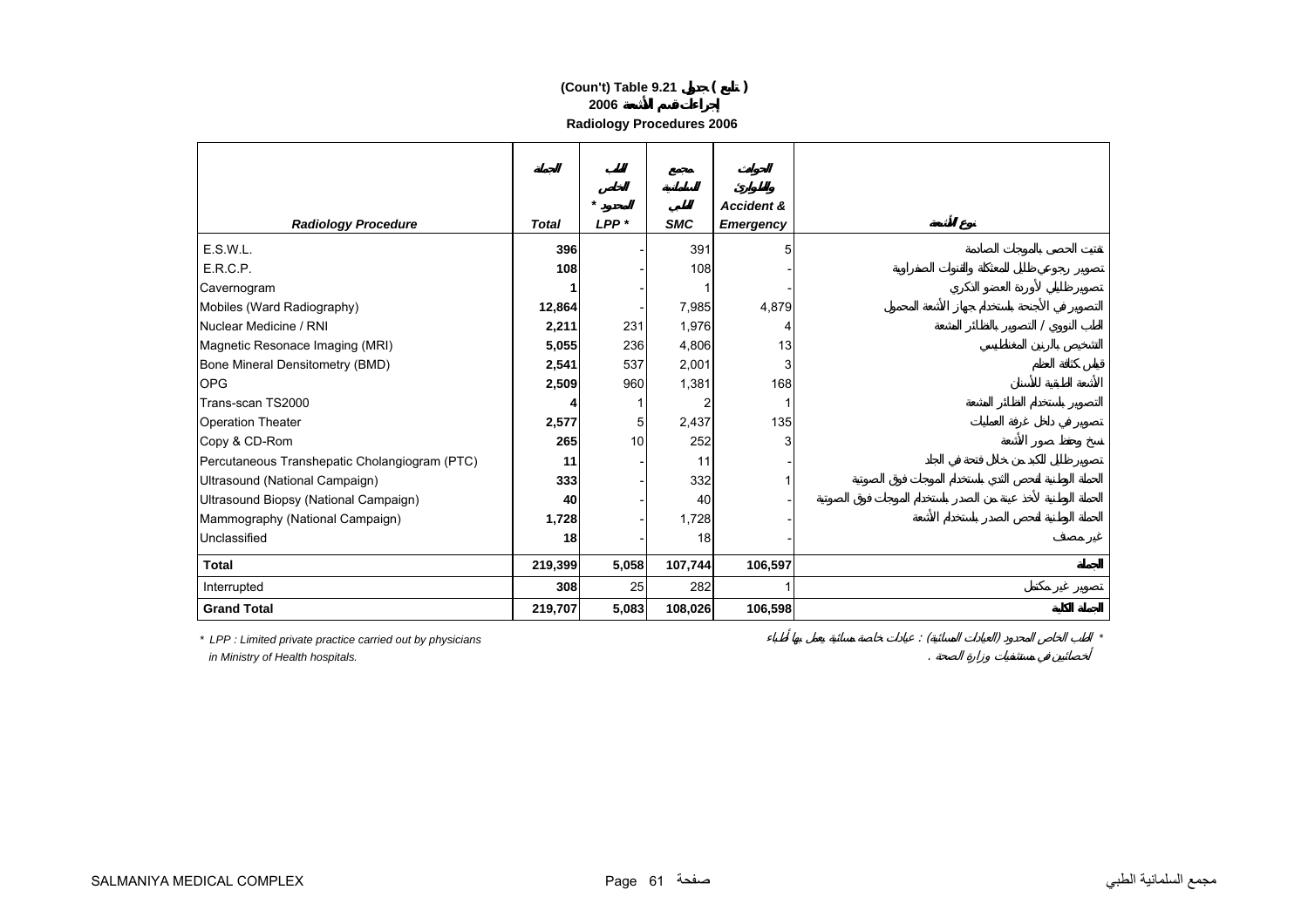#### **2006**

# **Discharges from Special Care Baby Unit by Month and Sex 2006**

<span id="page-61-0"></span>

|              | <b>Total</b> |     |        |             | <b>Dead</b>  |     |        |                         | Alive        |     |        |                 |  |
|--------------|--------------|-----|--------|-------------|--------------|-----|--------|-------------------------|--------------|-----|--------|-----------------|--|
|              | <b>Total</b> |     |        |             | <b>Total</b> |     |        |                         | <b>Total</b> |     |        |                 |  |
|              |              |     |        |             |              |     |        |                         |              |     |        |                 |  |
| <b>Month</b> | %            |     |        | <b>Male</b> | %            | No. |        | <b>Male</b>             | %            | No. |        |                 |  |
|              |              | No. | Female |             |              |     | Female |                         |              |     | Female | Male            |  |
| January      | 9.2          | 77  | 29     | 48          | 6.2          | 5   |        | 4                       | 9.5          | 72  | 28     | 44              |  |
| February     | 9.0          | 75  | 37     | 38          | 7.4          | 6   |        | 3                       | 9.2          | 69  | 34     | 35              |  |
| March        | 7.7          | 64  | 32     | 32          | 7.4          | 6   |        | 4                       | 7.7          | 58  | 30     | 28              |  |
| April        | 10.8         | 90  | 43     | 47          | 14.8         | 12  | 5      | $\overline{7}$          | 10.3         | 78  | 38     | 40 <sub>l</sub> |  |
| May          | 9.5          | 79  | 34     | 45          | 7.4          | 6   |        | 4                       | 9.7          | 73  | 32     | 41              |  |
| June         | 7.2          | 60  | 25     | 35          | 7.4          | 6   |        | $\overline{\mathbf{c}}$ | 7.2          | 54  | 21     | 33              |  |
| July         | 10.1         | 84  | 19     | 65          | 11.1         | 9   | 3      | 6                       | 9.9          | 75  | 16     | 59              |  |
| August       | 5.9          | 49  | 21     | 28          | 6.2          | 5   | ⌒      | 3                       | 5.8          | 44  | 19     | 25              |  |
| September    | 7.4          | 62  | 27     | 35          | 7.4          | 6   | 31     | 3                       | 7.4          | 56  | 24     | 32              |  |
| October      | 7.7          | 64  | 28     | 36          | 9.9          | 8   |        | 7                       | 7.4          | 56  | 27     | 29              |  |
| November     | 7.5          | 63  | 19     | 44          | 6.2          | 5   |        | 3                       | 7.7          | 58  | 17     | 41              |  |
| December     | 8.1          | 68  | 36     | 32          | 8.6          | 7   | 51     | $\overline{2}$          | 8.1          | 61  | 31     | 30              |  |
| <b>Total</b> | 100.0        | 835 | 350    | 485         | 100.0        | 81  | 33     | 48                      | 100.0        | 754 | 317    | 437             |  |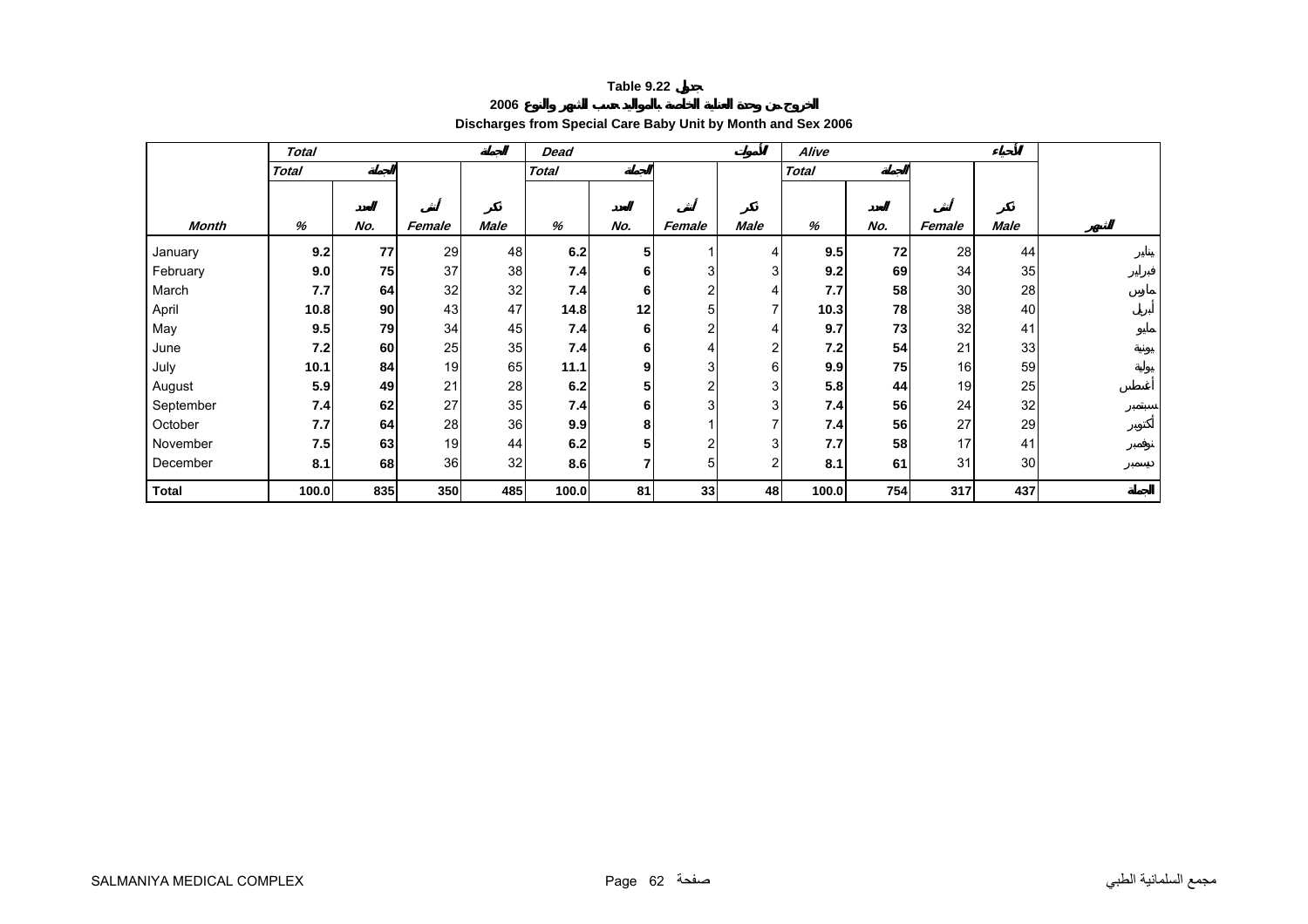**2006**

<span id="page-62-0"></span>

|                        | <b>Total</b>   |        |             | Non-Bahraini |                |             | <b>Bahraini</b> |        |      |  |
|------------------------|----------------|--------|-------------|--------------|----------------|-------------|-----------------|--------|------|--|
| Geographical<br>Region | Total          | Female | <b>Male</b> | <b>Total</b> | Female         | <b>Male</b> | Total           | Female | Male |  |
| Hidd                   | 12             | 5      |             |              |                |             | 11              | 4      | 7    |  |
| Muharraq               | 141            | 61     | 80          | 27           | 13             | 14          | 114             | 48     | 66   |  |
| Manama                 | 178            | 78     | 100         | 88           | 42             | 46          | 90              | 36     | 54   |  |
| Jidhafs                | 79             | 40     | 39          | 2            | $\overline{2}$ |             | 77              | 38     | 39   |  |
| Northern               | 69             | 25     | 44          | 8            |                | 7           | 61              | 24     | 37   |  |
| Sitra                  | 63             | 22     | 41          |              |                |             | 62              | 21     | 41   |  |
| Central                | 91             | 37     | 54          | 9            | 4              | 5           | 82              | 33     | 49   |  |
| Isa Town               | 45             | 16     | 29          | 6            | 2              | 4           | 39              | 14     | 25   |  |
| Riffa                  | 51             | 23     | 28          | 20           | 7              | 13          | 31              | 16     | 15   |  |
| Western                | 47             | 24     | 23          |              |                | 1           | 46              | 24     | 22   |  |
| Southern               |                |        |             |              |                | 3           |                 | 18     | 34   |  |
| Hamad Town             | 3 <sub>l</sub> |        | 3           |              |                |             | 3               |        | 3    |  |
| <b>Total</b>           | 779            | 331    | 448         | 163          | 74             | 93          | 616             | 276    | 392  |  |

# **Discharges from Special Care Baby Unit by Geographical Region, Nationality and Sex 2006**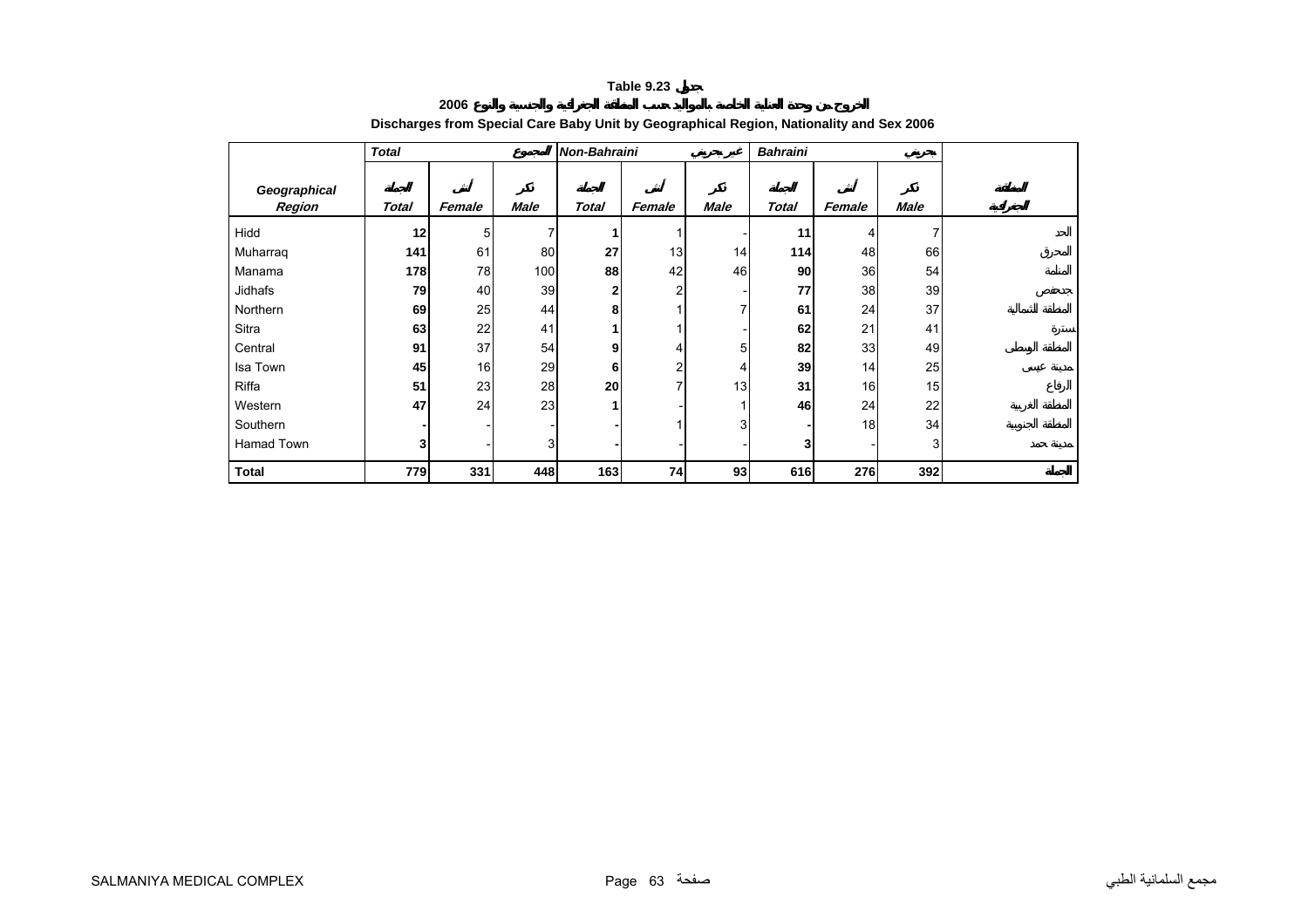<span id="page-63-0"></span>

| <b>Speciality</b>                                                                                               | 2006           | 2005   | 2004      | 2003   | 2002   |
|-----------------------------------------------------------------------------------------------------------------|----------------|--------|-----------|--------|--------|
| General Surgery                                                                                                 | 4,746          | 6,734  | 6,350     | 6,697  | 7,014  |
| Orthopaedic Surgery and Fracture                                                                                | 4,077          | 3,834  | 3,572     | 3,166  | 2,913  |
| Surgical Operations of Lung and Vascular                                                                        | 540            | 534    | 386       | 490    | 501    |
| Neurology Surgery                                                                                               | 259            | 193    | 214       | 224    | 204    |
| <b>Urology Surgery</b>                                                                                          | 1,644          | 1,646  | 1,581     | 1,641  | 1,965  |
| <b>Peadiatrics Surgery</b>                                                                                      | 1,391          | 1,277  | 1,482     | 1,403  | 1,575  |
| Plastic Surgery and Burns                                                                                       | 929            | 891    | 862       | 758    | 538    |
| Dental & Maxillofacial Surgery                                                                                  | 768            | 830    | 717       | 738    | 737    |
| Ophthalmology Surgery                                                                                           | 908            | 918    | 1,067     | 1,074  | 1,068  |
| Ear, Nose & Throt Surgery                                                                                       | 1,925          | 2,283  | 2,287     | 2,355  | 2,458  |
| Gyneacology Surgery                                                                                             | 2,285          | 2,664  | 2,706     | 2,580  | 2,928  |
| Obstetrics (Caesarean) *                                                                                        | 212            | 240    | 347       | 611    | 1,553  |
| Oncology                                                                                                        |                | 24     | 14        | 15     |        |
| Kidney Transplant                                                                                               | 3              | 6      | <b>NA</b> | 8      | 6      |
| Total                                                                                                           | 19,694         | 22,074 | 21,585    | 21,760 | 23,464 |
| Deaths                                                                                                          | $\overline{c}$ | 4      | 5         | 6      | 5      |
| * Obstetrics (Caesarean): data only include emergency cases,<br>other cases are done at Labour room (Ward 308). |                |        |           |        |        |

## **2006 - 2002Surgical Operations and Procedures at Main Operation Theatre by Specialty 2002 - 2006**